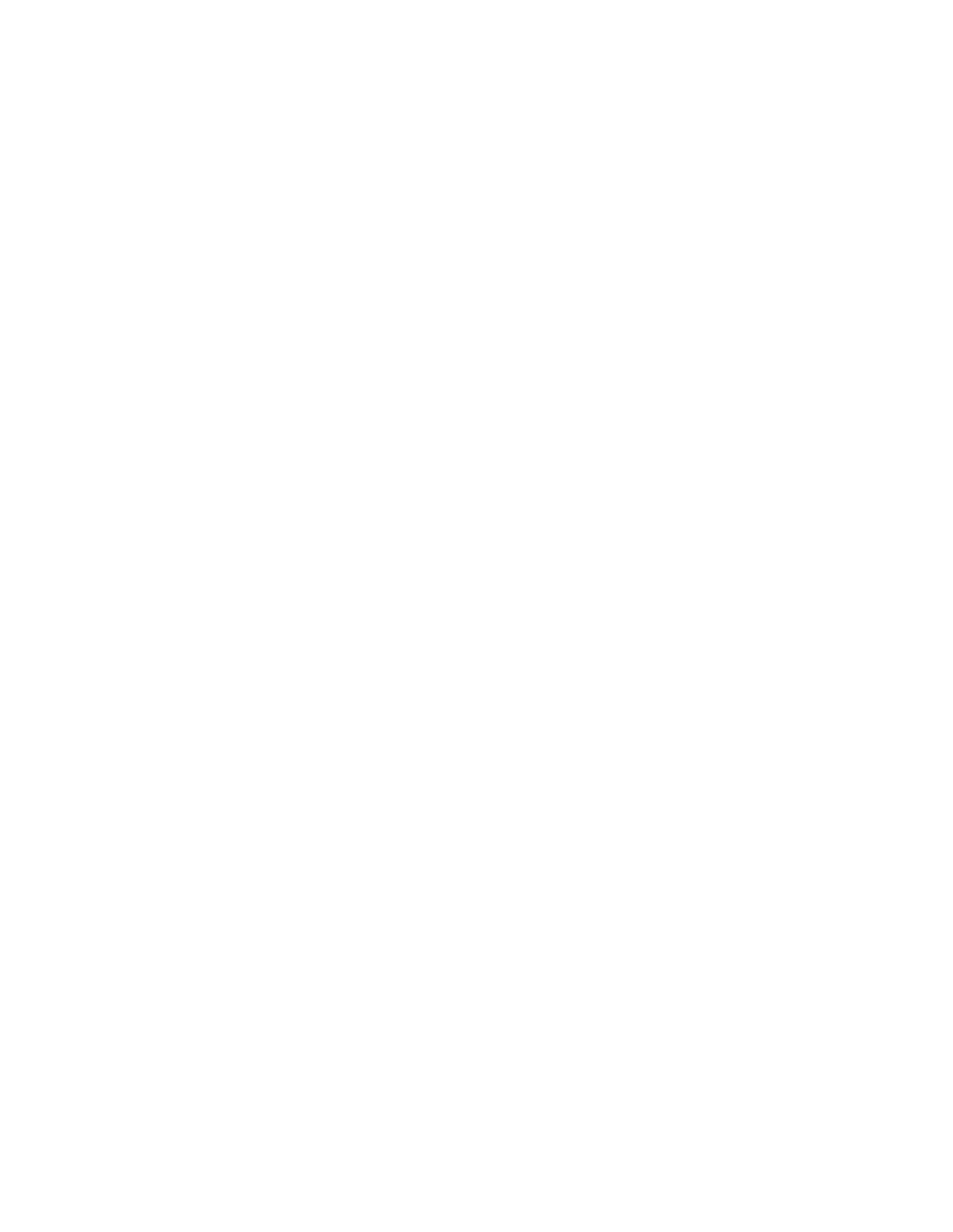## **CONTENTS**

- 1 FOREWORD CHAIRMAN
- 2 TERMS OF REFERENCE AND MEMBERSHIP
- 3 EXECUTIVE SUMMARY
- 4 FINDINGS
- RECOMMENDATIONS
- 5 TIMETABLE
	- 5.1 Public Hearings Witness Schedule
- 6 BACKGROUND AND PROCESS
	- 6.1 Deputy P.J.D. Ryan Committee of Inquiry: Mobile Telephones P.144/2006

(withdrawn)

- 6.2 Council of Ministers
- 6.3 Development of mobile telephony in Jersey
	- 6.3.1 **Network coverage**<br>6.3.2 **Dersey Competition**
	- 6.3.2 Jersey Competition Regulatory Authority
	- 6.3.3 OFCOM Spectrum licences
	- **Operator Licences**
	- 6.3.5 Licence Conditions
	- $\overline{6.3.6}$  **Number of masts**<br> $\overline{6.3.7}$  **Planning Process**
	- Planning Process and applications
	- 6.3.8 Moratorium
	- 6.3.9 Planning Application Process
- 6.4 Health and Social Services advice (Health Protection)
	- 6.4.1 Health Protection Report
	- Research
- 6.5 Health and Safety Inspectorate
	- 6.5.1 Health and Safety Legislation
	- Work of the Inspectorate
- 6.6 Department of Electronics
- 6.7 Economic Development Department and the role of the Minister
- 6.7.1 Sharing infrastructure
- 6.8 Education, Sport and Culture Minister's view
	- 6.8.1 WiFi
- 6.9 Home Affairs Department TETRA Masts
	- 6.9.1 What is TETRA?
	- 6.9.2 Location of TETRA Masts
- 6.10 Department of Property Holdings
	- 6.10.1 Licence agreements for States Departments and Properties
- 6.11 Jersey Electricity Company
- 6.12 Public Meetings and submissions of evidence received orally or in writing.
	- 6.12.1 Public engagement<br>6.12.2 Interpretation of the
	- Interpretation of the perception of risk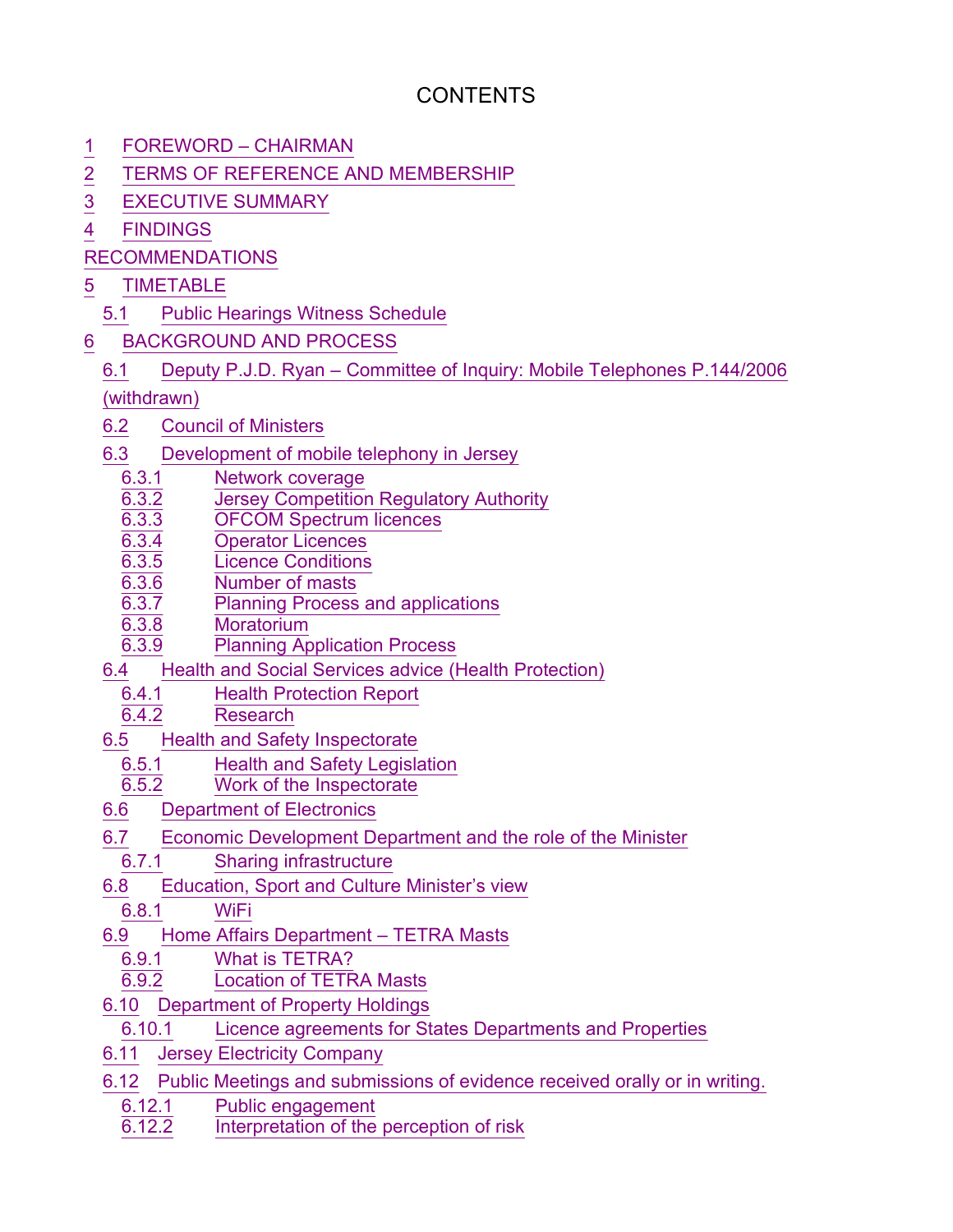- 6.12.3 Concerns over locations and site notices
- 6.13 Petition presented by Jersey Mast Concern Group
	- 6.13.1 "Why are we against mobile phone technology?"
	- $\frac{6.13.2}{6.13.3}$  Why does Jersey need 200+ masts in an area of 45 square miles?<br>6.13.3 Why do we want to make 'health' the issue?
	- $\frac{6.13.3}{6.13.4}$  Why do we want to make 'health' the issue?<br>6.13.4 Symptoms and perceived effects
	- $\overline{6.13.4}$  Symptoms and perceived effects<br>6.13.5 Electro-magnetic sensitivity
	- 6.13.5 Electro-magnetic sensitivity
	- 6.13.6 Dr James Rubin, Kings College
	- 6.13.7 Testing of technology
	- 6.13.8 Emission testing
	- $\overline{6.13.9}$  Mobile Masts in the proximity of schools 6.13.10 Public liability insurance and litigation
	- 6.13.10 Public liability insurance and litigation
	- 6.13.11 Property values and depreciation
	- 6.13.12 Banks' requirement for Surveyors to include the location of masts
	- Thermal heating of human tissue
	- 6.13.14 Press coverage
	- 6.13.15 Independent emission testing
	- 6.13.16 Dr. Repacholi formerly of WHO
	- 6.13.17 WHO Factsheet 193
	- 6.13.18 Health Protection Agency
	- 6.13.19 Professor Lawrie Challis research
	- 6.13.20 Essex University research
	- 6.13.21 Global Systems for Mobile Communications telephone conference hearing
	- 6.13.22 Danish Cohort
	- 6.13.23 Dr. George Carlo<br>6.13.24 Weight of science
	- Weight of science
	- 6.13.25 Jersey Mast Concern expert
	- 6.13.26 Athens ruling
	- 6.13.27 Salzburg
	- 6.13.28 Electro sensitivity and other jurisdictions approach
	- 6.13.29 Dr Gerd Oberfeld
	- 6.13.30 Salzburg Conference 2000 information provided by Deputy J. Le Fondre
- 6.14 UK Government approach Stewart Report and ICNIRP
	- 6.14.1 Independent Expert Group on Mobile Phones Report The 'Stewart Report'
- 6.15 States of Jersey approach to the Stewart Report recommendations
- 6.16 The technology and siting of masts
	- 6.16.1 Public Cellular Telephony
	- 6.16.2 Electro-magnetic radio/frequency
	- 6.16.3 What are EMFs?
	- 6.16.4 Are EMFs all around us?<br>6.16.5 How do I know where EM
	- How do I know where EMFs are?
	- 6.16.6 What is EMI (Electromagnetic Interference)?
	- 6.16.7 Radiation patterns
	- 6.16.8 Macro, micro and picocells
	- 6.16.9 Cumulative Effects and Excursions
	- 6.16.10 What is ICNIRP, what are its aims and who are its members?
	- 6.16.11 ICNIRP tables and levels to be explained or graphs included
	- 6.16.12 Fibre Optics
	- Jersey Telecom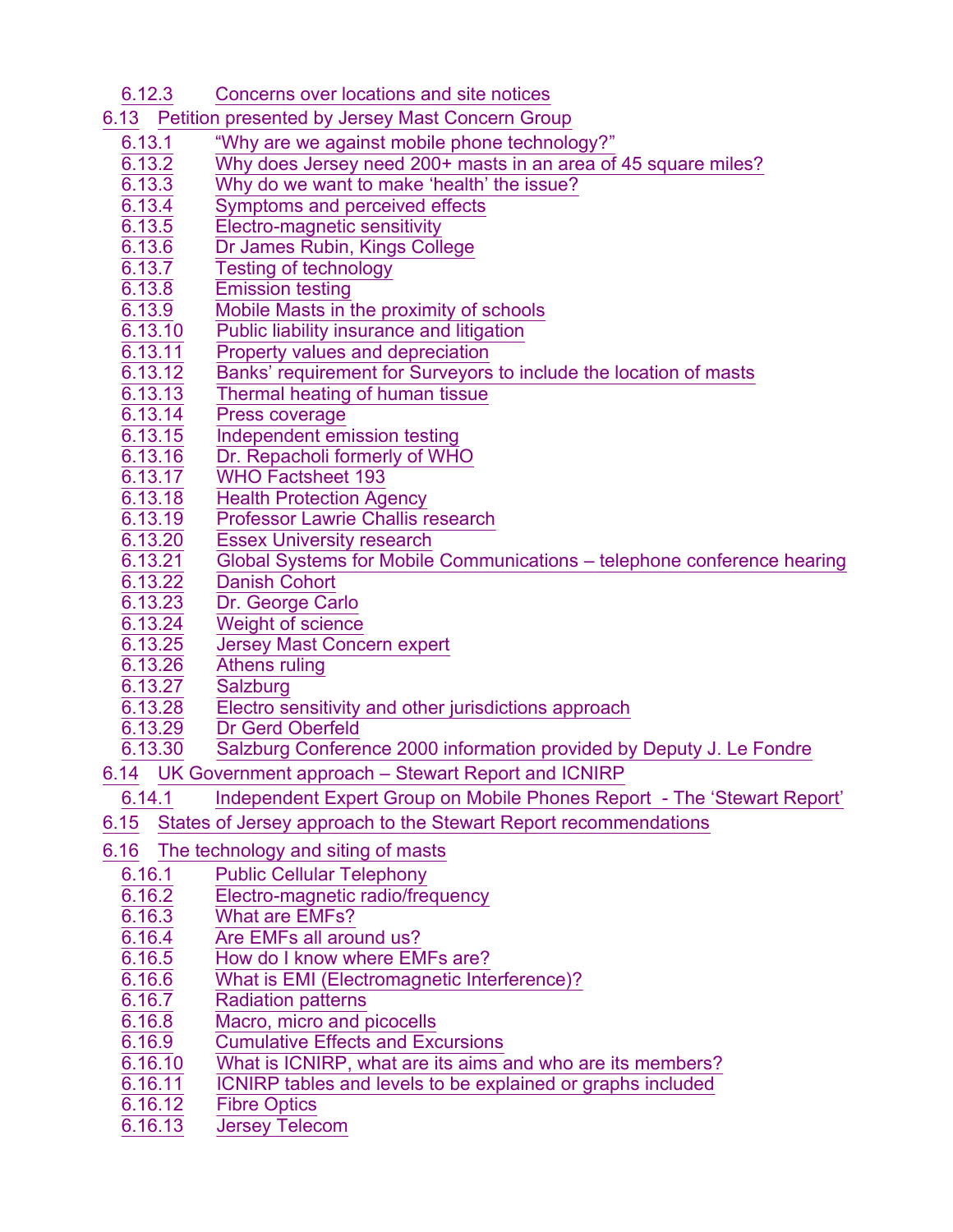- 6.16.14 Cable and Wireless
- **Noise Field Diffusing Technology**
- 6.16.16 The Molecular Resonance Effect Technology
- **Bioguard and Biophone**
- 6.16.18 Jersey Telecom response to noise diffusion technology
- 6.16.19 Cosmetic Solutions
- 6.17 Scientific Evidence Evaluation
	- 6.17.1 Different types of studies are required
		- Telephone Operators and GSM

APPENDIX 1

Committee of Inquiry: mobile telecommunications

APPENDIX 2

## **Mobile Phone Mast Review - Selected Bibliography with Links to Major Reports**

**Further useful Links:**

APPENDIX 3

Excerpt from Report on Mobile Phones and Health Mobile Phone Base Stations

**GLOSSARY** 

Index of Submissions

Index of Background Information

Telephone Masts Questionnaire Results

List of Recipients of Draft Report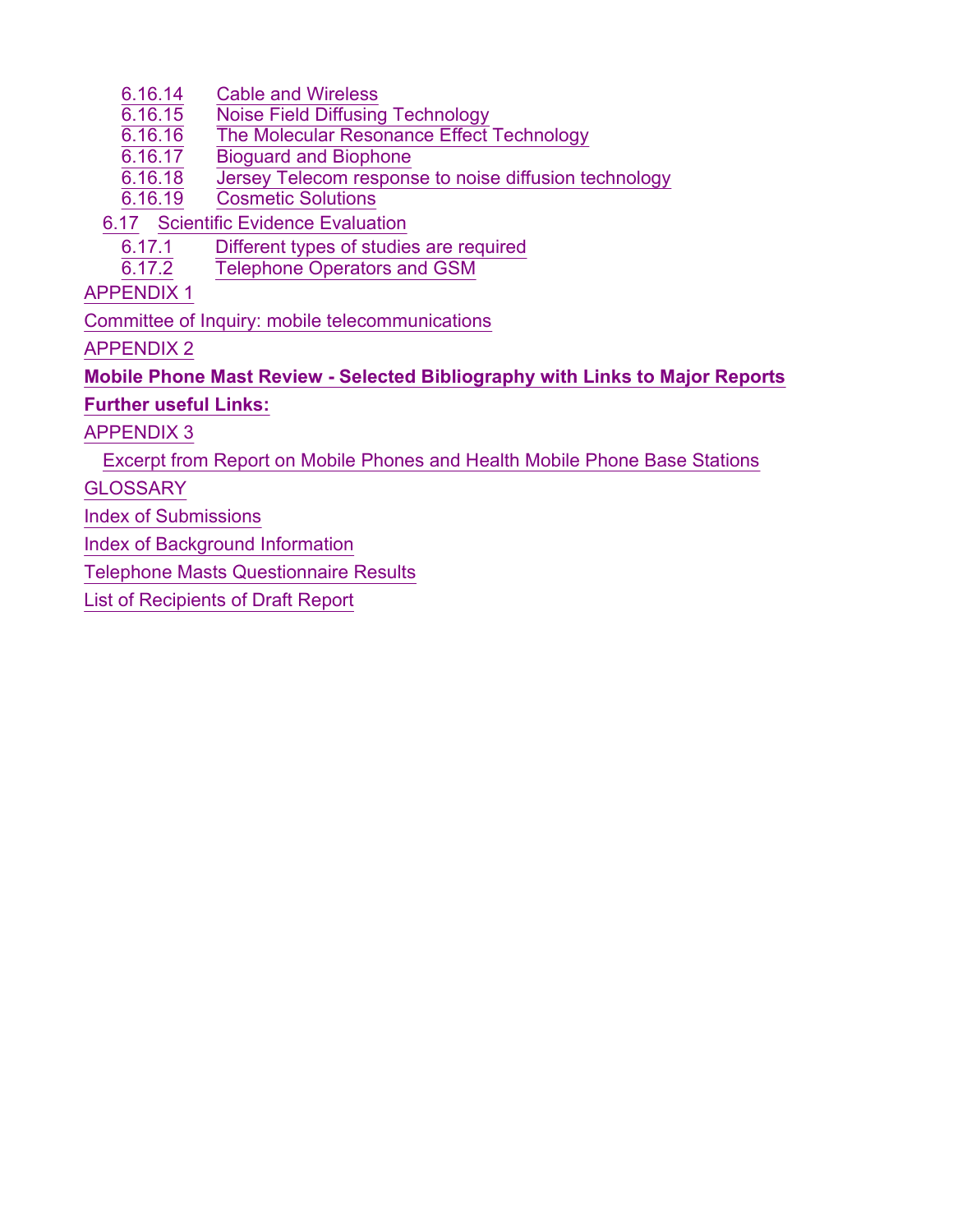## **1 FOREWORD – CHAIRMAN**

Having been elected Chairman of the Health, Social Security and Housing Scrutiny Panel it was rather a surprise to be agreeing within hours to undertake a Scrutiny Review of Mobile Telephone Masts, subject to a number of provisos.

Initially there were no other Panel Members, no Officers, no budget, so I believe it is timely to thank all those most sincerely who have helped to make it all happen and for the Review to proceed with a thorough investigation taking place and a detailed and comprehensive report produced in an efficient and timely manner.

## Panel and Scrutiny

Thanks to all concerned: fellow Panel members – Deputy Collin Egré, Constable Mike Jackson and Senator Ben Shenton; Scrutiny Officers – Mike Haden for doing detailed background research in December/January, Malcolm Orbell, whose introduction was a baptism of fire to the Scrutiny process, Carol Le Quesne for her due diligence, care and attention to detail, who made it all happen and steered this Review to its final conclusions, and to all other Scrutiny staff who contributed.

## Submissions and Evidence

To the public and professional witnesses, to the public for their submissions (from 2 line emails to 100+ pages – all are valued and all appreciated.) Also to the many references to United Kingdom Local Authorities, Government Agencies, Independent organisations as well as reports and authorities from all over the world. Submissions were not limited to paper and email; references were made to television programmes, newspaper articles, dvds produced by others, video recordings and website examples – responses were truly international.

## Applying Minds

Set against this background the Panel had to apply its individual and collective minds to draw logical conclusions from the mass of technical, and on occasions, emotive material and apply this to seek an interpretation of how best this could be utilised for Jersey's situation.

## Billions of Mobiles

Mobile phone technology moves at a pace – it was said to us in the evidence that it took 20 years to sell the first billion mobile phones and it then took 18 months to sell the second billion world-wide – this demonstrates the rapid consumer-led growth.

## Tensions were found

It is against this background of relatively new and advanced technology that some tension was found to exist between engineering standards and benchmarks and medical opinion, some of which is emerging with the passage of time.

Words often found are "**a precautionary approach**", the debate continues as to what exactly this should be. Different authorities and organisations are continually reviewing and debating the issues surrounding emerging international learned views and opinions. Suspicions abound when industry sponsorship emerges to be balanced with the industry wishing to actively participate in informed debate and discussion.

## Young People and Mobile Phones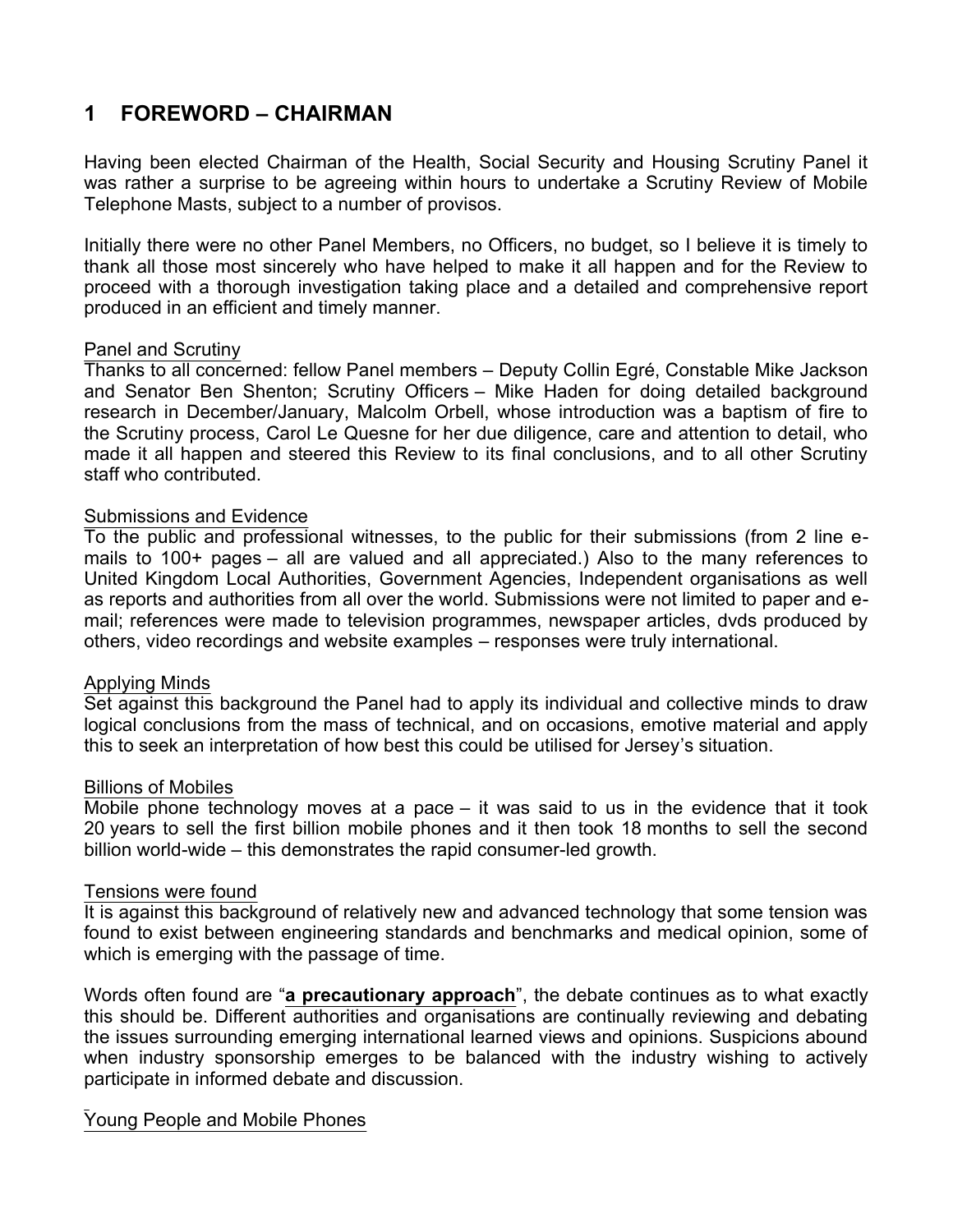Our investigations have raised questions about considering possible harm reduction to younger children from the use of mobile phones – while not under our Terms of Reference it would be remiss not to mention this – parents should seek more information from reliable sources and "a precautionary approach" should be adopted. This should also apply to adults as without exception informed evidence says that mobile phone use has greater possible health related problems than mobile telephone masts.

#### Wi-Fi in schools

Questions were raised about the installation of systems in schools and whether this was monitored and how health effects (if any) could be monitored – again "a precautionary approach" is required.

#### Siting of Masts

The Panel viewed the general Planning process; however, what did emerge was that significant sums of money are changing hands for leasing of land and vantage points for masts. Other issues flowed from this about public liability insurance and in future what the rateable value should be - matters that need to be addressed by others.

#### **Conclusion**

This Scrutiny Review started on the back-foot: as I have described earlier and some tension existed between politicians and the public about whether there was anyone listening – whether some public concern was shared politically. I hope this Review will allay those fears – calm the tension that existed and convince all concerned that this issue was well worth the time and effort and that the public voice – collectively and individually – was heard and politically the recommendations will be positively acted upon in future for public information, benefit and confidence.

The Sub-Panel would like to take the opportunity to extend special thanks to the Jersey Mast Concern Group for its efforts.

Deputy Alan Breckon Chairman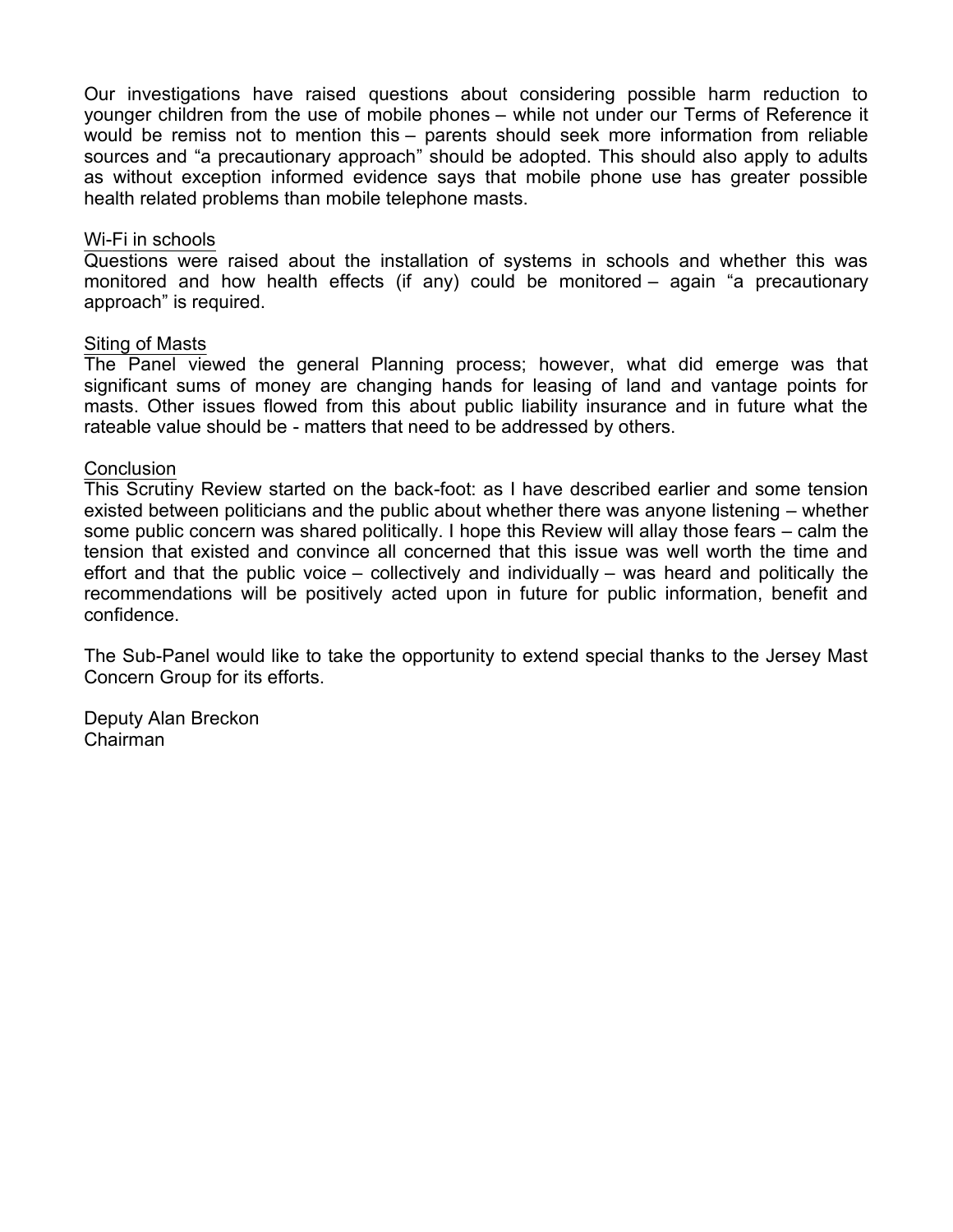## **2 TERMS OF REFERENCE AND MEMBERSHIP**

## Terms of Reference

The Sub-Panel will consider the concerns of the public relating to perceived health implications, as a result of the increase in applications for mobile phone mast installations, following the recent expansion of the mobile telephony market.

In undertaking this review the Sub-Panel will have regard to –

The advice provided by the Health Protection Department;

 International standards (ICNIRP & NRPB standards) and best practice in respect of health precautions;

Health concerns raised by the Public; and

Reporting its findings and recommendations to the States.

Membership

Deputy A. Breckon, Chairman Deputy C. Egré, Vice-Chairman Senator B.E. Shenton Connétable M. Jackson

Scrutiny Officers: Carol Le Quesne Malcolm Orbell Mike Haden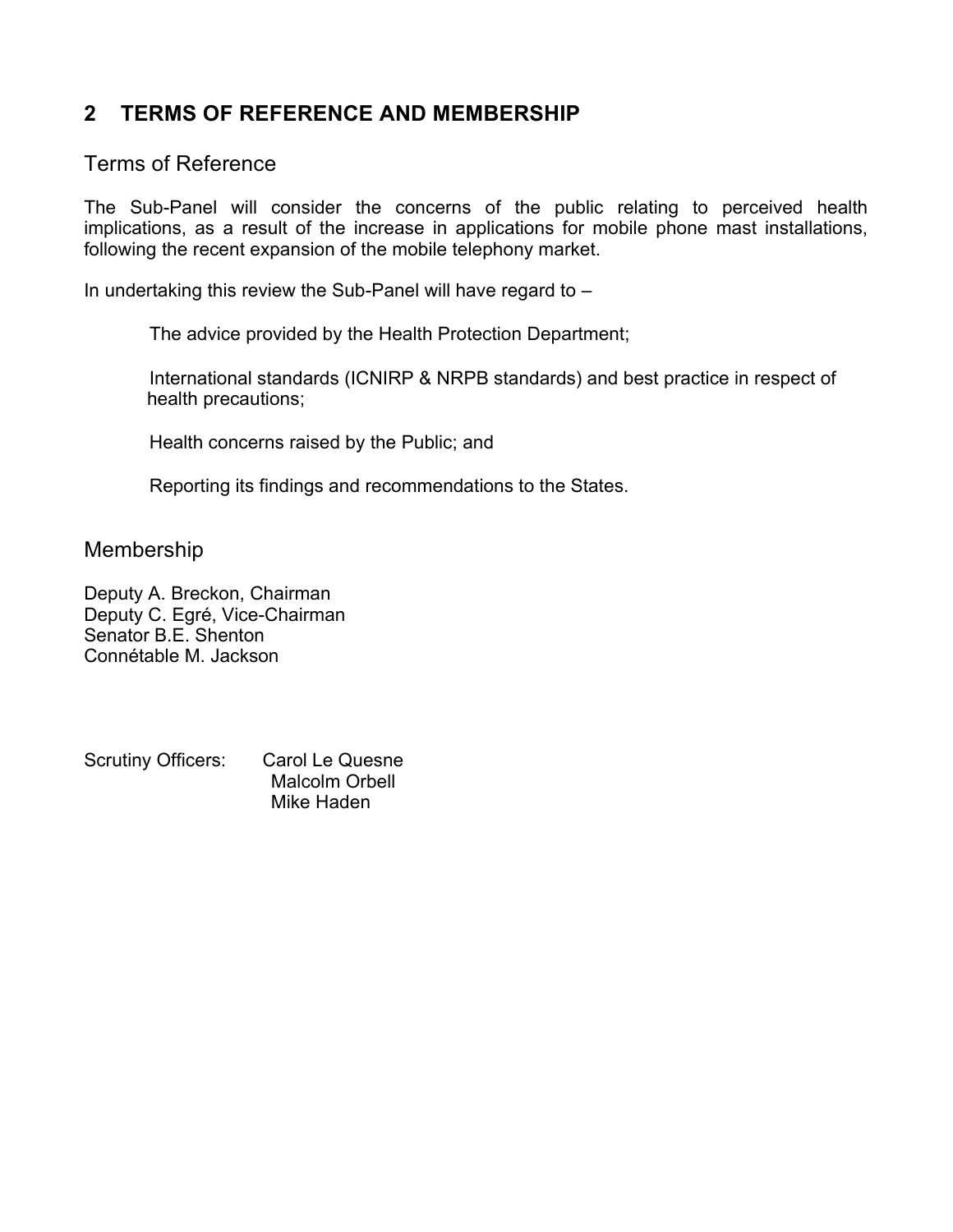## **3 EXECUTIVE SUMMARY**

Having considered the evidence submitted, the Panel regards the recommendations of the Independent Expert Group On Mobile Phones Report of Mobile Phones and Health (the 'Stewart' Report (published in May 2000)) and the subsequent recommendations outlined in the April 2006 Health Protection Agency Report to the Council of Ministers, as providing an adequate initial precautionary basis on which to proceed with the establishment of additional mobile telephone masts to develop the local telephony industry. The Sub-Panel regards the general demand for the infrastructure provided by the telephone operators and the services provided both to Island residents and to other economic sectors as necessary.

The Sub-Panel notes the demand for improved services and increased infrastructure. It accepts that the result of that increase in infrastructure would not comfort residents who have concerns and perceive a health risk associated with the proliferation of mobile telephone masts. It recognises that individuals can suffer illness as a result of the stress and worry induced by those concerns. The Sub-Panel is mindful that the resulting illnesses are very real and would not wish to detract from the impact that they would have on an individual.

The Sub-Panel is aware that part of the role and function of the Jersey Competition Regulatory Authority (JCRA) is to ensure a degree of transparency and the availability of competition. It is the role of the Economic Development Minister to provide the JCRA, as is necessary or appropriate, guidance on social and environmental matters. In fact the Sub-Panel has been advised that no contact has been made by the Minister with the JCRA on social or environmental matters relating to the proliferation of mobile masts that has arisen from the issue of licences to new telephony operators.

The Sub-Panel has received evidence from the Ministers with responsibility for health, social, environment and economic matters that clarified the monitoring and oversight process applied within Government. The Sub-Panel has outlined its recommendations for the way forward based on the evidence that has been scientifically validated by recognised authorities and that has been subject to peer review. The Sub-Panel, whilst aware of ongoing research particularly on mobile phones and their use, has reached its conclusions on the evidence it has received and other research that has already been completed.

The Sub-Panel recognises that the issue of public health concerns is an area which requires ongoing and long-term scientific research. However, it accepts that decisions must be taken on the present situation and through the evaluation of current evidence and previous recommendations.

The Sub-Panel has looked at a broad range of evidence and has considered research relating to the possible biological impact of Electro Magnetic Field (EMF) on the health of human cells in addition to the scientific evidence which has focused on the thermal impact of EMF. Extensive ongoing research is currently reaching completion and the UK is commissioning further research projects into the safety of mobile technology. The Sub-Panel considers that such research must be analysed and considered by the Medical Officer of Health or other Jersey Health professionals.

The Sub-Panel will question whether the conclusion to adopt the Stewart Report recommendations reflects and adequately addressed the significant number of genuine and detailed concerns expressed by employees working in the industry, by the public as a result of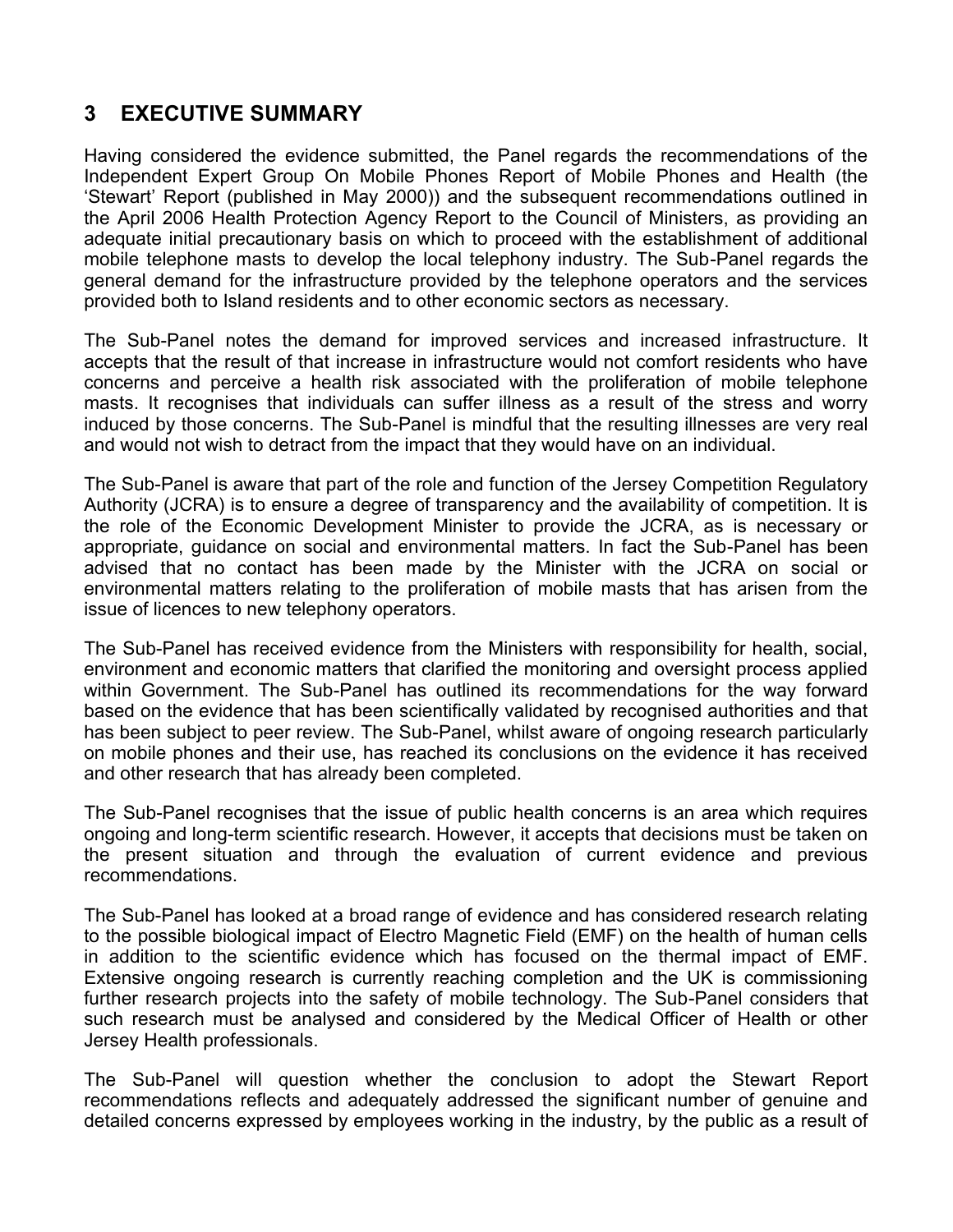the increase in the number of mobile telephone masts required to support competition in the market.

The Sub-Panel considers that this review is in keeping with the Strategic Plan 2006-2011 adopted by the States on 27<sup>th</sup> June 2006.

It reflects the aims of Commitment one to maintain and enhance a strong, successful and environmentally sustainable economy. The Sub-Panel will consider whether Electro Magnetic pollution should be included as part of the annual report to the States by the Director of the Environment (P&E).

The review reflects the aims and indications outlined in Commitment 4 namely 4.4 Clean air, clean water and uncontaminated land, the action described to meet that aim is outlined at 4.4.5: Debate and implement in 2007 an Air Quality Strategy for Jersey, including proposals for monitoring and publishing levels of local air pollution, and targets, policies and timescales for reductions in air pollution levels that reflect best practice globally (P&E).

The Sub-Panel will seek to gain support from the relevant Ministers to achieve an enhanced precautionary approach in respect of EMF emissions and considers that whilst this proposed action may be more stringent than the course adopted by the UK government it is the appropriate and cautionary way forward when so little research information is available in areas other than on the potential thermal effects on human tissue. The Sub-Panel does not feel that the evidence conclusively suggests that EMFs can be linked to specific diseases but it is of the opinion that it is essential that the States of Jersey as a whole considers new research which is undertaken and which has been through a robust process of peer review.

The Sub-Panel has made a number of recommendations as a result of its investigation; it has decided that it will afford Ministers a period of six weeks to consider its findings and to comment upon them. Following that period the Sub-Panel will hold Public Hearings and invite the Ministers to attend to advise which of the recommendations they are able to undertake within the resources available.

The Sub-Panel will then consider the recommendations (if any) that cannot be implemented by the Ministers and prepare a proposition to be lodged 'au Greffe' for consideration by the States to seek support in progressing the remaining recommendations.

The Sub-Panel is aware of the budgetary constraints faced by Ministers and will accept that any cost-dependent recommendations will require inclusion into budget and business planning for 2008/2009. In accordance with Standing Orders of The States of Jersey R&O - 109/2005 Article 21(3) (How a proposition is lodged) the Sub-Panel will seek the input of Ministers and their officers to provide it with the necessary manpower and financial implication statements required for inclusion in its proposition.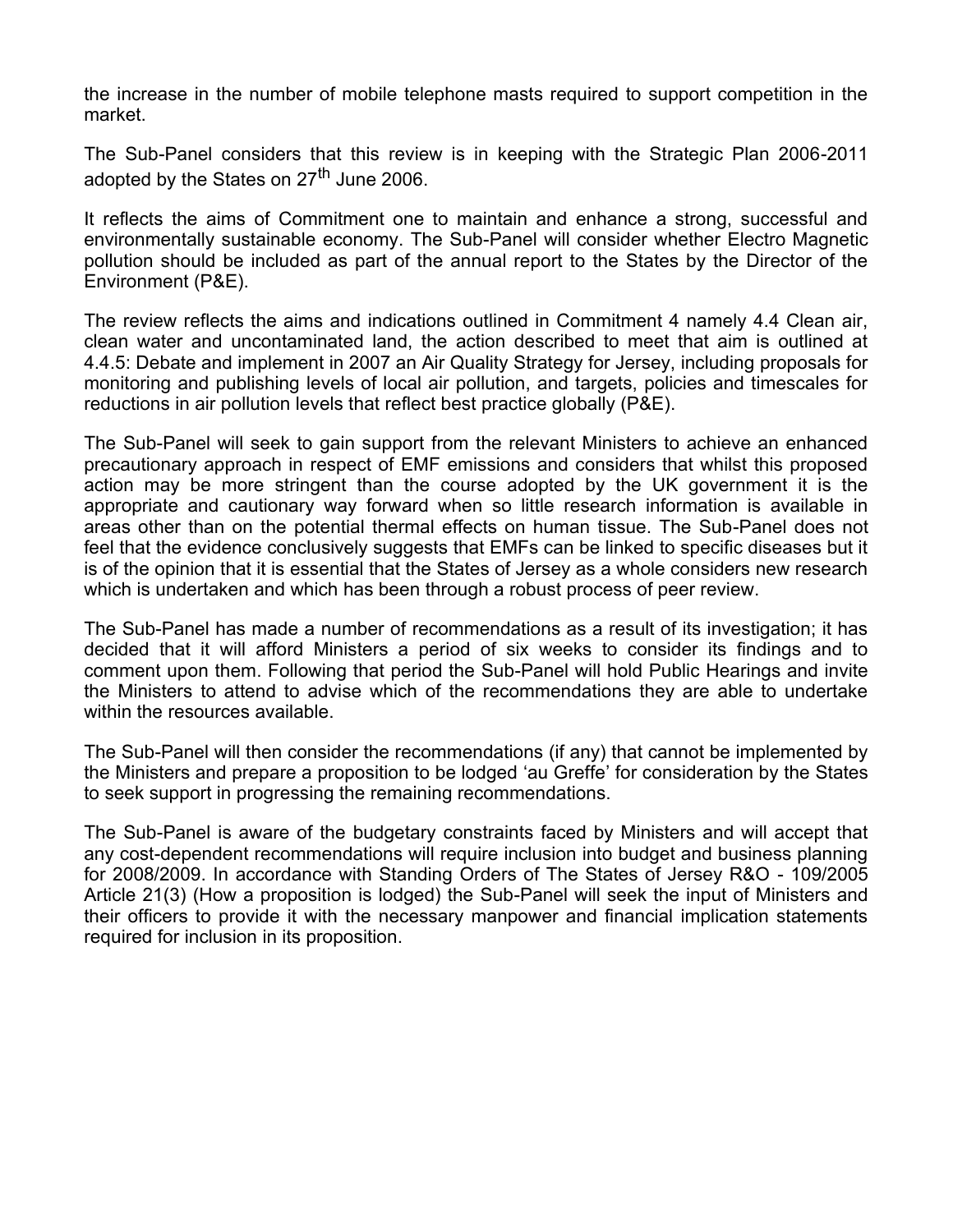## **4 FINDINGS**

## **Finding 1**

Initially the Sub-Panel had been encouraged by the Health Protection Section report; however, it was concerned at the lack of resources available to the section and the timescales in which it had been required to prepare the report. The Sub-Panel remains concerned that there was no action plan agreed by the Council of Ministers to ensure that all of the recommendations contained in the report were allocated, resourced and undertaken, which could have allayed some public concern.

## **Finding 2**

The Sub-Panel concurred that a recurring theme throughout the review had been that communication with the public must be improved. It is also notable that the Medical Officer of Health has not participated in this discussion or offered any reassurances to the public despite the significant media attention given to this matter.

## **Finding 3**

The Sub-Panel considered that an appropriate way forward would be to establish a web-site to provide the public with full access to information including specific details as to the location of all masts and to follow the example of the Guernsey Regulatory Authority by introducing regular random independent emission monitoring and reporting.

## **Finding 4**

The Sub-Panel considers that this was an oversight at the point when competition was introduced and shows an element of disregard for the environmental and possible social (health) impact of the relevant legislation (Telecommunications (Jersey) Law 2002).

## **Finding 5**

However, the Sub-Panel would recommend ongoing examination of any research into perceived health issues relating to emissions from mobile telephony systems by the Medical Officer of Health and Health Department.

## **Finding 6**

The Sub-Panel was advised by visiting experts including the representative from the Health Protection Agency (HPA) that Terrestrial Trunked Radio (TETRA) stations are generally included in mast siting digi-maps available to the public in the United Kingdom.

## **Finding 7**

The Sub-Panel found that the concern expressed by the individuals who made written or oral submissions at public meetings was that the issue may have some implications to their human rights on the basis that the European Convention on Human Rights, Convention Article 1 of the first protocol: Protection of property states that -

*'Every natural or legal person is entitled to the peaceful enjoyment of his possession. No-one shall be deprived of his possessions except in the public interest and subject to the conditions provided to by Law and by the general principals of International Law.'*

The Sub-Panel is aware that the Human Rights (Jersey) Law 2000 was registered in June 2000 and came into force on 10th December 2006.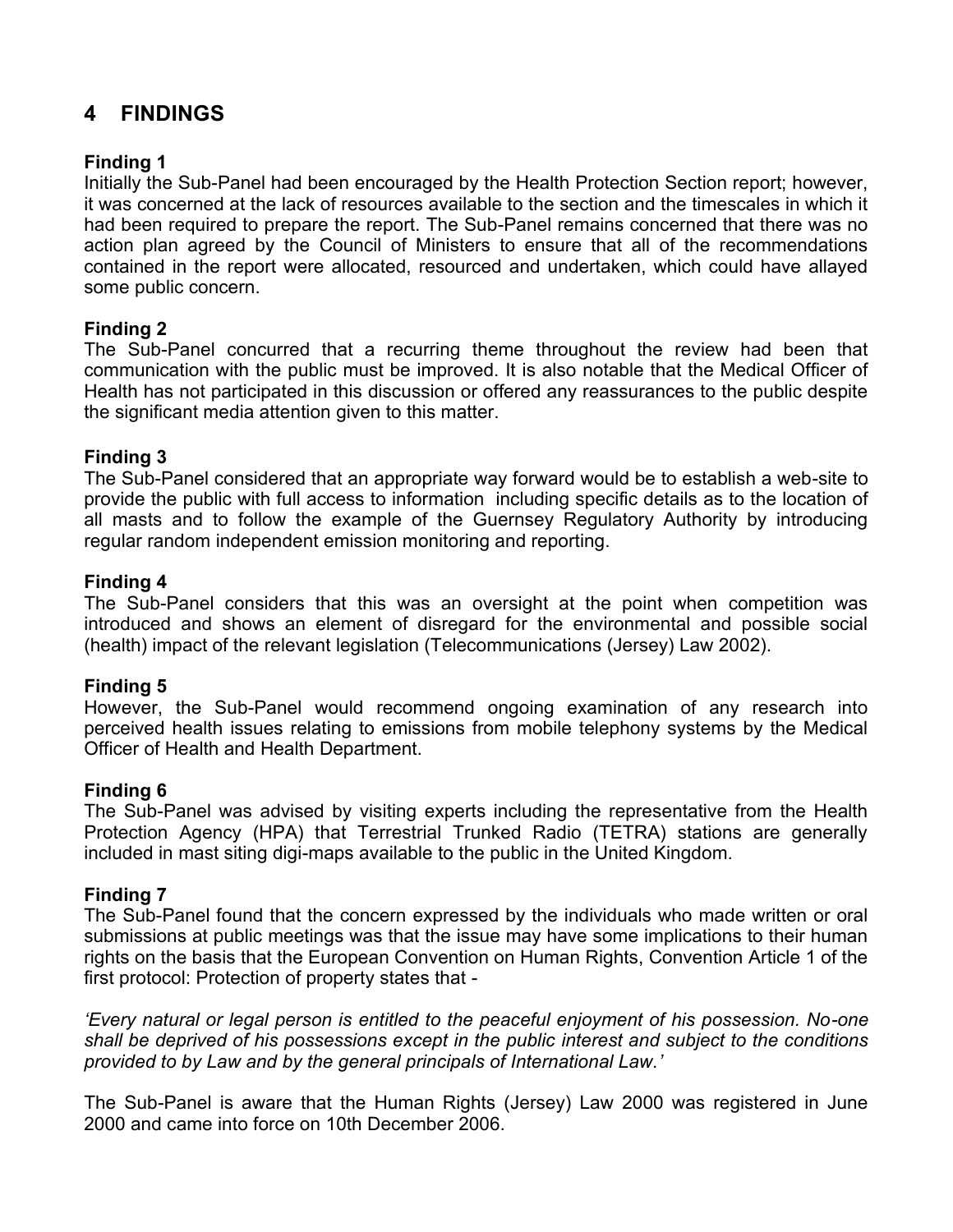## **Finding 8**

The Sub-Panel considers that the level of public and professional participation reflects the serious concerns held by some of the general public and is of opinion that it is essential that these concerns are addressed from a fully informed perspective through the evaluation of the new research that is becoming available.

## **Finding 9**

This lack of monitoring of the mobile telephony industry by an independent body allocated by an authority such as Ofcom or the JCRA is an area which the Sub-Panel agrees should be addressed.

## **Finding 10**

The Sub-Panel suggests that ongoing investigation should be undertaken into the wider issue of 'Electro-smog' which is a growing area of concern in other jurisdictions. It is considered that the Planning and Environment Department set up and regularly monitor an Island assessment of the situation as part of its overall activity and that a periodic review of the findings should be publicly available and published.

The Sub-Panel accepts that there would be financial implications to the States for this assessment. It considers that the funds could be recoverable from the telecommunications operators.

## **Finding 11**

The Sub-Panel has not focused within the terms of this review on the suggested impact on the value of property as a result of the siting of mobile telephone masts in the proximity of private residences.

The Sub-Panel has noted the content of the House Price Index for 2006

## **Finding 12**

The Sub-Panel is aware of a growing number of research projects focused on the possible interruption of human cell activity as a result of Electro Magnetic Field (EMFs). It will request that the Minister for Health and Social Services would provide its Health Protection Department with the necessary resources to evaluate the findings of some of those projects and to report to the States.

## **Finding 13**

The Sub-Panel finds that whilst some efforts to achieve improved communications have already been made, further dialogue between the operators, States Departments and with the public is essential to build confidence and increase transparency.

## **Finding 14**

The Sub-Panel notes from the evidence received from the mobile telephone operators, that based on the scientific guidance that they have been provided through the WHO, the UK HPA and ICNIRP, that they do not believe that mobile telephone mast station EMF emissions pose a threat to health if those stations operate within ICNIRP guidelines and comply with best practice standards.

## **Finding 15**

The Sub-Panel finds that if Professor Challis suggests that there is evidence to support the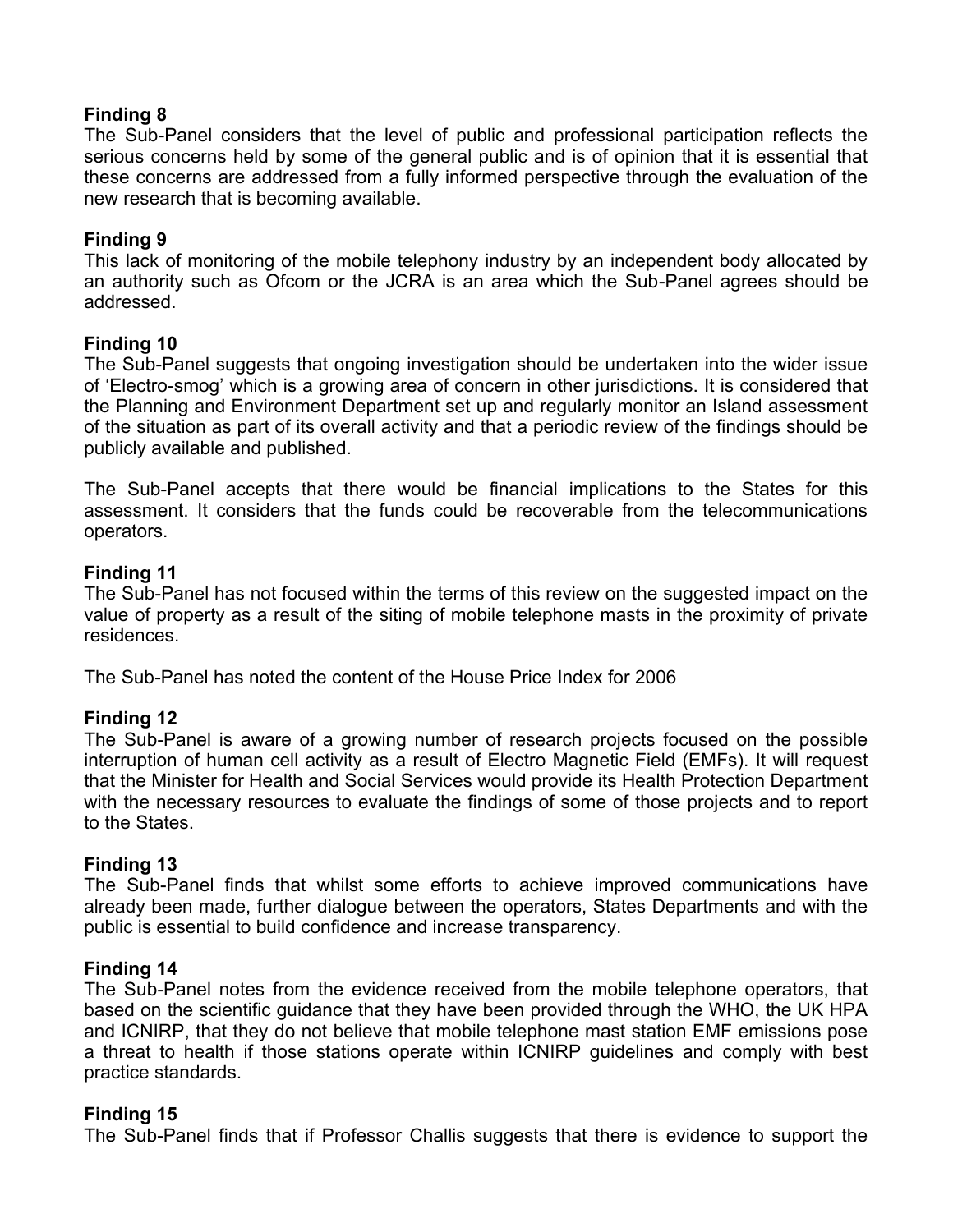introduction of a simple item such as a ferrite bead that is inexpensive to include can render emissions inert then that prevention should be included in the manufacture of the product as a matter of course.

## **Finding 16**

The findings of the Essex University research projected managed by Professor E. Fox has the potential to answer many of the questions raised by concerned individuals during the course of the review. It is essential that such potentially significant pieces of research be properly publicised and considered by the Minister for Health and Social Services Department.

## **Finding 17**

It was apparent from the written and oral evidence received by the Sub-Panel that it was essential that information relating to the science of mobile telephony should be delivered to the general public in a clear and consistent way to minimise any misconceptions that may occur. In addition the timing and the relevance of the research should be considered.

## **Finding 18**

It is important to clarify and evidence statements to ensure that the public is provided with accurate information. The move by Salzburg, Austria to take a stand and set lower electro magnetic field emission standards should not be discounted due to the Austrian parliament's decision not to support the reduced limit. It is suggested by the Salzburg approach supporters that new research evidence should provide the basis for such a move. It is also interesting to note that the introduction of restrictive limits did not allay public concern but evidence appears to suggest that more regions in a number of jurisdictions are considering further more stringent precautions.

## **Finding 19**

It is suggested that regular monitoring of new research should be undertaken by the Health Protection Department to ensure that its own Minister and the Minister for Planning and Environment are provided with the most up to date information and recommendations.

## **Finding 20**

Both NRPB/HPA and ICNIRP recommendations are based on research data predating 1999. It would be appropriate for ongoing local monitoring to take into account new and current scientific research work being undertaken in fields other than the heating of tissues. It is noted that since that time ICNIRP has continued to monitor but has not seen the need to review it guidelines.

## **Finding 21**

There remain concerns, nevertheless, about whether the emissions from all base stations are uniformly low, about whether the emissions could cause unknown health effects, and whether, with the increased use of mobile telecommunications, their output will have to rise.

## **Finding 22**

It is understood that exposures above guidelines should not occur, provided the protective case surrounding the antenna is kept in place. However, as with some other items of electrical equipment there could be a possibility of overexposure if the case were to be removed.

## **Finding 23**

The Sub-Panel is satisfied that the emissions should not exceed the ICNIRP guidelines; the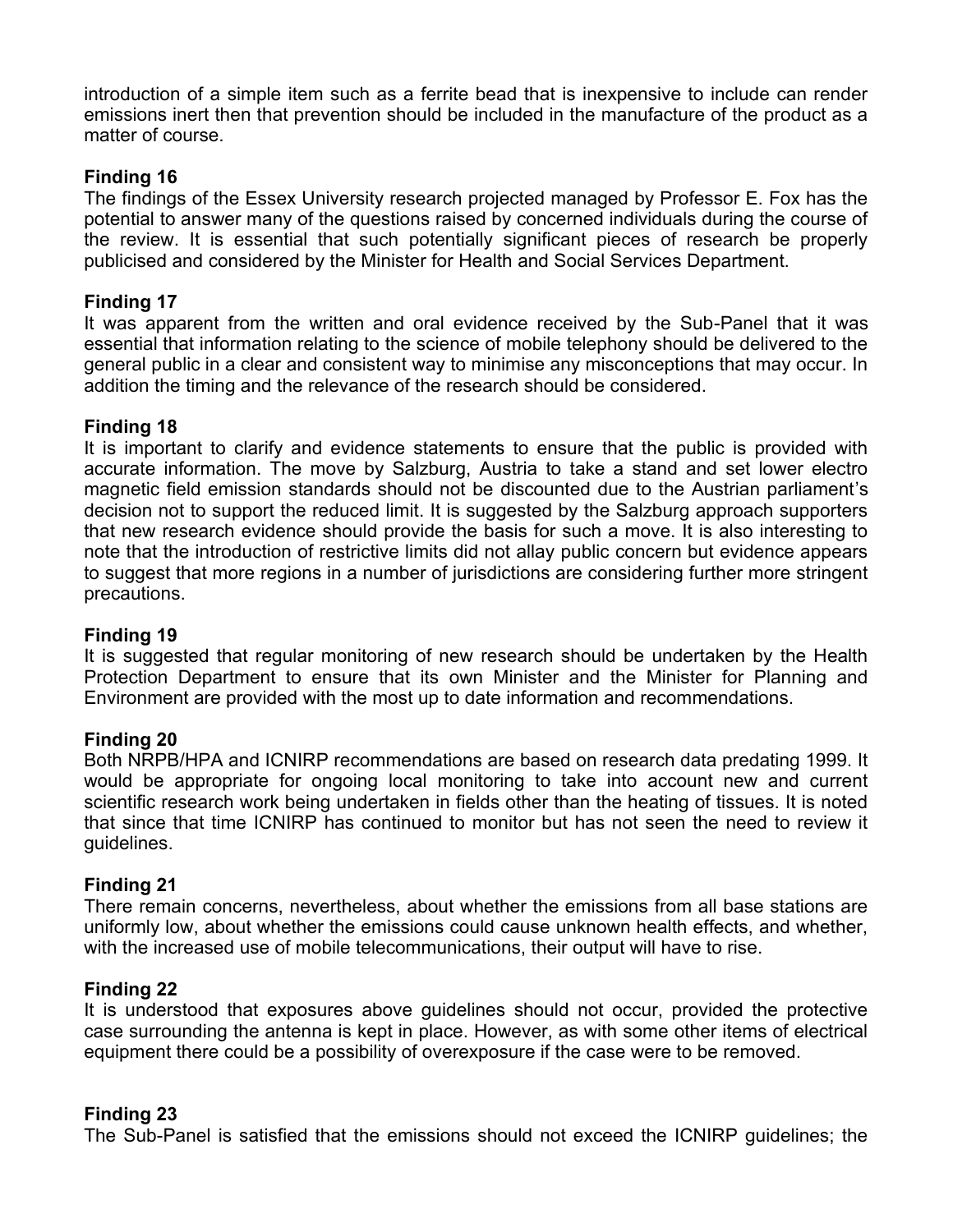system of random audits proposed by the Sub-Panel to be undertaken by an independent company appointed under an authority such as OFCOM or the JCRA under advisement will provide an independent check on the output from all base station antennae.

## **Finding 24**

The Sub-Panel is of opinion that it is not possible at present to say that exposure to EMFs, even at levels below national guidelines as set by ICNIRP, is totally without potential adverse health effects. It further suggests that the gaps in knowledge are sufficiently significant to justify an increased precautionary approach to that suggested by the 'Stewart' report. The Sub-Panel accepts that ICNIRP guidelines are based on a large database which formed the basis for its risk assessment. However, it considers that it is essential that careful consideration be given to large scientific research projects currently being undertaken and part funded by the UK government.

## **Finding 25**

The Sub-Panel notes from the evidence received from the mobile telephone operators, that based on the scientific guidance that they have been provided with through the WHO, the HPA and ICNIRP, that they consider that they have no credible evidence to indicate that mobile telephone mast station EMF emissions pose a threat to health if those stations operate within ICNIRP guidelines and comply with best practice standards.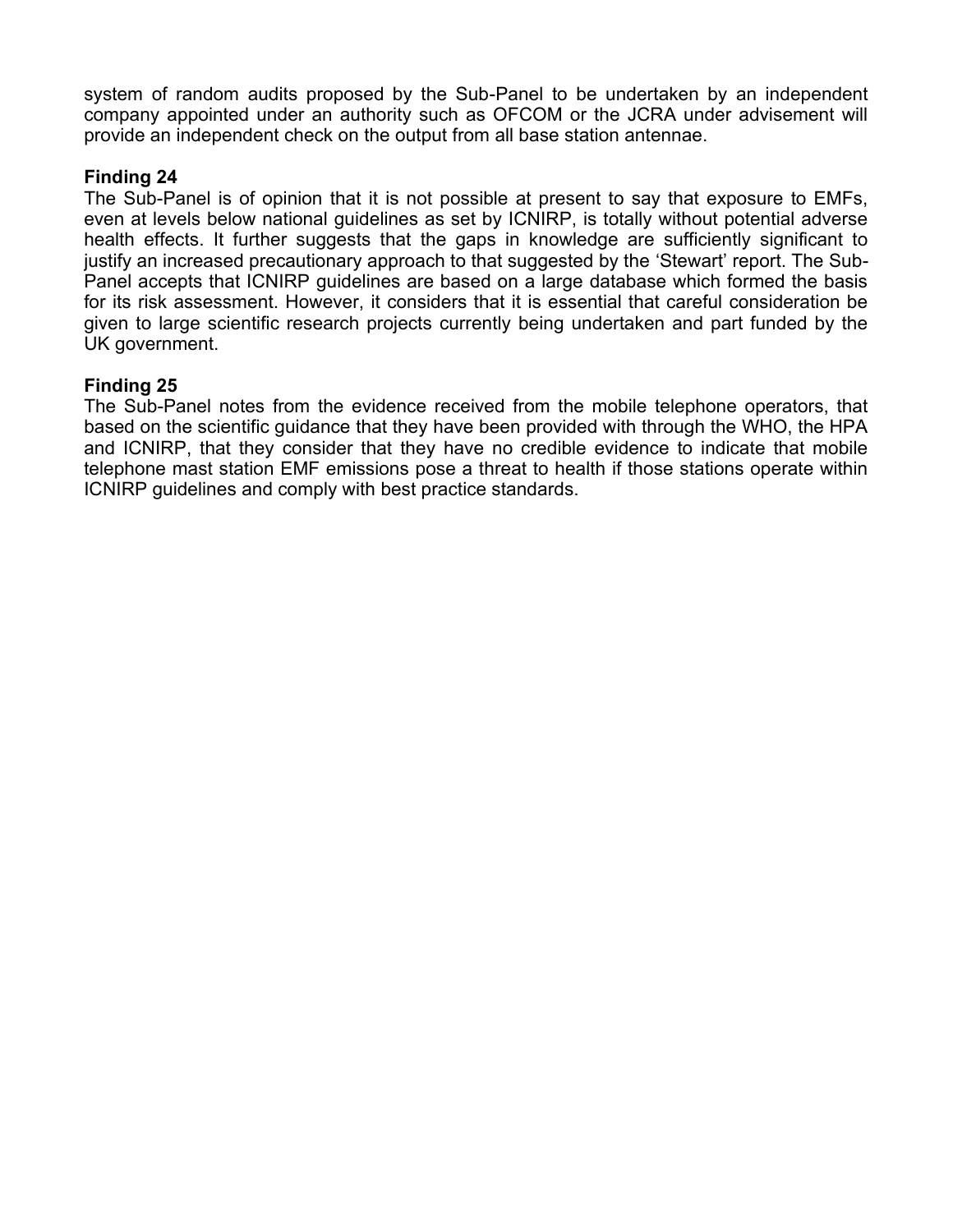## **RECOMMENDATIONS**

**Health and Social Services Health Protection Department Report recommendations** The Sub-Panel considers that the following actions recommended within the Health and Social Services Health Protection Department Report together with its own additional recommendations are required to ensure that an adequate precautionary approach is adopted –

- *1. All base stations are to be subject to the scrutiny of the planning applications process to ensure compliance with internationally agreed standards.*
- 2. *There should be improved consultation by the network operators with the community prior to the selection of a site for a base station*.
- 3. *Emissions from base stations must as a minimum meet the ICNIRP guidelines for public exposure, as expressed in the EU Council Recommendation*. *However the States should seek to ensure that Network operators voluntarily agree to comply with levels lower than international guidelines (namely ICNIRP and NRPB).*
- *4. Measurement of the actual levels of radiation from base stations must be undertaken following commissioning to show compliance and be a condition of the planning permit.*
- *5. Mobile Phone network operators co-operate to deliver with the States of Jersey a database of information available to the public on radio base stations.*
- 6. *There is cross industry agreement on the sharing of sites and masts for radio base stations wherever possible.*

**The Sub-Panel considers that on the basis of the evidence it has received and scrutinized that the following additional actions recommended are necessary to ensure that an adequate precautionary approach is adopted –**

## **1. The Sub-Panel recommends that the Minister for Health and Social Services be invited to undertake the following and report back to the States before the end of 2007 –**

The further evaluation and scrutiny, as to whether or not the acceptable levels of EMF emissions recommended by ICNIRP (1999) remain appropriate and relevant, given the lapse of time since their introduction and the age of the database used for their development (pre 1998). *Especially in light of the reduced levels of EMF emission standards, adopted in some other jurisdictions. The reduction in those other jurisdictions appear to be on the basis of more recently published research (post-1999) into cell integrity and the occurrence of certain illnesses when individuals are subjected to EMFs.*

1.1 That the evidence from new research suggesting that biological functions, including functions of the brain, may be affected, by EMF levels must be evaluated by health professionals locally and the findings reported back to the States before the end of 2007. *The Sub-Panel recognises that there is, as yet, no conclusive evidence that these biological effects constitute a health hazard, but at present, only limited data are available.*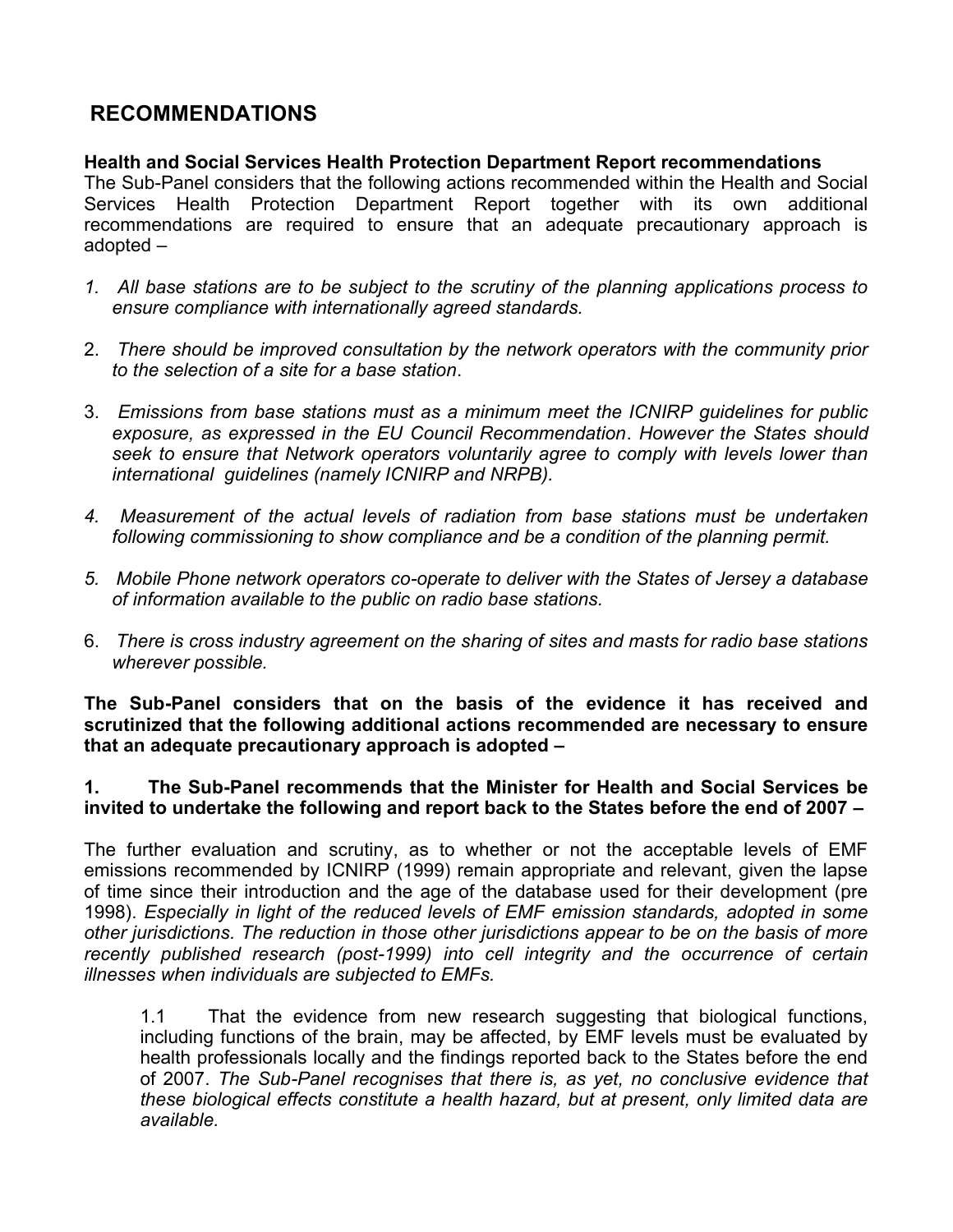1.2 That a report evaluating the following research be presented to the States prior to the end of  $2007 -$ 

 University of Essex peer reviewed research to be available mid-year 2007; Human cell EMFs research by Drs. G. Carlo and G. Oberfeld.

1.3 To investigate and report on the reduction in approved EMF emission levels in other Jurisdictions and to consider the basis upon which the decision to reduce levels was made.

**2. The Sub-Panel recommends that the Ministers for Health and Social Services, Economic Development and Planning and Environment be invited to agree to the following –**

In addition to the first recommendation from the April 2006 Health Protection Report, to ensure that all base stations are subject to a planning application. *(It is noted that the Minister for Planning and Environment has already complied with that recommendation).*

2.2 That the necessary measures should be identified to introduce the establishment of agreed emission levels with the operators on individual mobile masts of any description on a case by case basis*. (The Sub-Panel considers that the more stringent precautionary approach is justified on the basis of the growing level of expert opinion expressing concern over the effect of EMFs. A model for the site by site approach has been developed in South Tyrol and should be emulated in Jersey.)*

**3. The Sub-Panel recommends that the Minister for Economic Development be requested to provide the JCRA with guidance on social grounds to ensure the following –**

The Sub-Panel is of the opinion that the JCRA should be given guidance suggesting that it ensures that States-approved consultation time scales are adhered to during a consultation process. The terms of consultation on issues which could potentially impact on public health should be clearly outlined and agreed and follow best practice on consultation; and,

3.2 That guidance be issued to request the requirement to ensure that Network operators either voluntarily agree or comply through the introduction of an additional licensing clause relating to agreeing EMF emission levels on a site by site basis lower than international guidelines.

3.3 That guidance should be issued requiring emission monitoring compliance to be undertaken by an independent body, to be appointed by the JCRA and funded by the telephone operators. That the guidance should recommend that the appointee would be required to undertake periodic (quarterly) random emission testing of radiation from base stations without prior notice to the operator. The JCRA would monitor and ensure operators compliance with their issued licences and that the reports from those tests be made publicly available,

3.4 That the guidance would suggest that operators should as part of their licence be required to fund the development and management of a website using a mapping system which shows the island topography and location of all macro, micro and pico cells, lattice masts and TETRA installations.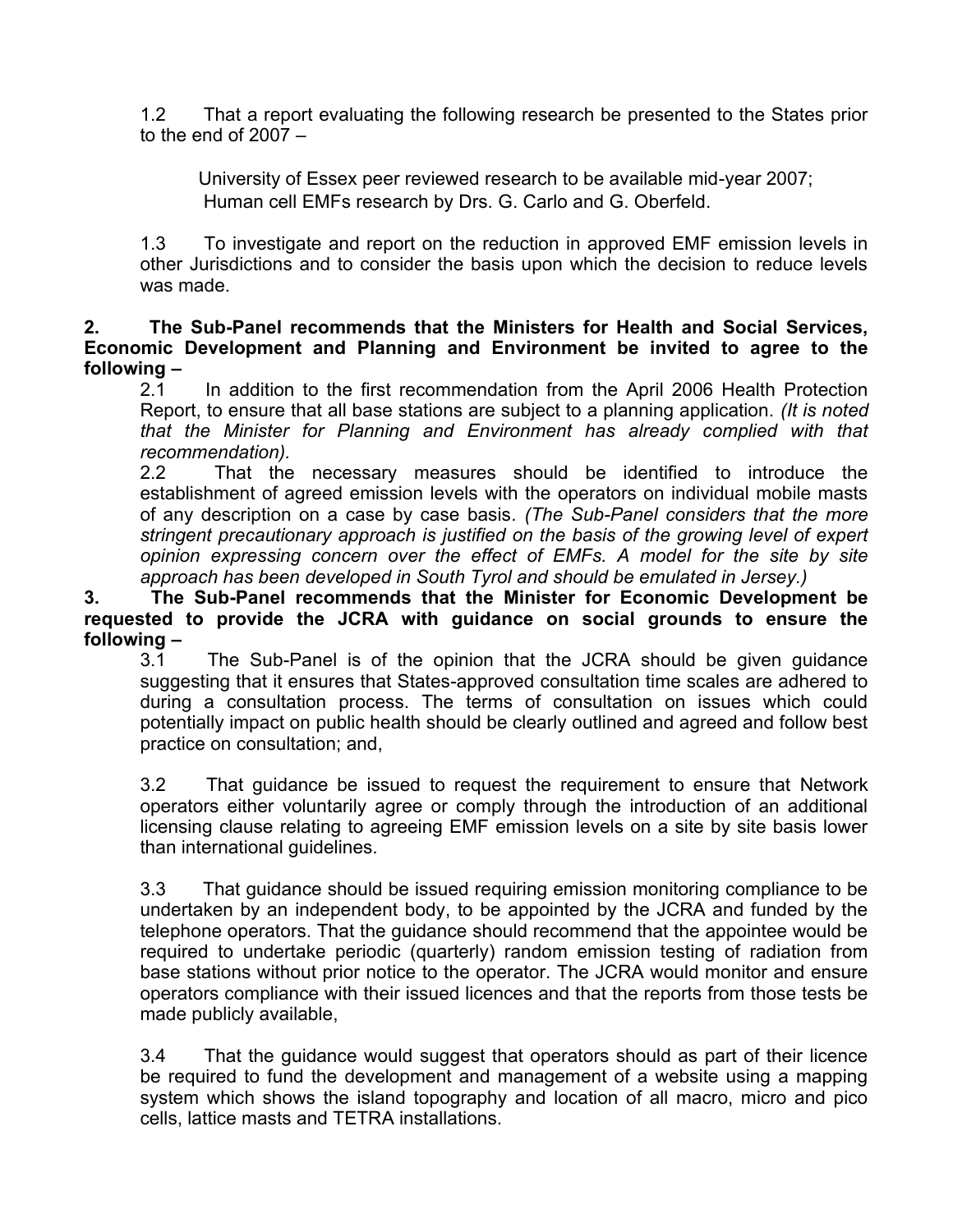3.4.1 That the website should identify overlapping (increased emission or cumulative emission areas) and show the acceptable EMF emission reading for the individual cell stations together with the EMF emission level from the independently taken readings.

3.4.2 The website should also provide the latest information on mobile technology. Any changes to or additions to the cells should be posted on the website.

3.4.3 That the guidance should recommend that the JCRA requires that operators should provide at no cost emission testing to individuals at their domicile if a complaint relating to the level of EMF emissions has been made. *(An agreed and reasonable process for individuals should be developed in this regard. Equipment used by the operator for this person should be calibrated annually by the external body retained for independent testing of EMF emissions.)*

3.4.4 That the Minister for Economic Development liaise with the JCRA to develop enabling legislation without the requirement for complaint from an operator, to require mast sharing and impose a licence requirement that the mobile telephony infrastructure be operated through a fibre optic network wherever possible. The erection of multiple mast clusters should also be discouraged.

3.4.5 That guidance should be issued to recommend that the JCRA take the necessary action to set a commercially acceptable rate at which all operators can access the Jersey Telecommunications existing fibre optic system in order to reduce the potential social and perceived environmental impact of the proliferation of masts and increased emissions.

**4. The Sub-Panel recommends that the Minister for Treasury and Resources be requested to review the following issues on the basis of evidence received –**

4.1 The possible impact on property values as a result of mobile telephone masts being located next to private properties and suggested depreciation on those values.

**5. The Sub-Panel recommends that the Chief Minister be requested to consider the following and to report on** –

5.1 The extent of public liability insurance held by the States in respect of TETRA mast operation; and,

5.2 Tasking the Computer Services Department with overseeing the selection of the appropriate company to undertake the development of the proposed mobile telephone/TETRA mast and associated information website. To establish an appropriate management process to operate the website on behalf of the relevant States Departments and the telephone operators.

## **6. The Sub-Panel recommends that the Minister for Home Affairs be requested to agree to ensuring that the following action is undertaken and to report to the States prior to the end of 2007 –**

6.1 That a detailed list of the location and EMF emission levels of all TETRA sites will be released as a matter of public information and provided for inclusion onto a website, as is the practice in the United Kingdom, to be funded and established by the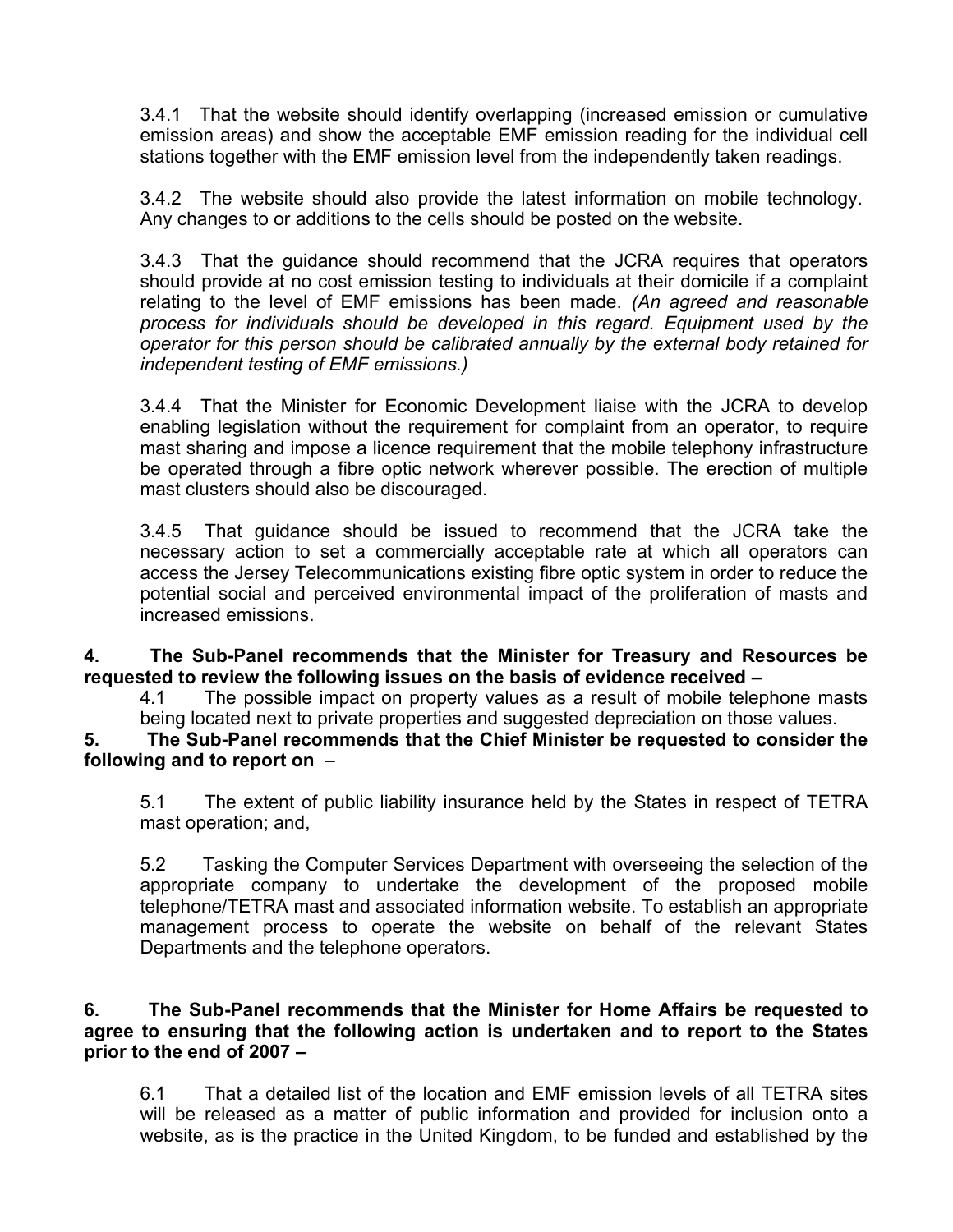telecommunications operators.

## **7. The Sub-Panel recommends that the Minister for Planning and Environment –**

7.1 Confirms that the necessary power is available to him within the Planning and Building (Jersey) Law 2002 or subordinate legislation to insist that any existing mobile mast structures can be moved or removed if the perceived health risks associated with EMF emissions are proven and international guidelines change (or if masts are found not to be compliant with guidelines).

7.2 To confirm that if that provision in statute is not currently available, that he will take the necessary action to ensure its addition to the existing legislation.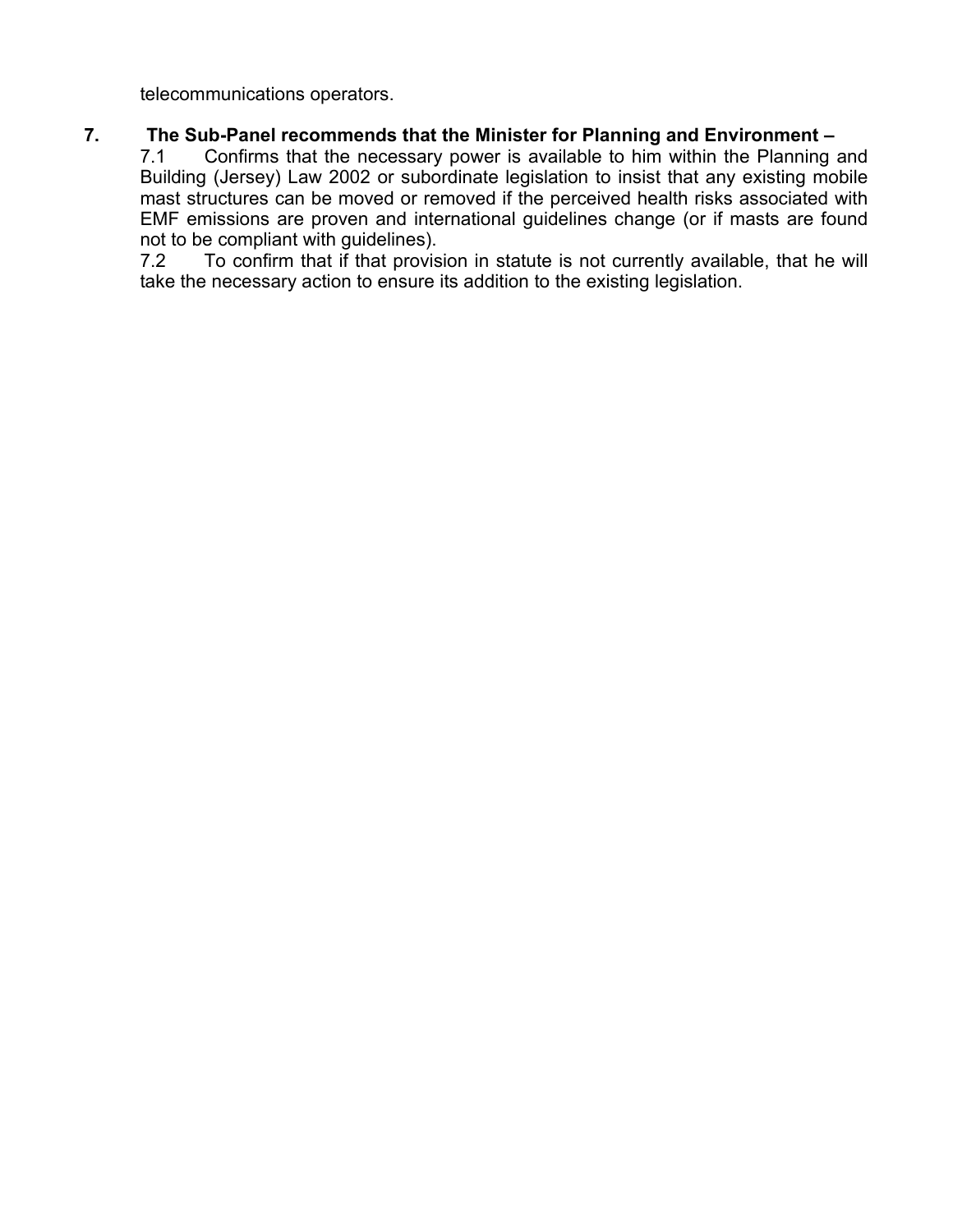## **5 TIMETABLE**

The issue of mobile telephone masts and the concerns raised by the Public was brought to the attention of the States Assembly by Deputy P. Ryan in his proposition to the States, dated 2nd November 2006, entitled 'Committee of Inquiry: Mobile Telecommunications' P.144/2006. The Council of Ministers presented its Comments on 21st November 2006 and the States considered the matter on 22nd November 2006.

Following States consideration of P.144/2006, Deputy A. Breckon, Chairman of the Health, Social Security and Housing Scrutiny Panel, agreed to consider the undertaking of a review by a Sub-Panel, to be established following the Panel's first meeting and agreement and also subsequent to discussions with the Chairmen's Committee.

The Chairman discussed proposals to undertake a focused review into the perceived health risks associated with mobile telephone masts, at the Chairmen's Committee meetings of the 15th and 20th December 2006. No definitive way forward was agreed on those occasions; as a result the issue was raised at the first meeting of the Health, Social Security and Housing Scrutiny Panel on 29th December 2006 when the Panel supported the principle of establishing a Sub-Panel to review the matter.

The preparation and establishment of a Sub-Panel to undertake a mobile telephone mast review was progressed by the Health, Social Services and Housing Scrutiny Panel in accordance with Standing Order 135. The Panel agreed that a review should be undertaken on its behalf into the perceived health implications from mobile telephone masts. The Sub-Panel was approved on that date (29th December 2006) and its membership was agreed on 2nd January 2007.

The Sub-Panel proceeded as follows –

| Friday 5th January             | <b>First Sub-Panel Meeting</b>                                |
|--------------------------------|---------------------------------------------------------------|
| Wednesday 10th January         | Informal Meeting selecting speakers                           |
| Monday 15th January            | <b>Sub-Panel Meeting</b>                                      |
| Thursday 18th January          | Evening Public Meeting, Hautlieu School                       |
| Friday 19th January            | <b>Public Hearing</b>                                         |
| Friday 19th January            | Evening Public Meeting, St. Brelade, Parish Hall              |
| Monday 22nd January            | Full day Public Hearing, States Chamber                       |
| Tuesday 23rd January           | Full day Public Hearing, States Chamber                       |
| Wednesday 24th January         | Full day Public Hearing, States Chamber                       |
| Thursday 1st February          | <b>Sub-Panel Meeting</b>                                      |
| Thursday 15th February         | <b>Public Hearing</b>                                         |
| Thursday 15th February         | Public Meeting, Town Hall                                     |
| Friday 16th February           | <b>Public Hearing</b>                                         |
| Monday 26th February           | Public Hearing followed by Public<br>Meeting.                 |
| Tuesday 6 <sup>th</sup> March  | <b>Sub-Panel Meeting</b>                                      |
| Tuesday 20 <sup>th</sup> March | <b>Sub-Panel Meeting</b>                                      |
| Thursday 22nd March            | Sub-Panel Meeting (Telephone meeting)                         |
| <b>Tuesday 3rd April</b>       | <b>Sub-Panel Meeting</b>                                      |
| <b>Wednesday 4th April</b>     | Draft Report out for comment under embargo                    |
| Friday 13th April              | Sub-Panel Meeting to finalise and sign of<br>Report           |
| Friday 20th April              | Report presentation and public launch at the<br><b>States</b> |
|                                |                                                               |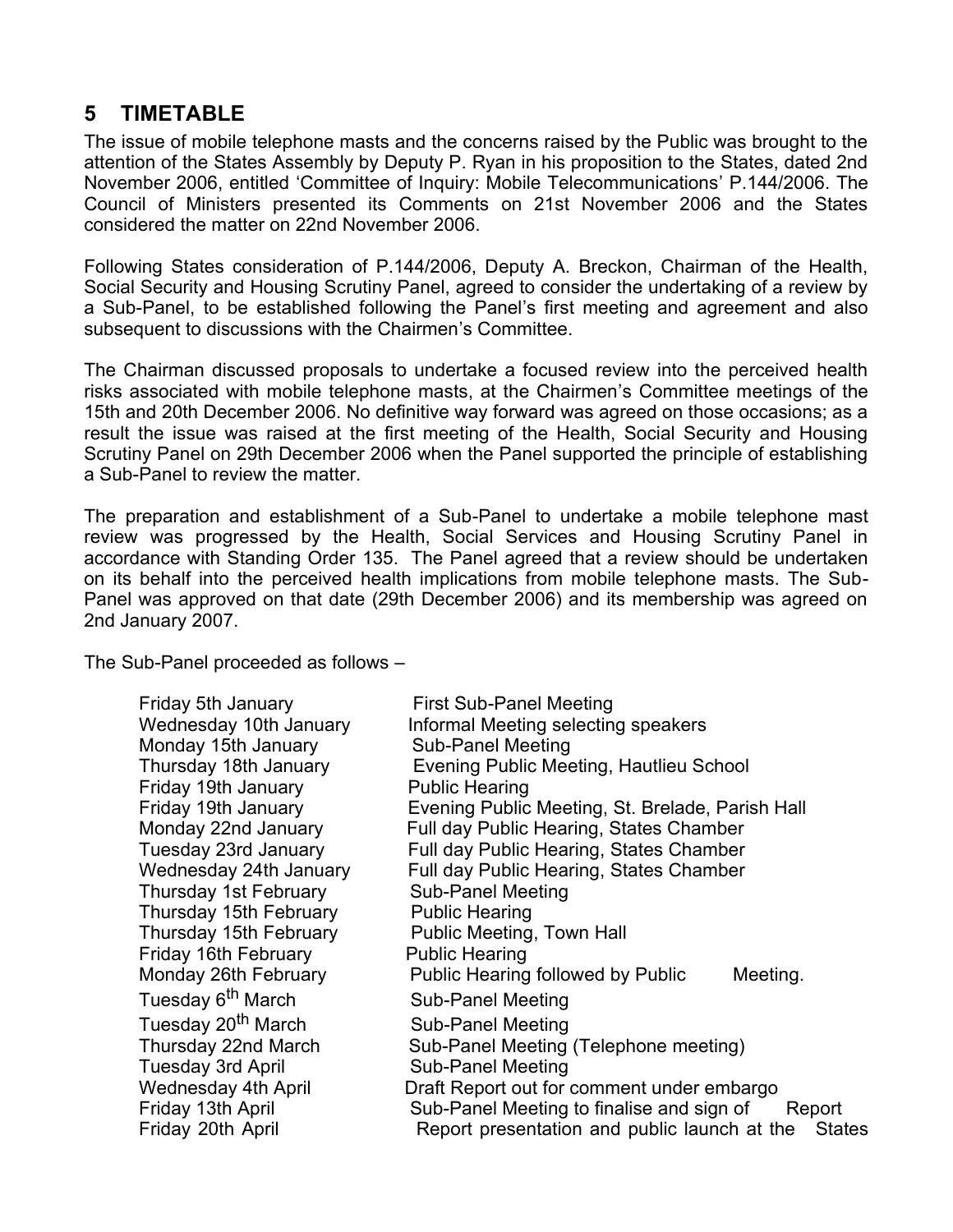Bookshop, Morier House, 9.30 a.m. - 11.30a.m. Wednesday 23rd and<br>Friday 25th May Public Hearing proposed dates<br>Sub-Panel Meeting Tuesday 29th May<br>Tuesday 5th June Proposition to the States

The Sub-Panel experienced no difficulties obtaining information which it had requested; it also appreciated the significant amount of time invested by the participants in this review to provide the answers to its questions.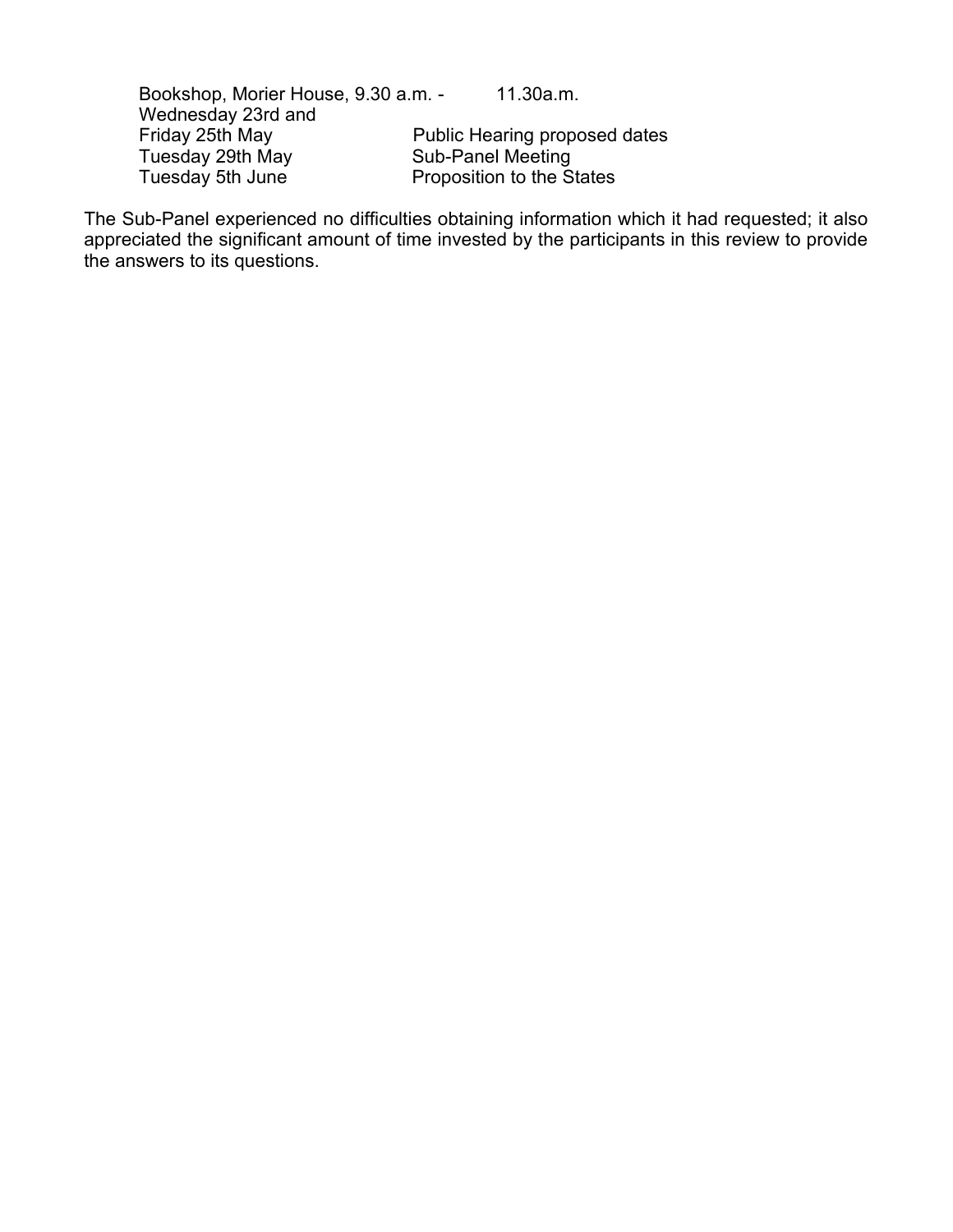## **5.1 Public Hearings Witness Schedule**

| Friday 19th January 2007    |                          |              |                                                                                                                                            |
|-----------------------------|--------------------------|--------------|--------------------------------------------------------------------------------------------------------------------------------------------|
| 3.30 p.m.                   |                          | $-5.00$ p.m. | Mr Barry Trower                                                                                                                            |
| Monday 22nd January 2007    |                          |              |                                                                                                                                            |
| 9.00 a.m.                   |                          | 10.30 a.m.   | Mr Jerry Rabaste, Mr Daragh McDermott & Mr<br>Tim Knights, Jersey Telecom                                                                  |
| 11.00 a.m.                  |                          | 12.30 p.m.   | Mr Bill Brown & Mr Chuck Webb, JCRA                                                                                                        |
| 1.30 p.m.                   | $\overline{\phantom{0}}$ | 3.00 p.m.    | Dr G Langly-Smith & Mr M Hocquard, JMMCG,<br>Connétable Dan Murphy of Grouville                                                            |
| 3.30 p.m.                   | $\overline{\phantom{a}}$ | 4.30 p.m.    | Mr David Smith & Mr Russ Sharman, Cable &<br><b>Wireless</b>                                                                               |
| Tuesday 23rd January 2007   |                          |              |                                                                                                                                            |
| 9.30 a.m.                   | $ -$                     | 10.30 a.m.   | Mr Mike Liston, JEC                                                                                                                        |
| 11.00 a.m.                  | $\overline{\phantom{a}}$ | 12.30 p.m.   | Mr Michael Repacholi, World Health<br>Organisation                                                                                         |
| 1.30 p.m.                   | $\overline{\phantom{m}}$ | 3.00 p.m.    | Dr Jack Rowley, GSM Association                                                                                                            |
| 3.30 p.m.                   |                          | 5.00 p.m.    | Senator Freddie Cohen, Planning Minister & Mr<br>Richard Glover, Principal Planner                                                         |
| Wednesday 24th January 2007 |                          |              |                                                                                                                                            |
| 9.30 a.m.                   | $ -$                     | 10.30 a.m.   | Mr Steve Smith, Health Protection                                                                                                          |
| 11.00 a.m.                  |                          | 12.30 p.m.   | Mr David Watson of Airtel, Mr Thomas Barmuller,<br>Director for Europe & Africa, Mr Andrew Clark -<br>Chairman, Mobile Manufacturers Forum |
| 1.30 p.m.                   |                          | 2.30 p.m.    | Mr Colin Myers, Health and Safety                                                                                                          |
| 3.00 p.m.                   |                          | 4.00 p.m.    | Mr William Harris, General Manager, Department<br>of Electronics, Jersey Airport                                                           |
| Thursday 15th February 2007 |                          |              |                                                                                                                                            |
| 3.30 p.m.                   |                          | 4.30 p.m.    | Senator P F C Ozouf, Economic Development<br><b>Minister</b>                                                                               |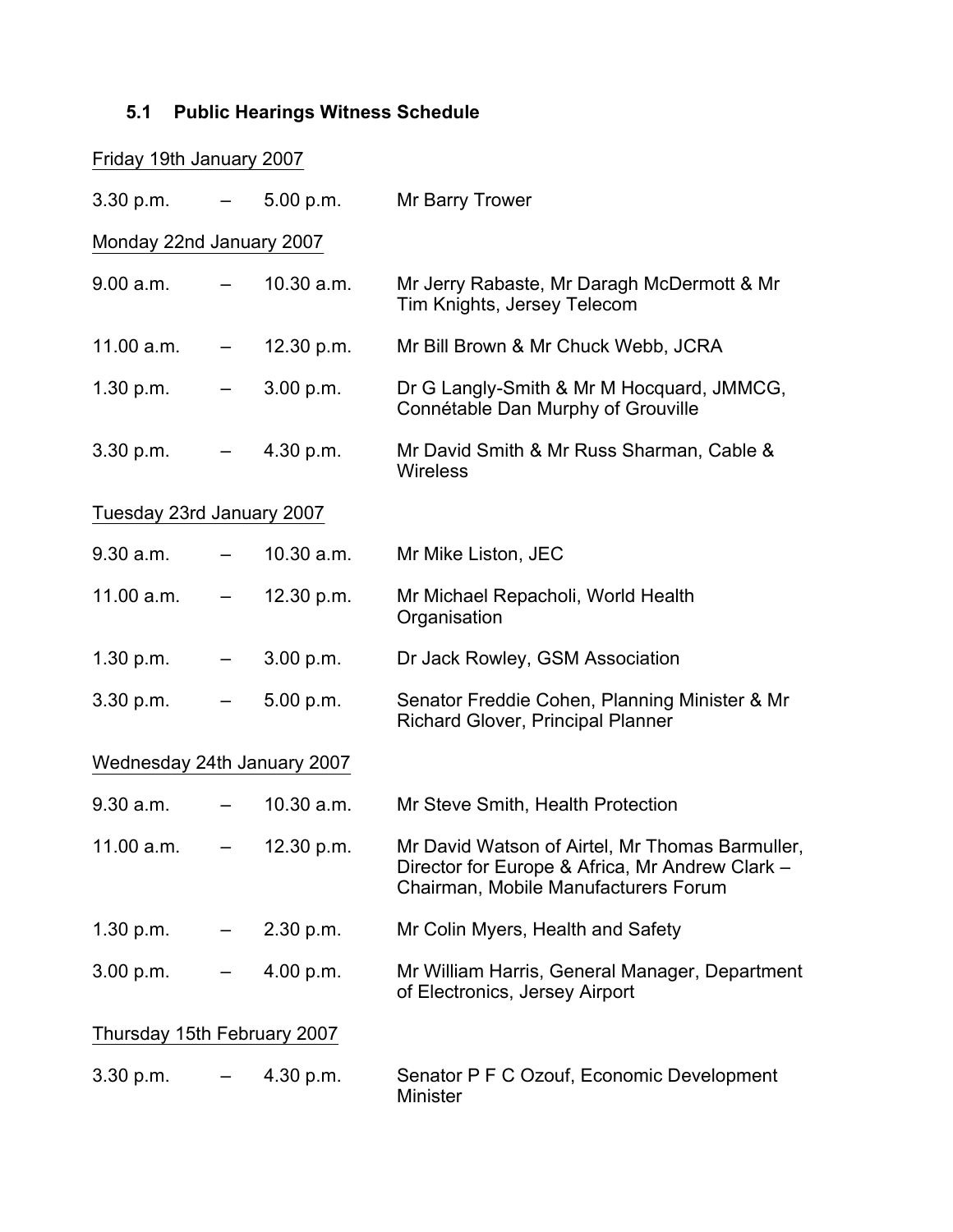## Friday 16th February 2007

10.00 a.m. 11.00 a.m. Senator S Syvret, Minister for Health and Social Services

## Monday 26th February 2007

7.30 p.m. 9.30 p.m. Dr George Carlo, PhD, M.S., J.D

Please note that all transcripts are available on the Scrutiny website.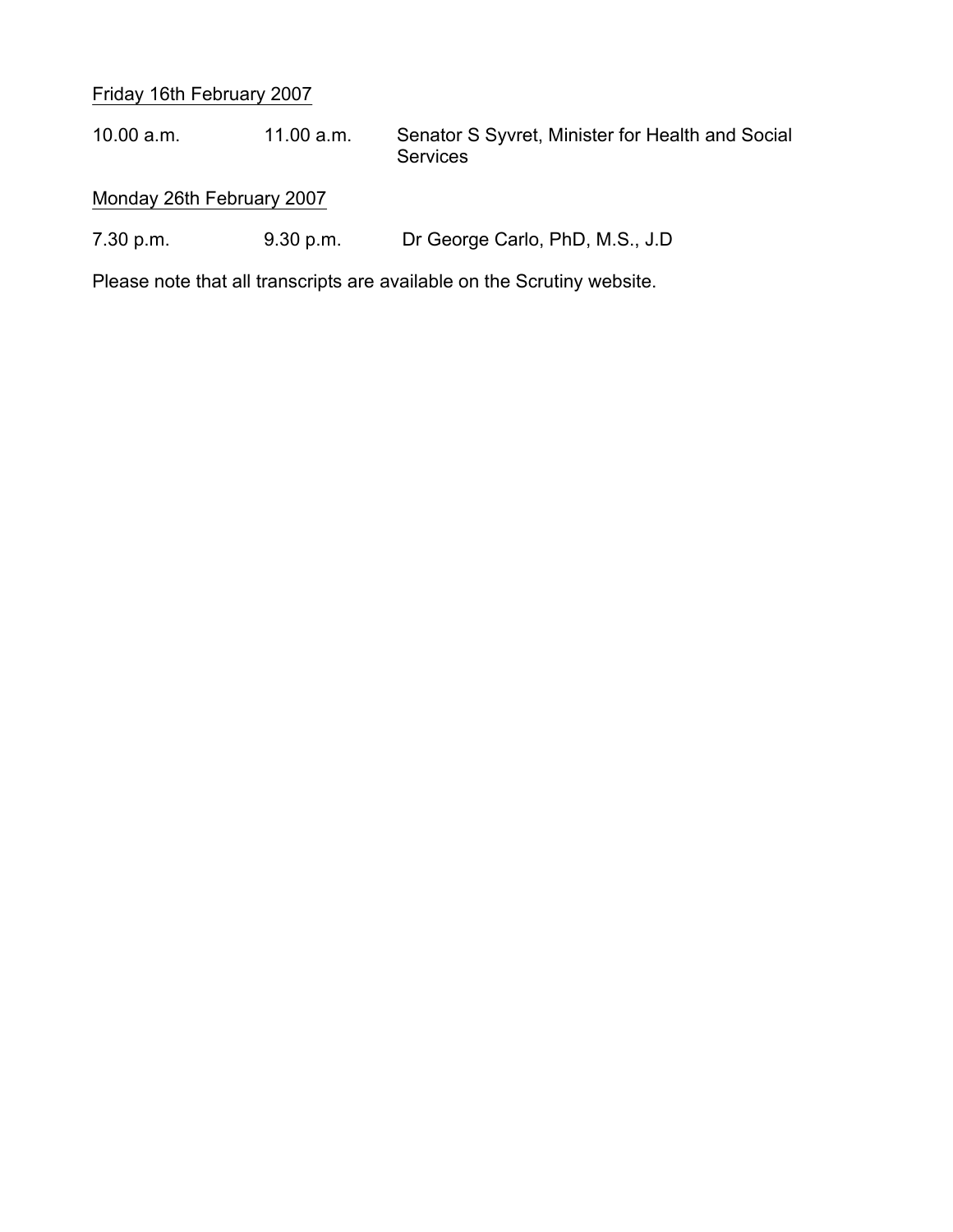## **6 BACKGROUND AND PROCESS**

In this section the Sub-Panel will examine the development of the local mobile telephony industry. It will also examine the States Departmental responsibilities. This examination will include consideration of the following areas:

- The Planning process relating to mobile telephone masts
- The responsibility of the Health Protection Department with regard to advising the Minister for Health and Social Services, Senator S. Syvret and the Minister for Planning and Environment, Senator F. Cohen,
- The Health and Safety Inspectorate and the Department of Electronics, on the monitoring and maintenance of emergency services TETRA communications systems.

The Sub-Panel will examine the process by which the Council of Ministers and Ministers with specific responsibility approached the subject in light of the concerns expressed by the public.

It will also consider the role and activity of the Jersey Competition Regulatory Authority (JCRA) together with the responsibilities of the Minister for Economic Development with regard to providing the authority with guidance.

The Sub-Panel will also examine the submissions of evidence both empirical and anecdotal received from the general public, organisations and individual experts from the telephony industry or independent persons.

## **Strategic Plan**

The Sub-Panel considers that this review is in keeping with the Strategic Plan 2006-2011 adopted by the States on 27<sup>th</sup> June 2006.

It reflects the aims of Commitment 1 to maintain and enhance a strong, successful and environmentally sustainable economy. The Sub-Panel will suggest that the possible impact of Electro Magnetic pollution should be included as part of the annual report to the States by the Director of the Environment (P&E). That requirement should result from the indication that the States will show the world that economic and environmental success can work together and that Jersey should seek to minimise adverse environmental impacts resulting from economic growth.

The review and some of the findings by the Sub-Panel also reflect the aims and indications outlined in Commitment 4 namely 4.4 Clean air, clean water and uncontaminated land, the action described to meet that aim is outlined at 4.4.5: Debate and implement in 2007 an Air Quality Strategy for Jersey, including proposals for monitoring and publishing levels of local air pollution, and targets, policies and timescales for reductions in air pollution levels that reflect best practice globally (P&E). The Sub-Panel strongly recommends that overall and specific electro magnetic pollution should be recognised and included within that aim.

The Sub-Panel will seek to gain support from the relevant Ministers to achieve an enhanced precautionary approach in respect of EMF emissions and considers that whilst this proposed action may be more stringent than the course adopted by the UK government it is the appropriate and cautionary way forward when so little research information is available in areas other than on the potential thermal effects on human tissue. The Sub-Panel does not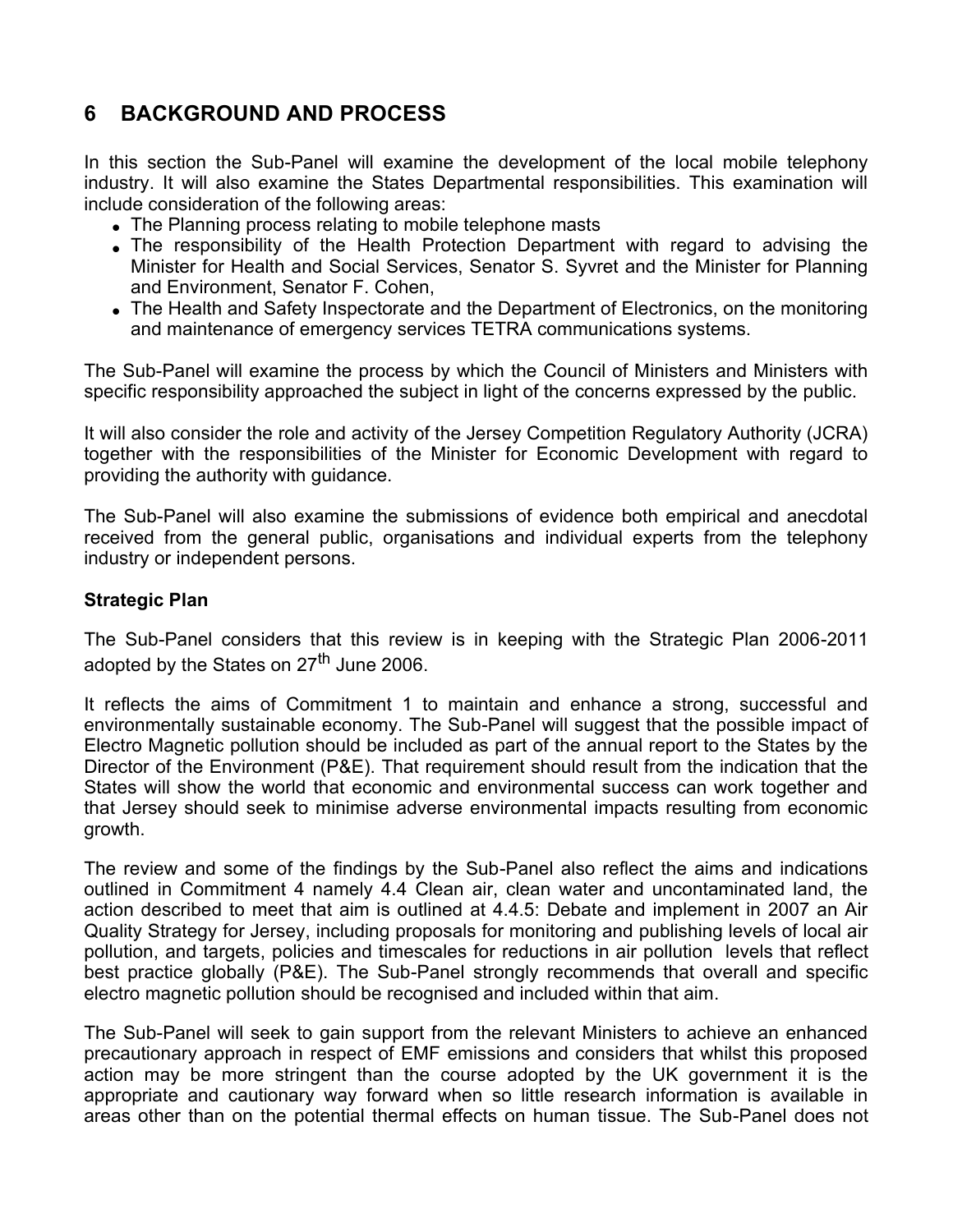feel that the evidence conclusively suggests that EMFs can be linked to specific diseases but it is of the opinion that it is essential that the States of Jersey as a whole considers new research which is undertaken and which has been through a robust process of peer review.

The Sub-Panel has made a number of recommendations as a result of its investigation; it has decided that it will afford Ministers a period of six weeks to consider its findings and to comment upon them. Following that period the Sub-Panel will hold Public Hearings and invite the Ministers to attend to advise which of the recommendations they are able to undertake within the resources available.

The Sub-Panel will then consider the recommendations (if any) that cannot be implemented by the Ministers and prepare a proposition to be lodged 'au Greffe' for consideration by the States to seek support in progressing the remaining recommendations.

The Sub-Panel is aware of the budgetary constraints faced by Ministers and will accept that any cost dependent recommendations will require inclusion into budget and business planning for 2008/2009. In accordance with Standing Orders the Sub-Panel will seek the input of Ministers and their officers to provide it with the necessary manpower and financial implication statements required for inclusion in its proposition.

## **6.1 Deputy P.J.D. Ryan – Committee of Inquiry: Mobile Telephones P.144/2006 (withdrawn)**

Following public concerns over perceived health issues related to electro-magnetic field emissions, a proposition was lodged *'au Greffe'* on 2nd November 2006 by Deputy P.J.D. Ryan in an effort to gain support for a Committee of Inquiry into the proliferation of mobile telephone masts as a result of the introduction of competition into the mobile telephony market. Subsequently Deputy Ryan as proposer was given leave by the States to withdraw the proposition on 22nd November 2006 (by a vote of *pour*: 36, *contre*: 9).

Within that report, he outlined the basis upon which the former Economic Development Committee and the Jersey Competition Regulatory Authority had worked together to ensure that Jersey Telecom would have to allow access to their existing infrastructure (built up over decades) on a proper and fair commercial basis . That Committee, through both Telecoms and later the Competition Laws, was at pains to ensure that the JCRA had sufficient powers to be able to force such arrangements upon any incumbent telecom operator and to regulate the commercial terms of any agreements.

 $[1]$ <sup> $R.C.43/2002$ </sup> (at Appendix 1) of 5th November 2002 from the previous Industries Committee details the agreements and directions from the Committee to the JCRA on environmental matters but there were no further written instructions given to the JCRA by EDC on the environmental issues associated with mast-sharing because there was a clear understanding that through pressure from the JCRA and the planning process as a whole, the sharing of infrastructure could be managed.'

Both the Minister for Planning and Environment, Senator F. Cohen and the JCRA are working within the legislative framework of their respective remits. In order to refuse planning permission for new infrastructure and the duplication of masts, antennae and dishes, the Minister would require grounds upon which to base a refusal.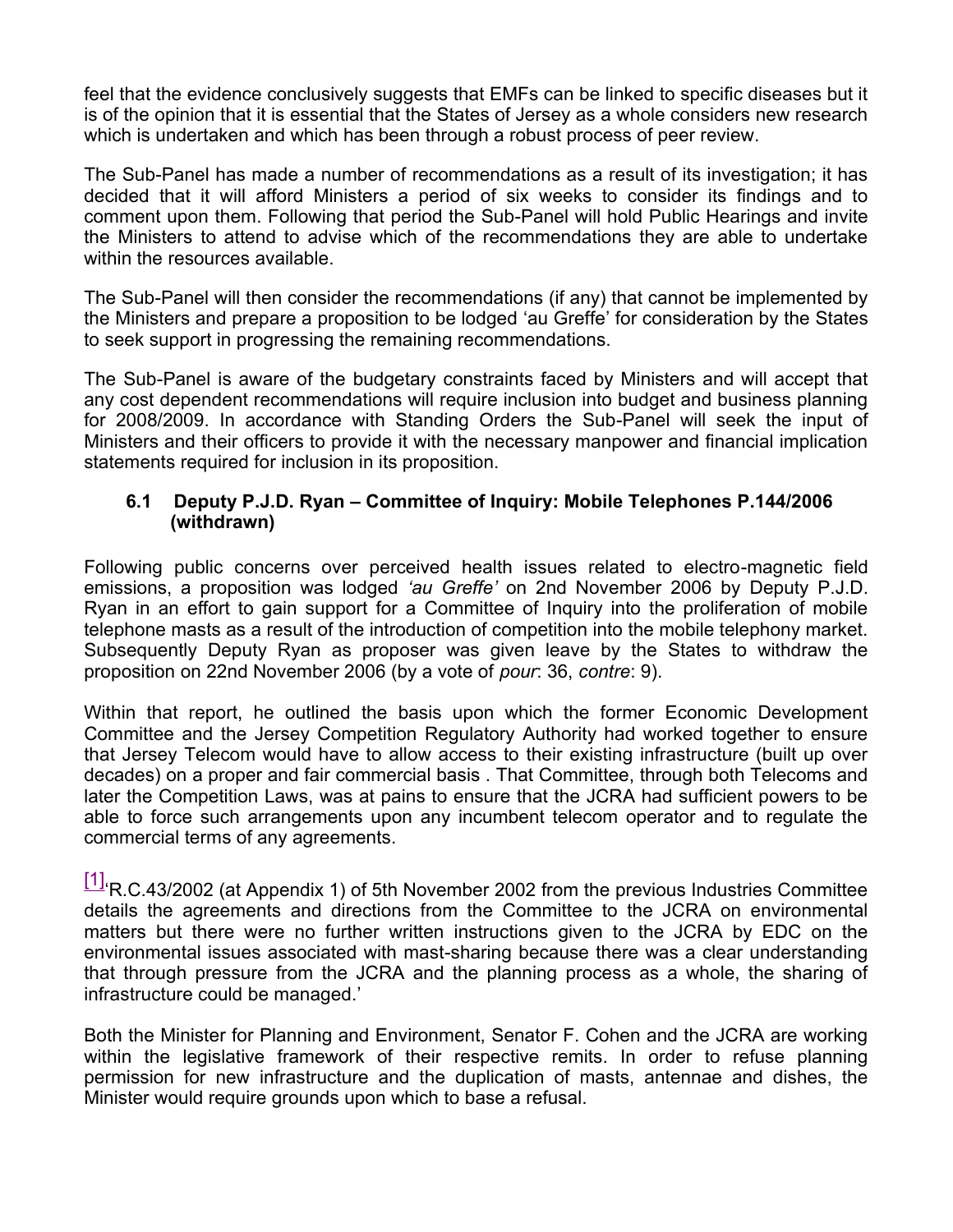Several States members had and have been lobbied on concerns over health issues which remain high on the public agenda, particularly as this is a relatively young industry and several European Jurisdictions such as Salzburg and Athens, have considerably lower EMF emission regulations in force.

## **6.2 Council of Ministers**

The Sub-Panel received confirmation from the Chief Minister's Department that the Council of Ministers had considered the issue of mobile telephone masts on two separate occasions. In April 2006 it had received and noted the report entitled Report on Mobile Phones and Health 'Mobile Phone Base Stations' dated April 2006. The recommendations in that report reflected those in the 2000 Stewart Report.<sup>[2]</sup> Those recommendations relating to planning were subsequently introduced by the Planning and Environment Minister. Where subsequently introduced by the Planning and Environment Minister. **Where recommendations did not clearly fall into a ministerial remit they do not appear to have been implemented as no action plan was agreed.**

On 16th November 2006 the matter was reconsidered in detail by the Council as it prepared its response to Deputy Ryan's proposition P.144/2006.

The Council stated in comments on the proposition that there had been 'alarmist but spurious reports about the alleged "health risks" of mobile phone masts' and that 'The effect of these has been to generate sincerely held, but nonetheless misguided, fears and concerns'. The Panel finds that the comment that concerns were based purely on alarmist and spurious reports is without evidence, as to a large degree public concerns are based on the fact that mobile signals have not been proven safe, indeed evidence suggests that no one can say that it is not without risk.

The Council supported the view of its Health Protection Section Report which had been based on the findings of the World Health Organisation (WHO), the U.K. Independent Expert Group on Mobile Phones (IEGMP), the U.K Health Protection Agency (HPA) and the International Commission on Non-Ionising Radiation Protection (ICNIRP). Those findings were based on peer-reviewed scientific evidence and advice provided by accredited governmental and scientific bodies.

In summary, the content of the health protection section report indicated that it had not thought it necessary to assess the underlying scientific research and had been required to provide the Minister with a rapid response based on the findings of the United Kingdom, Health Protection Agency and the World Health Organisation.

The Medical Officer of Health (MOH) was quoted in the Council's Comments as follows –

"*the evidence and judgment of these bodies is that public exposure to lower levels of radio waves – below the accepted international standard (that Standard being Radio Frequency Public Exposure Guidelines of the International Commission on Non-Ionising*

*Radiation, as Expressed in the EU Council Recommendation[3]) – from mobile telephones and base stations are not likely to damage human health".*

The Sub-Panel recognises that the level of EMFs in Jersey complies with that set by the International Commission on Non-Ionising Radiation Protection (ICNIRP), an accepted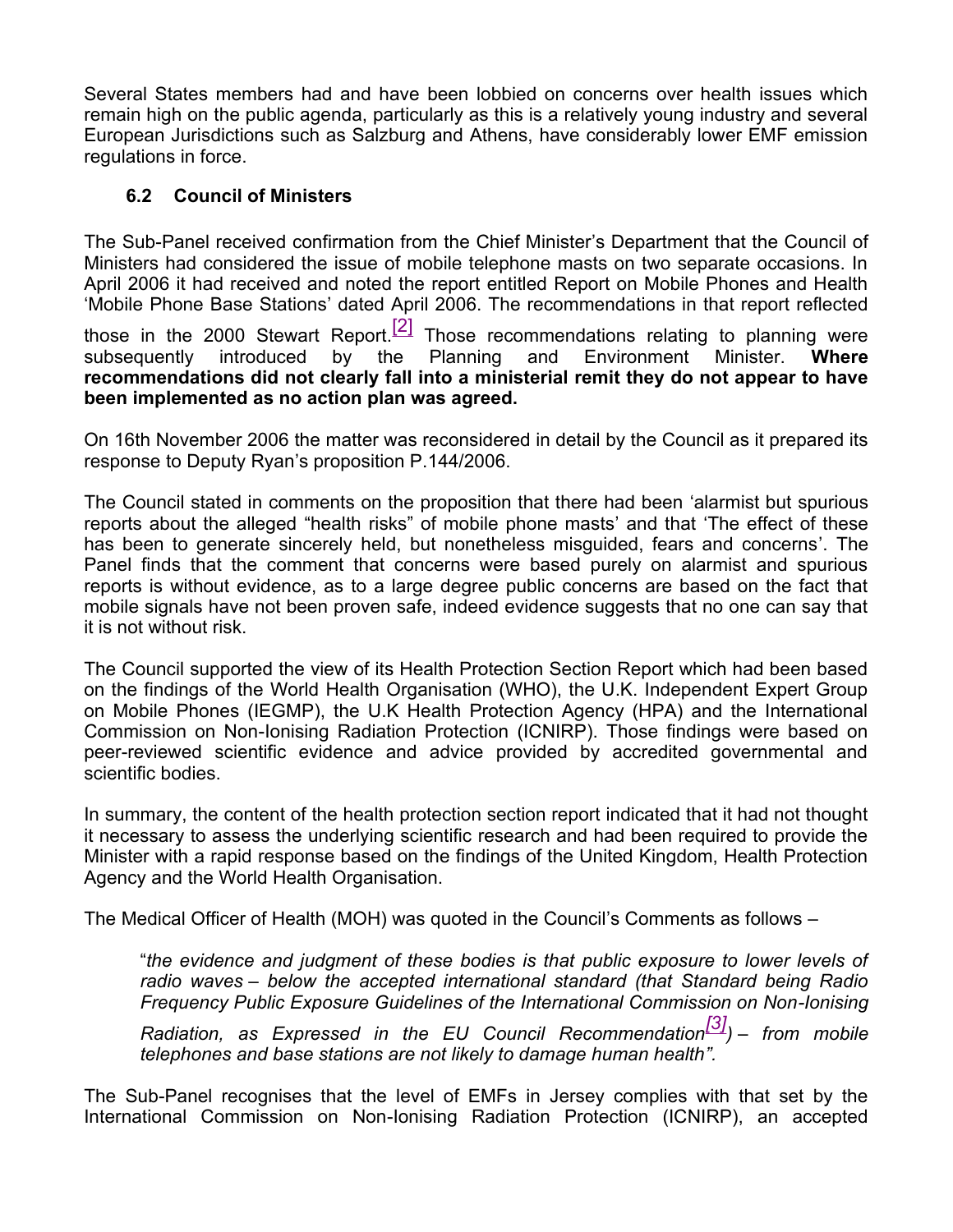international standard on such emissions. This is the standard which has been derived from observing the effects of such emissions on human tissue. That approach was endorsed in the Council's Comments to the States. The ICNIRP standard of emissions is described as being a 'precautionary approach' in the Stewart report. The Sub-Panel suggests that the term 'not likely' within the MOH statement indicates that it is recognised that there may be health risks.

## **Finding 1**

**Initially the Sub-Panel had been encouraged by the Health Protection Section report; however, it was concerned at the lack of resources available to the section and the timescales in which it had been required to prepare the report. The Sub-Panel remains concerned that there was no action plan agreed by the Council of Ministers to ensure that all of the recommendations contained in the report were allocated, resourced and undertaken, which could have allayed some public concern.**

## **6.3 Development of mobile telephony in Jersey**

Mobile telephony is a relatively young industry that has yet to undergo the scrutiny of long-term research. In order to provide some context the Sub-Panel sought a historical overview of the development of mobile telephony from Jersey Telecom. In brief it was advised that the Jersey GSM network was opened in December 1994. That network had recently been enhanced and upgraded to accommodate '3G' (Third Generation) infrastructure. The network was developed to be fully compliant with international electro magnetic field (EMF) emission standards. The conformity to those standards was confirmed to be required by the Jersey Competition Regulatory Authority (JCRA) within an operators issued telecommunications Licence for Jersey Telecom (Conditions 17.1 and 20.3). (Both of the conditions exist in the licences of the three mobile telephony operators in Jersey) The JT network supports over 102,000 subscriptions.

## **6.3.1 Network coverage**

The Sub-Panel was advised that, in order to achieve high coverage levels whilst minimising the need for large mast structures, Jersey Telecom has rolled out a network of Micro cell sites with small antennas in conjunction with a smaller number of Macro cell sites. An increase in the number of small cell sites is likely to continue to be required (rather than fewer, but more powerful, larger sites) due to the following factors:

- The Island's topography;
- The inside coverage difficulties associated with large numbers of granite houses;
- The necessity to share the frequency spectrum between new mobile operators;
- The reuse of frequencies to increase spectrum efficiency and meet network demand.

## **6.3.2 Jersey Competition Regulatory Authority**

The Sub-Panel considered that the JCRA had authorised the introduction of competition in the telephony market in accordance with its remit outlined within the Telecommunications (Jersey) Law 2002: Article 7(1) The impact of that decision and the lack of correlation between lower cost mobile services to the consumer and the additional infrastructure required will be considered later in the report.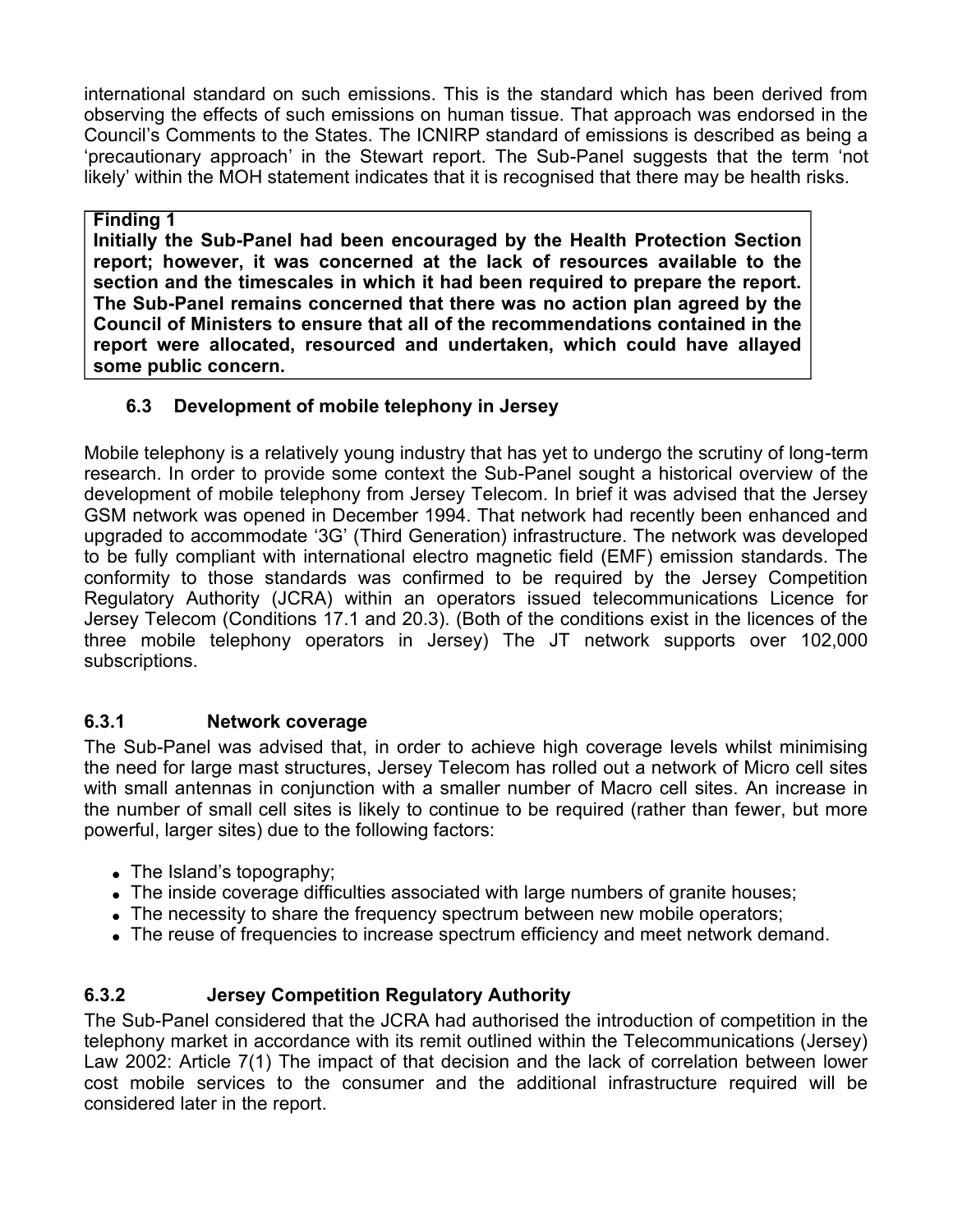The Sub-Panel received evidence from the Jersey Competition Regulatory Authority (JCRA) at its public hearing of 22nd January 2007.

Mr. W. Brown, Chief Executive Officer, JCRA and Mr. C. Webb, Legal Adviser answered the Sub-Panel's areas of particular concern, relating to the justification for the level of increased competition, the approach to public consultation and any input from Ministers during that process.

Mr. Brown explained the JCRA function and stated that –

*'For the operation of a mobile telephony service in Jersey, under the Telecom Law 2001, that requires the issue of a licence by the JCRA to the operator concerned. So any new operator who wants to come to the Island to operate mobile services need to apply to the JCRA for a licence. It is our role then, after public consultation, to decide whether to grant the licence or not. If we do decide to grant it, our role then becomes one of regulating the compliance with the licence and ensuring that operators comply. [4]'*

He went on to consider the concerns expressed by the public over the perceived health risks associated with mobile telephone masts –

*'There are 2 conditions which deal with safety issues. The first is condition 20.3 which deals with emissions from masts, or covers the emissions from masts. It requires operators essentially to comply with any recommended maximum limits which are issued by the relevant international bodies. In this case, it is the International Commission for Non-Ionising Radiation Protection, ICNIRP. The other condition which*

*deals with environment matters deals with mast sharing, which is condition 22.1.[5]'*

## **6.3.3 OFCOM Spectrum licences**

The Sub-Panel was made aware of a survey by the Office of Telecommunications (OFTEL) latterly known as the Office of Communications (OFCOM) $[6]$  and another on behalf of the JCRA, both conducted in the last few years in respect of Spectrum licensing.

The JCRA has confirmed that the survey that was carried out in 2003 in conjunction with Ofcom was an audit of spectrum usage only, in preparation for the issuing of additional mobile spectrum licences. The report contains only a limited number of mast sites and does not contain data that would be meaningful to the public. It was confirmed that the document had not been released into the public domain.

The JCRA published a document in 2005 seeking expressions of interest in radio spectrum both in 2nd Generation (2G) and 3rd Generation (3G) frequency bands, which Ofcom was proposing to offer. Licences for spectrum in Jersey are issued by Ofcom under the Wireless Telegraphy (WT) Act through its authority to manage spectrum in Jersey under the Communications Act 2003.

Since the original JCRA publication seeking expressions of interest $\begin{bmatrix} 7 \end{bmatrix}$ , Ofcom has undertaken a review of radio spectrum usage in the Channel Islands and has informed the JCRA as follows -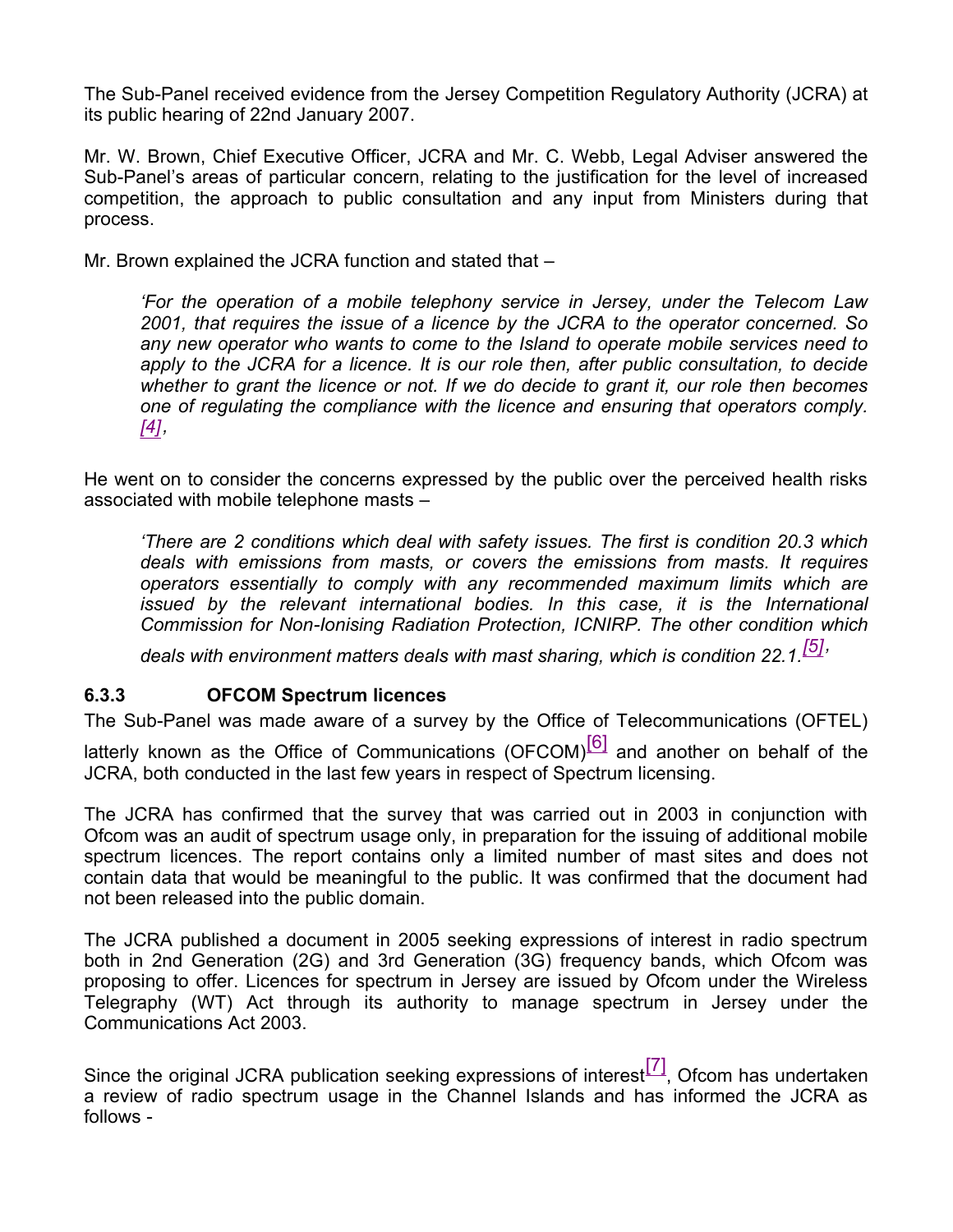'Ofcom has reviewed the basis for its initial spectrum packaging proposals as contained in the Expressions of interest document published by JCRA on the 29th July 2005. Consideration has been given to the need to ensure optimal use of the radio spectrum, which in the context of the Bailiwick of Jersey means taking account of the population and the total area of the Islands. Based on these specific considerations, Ofcom has applied commonly used network planning criteria for 2G and 3G networks in determining an appropriate allocation of spectrum. Ofcom is of the view that viable 2G and 3G networks can be established in the Bailiwick with significantly less spectrum than the proposed allocations. Further spectrum may be justified once networks are deployed and adequately loaded, but the release of additional spectrum can be reviewed in the future to take account of developments in the Bailiwick.'

Ofcom and the JCRA consulted and agreed that the following licences would be made available -

3G Spectrum - 4 licences of 2x5MHz of paired FDD spectrum + 1x5MHz of TDD spectrum and 4 licences each of 2x5MHz paired FDD spectrum in the 2G spectrum in the 1800MHz Band.

Subsequent to an operator being in possession of the appropriate spectrum licence they can then apply to the JCRA for a further licence to operate a mobile telephone system.

## **6.3.4 Operator Licences**

Class II Licences issued by the JCRA to Operators – Condition 20.3 has the following requirement – The Licensee shall ensure that non-ionising radiation emissions from its Licensed Telecommunication System are within the limits specified by the guidelines published by the International Commission for Non-Ionising Radiation Protection (ICNIRP) and that it complies with any radiation emission standards adopted and published from time to time by BSI, ETSI the European Committee for Electromechanical Standardisation and any other

standards specified by the JCRA. [8]

## **6.3.5 Licence Conditions**

Whilst the JCRA can impose conditions as part of the licence to ensure the compliance of telephone operators to adhere to best practice, there is currently no independent monitoring of emissions from mobile telephone mast stations. The Sub-Panel was advised that the licensing approach of the Office of Utility Regulator in Guernsey (OUR) whereby operators are required to permit independent assessments of emissions as requested by the Director General. It was noted that sub-clauses in Condition 4 of the Guernsey Licence provides for the requirement of

information and emission testing as deemed necessary by the Regulatory Authority $\boxed{9}$ 

'4.2 The Licensee shall, within ninety days of the Licence Commencement Date, provide the Director General with a comprehensive report on its use of the radio frequency spectrum, and the anticipated future use, and provide updates on the report as requested by the Director General from time to time.

4.3 The Director General may require an examination, investigation or audit of any aspect of the Licensee's business relating to the Licensed Telecommunications Network or the Licensed Telecommunications Services or its compliance with the Conditions and the Laws, and the Licensee shall provide any assistance requested by the Director General in relation to any such examination, investigation or audit. The Director General may issue directions with regard to the manner in which such examination; investigation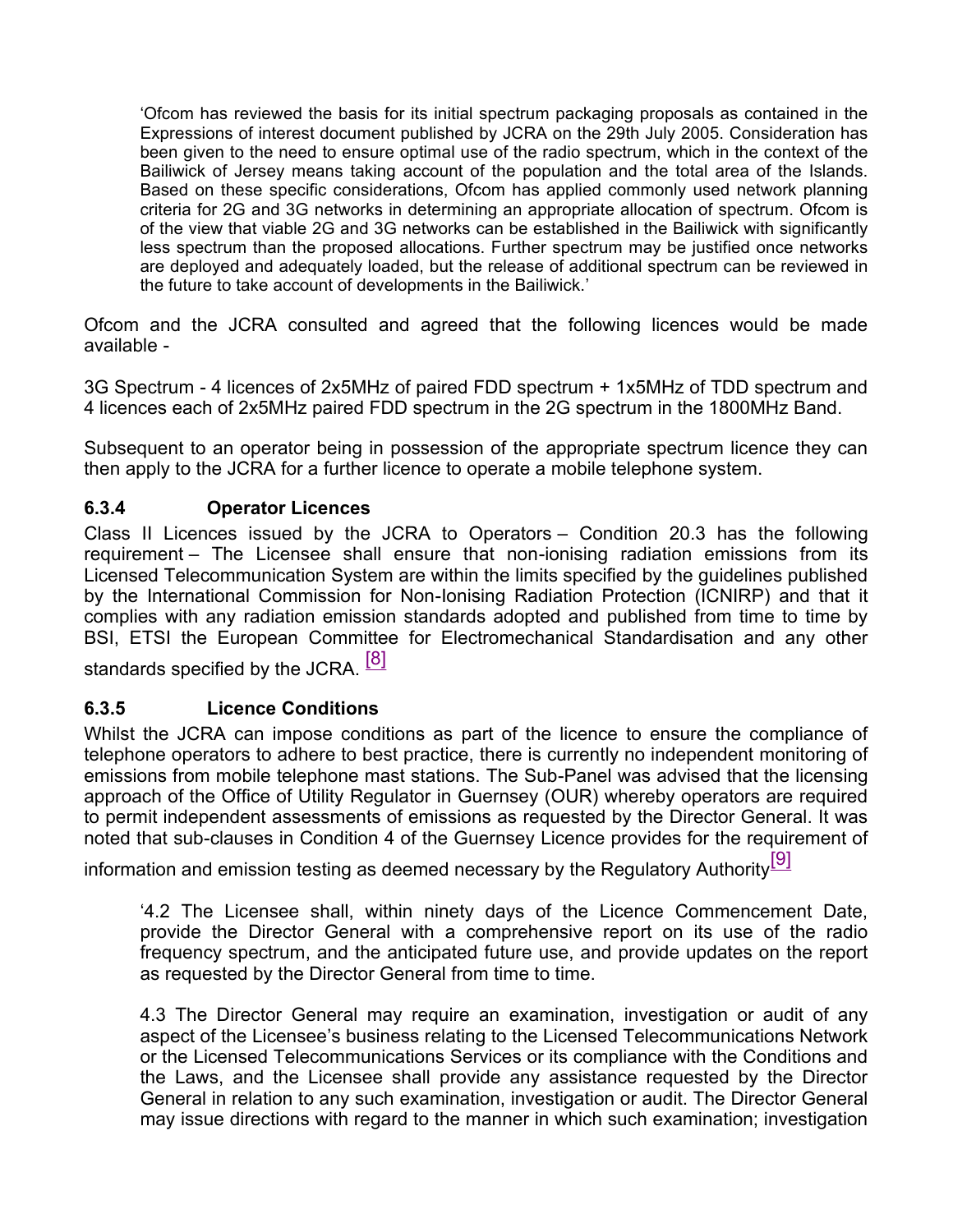or audit is carried out.

4.4 In particular, the Director General may authorise a person to carry out an examination, investigation or audit or may require the Licensee to arrange for an examination, investigation or audit of any aspect of the Licensed Telecommunications Network or the provision of the Licensed Telecommunications Services to ensure compliance with the Conditions. The Licensee shall allow the Director General's authorised representative to attend at, enter and inspect any premises under the Licensee's or any of its Associated Companies' control, and to take copies of any documents and to acquire any information in the control of the Licensee or any of its Associated Companies, as may be required in order to carry out the examination investigation or audit.

4.5 The Licensee shall bear all reasonable costs associated with any examination, investigation or audit conducted under this.'

The Sub-Panel was aware that the exact same conditions are contained within all the telecommunication licences issued by the JCRA in Jersey.

## **6.3.6 Number of masts**

The issue of reducing the total number of masts introduced, in order to minimise the proposed proliferation, by requiring an increased sharing of masts was raised. The Sub-Panel was advised that the JCRA has the power to force a mast-sharing agreement in a company's licence to operate. However, if a new licensee has no wish to mast share and applies for planning permission to erect new masts, the Planning Minister has to refuse permission in order to force the two parties into a mast-sharing agreement. It is at that point that the JCRA can regulate for commercial fairness. Neither the JCRA nor the Minister is empowered to act unless a request is made for the JCRA to intervene by an operator.

Mr. Brown stated that it would be the Minister's prerogative to say he would not consider an application for a new mast until the option to mast share had been pursued with other operators.

The total number of recent planning applications relating to base stations/mobile telephone masts per company is as follows –

> Jersey Telecom – 59 approved, 3 pending Cable and Wireless – 51 approved, 0 pending Jersey Airtel – 29 approved, 18 pending.

The Sub-Panel noted during the course of its review that the anticipated total installations for all three companies currently on the Island would be approximately 150. It accepted that the number of sites quoted may be subject to change. Of this total, 70-80 will be wooden-clad replica telegraph-pole designs; the remainder will be installations on existing lattice towers and roof-top sites.

The Sub-Panel understands that, with the exception of antennae that cannot be seen from a public road and antennae placed inside buildings, and equipment erected by or on behalf of the public and or parochial authorities, all telecommunications equipment requires planning permission.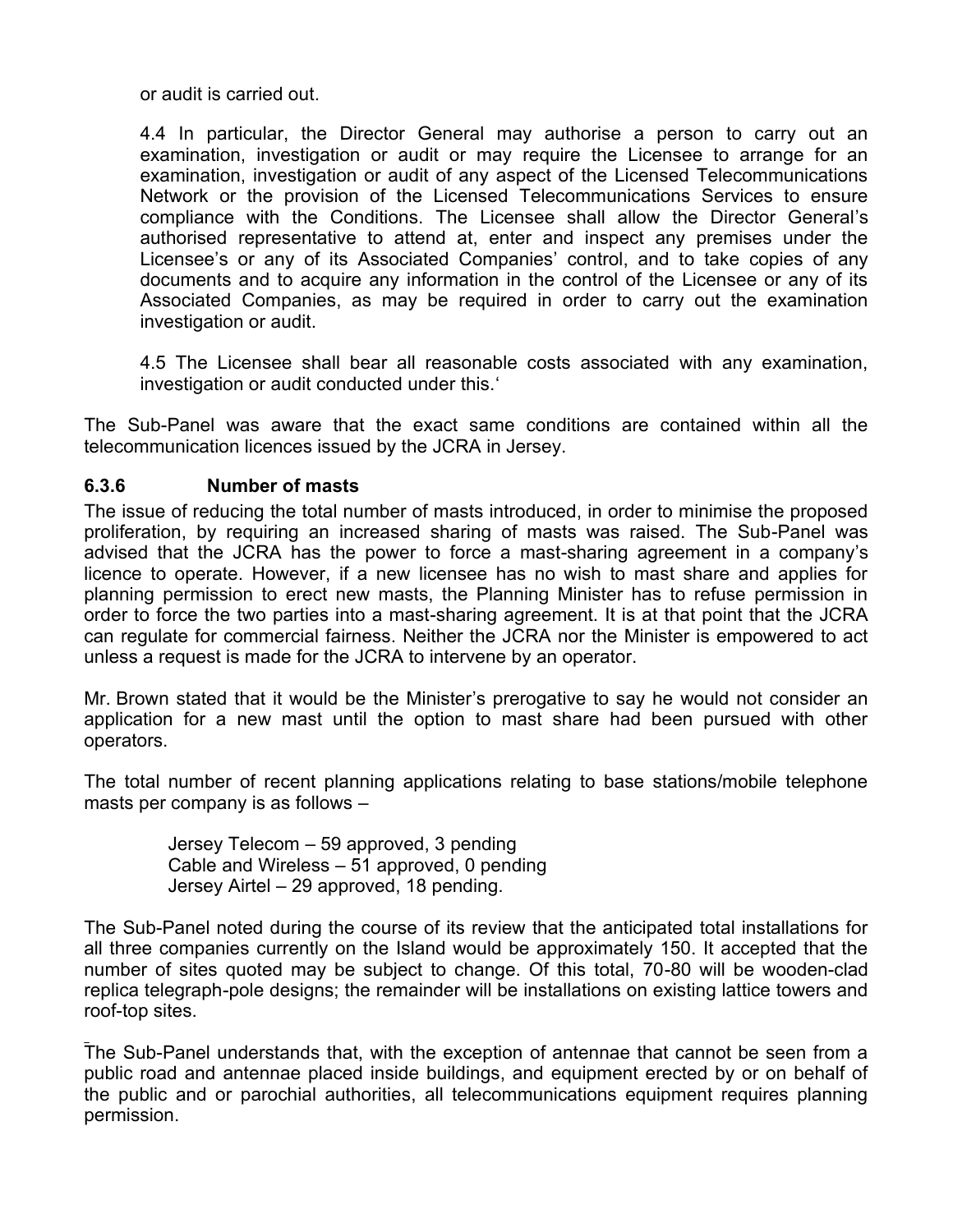The Sub-Panel sought clarification on the issue of public liability cover and the role that the JCRA might have in ensuring that telephone operators were sufficiently covered in the event of litigation attempts on health grounds.

The evidence provided is that for the JCRA to include any insurance provision within a licence agreement it would be necessary to consult with the Minister of Economic Development so that he provides social guidance in accordance with Article 8(1) of the Telecommunications (Jersey) Law 2002.

## **6.3.7 Planning Process and applications**

The Sub-Panel is aware that as a result of the JCRA licensing companies to enable competition in the mobile telephony market, a number of planning applications have been made seeking consent for the placement of micro and macro base stations. Jersey Telecom has sought to confirm its existing sites and expand to develop the efficacy of its infrastructure. Airtel and Cable and Wireless have applied to develop their own networks for their respective mobile services.

## **6.3.8 Moratorium**

On 26th October 2006, the Minister for Planning and Environment called a moratorium on the determination of telecommunication applications and invited Islanders to submit representations on health concerns. Some 16 submissions were received directly as a result of the moratorium. These representations were considered by the Health Protection Department.

## **6.3.9 Planning Application Process**

The application process begins with the submission of an application to install telecommunication equipment to the Planning Department. It is then screened for the provision of adequate information, registered, advertised in accordance with the Planning and Building (Jersey) Law 2002 and referred to any relevant bodies for consultation. Telecommunications applications are assessed under Policy Nr12 of the Island Plan 2002 which states that –

*"telecommunications development will normally be permitted where:*

 *siting and design will not unreasonably affect the character of the area; all practicable possibilities of sharing facilities have been explored; there would be no unacceptable impact on residential amenity; the proposal is in accordance with other principles and policies of the Plan".*

Prior to consideration, all telecommunication infrastructure applications are sent for comment to the Health Protection Service of the Health and Social Services Department. All applications must be accompanied with an ICNIRP certificate which provides an estimated maximum emission level from the proposed site. The comments from the Health Protection Service on the ICNIRP certificate are considered together with any representations from the public.

The Island Plan 2002 requires that consideration is given to the siting and design of any equipment. In this way, before the individual applications were submitted, each company was required to provide an overall network plan which identifies all the mast sharing sites and the anticipated number of new individual masts. A cell coverage plan was also provided to demonstrate the range of each mast and now each site linked together. For each individual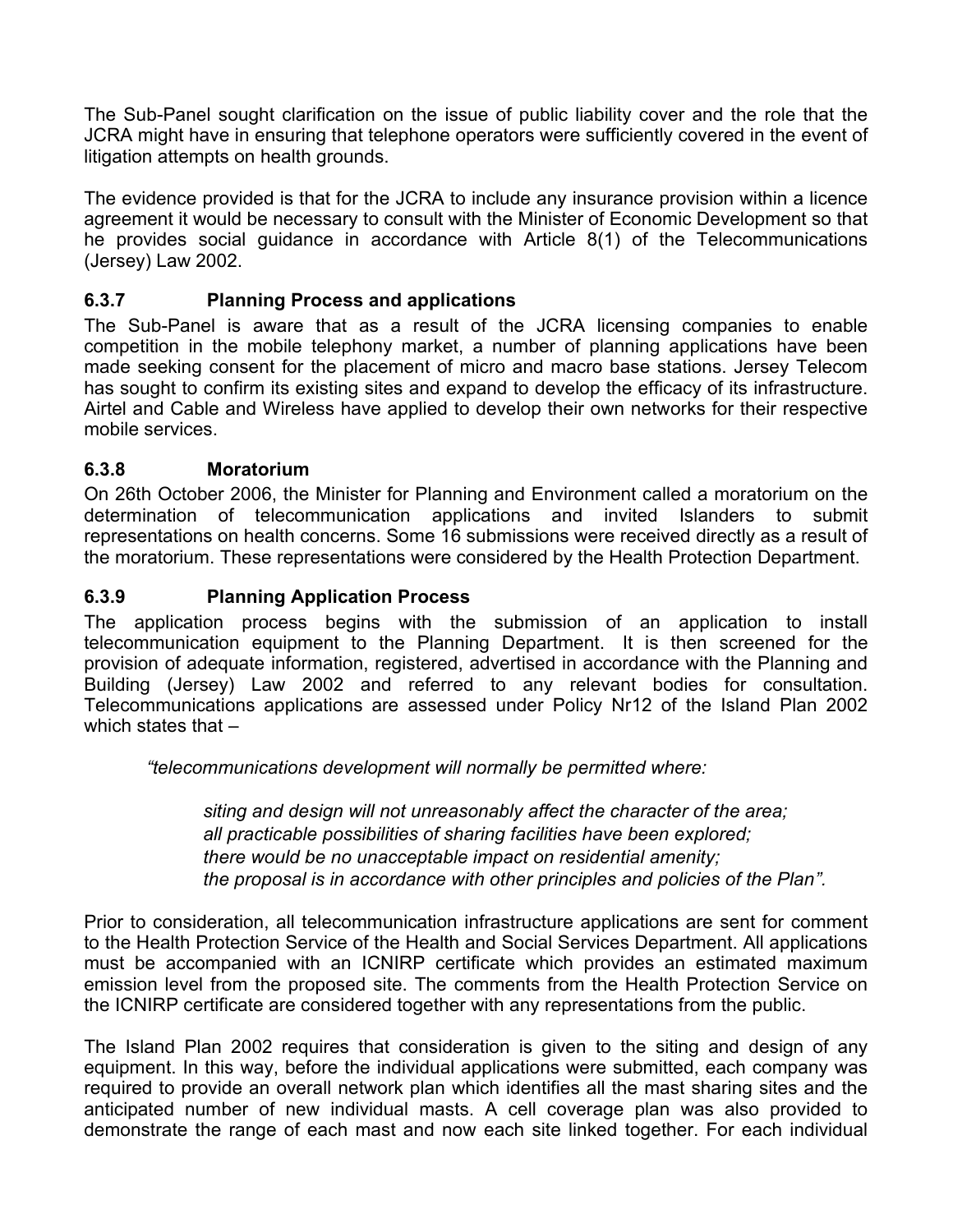application, the operator must demonstrate that they have considered the best design solution in terms of the least visual impact on the area.

The Sub-Panel was made aware that all existing infrastructure that can support additional equipment is currently being shared by two or more companies. It was suggested that the only way more mast sharing would be possible was by providing additional lattice masts. (The Sub-Panel explored the matter of mast sharing during the course of its public hearings and the subject will be further expanded within the outline of the Jersey Competition Regulatory Authority role.)

The Sub-Panel was advised by the Planning Department that the applications since April 2006 had been conditioned in the following way:

 "*The development hereby permitted is temporary and shall cease on or before the (12 months from approval date) 2007 and the land restored to its former condition unless the post commissioning test is completed and the relevant measurements are in accordance with the ICNIRP certificate submitted, to the satisfaction of the Minister for Planning and Environment."*

Subsequent to a post-commissioning certificate being submitted, the Planning Department seeks confirmation from the Health Protection Department that the levels are satisfactory.

The Sub-Panel was also advised that in addition to the above condition, the Planning and Environment Minister has included the following condition on applications approved since January 2007 –

 *"The permission hereby granted is for a temporary period of 12 months in the first instance. In the event that the Minister for Health and Social Services, during that 12 month period, should change his policy on the safety of telecommunication installations to the effect that they constitute a danger to the public nearby, the Minister for Planning and Environment will review the permission and may require the installation to be removed within a period of 3 months of the Minister for Health and Social Service's change of policy. Should the Minister for Health and Social Service's policy not change within 12 months, this permission will have permanent effect."*

## **6.4 Health and Social Services advice (Health Protection)**

The Sub-Panel accepts that the Minister for Planning and Environment is not responsible for determining policy or guidelines relating to health or to perceived health implications of planning applications. However, it notes that there is a process in place by which the Health Protection Service provides advice to the Planning Department on health matters during the assessment of applications and subsequent to, when it comments on the post-commissioning ICNIRP certificates.

## **6.4.1 Health Protection Report**

The Sub-Panel is aware that the Minister for Planning and Environment had requested the provision of informed opinion from Health and Social Services as to the likely health impacts, if any, of mobile telephone masts. The request was for such opinion to be based on sound scientific evidence. The Planning Department received the Health Protection Public Health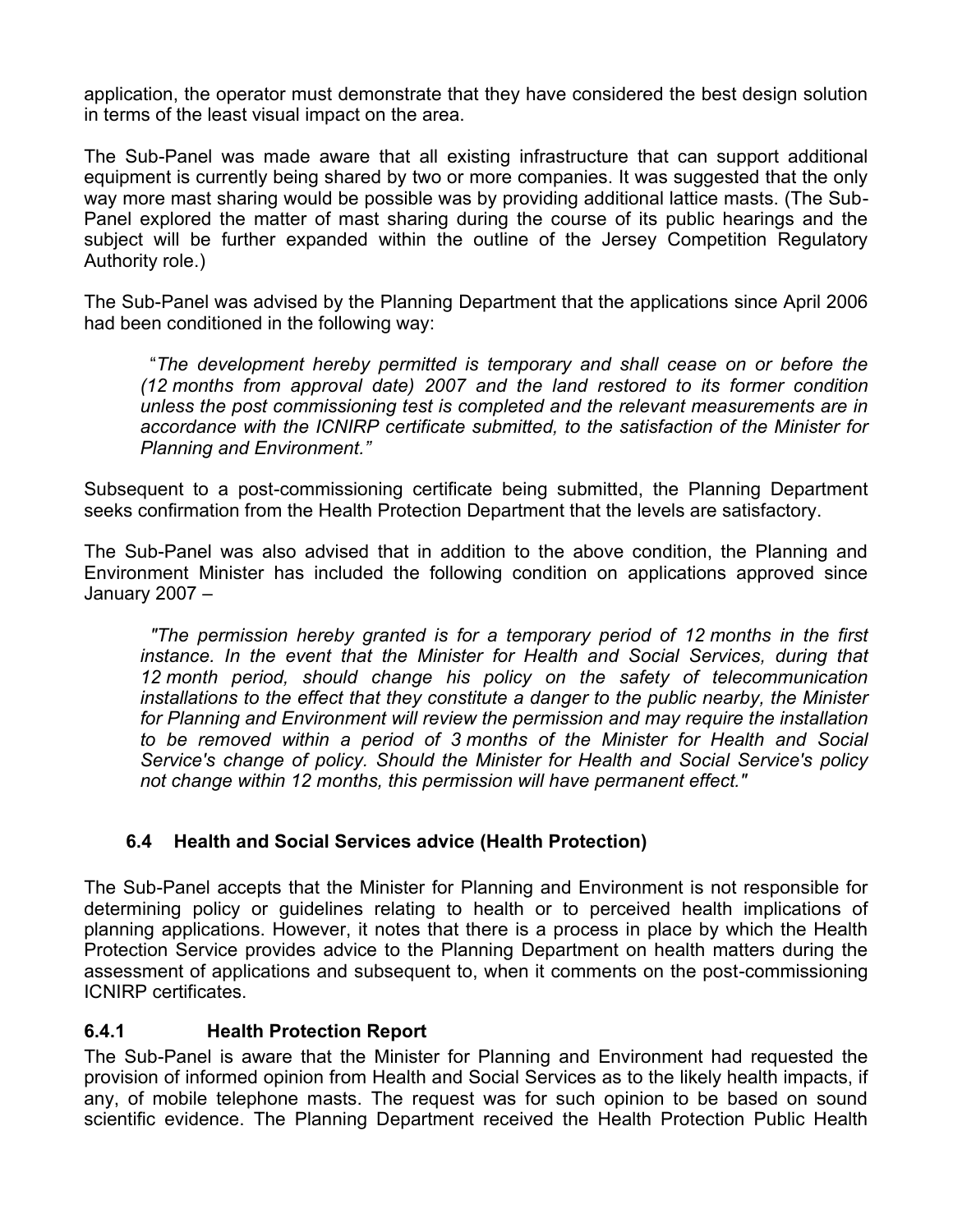Services report entitled 'Report on Mobile Phones and Health Mobile Phone Base Stations dated April 2006 and has complied with the recommendations contained therein.

Through submissions, public meetings and public hearings, the Sub-Panel has learnt that the Minister for Health and Social Services, through the Health Protection Department, requested a report researching the issue of possible or perceived health effects and this was available in April 2006 and forwarded to the Council of Ministers for consideration.

That report, as previously mentioned, was based on information from respected scientific sources representing the international community. These included WHO, the HPA, the Independent Expert Group on Mobile Phones (IEGMP) and ICNIRP. The report addressed the concerns raised by the public with regard to perceived health effects from telephone masts. During preparation of the report, discussions occurred with UK Health Protection Agency specialists in this field to determine whether there had been any scientific advance that may cast doubt on previous advice. The Medical Officer of Health was consulted and was fully aware of the content of the departments report and the ongoing dialogue that followed this piece of work.

## **6.4.2 Research**

The Sub-Panel was made aware that a number of research projects had been undertaken, particularly with regard to childhood cancers and hyper-sensitivity of individuals residing close to masts. It was advised that some research projects have ended and reports will be available in the coming months. Other research in a variety of areas other than thermal heating of tissues has still to reach a conclusion. No new evidence has been forthcoming since the last National Radiological Protection Board report in 2004 to add any further to the knowledge of health effects.

The information provided to the Sub-Panel stated that there was no evidence to support the contention (made in public submissions) that exposure to radio frequency has adverse health effects. It is therefore the opinion of Health and Social Services Health Protection Unit that there is no reason that previous advice included within its April 2006 report should in any way be amended.

The Department advised that it retains the view provided within its report of April 2006.

The Sub-Panel heard evidence from Senator S. Syvret, Minister for Health and Social Services, at which it was advised by the Minister –

*'Am I aware of health concerns relating to mobile phone masts? The answer is, yes, certainly there is a high degree of awareness of the potential risk of this kind of radiation and a lot of people in the public have concerns about it. The decision we have to make is looking at the scientific evidence, looking at the published respectable data on the issue, the research; is there evidence of a health risk? Yes, there might be, but only in terms of far, far greater levels of exposure than that which is recommended by the international regulations in the field. So, as far as actual health risks posed by mobile phone mast transmissions, and indeed other similar kinds of transmitters, which there are a number in the Island – radio masts, television transmitters, the police TETRA (Terrestrial Trunked Radio) system and so on. The levels of radio frequency radiation coming from these things are far, far lower than that which has ever been scientifically*

*suggested or demonstrated to pose any kind of risk.' [10]*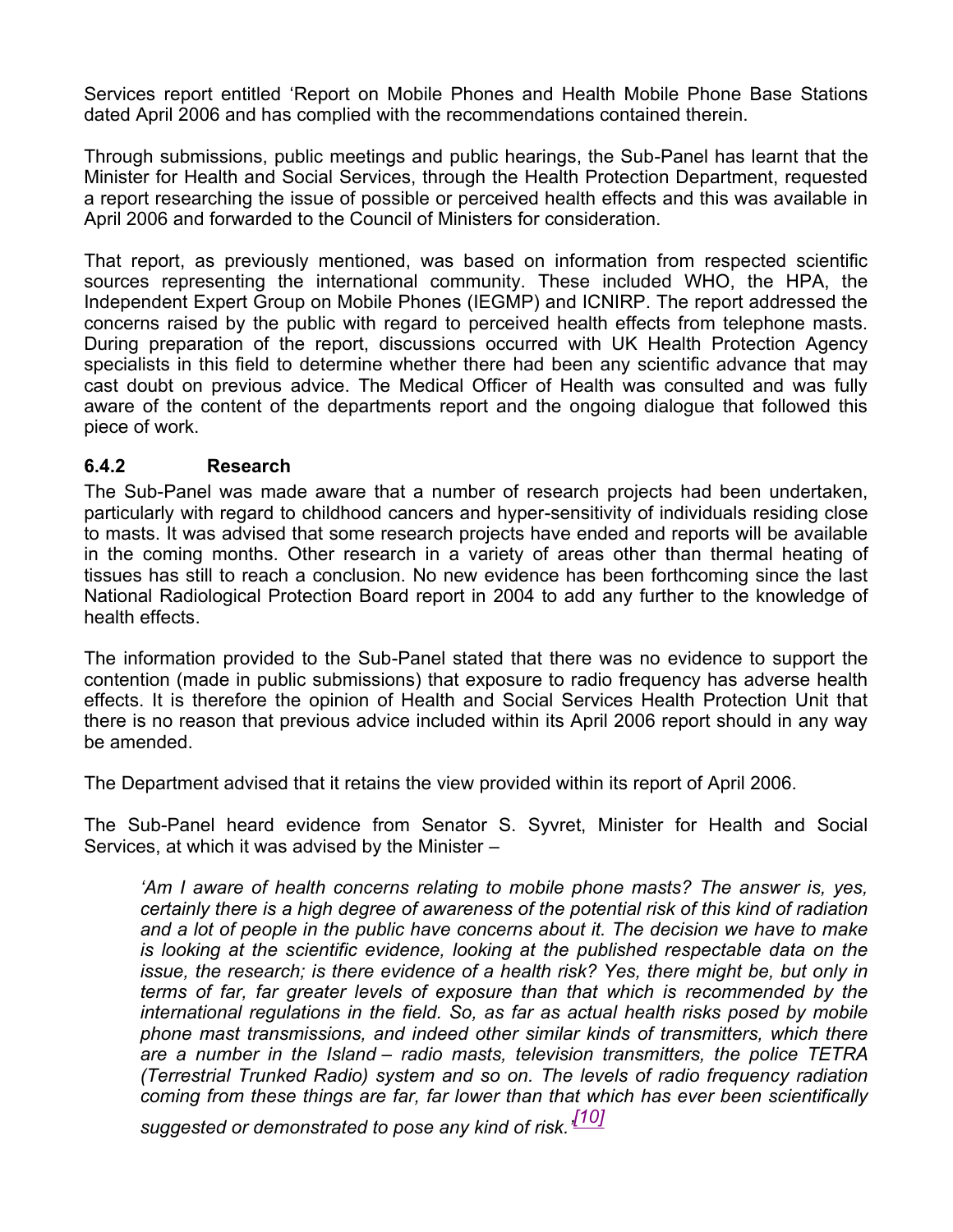In addition when asked about any concerns about having a base station near the hospital the Minister stated –

*'On the basis of the scientific evidence, no I would not' [11] .*

Dr. M. Repacholi, in his written evidence to the Sub-Panel, evaluated the April 2006 Report by Mr. Smith and noted –

*'One of the main concerns of people is that there is uncertainty associated with the science and hence possible long-term health effects, and further expansion of the networks should be curtailed. Health Protection provides a well thought-out and well researched response on the health issues. References to support the conclusions were made to recent reports in the UK and ICNIRP; '*

He goes on to state –

*'An important note is made in the Health Protection report about the possible lack of communication with the public on the expansion of the network. Unfortunately this has been a problem of governments and operators world wide and is not just a local issue. WHO has recommended for some time that both government and operators should inform people to be affected by new base stations what is about to happen in their neighbourhood and provide them the necessary information for a basic understanding of*

*the technology and safety aspects, and allow them an opportunity to comment.[12]*

## **Finding 2**

**The Sub-Panel concurred that a recurring theme throughout the review had been that communication with the public must be improved. It is also notable that the Medical Officer of Health has not participated in this discussion or offered any reassurances to the public despite the significant media attention given to this matter.**

## **6.5 Health and Safety Inspectorate**

The Sub-Panel received information from the Health and Safety Inspectorate, advising that there are no specific health and safety regulations covering the issue of Non-ionising Electromagnetic Fields and Radiation (EMFs) in Jersey

The Sub-Panel received written evidence from the Minister of Health and Social Services and decided that it would be appropriate to seek evidence from the Health and Safety Inspectorate as to any special requirements for individuals working within the telecommunications industry.

The Sub-Panel received Mr. C. Myers, Director of Health and Safety Inspectorate, at its public hearing on 24th January 2007.

## **6.5.1 Health and Safety Legislation**

Mr. Myers advised that the Health and Safety at Work (Jersey) Law 1989 does give responsibility to employers to ensure, so far as is reasonably practicable, the health and safety of their employees, which includes a requirement to provide adequate information, instruction,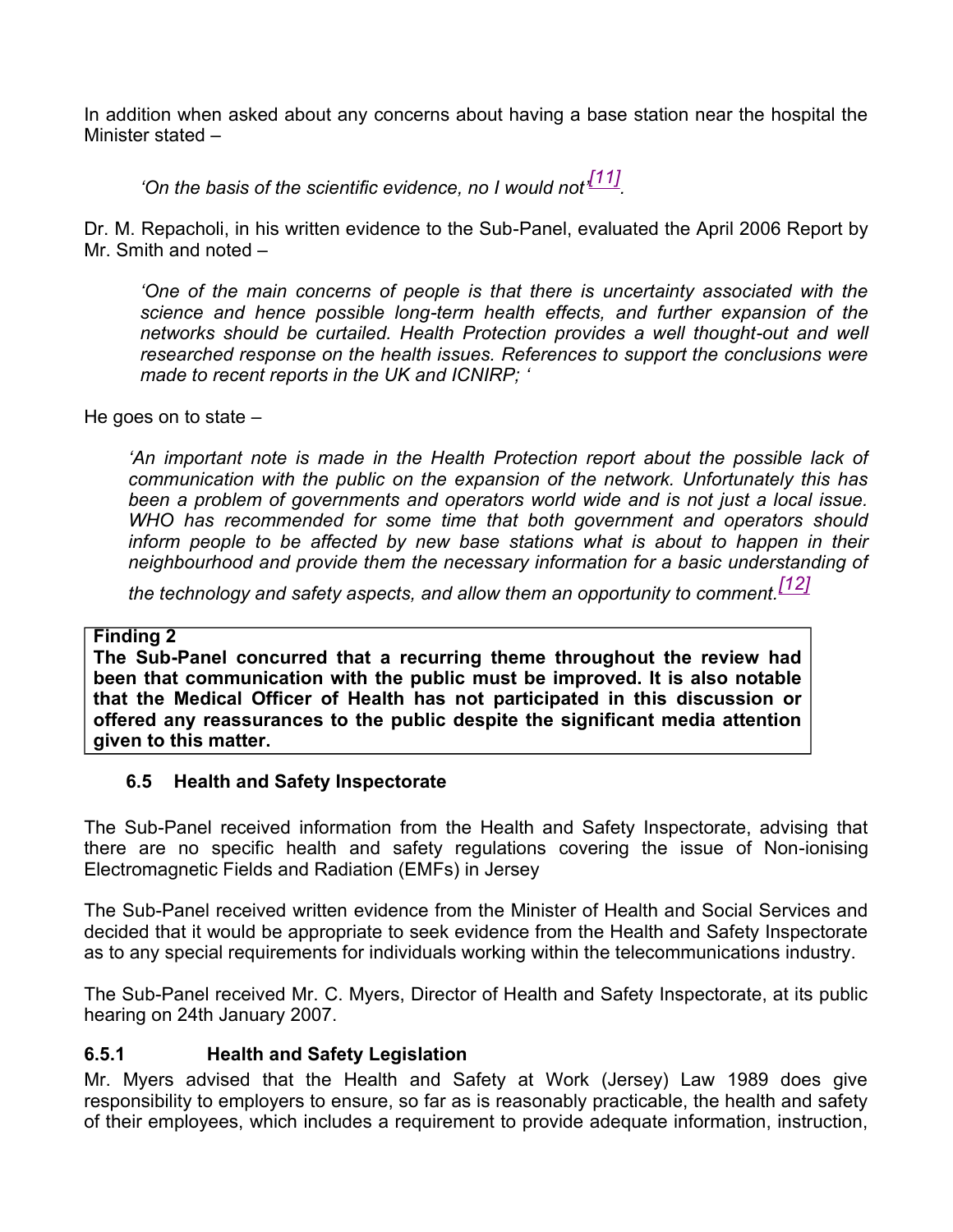training and supervision. Employers are also required, in general terms, to safeguard, so far as is reasonably practicable, the health and safety of others who could be affected by the manner in which they carry out their business.

The application of the requirement was explained as follows – Health and safety legislation is intended to be self-regulating: it sets minimum standards which employers, or others with duties under the legislation, are required to meet.

In determining the measures that should be taken to meet these legal requirements, employers should have regard for recognised national or international guidelines. The measures should set out the manner in which the monitoring of the arrangements for compliance with the Law is achieved. The Law provides for the appointment of Inspectors to enforce the requirements of the Law.

## **6.5.2 Work of the Inspectorate**

The work of the Inspectorate was outlined, together with the departmental agreement in respect of health issues relating to planning applications for the erection of mobile telephone masts. The Sub-Panel was advised that in view of the interest of the Health Protection Section, whose remit includes public health, an agreement was reached between the Inspectorate and the Health Protection Section that they would carry out the review, and make comment as necessary, on applications made for planning permission for telephone masts. The agreement extends to Health Protection being able to refer back to the Inspectorate for comment on any issues of concern or need for clarification.

As the staff of the Inspectorate does not have any expertise in the area of EMFs, any specific concerns would be discussed with Specialist Inspectors of the Health and Safety Executive.

## **6.6 Department of Electronics**

The Sub-Panel received evidence from Mr. W. Harris, General Manager, Communications Services, Jersey Airport Department of Electronics, on 24th January 2007. An overview of the Department's role and the Terrestrial Trunked Radio (TETRA) technology was provided. The TETRA system is a public safety radio communications system designed for a very small market and is different from the privately owned GSM system for mobile telephony.

The way in which licences for the TETRA system are obtained was explained as follows -

 Ofcom issues the radio-frequency licence, Jersey Airport is the licence holder as the de facto system operator and manager (but the system is owned by the emergency services). The JCRA issues the telecommunication system operator's licence under The Telecommunications (Jersey) Law, 2002. Again the licence is issued to Jersey Airport, for the same reason.

It was explained that whilst TETRA is not a statutory requirement it is the technology that was selected for the Island's public safety radio system, in line with the UK and all other European states (bar the French security services who had their own system). Mr. Harris advised that the decision was made to select TETRA in 1996 by the Defence Committee of the day.

Mr. Harris explained that the TETRA technology is similar to the GSM system but the target markets are totally different. In terms of maintaining mobile radio systems the department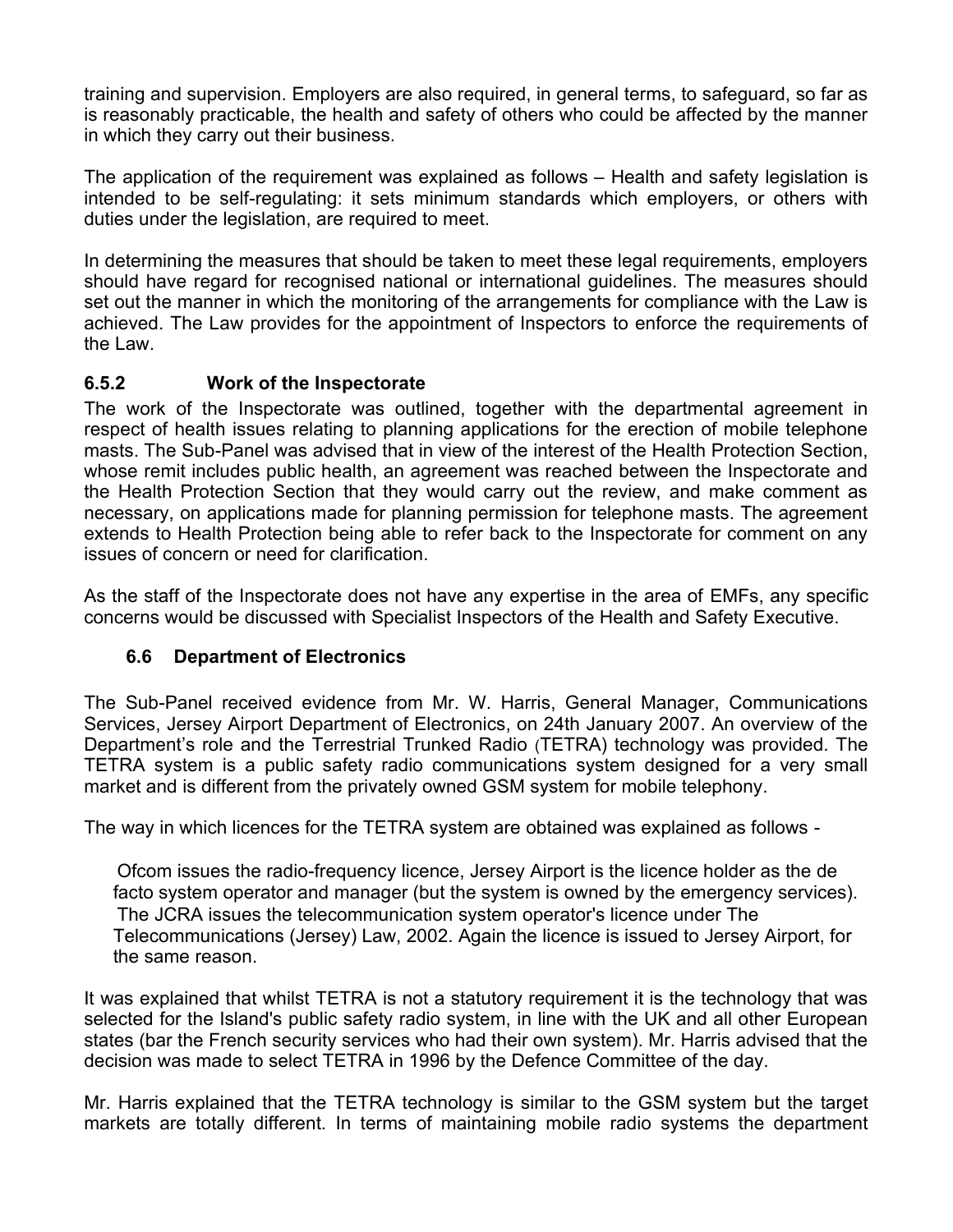follows the manufacturer's specifications for power measuring output at base stations, making sure they are on frequency and operating entirely within the terms of any the licences and not causing any interference to other providers.

Testing requires the coupling of test equipment to the transmitters. This applies equally to the TETRA transmitters as well as the 'old' type analogue transmitters. The tests include measuring emissions from both the transmitters and the antenna systems. The signal strength is measured on the ground from the base station itself out to distant parts, typically at 100 metres, 200 metres, 1,000 metres, or right across the Island. The testing is completed on the ground in a live environment. The tests are undertaken quarterly throughout the year, then on an "as needs" basis if any problems arise.

The Sub-Panel was advised that the Department of Electronics did not participate in any form of testing on the GSM network operating in Jersey. The Department was currently has access to test equipment belonging to Jersey Telecom.

## **6.7 Economic Development Department and the role of the Minister**

The Sub-Panel received evidence from Senator P.F.C. Ozouf, Minister for Economic Development, relating to his responsibility to provide social and environmental guidance to the Jersey Competition Regulatory Authority in respect of the liberalisation of the mobile telephony market.

The Minister's responsibility in this regard is outlined in Article 8(1) of the Telecommunications (Jersey) Law 2002 –

## **Minister may direct or guide Authority**

*The Minister may, if he or she considers that it is desirable in the public interest to do so, give to the Authority written directions in respect of the principles, procedures or policies to be followed by the Authority in relation to the implementation of any social or environmental policies in respect of telecommunications.*

The Sub-Panel was advised by the Minister that he was satisfied that the JCRA had acted according to the States' direction that competition in the telephony market should be introduced. The Minister did not consider that it was necessary for him to issue the JCRA with social directions and he stated –

*'It is clear that the responsibility of determining planning applications is the Planning Minister's, but based upon the advice from the Health Department, and that is clear. I think the Council of Ministers has latterly found itself in a position that decisions had been made and if Deputy Ryan felt strongly and there was a public consultation on the JCRA on the issue of written directions – the JCRA initiated at the end of 2002 – I think it is the end of 2002 or beginning of 2003 – a public consultation on what the social and environmental principles should be then that should have happened at that stage. But it did not, and the JCRA made their decisions against the best practice and the prevailing view made by regulators in other places. Our regulator has not done anything different*

*from other regulators.[13]*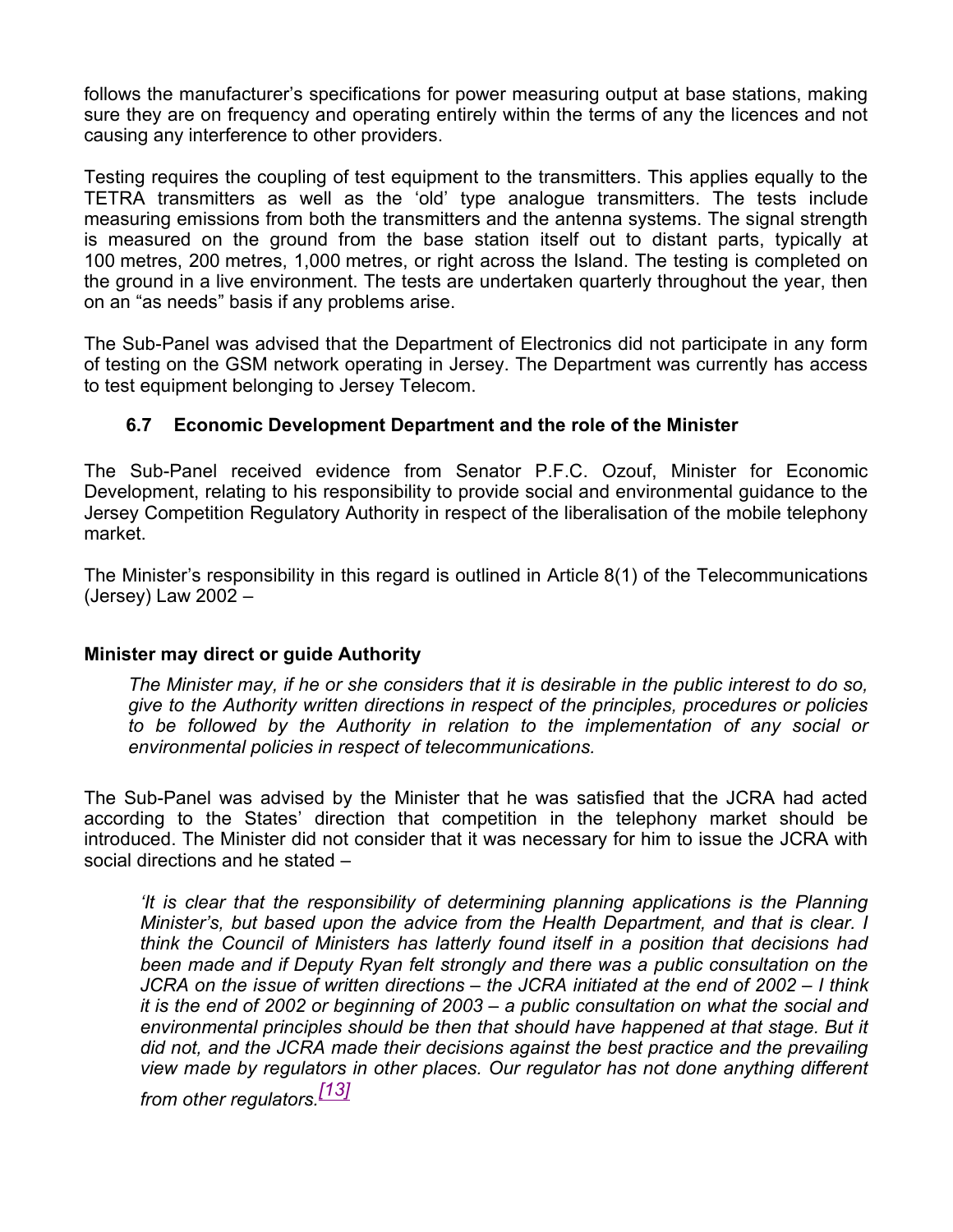When asked to outline the Council of Ministers' consideration of the concerns expressed by the public the Minister stated –

*'I know that all Ministers read their papers prior to receiving them. I cannot recall exactly what the discussion at the Council of Ministers was, no. But I remember reading the report and I remember reading the Stewart Report, I remember reading the JT submission and I also remember – and I have got an inbox of particular mobile phone emails. I was very aware of the public concern about that which is why I think we all read the reports very carefully[14] .'*

**The Minister was asked about the recommendations in the Health Protection report and any allocation of responsibility by the Council of Ministers for their undertaking. He advised that there had been no formal allocation but that it was expected that the appropriate Ministers would take the necessary action in accordance with their remits.**

The Sub-Panel and the Minister discussed possible improvements that could be made in providing information to the public.

The approach adopted by the Guernsey Office of Utility Regulation was discussed with the Minister and it was noted that the OUR retained the services of experts to undertake an audit of emissions from radio masts in Guernsey to ensure compliance with ICNIRP standards. The findings of the OUR 05/05R commissioned report can be found at <www.regutil.gg>. The survey requested by OUR examined emissions at 14 sites, largely selected with input from the Parish Constables. Spot checks have occurred subsequent to the original survey and details can be found on the OUR Guernsey website.

## **Finding 3**

**The Sub-Panel considered that an appropriate way forward would be to establish a web-site to provide specific details as to the location of all masts**

**and to follow the example of the Office of Utility Regulation (OUR)[15] in Guernsey by introducing random independent emission monitoring.**

## **6.7.1 Sharing infrastructure**

The Sub-Panel considers that the most involved and complex form of infrastructure sharing would be for two or three separate 3G licensees to share more and more of the elements that make up such a network. At one extreme this would be equivalent to mast sharing, at the other a single network would be run by a separate entity on behalf of two or more Licensees. Thus the model becomes a single network company "netco" with the licensees becoming service companies "servcos".

Had this process been undertaken in Jersey following direction from the relevant Government departments the increased level of competition could have been achieved with only a minor increase in the number of existing mobile phone masts, coupled with the use of the Jersey Telecom fibre optic network.

## **Finding 4**

**The Sub-Panel considers that this was an oversight at the point when competition was introduced and shows an element of disregard for the environmental and possible social (health) impact of the relevant legislation**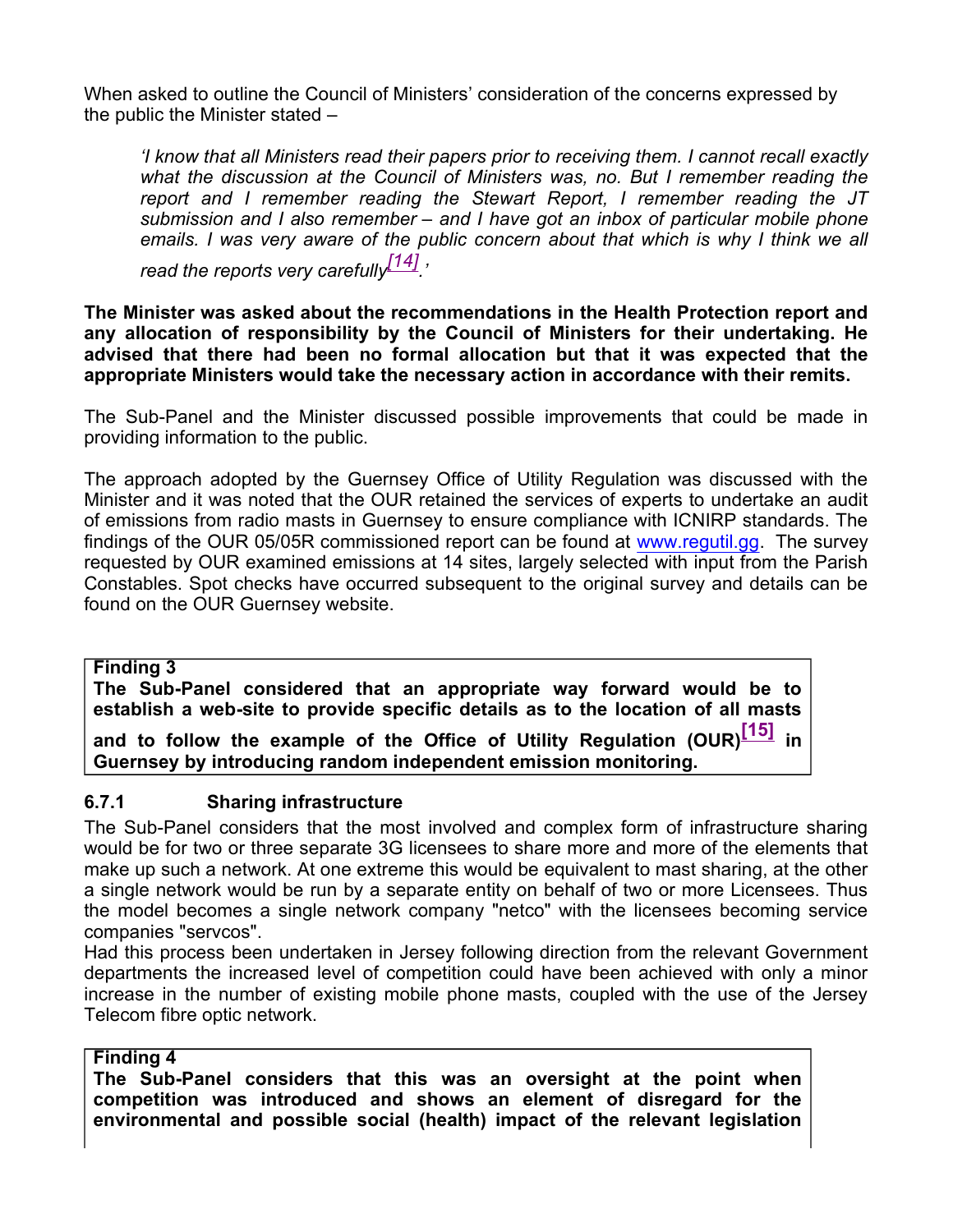## **6.8 Education, Sport and Culture Minister's view**

The Sub-Panel did not call the Minister for Education Sport and Culture to a Public Hearing but was provided by the Education Department with the background papers which had supported his decisions and views. The statement made by the Minister during States question time on the 7th November 2006 was –

*'As yet, there has been no detailed consultation with the Planning and Environment Department with regard to the proximity of existing telephone masts and base units to all schools in the Island. I am informed my department has no knowledge of any masts in close proximity to any of our school premises. Adopting the precautionary principle, the current policy of my department regarding applications on E.S.C. (Education, Sport and Culture) sites is to refuse at present to consider the siting of masts on key operational or highly populated sites such as schools, colleges, youth centres, sports centres, and to consider requests for other sites, e.g. on more open space, on an individual basis and decide whether to allow planning application to be made, and any approval would be subject to a Ministerial decision by myself.'*

### **6.8.1 WiFi**

**The Sub-Panel has become aware that an additional area of concern to the public is due to the introduction of WiFi wireless technology for school computer systems. Further investigation into perceived health risks from the introduction of such systems is outside the terms of reference for this review.**

**Finding 5**

**However, the Sub-Panel would encourage a further examination of any research into perceived health issues relating to emissions from such systems by the Department through relevant health professionals.**

#### **6.9 Home Affairs Department – TETRA Masts**

The Sub-Panel was advised that the use of TETRA is managed by a TETRA Management Group drawn from the user group, namely the emergency services, and Communications Services. They fall within the joint remit of Senator W. Kinnard, Minister for Home Affairs and the Minister for Health and Social Services.

#### **6.9.1 What is TETRA?**

The Sub-Panel was provided with an overview of what TETRA is by Mr. W. Harris, General Manager, Communications Services, Jersey Airport Department of Electronics (DoE). He advised at the Public Hearing of the 24th January 2007, that the system should not 'be confused with the GSM (Global System for Mobile communication) station.'

It was noted that the TETRA system was subjected to emission testing by the DoE; Mr. Harris advised –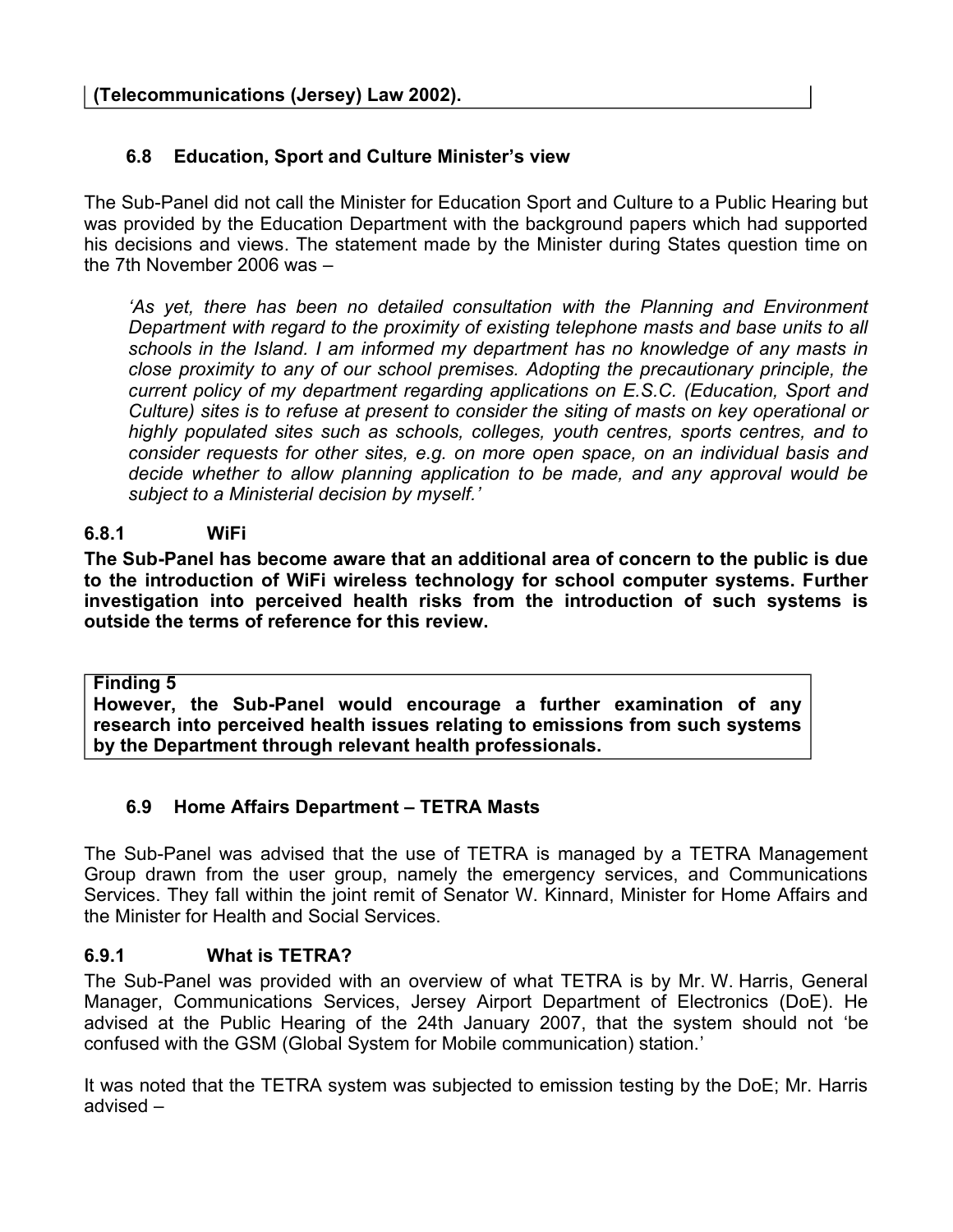*'In terms of emission testing, we test emissions insofar as we check that base stations are on frequency within the designated power as approved in the licence and that they are not causing any spurious transmissions that might cause interference to other users.' [16]*

# **6.9.2 Location of TETRA Masts**

The Sub-Panel was made aware that there are security issues relating to the TETRA system insofar as it is the 'de facto' government radio-communications system. The Communications Services building is a Police 'key' point. The six TETRA base stations are on long-established communications sites. It was noted that the approach taken by the Management Group was that it would be unwise from an Island security point of view for the sites to be listed in the media.

### **Finding 6**

**The Sub-Panel was advised by visiting experts including the representative from the HPA that TETRA stations in the UK are generally included in mast siting digi-maps available to the public**.

# **6.10 Department of Property Holdings**

Following a series of questions on the number of mobile telephone masts and or base stations on States owned properties, the Director of Property Holdings provided the information required.

There are currently 38 Mobile Telephone mast sites on States owned property and 19 Telephone Kiosks with GSM aerials. There are a further 27 applications with agreements for aerials or masts pending erection or completion.

The Sub-Panel noted that the States does derive some revenue from the location of mobile mast stations on its property. In addition it was noted that some of the masts are located on the top of some public car parks.

## **6.10.1 Licence agreements for States Departments and Properties**

The Sub-Panel was provided with an example of the 'Master Licence Agreement' and 'Site Licence Agreement' for mobile telephone masts, drafted by Her Majesty's Solicitor General. There is provision for indemnity insurance in respect of each site in the 'Master Licence Agreement', 'Site Licence Agreements' are approved by the Minister for Treasury and Resources, or the Assistant Minister.<sup>[17]</sup>

# **6.11 Jersey Electricity Company**

Evidence was received from Mr. M. Liston, Chief Executive of the Jersey Electricity Company at a public hearing on 23rd January 2007, which confirmed that the only aspect of involvement with establishing infrastructure for mobile telephone masts by the JEC was the provision of an electricity supply from its existing electricity distribution network to a roadside pillar provided by the telephone operator. It was noted that the JEC derives some revenue from permitting operators access to some of its lattice masts and facilitating mast sharing.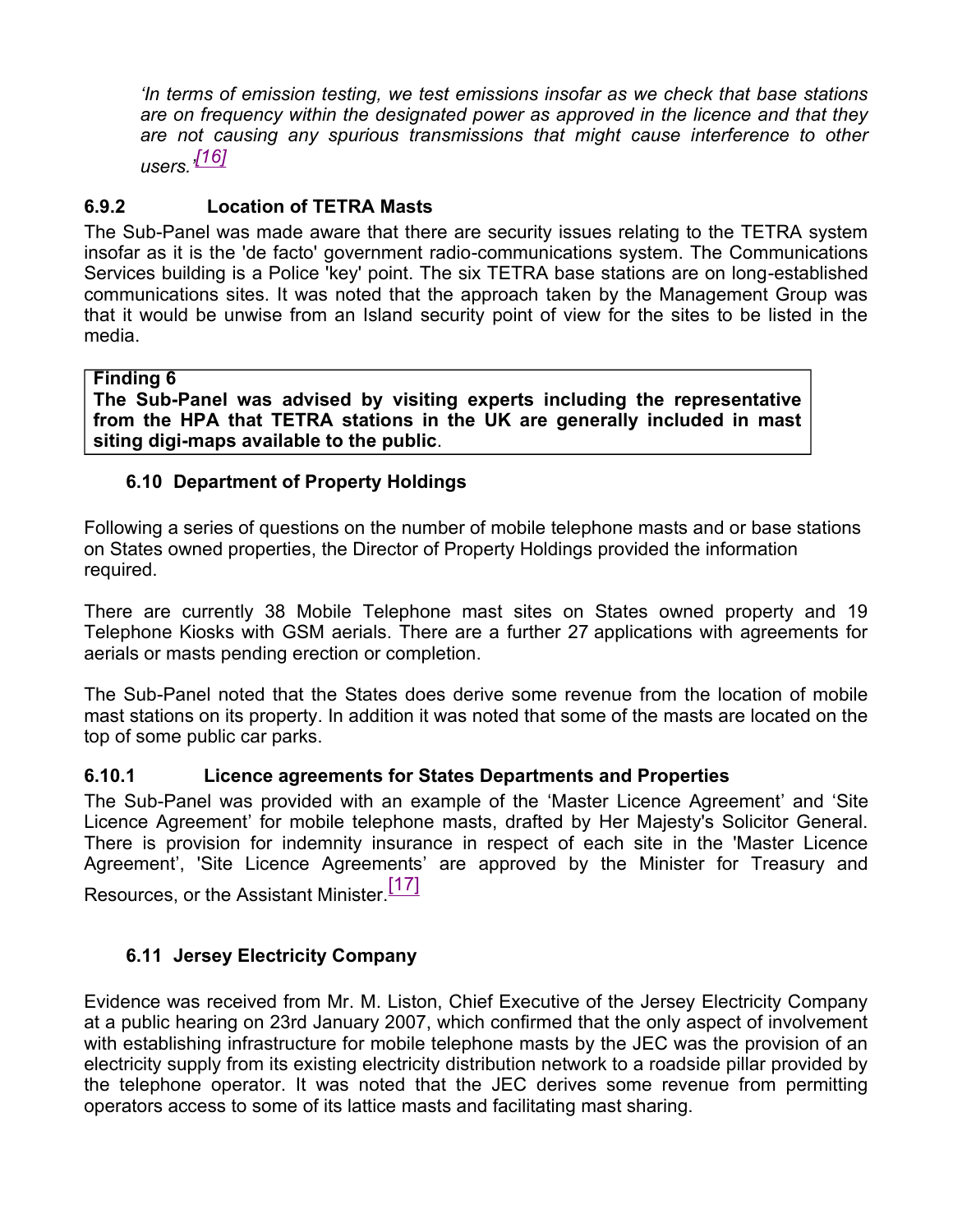Mr. Liston confirmed that all costs for making good road surfaces were borne by the operator with the exception of the first 25 yards for which the JEC is legally obliged to cover costs.

## **6.12 Public Meetings and submissions of evidence received orally or in writing.**

The Public Meetings arranged by the Sub-Panel followed on from an earlier public meeting at Grouville Parish Hall on 25th October 2006, where it became apparent that one of the new licensees intended to erect some 40 to 50 new installations in addition to Jersey Telecoms' existing 57 masts and structures. The level of concern expressed at the meeting had focussed attention on the extent of public fears in relation to the proposed proliferation of masts and prompted the undertaking of a Scrutiny Review.

# **6.12.1 Public engagement**

In order to engage the public and to obtain their input, advertisements were placed in the press and information was solicited from various groups. The Sub-Panel facilitated five public meetings and undertook face-to-face interviews with a cross-section of the general public based on a brief questionnaire to assist it in accessing public views.

### **Face to Face Interviews**

The data from the face-to-face interviews has been evaluated by Mr. Tom Bunting a statistician retained to interpret any trends which were present. The interviews were based on a questionnaire developed by the Sub-Panel with the support of Mr. D. Millard, to whom it expresses its thanks and took place at a number of locations throughout the Island at various times. Mr. Tom Bunting has provided the following assessment on the data collected -

## *Collection*

*133 Respondents were either asked the questions or given the form to fill in themselves. Some respondents were asked in the Royal Square at the launch of the questionnaire, during the course of the day, whilst others were approached during a three week period at a number of commercial outlets at various times.*

#### *Demographics*

*We need to be careful in making definite conclusive statements from this survey as we've only interviewed 133 people, however the spread of Parishes and Ages is reasonable compared to the 2001 Census. Residential status cannot always be inferred from the tenure and there seems a slight imbalance between the private rental and states rental as compared to the last census. Gender was not recorded.*

#### *Do you own a mobile phone?*

*JT recently announced its 100,000th contract and C&W are also selling mobiles, but I've not been able to find a good estimate of the proportion of over 16's that own a mobile. Our survey gives 91%.*

#### *Are you aware of the health risks (of mobile phones)?*

*A rather leading question, however with 70% saying yes this is a clear indication that the respondents have the impression that phone masts are a health hazard.*

#### *Need for new mobile services in terms of coverage, competition and improved services.*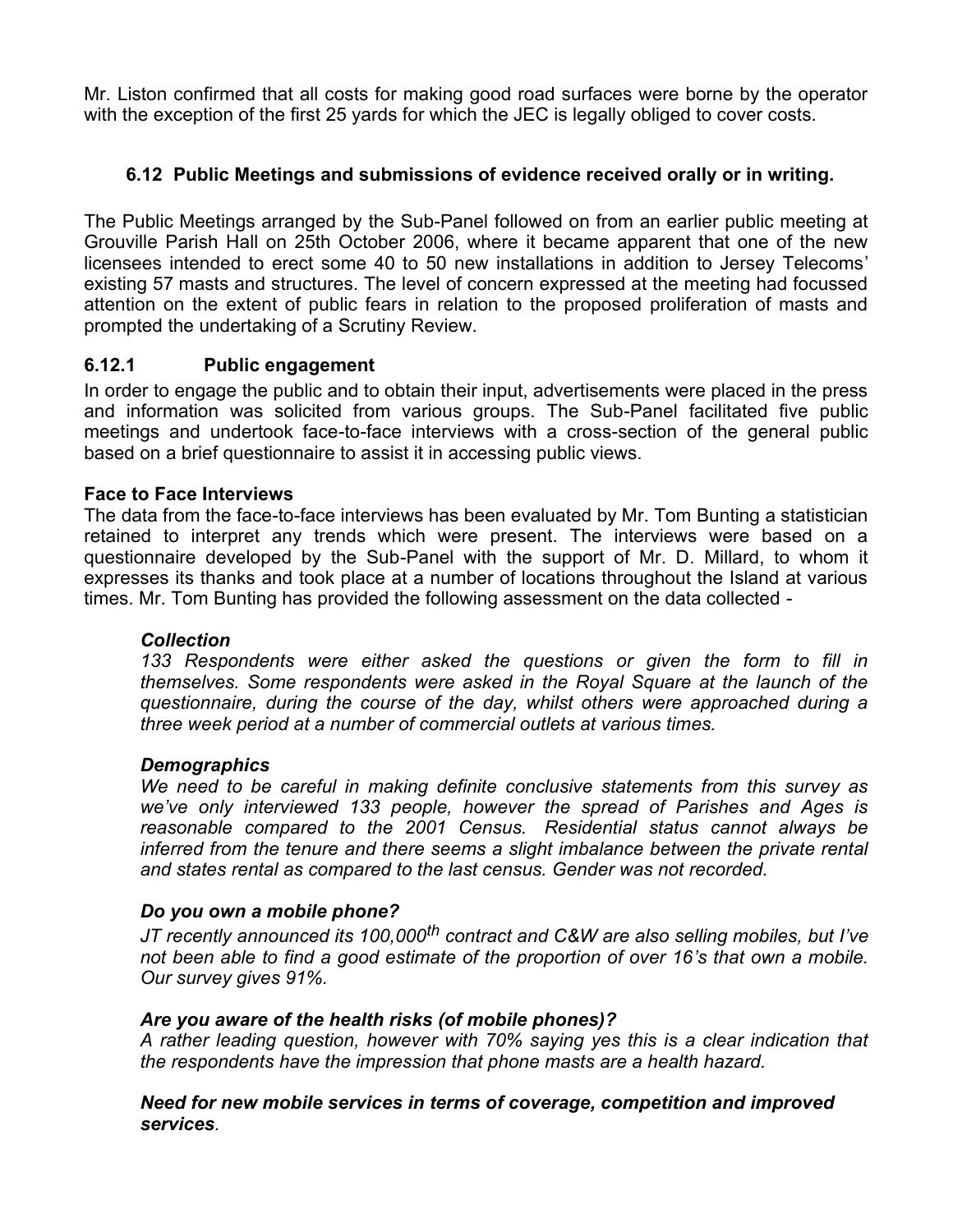*As would be expected most respondents would welcome improvements in some form or another, however, of those expressing an opinion, 80% are happy with the mobile coverage. 79% would welcome both more competition and an improved service of some kind.*

#### *Do you believe phone masts pose a possible a health risk?*

*35% of respondents did not know if there were health risks involving masts, 41% believed they did (c.f. 70% saying that mobile phones posed a risk) the remaining 24% believed there was no risk. 36% of respondents believed that both mobile phones and phone masts posed a risk to health whilst 12% believe they didn't.*

#### *Where did you gain this opinion?*

*A lot of respondents (32%) gained these opinions from more than one source. The media (61%), which divided equally between local and national, was by far the greatest; the Internet was 12% and friends etc 7%. "Others" accounted for a significant 20%, but there's no indication of what this source was.*

#### *Would you accept more masts in the Parish?*

*Overall 50% of respondents were prepared to accept more phone mast in their Parish. Due to the small number of respondents it's not possible to reliably interpret the results of individual Parishes.*

#### *Do you believe there's a health risk with having a phone mast close to your home? Are you aware of the guidelines?*

*The respondents were divided over the issue of this health risk. 49% believed there was a risk and 41% that there wasn't a risk. 10% did not know or did not respond. 80% of the respondents were unaware of the safety guidelines governing phone masts; this lack of knowledge was roughly the same for both of the above groups.*

#### *What type of mast would you prefer? (Bigger, smaller or no change)*

*Overall there is a slight preference for bigger masts, with more sharing, after this "no change to the present position", and the least favoured option was for smaller masts, but more of them. There is a slight preference, but bearing in mind the small numbers it may not be significant, for the country parishes to have "no change on the present position" and for the urban and town parishes to go for bigger masts.*

#### *Should Jersey apply UK/International guidelines or develop our own*

*This was an either/or question but many respondents answered both sections, with occasional contradictions. If we ignore those respondents that did not answer or didn't know, 57% felt that we should go for UK/international guidelines, 22% for Jerseys' own guidelines and 22% that we should adopt both.*

The Sub-Panel is aware that the findings from its face to face interviews can not be considered conclusive and provide only some indications. However the data collected provided anecdotal suggestion of a possible lack of general knowledge relating to mobile technology infrastructure

Evaluation of the evidence (some of which was anecdotal) and discussion on the issues repeatedly raised by concerned individuals and the Jersey Mast Concern Group is addressed in a generic way and has not been attributed to individuals. However, a full list of submissions is attached at Appendix 2 and the submissions are available to view on the Scrutiny website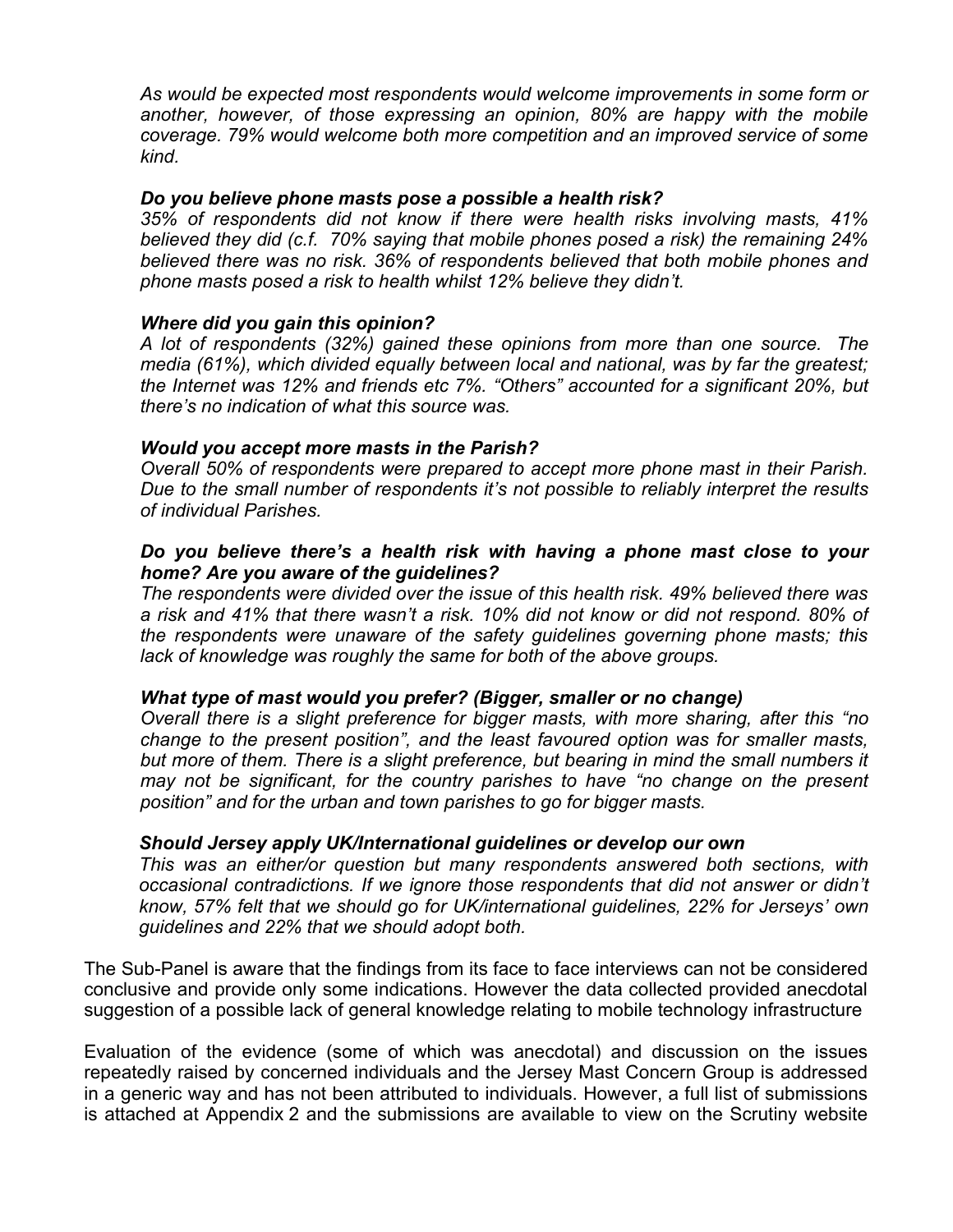

It is accepted that those who attended the meetings or submitted evidence do not necessarily represent the public at large, and it should be recognised that many members of the public do not appear concerned or perturbed by mobile phone technology. That said, the frequency with which concerns were raised provides an insight into the aspects of the technology which the public finds most worrying.

The Sub-Panel was made aware of many of the symptoms felt by individuals which they considered were as a direct result of EMF emissions. The severity of these symptoms displays a wide range of subjective variation, ranging from mild discomfort to great distress – so great, in some cases, that those affected are considering or seeking to sell their houses with concerns that they may face financial loss due to the perception or reality of electromagnetic pollution. The Sub-Panel is aware that in many cases, the perception or possible health implications of being located near to a mobile mast station have had a quite devastating effect on the individuals or families involved, despite the 'establishment' view that the technology is harmless.

It was apparent to the Sub-Panel that the individuals expressing these concerns did not feel that they could rely on the protection of the States in this instance as a result of what they considered to be environmental pollution.

The Sub-Panel has included a sample of the questions it received at its public meetings $^{\left[19\right]}$  –

#### **26th February 2007, Work place emissions when working in a metal framed building?**

*Question – 'I work in a metal building where the powers that be have chosen to use Wi-Fi instead of fibre optic or any form of electrical connection for their servers and there are about 200 people in there and first of all it scares me because they have also put 2 masts on top of the building as well, and I am just wondering if it is possible, first of all, for you to put it on record your thoughts on the use of Wi-Fi instead of wires or fibre optic within business where there are a lot of employees, or even if there are a few employees.'*

*Dr. G. Carlo response 'Well, fibre optic is better. It is more efficient, it is better technology and it is safer. In a situation with structure, with metal, so that you have a high risk of forming resonant cavities within various parts of the office building, that is not good.*

The Sub-Panel became aware as a result of evidence provided from Jersey Telecom that it operates a fibre optic spine mobile telephone network and has the capacity to allow other operators to use that facility. *Further information on fibre optic networks can be found at 6.12 and 6.16.12 of this report.*

#### **15th February 2007, Constant emissions from base stations?**

The Sub-Panel recognised that concerns in respect of cumulative impact as a result of EMF emissions, the effect of mobile mast stations cells overlapping and in respect of constant emissions were frequently raised by attending individuals.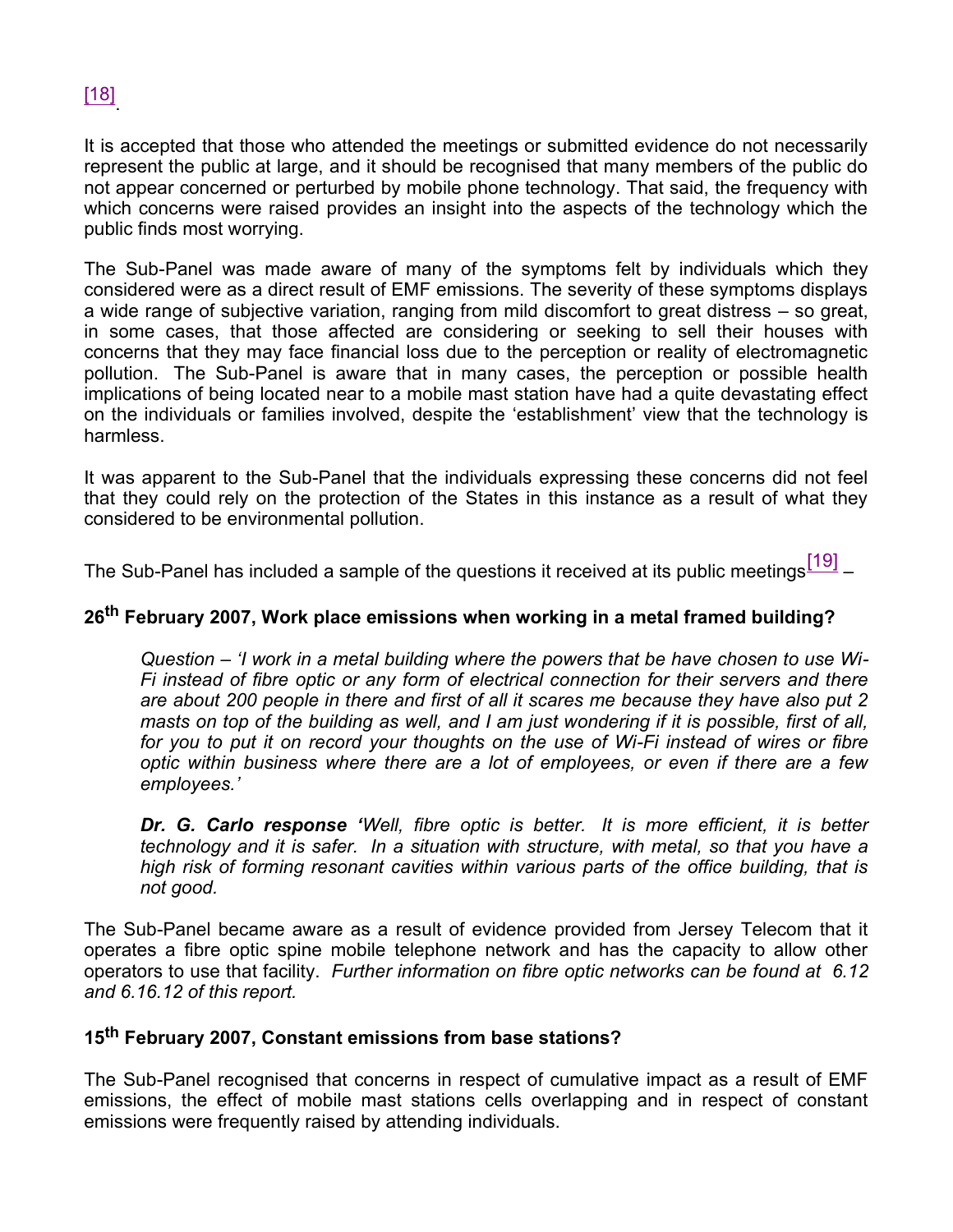Question '*I am a radio communications engineer. The gentleman on the end, he says about the power of the mobile phone, it adjusts itself about 6 different levels, but the base station stays constant all the time and that is quite a problem if you have overlapping cells, because they are all overlapping and the power is additive.'*

*Response from Dr. Stather 'I guess it is not constant because there are signals going backwards and forwards between the base station and the phone.*

*Question 'would like to know what you have thought about the dangers when these masts will overlap another'.*

*Question 'Being we are in such a small little island, there is going to be so many overlaps and how much more dangerous will it be when you are living just underneath* where those overlaps are taking place and if there are so many companies involved, will *it be more triple times? It could be a lot more.'*

*Dr. J. Stather response 'The evidence from England, where we have made lots of measurements - and Scotland as well, and Wales - is that even though there is some overlap, the total exposure is still a very, very small fraction of the guidelines for the public'.*

Question – '*In your presentation you mentioned that ionising radiation can cause cancer but your words were; "It does not seem to be the case with non-ionising radiation." I thought the word "seem" was a little bit vague and did not sound very definite'* additional question *'if you already had cancer can you honestly say that exposure to electromagnetic fields or electromagnetic radiation would not in any way accelerate its growth*?

Dr. J. Stather response '*It is very difficult to get a scientist to say things are black and white and he does not like that. I mean there are epidemiology studies -- first of all, I said although there does not seem to be any evidence that radio waves can initiate or cause cancer there is the potential for maybe promoting cancer that is already there. I guess that is what the epidemiology studies that are being carried out around Europe and other countries are doing by looking at whether there is some relationship between radio waves and cancer, in the brain particularly. Those studies are hopefully going to come to fruition this year with this pooling by the International Agency for Research on Cancer in this Interphone study which will be, you know, a big study which is quite powerful. There will still be the limitation though that it will not be a long term follow up of people because large numbers of people have not been using phones for a long time yet. I mean my guess is even when Interphone is published, whatever it suggests the epidemiologists will want to extend it for a few years to have more confidence in their result. If there was a significant risk we would have seen it so far, and that is not the case.*

It was noted that the theme of such questions and concerns, focused on suggestions that the mast stations remained on constantly and emitting EMFs, the emissions from the transmitter were just one part of the emission total, as that from the antennae was additive which represented the potential for an increased cumulative total emission.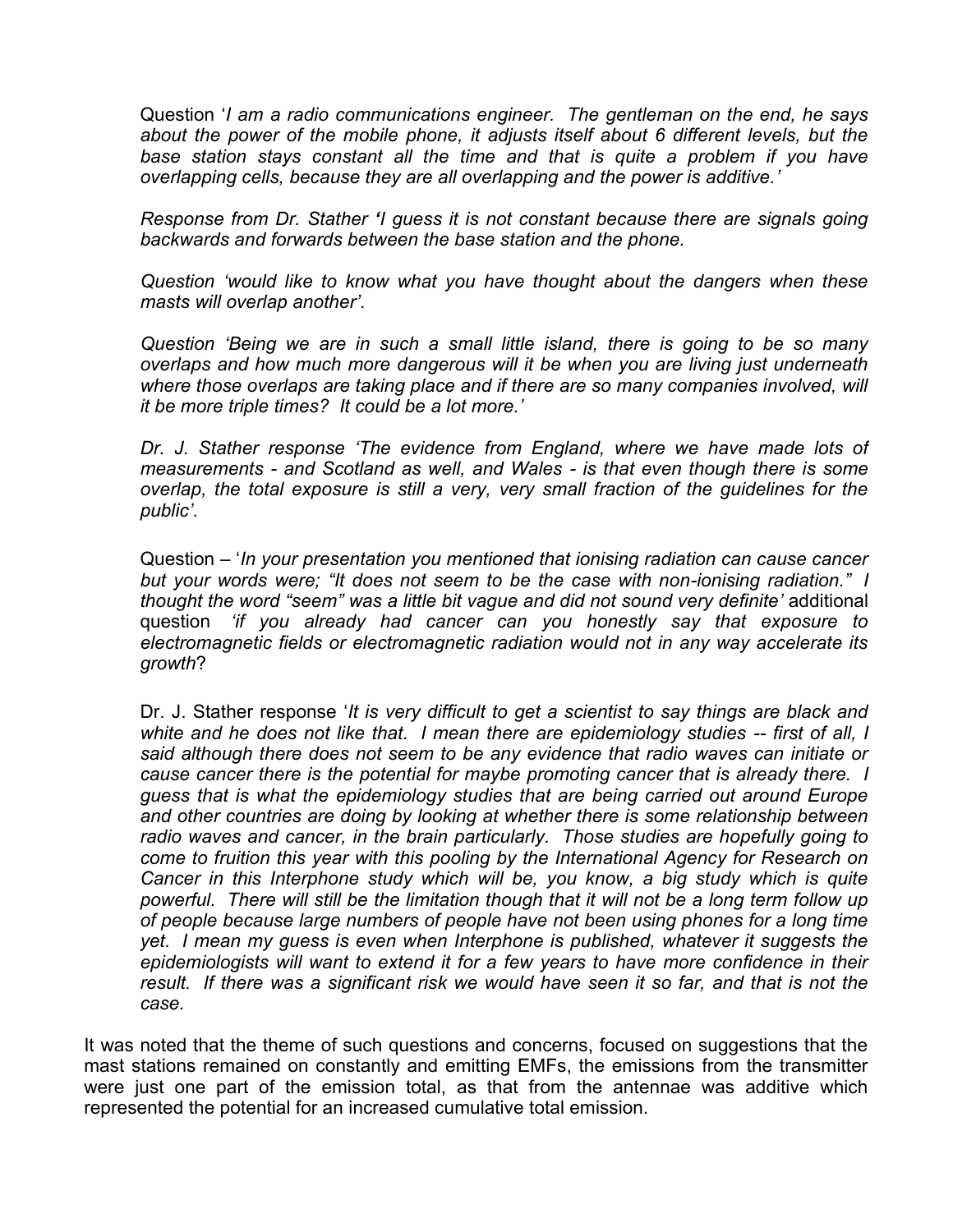The counter to those concerns was that the peak guidelines provided to operators are about exposure of people, not about emissions from equipment.

There were many discussions and questions raised with regard to public proximity to some of the various mobile mast stations, particularly those situated on multi-storey car parks. The concerns raised were addressed by Dr. Stather and Dr. Rubin on the 15<sup>th</sup> February 2007 and the reassurances provided focused on the directionality of the antennae which was unlikely to be such that the public could stand in its direct emission line.

#### **The Sub-Panel considered that some of the cumulative and emission direction concerns could be addressed through the provision of a comprehensive website, showing in a digi-map form the location of all masts, the level of emissions from them and the direction of the emitting lobe.**

One area of questioning that raised particular concern was in relation to the perceived health risk to children as a result of EMF emissions from mobile base stations.

Question, Public Meeting of 15<sup>th</sup> February 2007 from a member of the public – *'Could you tell me why Dr. Repacholi said categorically in his submission that after the age of 2 childrens' immune systems are fully developed and, therefore, it is completely safe for children to use mobile phones whenever they want? Please remember he was brought over by Jersey Airtel.' [20]*

Dr. J. Stather response **'***Well, I would not say that. It seems to me not unreasonable to say that if any group of the population is more sensitive than others or more susceptible than others for whatever reason, then it is more likely to be children.*

Question, Public Meeting of 15<sup>th</sup> February 2007 from a member of the public – *'I would like to ask the panel if they have heard of the German physicist Fritz-Albert Popp because he has done, along with Robert Becker and Jack Burness - they are all physicist scientists - I am just going to read a few lines from this report and this report is from Living the Field: "And they have all experimentally demonstrated that all living things, humans, animal and plants, generate EMFs and that EM signalling is the primary means of communication between cells. A new science of bio electron magnetics has clearly established that we are fundamentally electromagnetic beings. In this view of the human body the fundamental nature of our being is frequency and exposure to external frequencies from the entire transmission infrastructure of, say, mobile phone technology can cause us to pulse to the wrong beat.'*

The Sub-Panel noted a theme of concern relating to the perception of EMF emission pulsing and frequency changes impacting on health and well being, particularly in children or adults with reduced immune systems. The Sub-Panel considers that for this reason it is essential that the appropriate local health professionals consider the findings in some of the cell research projects which have been referred to in the evidence submissions listed in the appendix of this report.

The Sub-Panel was made aware that governments and the States of Jersey have an interest in continuing to promote the growth of mobile telephony as the technology supports a number of industries that the Island is reliant upon. The requirement of mobile telephony technology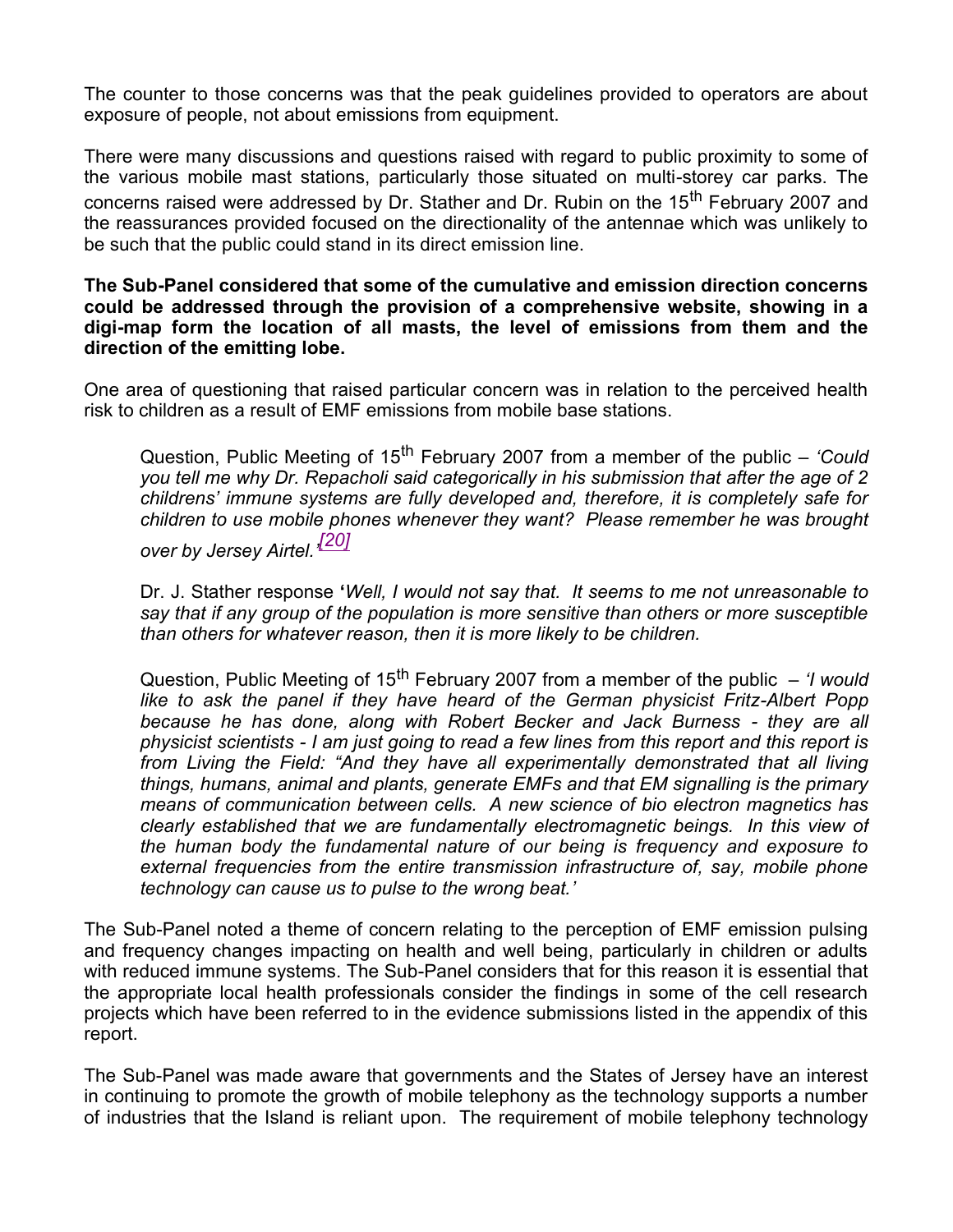was emphasised as essential by some of the operators in their evidence to the Sub-Panel at Public Hearings.

The Sub-Panel having considered a broad range of evidence, noted that after apparently almost 20 years of research, experts are still unable establish whether EMF exposure is safe or unsafe. Although opinions vary regarding the possible risk, most agree that more research is required.

Dr. G. J. Hyland**,** Associate Fellow, Department of Physics, University of Warwick, provided the Sub-Panel with the following information within the written submission that he made and which presented his views<sup>[21]</sup>,

'*In the UK, for example, the Government netted £22.5Billion from the auction of the 3G licences, whilst the annual revenue from mobile telephony is currently around £15Billion; clearly, it is in governments' interests not to find any problems with this bounteous technology.*

Dr. Hyland went on to express concern at the impartiality of some of the government bodies that provide information to the public and his perception that it may favour the industry.

The impartiality concern statement by Dr. Hyland has been strongly contested by Dr. Stather, UK HPA, he stated that 'the HPA is an independent agency as is the advice we give. This was also true of the NRPB.'

#### **Finding 7**

**The Sub-Panel found that concerns expressed by individuals who made written or oral submissions at public meetings were that the issue may have some implications to their human rights on the basis that the European Convention on Human Rights, Convention Article 1 of the first protocol: Protection of property states that -**

*'Every natural or legal person is entitled to the peaceful enjoyment of his possession. No-one shall be deprived of his possessions except in the public interest and subject to the conditions provided to by Law and by the general principals of International Law.'*

**The Sub-Panel is aware that the Human Rights (Jersey) Law 2000 was registered in June 2000 and came into force on 10th December 2006.**

#### **6.12.2 Interpretation of the perception of risk**

The Sub-Panel sought the view of witnesses attending its Public Hearings in respect of the concerns raised at its public meetings about risk.

The Sub-Panel considered that as a government body it has an overall responsibility for protecting the health of the local population. It is aware, from the public meetings it has facilitated that there are some people in Jersey who are, extremely emotionally concerned about the effects of electromagnetic radiation, from whatever source but particularly in this case mobile phones.

The Sub-Panel sought the view of witnesses on the fact that people suffer from stress as a result of their own perception of risk, and moreover the perception of risk to their children. It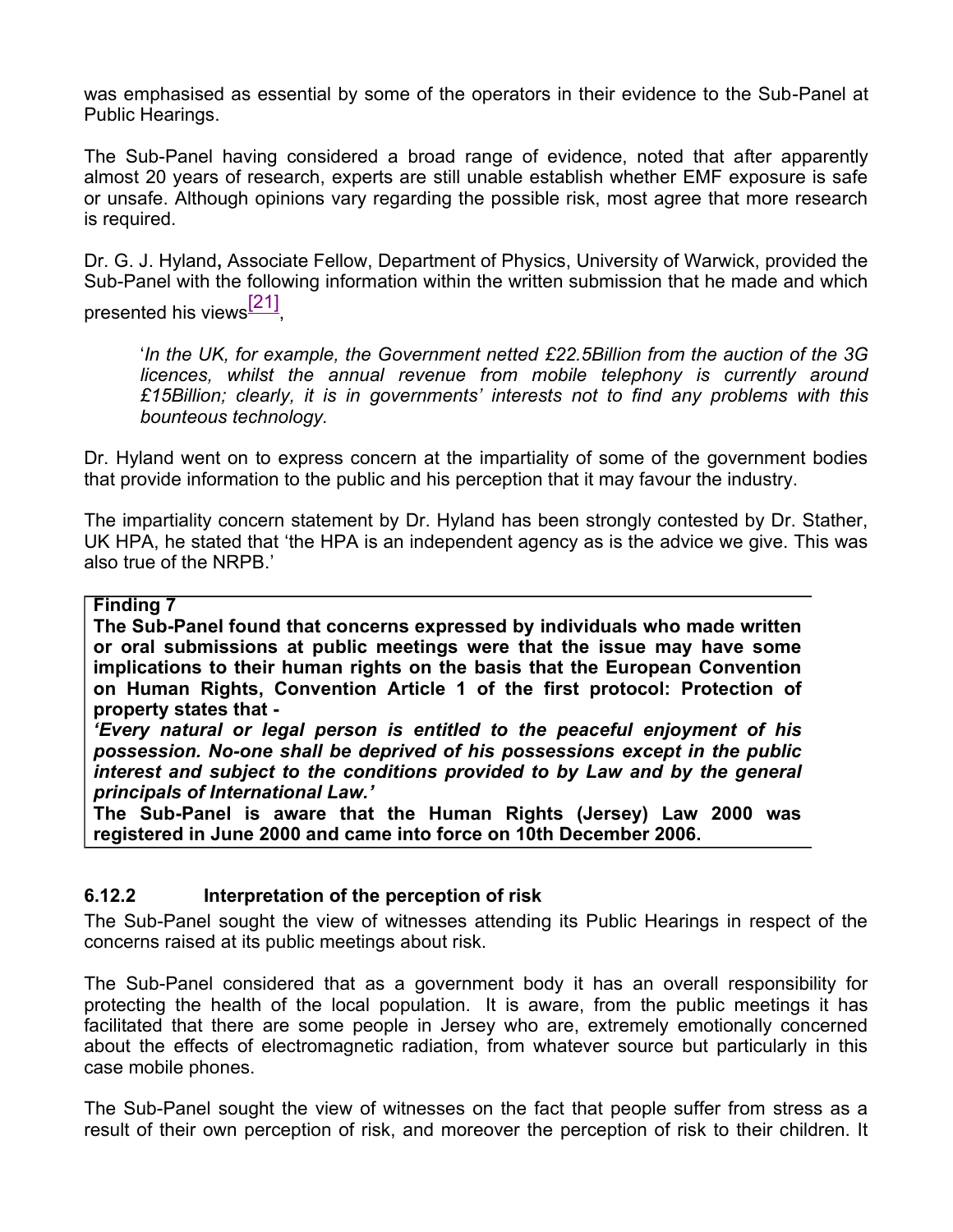asked how that situation might be overcome, in particular with regard to **the perception that there is a huge risk as opposed to a measured risk**.

The Sub-Panel was provided by the following scenario and approach by Mr. S. Smith (Head of Health Protection Service)<sup>[22]</sup>, an example of an analogy used when explaining the way in which people perceive risk and its evaluation as follows:  $-$ 

*I think it is very difficult. It is getting people to try and be rational about what are the overall risks in their life from activities that they undertake and that are undertaken around them.*

*I have always in this argument used the experience of the motor vehicle because motor vehicles are very much are like mobile phones. You have an individual piece of equipment, whether it is a handset or it is a car. It requires, in order to operate, a central point at which you get power, i.e. a telephone mast or a petrol station, and they all give rise to health impacts. They have both been encompassed by the public immensely. I mean, 90,000-odd handsets in an Island of 88,000 people. 66,000 cars on an Island of 88,000 people, tells you how they have both been embraced.*

*If you went out to the public tomorrow and said the effect of cars is too great because people are dying, we are going to stop vehicles on the Island, the outcry would be immensely because people have, over the years, understood, yes, there is a risk but the benefits of being able to carry huge amounts of material, people, very quickly from A to B is too a great a benefit to lose. It is a bit like mobile phones. If you turned around tomorrow and said: "Well, the risk from mobile phones are too uncertain so we are going to stop the mobile telephone market" the outcry would be immense because people rely on them for security, for contact, for ease of communication. So there is a very big similarity. If you go back to the car, when the car first came in, they were seen by people as this huge danger. If you want a car you have got to send a runner out in front with a flag to clear the people and safeguard it.*

*The issues for cars then are not much different to mobile phones now. There is an uncertainty and an understanding there was a risk. But as time has gone on that risk has disappeared and now if you look at cars we worry about people getting knocked down and killed but the bigger issue people now complain about is the fact they create emissions that cause climate change and that is altering the environment.*

The Sub-Panel accepted the suggestion that there is a requirement to assess the level of perceived risk from an impartial point of view. However, it equally recognised that some of the elevated level of concern and perception of risk appeared to stem from the lack of choice residents were facing and the imposition of the masts in the vicinity of their homes. (*The imposed/involuntary and assumed/voluntary risk/perceived risk, as a result of exposure to mobile mast stations emissions is briefly addressed in sections 6.12.1 and 6.12.13.)*

The issue of imposed and assumed risk was further explored by the Sub-Panel with Mr. M. Liston, Chief Executive Officer, Jersey Electricity. He provided his view on the issue of risk as follows -

*'I think in all cases there is an effect from misinformation and especially when there is a perceived health risk and that risk is being imposed rather than taken voluntarily. I think*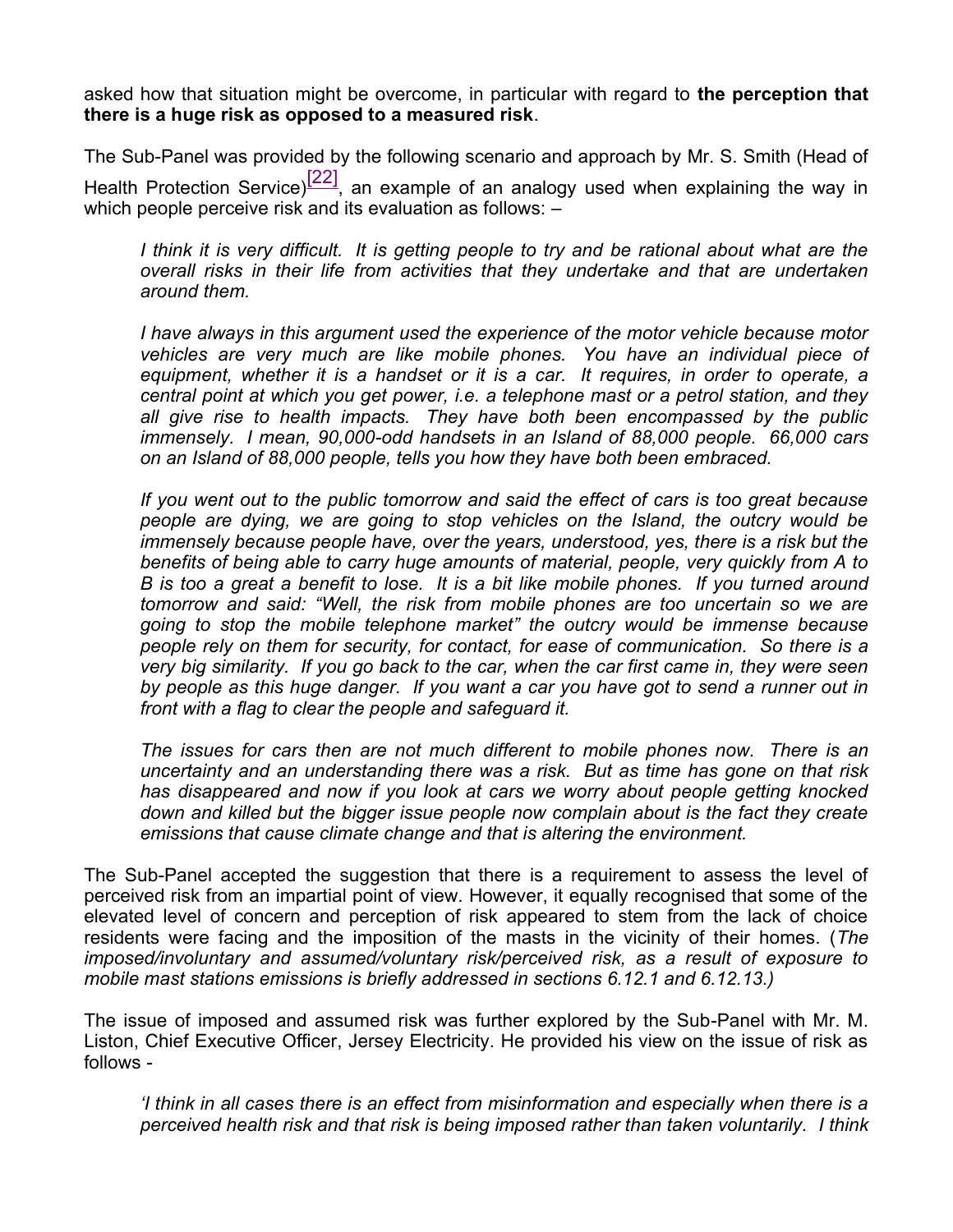*we all know that as human beings we react very differently to imposed risk and assumed risk. So very often we find people who will be worried about such things as emissions from television masts but will smoke 60 cigarettes a day or go bungee jumping in their holidays. I think in all cases the solution, or part of the solution is a source of understandable and authenticated information so people can, assuming that they have not got themselves into a position of prejudice where they will not, accept a body of opinion which represents scientific best opinion.*

*On occasions people have spoken to me about their concerns about the health effects of mobile telephony. Quite extraordinarily people who express some concerns about the proximity of a mast seem little concerned by their usage of a mobile phone handset and the risks are very different, even though there is still no evidence of a health risk I think it is well known that heating effects caused by long use of mobile phones near the head exist. Whether those heating effects lead to long term health problems is another matter not yet proven. But I think the scientific community, as a body, says that we need to do more research in this area.*

*I think probably what many people might find surprising is that the dosage from phone masts in a community like Jersey - I do not mean in a particular installation so many yards away from a particular mast, but in general - the dosage from the installation of mobile phone masts is about the same as from broadcast television and radio. One is very new in the public experience and one has been around for so long that it is*

*probably not even identified as a risk.' [23]*

The Sub-Panel considered that some of the concerns may be as a result of a lack of information, particularly in the form of comparative information providing clear guidelines on what other everyday items emit similar levels of EMFs. That said the Sub-Panel is of the opinion that further research and the evaluation of new and progressing research on the possible impact of EMF emissions on human health should be undertaken.

The Sub-Panel was provided with further reassurances from Dr. M. Repacholi during his appearance at its Public Hearing of 23<sup>rd</sup> January 2007. The Sub-Panel was advised -

*'I totally agree. In fact, we came out in the EMF project with a dialogue on EMF and it is on the website in about 14 different languages because it became so popular that each different country wanted it in its own language. It was on how to communicate risk, how to understand why people perceive risks differently from scientists, how you can better understand why they are feeling this. I know the previous witness mentioned that whether an exposure is voluntary or involuntary will have an impact. People will happily use their mobile phone, but they do not want to be exposed to something involuntarily, which is 1,000 to 10,000 times less'.*

The Sub-Panel accepted that the issue of risk and its understanding was an area that might be improved through the provision of detailed and accurate information relating to mobile technology. It considered that the appropriate forum for that approach would be on the website, it would recommend that it identify the location of all mobile mast and TETRA stations, together with emission levels. It also considered that the perception of risk could not be removed on the basis that concerned individuals could not be presented with absolute evidence that mobile technology and EMF emissions posed no risk.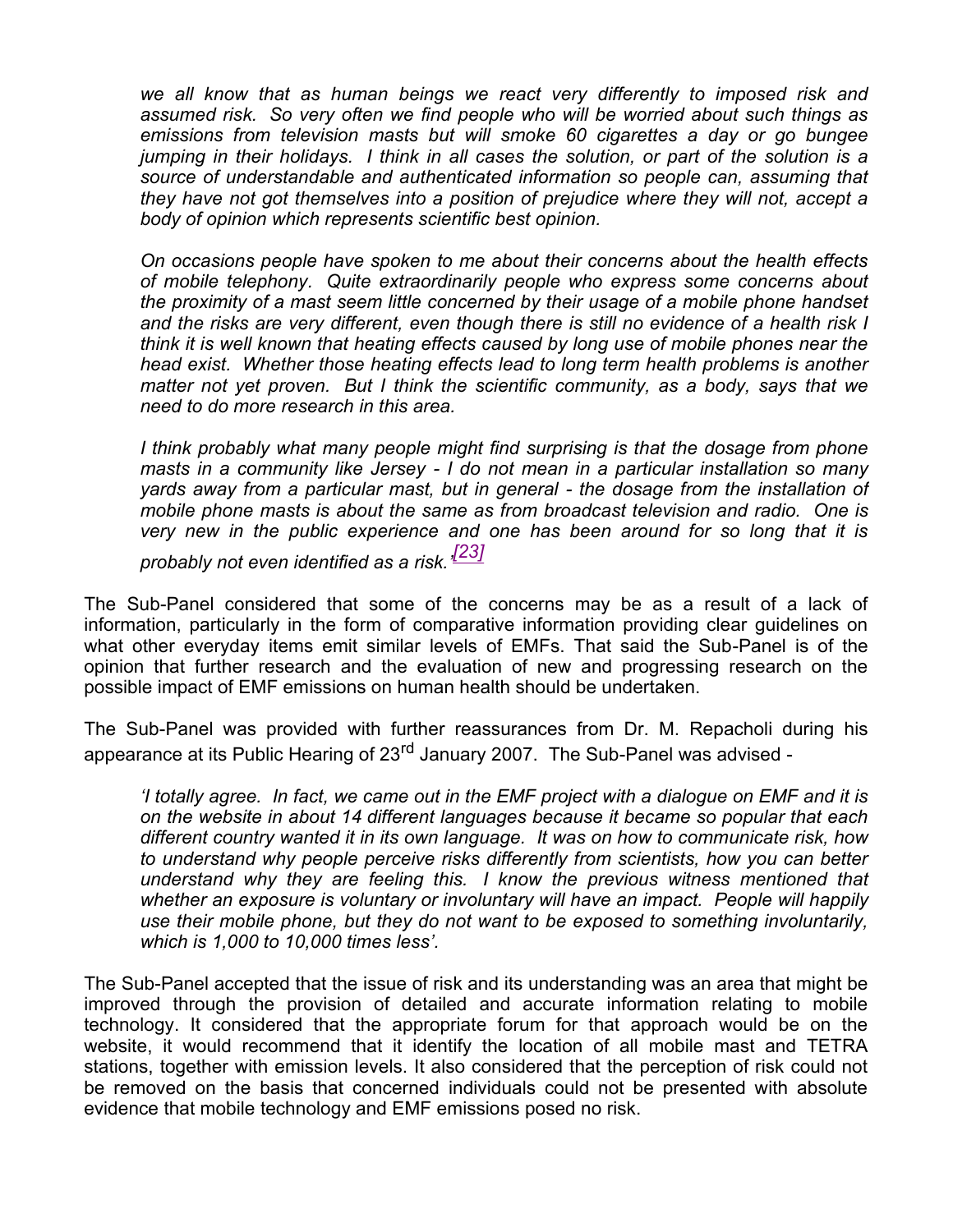## **6.12.3 Concerns over locations and site notices**

The Sub-Panel has become aware of the stress and concern felt by some individuals in respect of the erection of some mobile base stations in residential areas. Concerns relating to process and site notices and their siting have been raised. The Sub-Panel is satisfied that the Planning Department has operated within its procedures and has tried to assist the public within the constraints of its remit. That said it may be that a more consultative approach by the operators with some form of more prominent advertising than a site notice may be more appropriate in such cases.

The Sub-Panel considers that it may be appropriate for operators to provide hand-delivered information leaflets to properties in the vicinity of proposed mobile mast sites. In addition the issue of Human Rights and any possible infringement as a result of mast siting should be considered. This issue was considered by the Sub-Panel and will undoubtedly require a comment from H.M. Attorney General as to the principles involved. The Sub-Panel has outlined its view in item 6.12.1 of this report.

**The Sub-Panel has received details relating to some specific cases and has obtained information and forwarded that to relevant individuals. The Sub-Panel stresses that its review remit was not to examine individual site issues for the location of mobile masts but to assess any perceived health risks that might be associated with them.**

## **6.13 Petition presented by Jersey Mast Concern Group**

The Sub-Panel was provided with a copy of a petition undertaken by the Jersey Mast Concern Group; the header outlines the concerns expressed by the members of public who participated through signing the petition. A total of 978 signatures were included.

## **6.13.1 "Why are we against mobile phone technology?"**

We are not against mobile phone technology. They are very useful and have saved lives in emergencies. We are against the unregulated growth of the new mast network for the third generation (3G) of wire-less communications because the new masts are not only closer together in Jersey, they are closer to residential areas and schools than usual 'best practice' recommendations and will also operate at higher frequencies. We believe evidence, which strongly suggests that higher frequency services (like 3G and the new TETRA services) are more dangerous to humans, especially children.

## **6.13.2Why does Jersey need 200+ masts in an area of 45 square miles?**

It doesn't, so why did the JCRA (Jersey Competition Regulatory Authority) allow provision for 4 licences to telecommunications companies in such a small and adequately served area?

## **6.13.3Why do we want to make 'health' the issue?**

Because many people have genuine and legitimate concerns about the adverse effects on their health from mobile phone masts close to schools, hospitals and homes. We would be prudent to adopt, in full, the precautionary approach recommended by the Stewart Report (2000) and to look at policy adopted by other countries around the world. It is imperative that health is not excluded as a pertinent planning issue.

## *We, the undersigned people of Jersey have brought this Island-wide petition to The*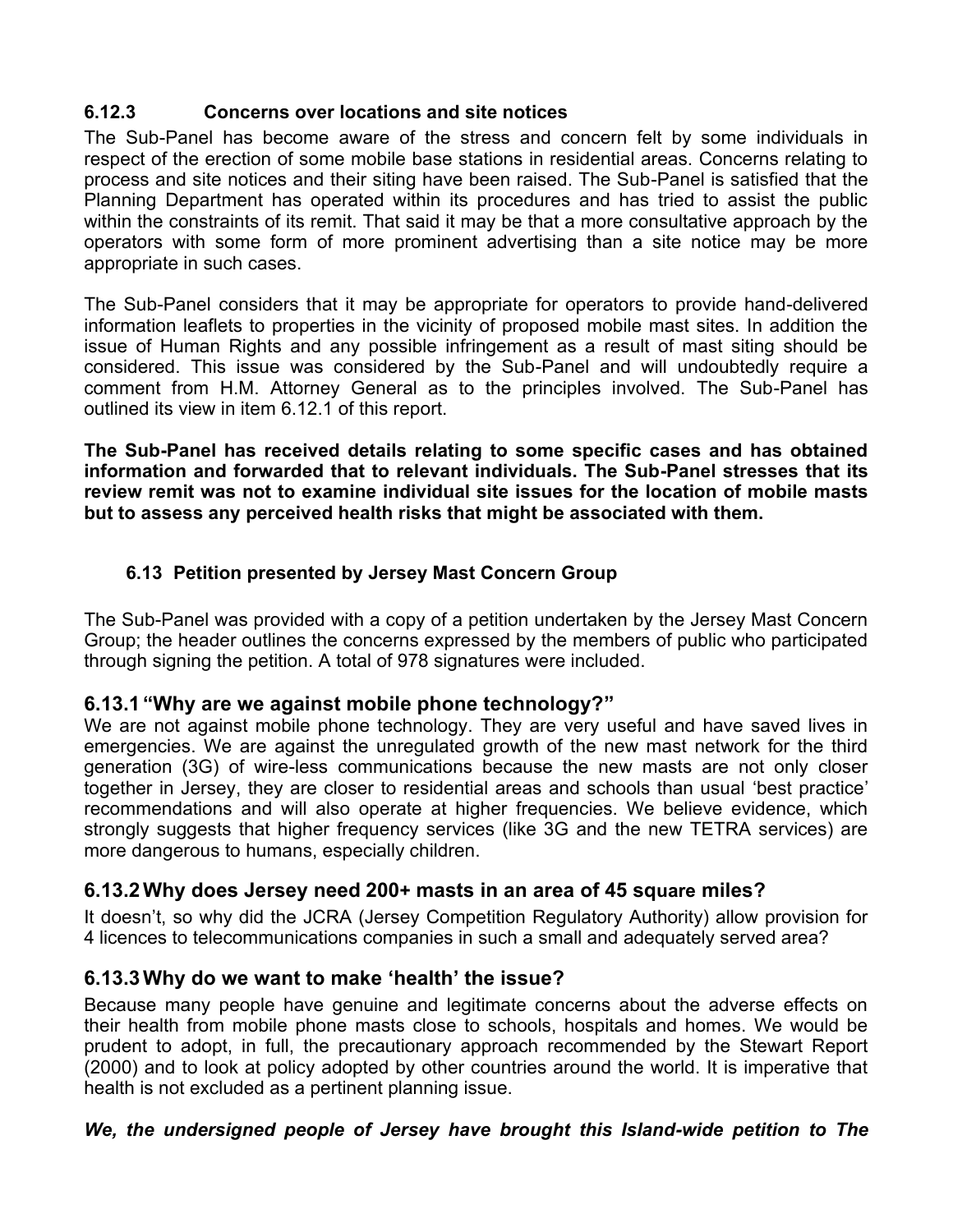*Minister for Planning and Environment who is requested to take the necessary steps, in conjunction with other Ministers as appropriate, to ensure that no mobile phone mast or base station can be situated less than 300 metres from private residences, schools, residential homes, and other sensitive areas. Also that further erection of masts should be halted whilst there is serious doubt as to the effects of radiation that is emitted, on the health of the population of the Island.*

#### **Finding 8**

**The Sub-Panel considers that the level of participation in the petition process reflects the serious concerns held by some of the general public, and is of the opinion that it is essential that these concerns are addressed from a fully informed perspective through the evaluation of the new research that is becoming available.**

## **6.13.4 Symptoms and perceived effects**

The evidence received described various symptoms and diseases which are believed to have arisen due to the proximity of mobile mast stations or aerials to people's homes, schools or places of work. The most frequently mentioned range of symptoms and concerns included headaches, sleep disturbance, depression, stress, tiredness, thyroid and adrenal problems, increased risk of cancer. It was suggested that much more research is required with regard to the occurrence of cancer clusters and their cause. Some concerns were also expressed with regard to increased Alzheimer's Syndrome, epilepsy and other neurologically related illnesses.

The Sub-Panel accepts that there appears to be a commonality to many of the symptoms reported under exposure to the microwave emissions from GSM, TETRA and UTMS Basestations, whether those symptoms are perceived or otherwise. It notes that despite the quite significant differences between the signals, there is a possibility that thermal influences do not represent the whole story of potential or perceived risk at which the precautionary approach is directed, but, that a more general non-thermal influence of the radiation (which still remains to be identified) could also be at work.

## **6.13.5 Electro-magnetic sensitivity**

Many individual submissions addressed the issue of electro-magnetic sensitivity and the lack of its recognition by some health professionals. Many requested further research to include the possible impact of EMFs on individuals with lowered immune systems. Suggestions were made that General Practitioners should be provided with more training in order that such conditions might become more recognised and accepted as a condition.

The attention of the Sub-Panel was drawn to the issue that it is precisely because of the possibility of a similar deleterious electromagnetic interference between mobile phone signals and electronic control systems that the use of mobile phones is prohibited on aircraft: the prohibition is not thermally driven. Our internal, *biological* electrical control systems could be similarly vulnerable.

It was emphasised throughout the Public Meetings and during some Public Hearings as well as within some of the written submissions, that the repercussion of these electromagnetic sensitivities on the health of those exposed *varies* from person to person, according to their physiological/neurological/genetic predispositions at the time of exposure.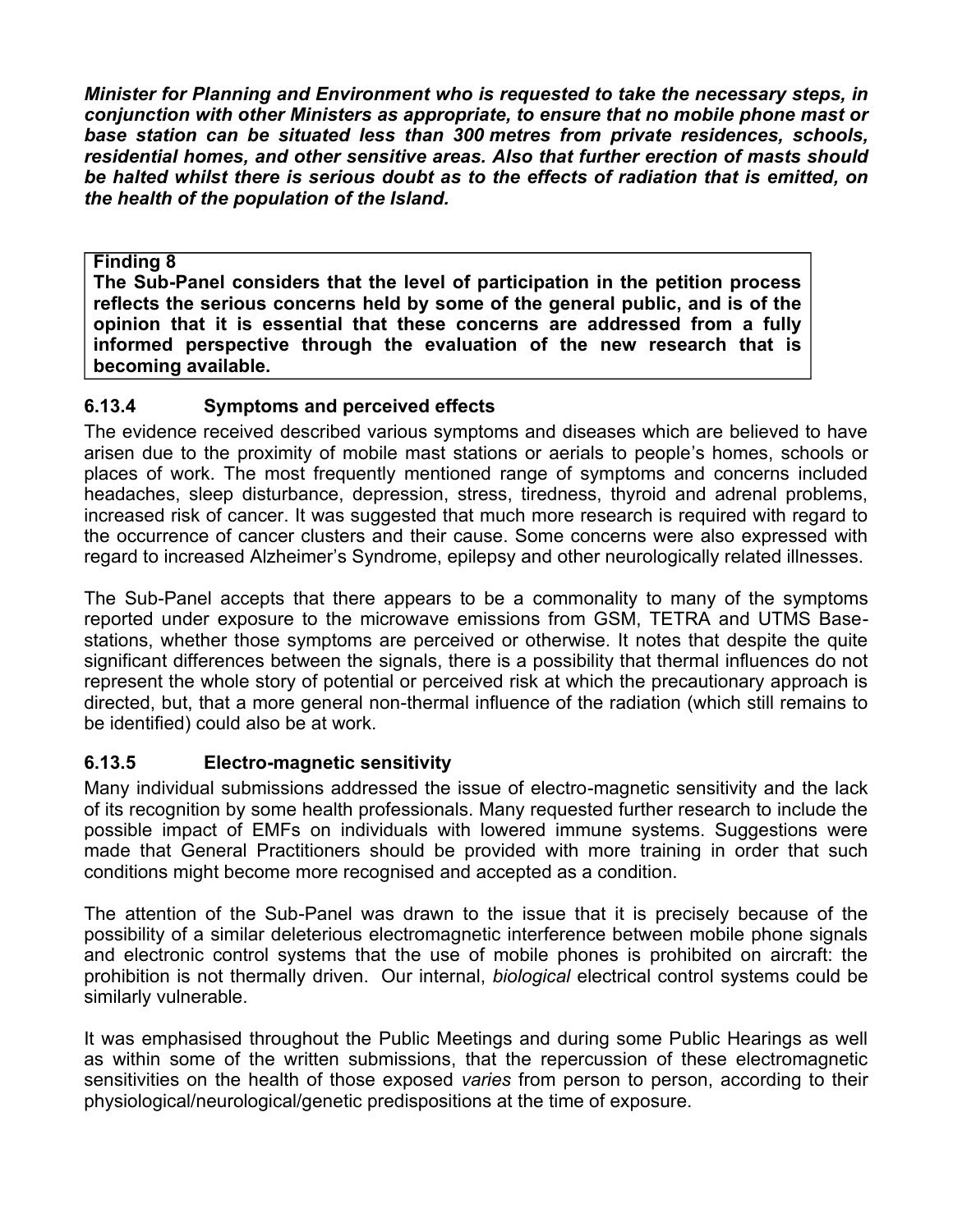It was noted that many individuals will *not* be obviously affected at all by exposure to the signals from a Base-station. That situation could be viewed as being exploited by those with a vested interest in not wishing to find any problems.

Some individuals who attended upon the Sub-Panel considered that they were badly affected by EMFs or were electro-sensitive.

## **6.13.6 Dr James Rubin, Kings College**

Dr. James Rubin, Mobile Phones Research Unit, King's College London, was invited to deliver

a presentation to the Public at a meeting on 15th February 2007 by the Sub-Panel $\overline{[24]}$ . Dr. Rubin has been studying electro-sensitivity, with funding provided by the UK Mobile Telecommunications and Health Research programme for the past 4 years. Dr. Rubin has conducted a 'provocation study' into electro-sensitivity using double-blind test conditions. In this study, people who reported being sensitive to mobile phone signals were deliberately exposed to real and fake signals. However, neither the researchers, nor the volunteers, were told when the signals were 'on' and when they were 'off'. The findings of the research were that the volunteers were unable to effectively identify when the emissions were on or off and that symptoms (which could be severe) could be present with either test.

He describes electro-sensitivity as a very diverse phenomenon for which there is no certainty that everyone who uses the label to describe their condition is suffering from the same thing. The best evidence currently available suggests that exposure to electromagnetic fields is probably not the cause of the symptoms that are ascribed to electro-sensitivity. Instead, for some people other forms of medical or psychiatric illness may underlie their condition, while psychological factors may be important for others.

Although sufferers often try to cope with their condition by purchasing screening materials or removing electrical devices from their homes, it is possible that these techniques bring relief primarily because of the placebo effect. To date, the only treatment that has shown any promise through formal clinical trials is cognitive behavioural therapy. [25]

The Sub-Panel was advised that in some cases, a psychosomatic element can indeed be a confounding factor. However, many of the submissions, including those made by Dr. G. Langly-Smith suggested in summary and in his opinion the *consistency* between the nature of the symptoms reported by many people in different countries should not be ignored. Many of the symptoms were initially discovered under 'blind' conditions – *i.e.* those affected did not become aware of the presence of a Base-station in their locality until *after* they experienced illhealth. Furthermore, the *consistency* between the nature of the reported symptoms and the kinds of non-thermal effects that the signals are known, from laboratory experimentation, to provoke is a compelling reason to take these reports of ill-health seriously, rather than dismissing them.

## **6.13.7 Testing of technology**

In addition, questions were raised as to why drugs are subjected to rigorous testing but new technology is not. That question remains to be addressed and a conclusion will not be reached within the parameters of this review.

Dr G. Carlo in his evidence at a Public Hearing on the 26th February 2007 suggested that testing and research has focused on the scientific aspects. He provided an overview of the situation with regard to the usual route by which Public Health issues are recognised when he stated.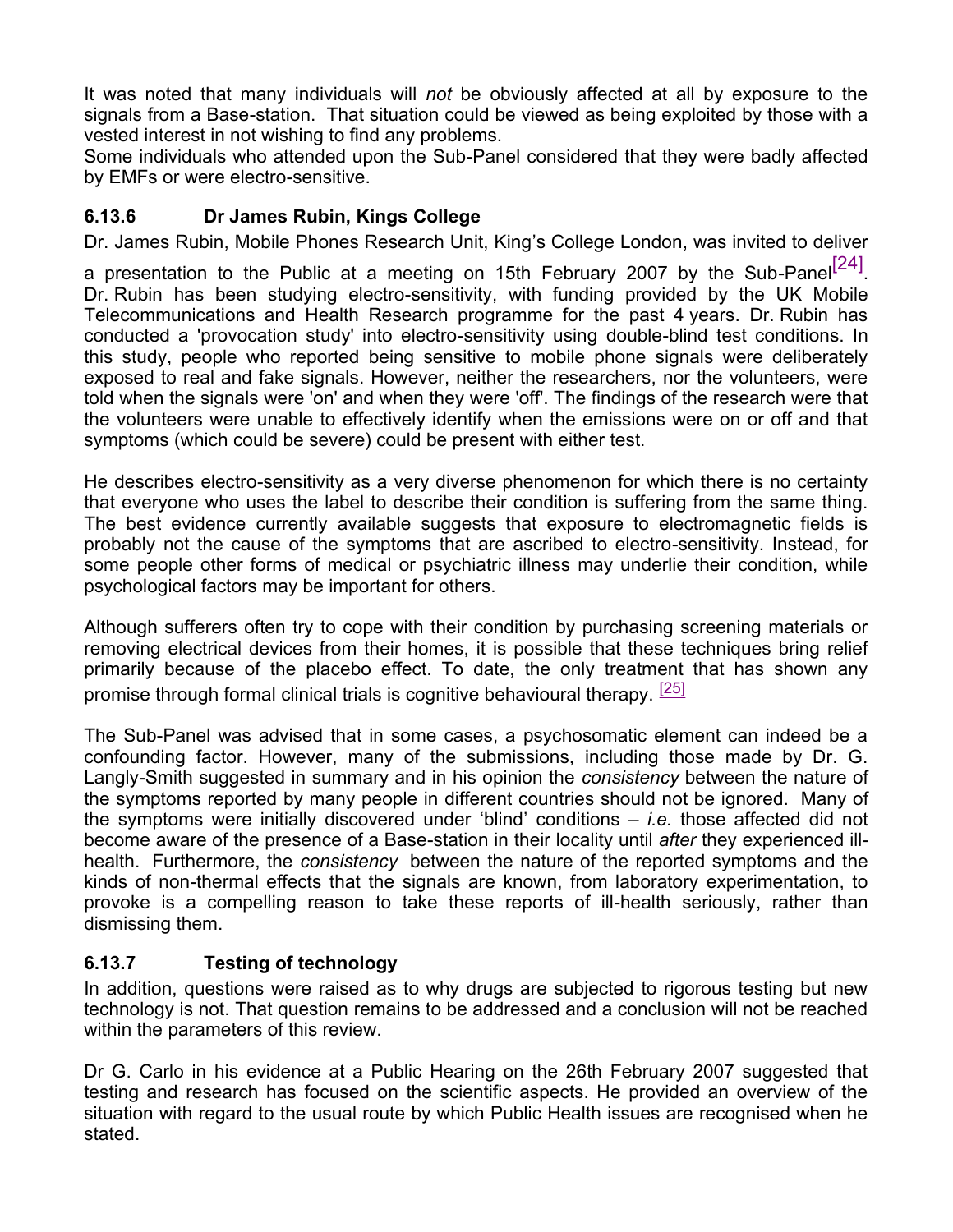*"The advice provided by your Health Protection Department - that is a piece of data that is important, but that is not the only data. You have to have clinical information and clinical input, because when you have an emerging health threat, it is always, always, always the clinicians who see it first. There has never been a health threat that has ever been identified by anybody in the government, never been a health threat that has been identified first by an epidemiological study, ever, in history. It is always the doctors. So if you do not have the clinical input, you are selling yourself short."*

With regard to the testing of technology he went on to advise that -

*"…normally a device such as a mobile phone or cell phone that is a consumer device that emits radiation would go through a process of pre-marketing testing where there would be a series of in vitro and in vivo studies done prior to marketing so that predictions of risk to the population that might use them could be made. However, cell phones were exempted from that based on the input from the mobile phone industry in 1984. That input was based on science that was present in the public domain at the time that indicated that the only health effect that could follow from microwave exposure had to do with heating of biological tissue, and that because cell phones operated at very, very low power they would not be able to heat tissue and therefore they should be excluded from this onerous process of pre-market testing. That was known as the low power exclusion. By 1993 it had become clear that there were at least questions being raised in the public domain through this hearing process, and because there was no pre-market testing there were no relevant data with which to address those concerns or those questions."*

The Sub-Panel is aware that a significant amount of research has now been commissioned into the safety of mobile phones by a number of jurisdictions, including the United Kingdom which has recently launched a research programme headed by Professor Lawrie Challis outlined in item 6.13.22 of this report. In addition on the  $26<sup>th</sup>$  March 2007 new coverage by the BBC suggested that a satellite handling mobile phone calls in London has been backed by the London Development Agency (LDA).

It was reported that the technology will reduce the need for unpopular masts and could also be used to track motorists. The agency voted to provide £12m in grants to London-based communications firm Inmarsat to develop the project. The firm has now secured the necessary government support to place a bid with the European Space Agency to launch the satellite in French Guiana in 2011<sup>[26]</sup>.

## **6.13.8 Emission testing**

In addition it was suggested that the emission-testing of mobile masts was not sufficiently robust, as it was carried out by the operators themselves and did not appear to be ongoing at regular intervals, or require the publication of the emission levels. The Sub-Panel recognises that the exposure of people to EMF emissions in the vicinity of base stations are expected to be well below ICNIRP guidelines yet there is no independent audit to ensure that this is the case.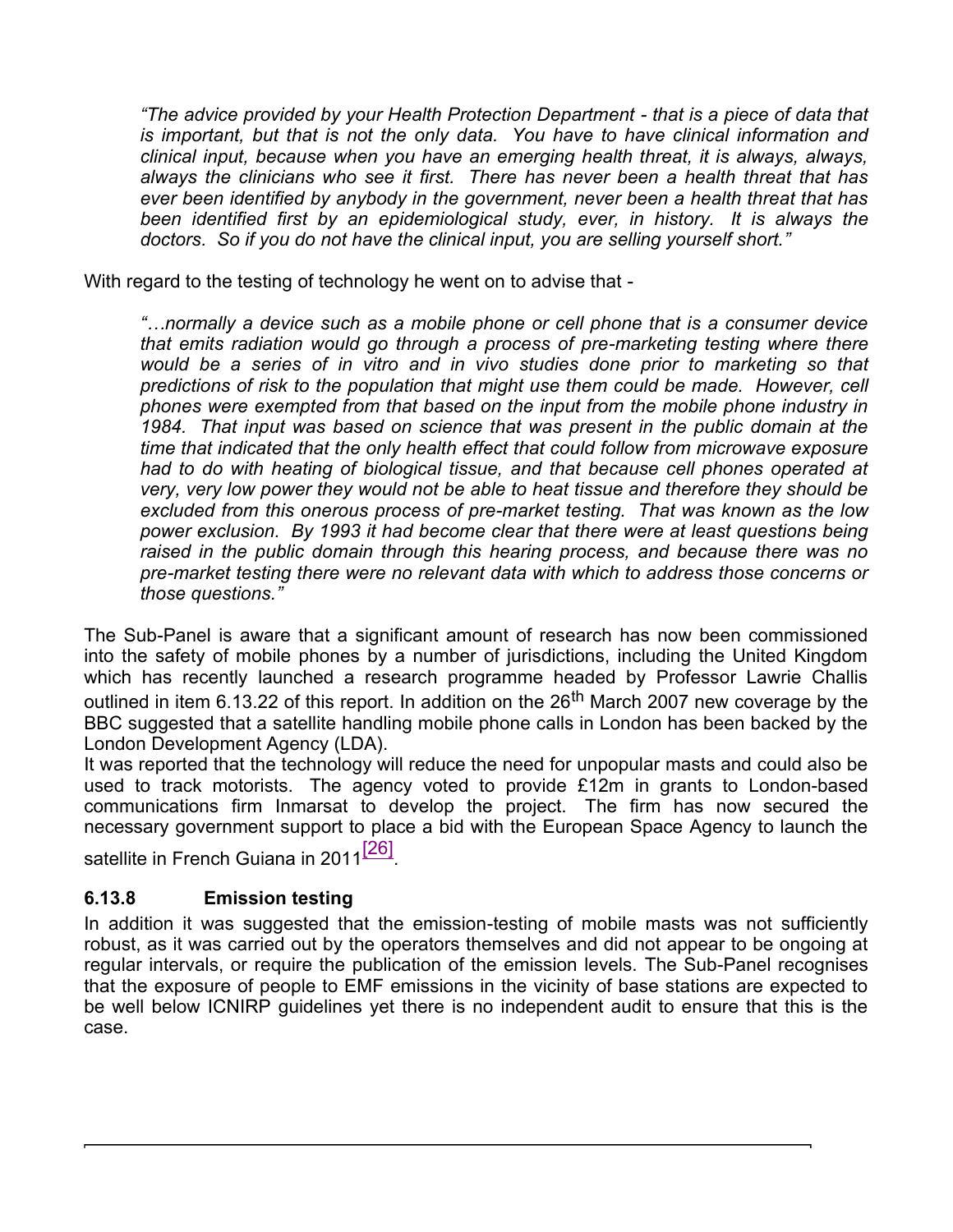**Finding 9 This lack of monitoring of the mobile telephony industry by an independent body allocated by an authority such as Ofcom or the JCRA is an area which the Sub-Panel agrees should be addressed**.

#### **6.13.9 Mobile Masts in the proximity of schools**

There was concern about the siting of base stations near schools and hospitals and some submissions were received from individuals associated with private nursery schools. Additional concerns were expressed in respect of children, especially the very young during their formative growth years. This coupled with the proliferation of masts, the loss of freedom of choice through the imposition of a mast site, in an individual's living or working environment and the lack of mast location or emission level information, particularly in respect of overlapping and cumulative emission effects, through a website such as The Office of Communications (Ofcom) 'Sitefinder' Mobile Phone Base Station Database, adds to those concerns and fears in some cases.

The erection of masts near schools raised the level of concern; attention was drawn to the approach taken by 50% of Scottish Councils who are preventing masts near schools. The jurisdiction of Salzburg, Austria which has an emission standard, set well below that set by ICNIRP was offered as an example to be followed. At a public meeting on 18th January 2007 it was suggested that the Greek Government has adopted a bill dated 10th August 2006,

requiring mobile masts, radar and high voltage lines to be 500 metres away from schools<sup>[27]</sup> (this information has yet to be confirmed), Some of the other contentions made were that more mast-sharing should be imposed on operators to reduce the number of masts required.

## **6.13.10 Public liability insurance and litigation**

The Sub-Panel was made aware that some of the concern was due to suggestions that telephone operator insurers were not prepared to offer public liability insurance cover in respect of possible health problems or effects as a result of EMF emissions from mobile telephone base station within an insurance agreement. If that cover were included it was suggested that the level of cover would not be sufficient to cope with the number of claims which would be likely. It was drawn to the attention of the Sub-Panel that a number of 'Class Action' law suits were being pursued through the Supreme Court in the United States of America<sup>[28]</sup>

The Sub-Panel was interested to note Dr. Carlo's concept of trespass on your property with regard to the level of EMF emissions in a persons home or that their property is subjected to, even if we don't have a law on trespass in Jersey some element of choice would be given back to individuals were this to be the case.

**Finding 10**

**The Sub-Panel suggests that ongoing investigation should be undertaken into the wider issue of 'Electro-smog' which is a growing area of concern in other jurisdictions. It is considered that the Planning and Environment Department**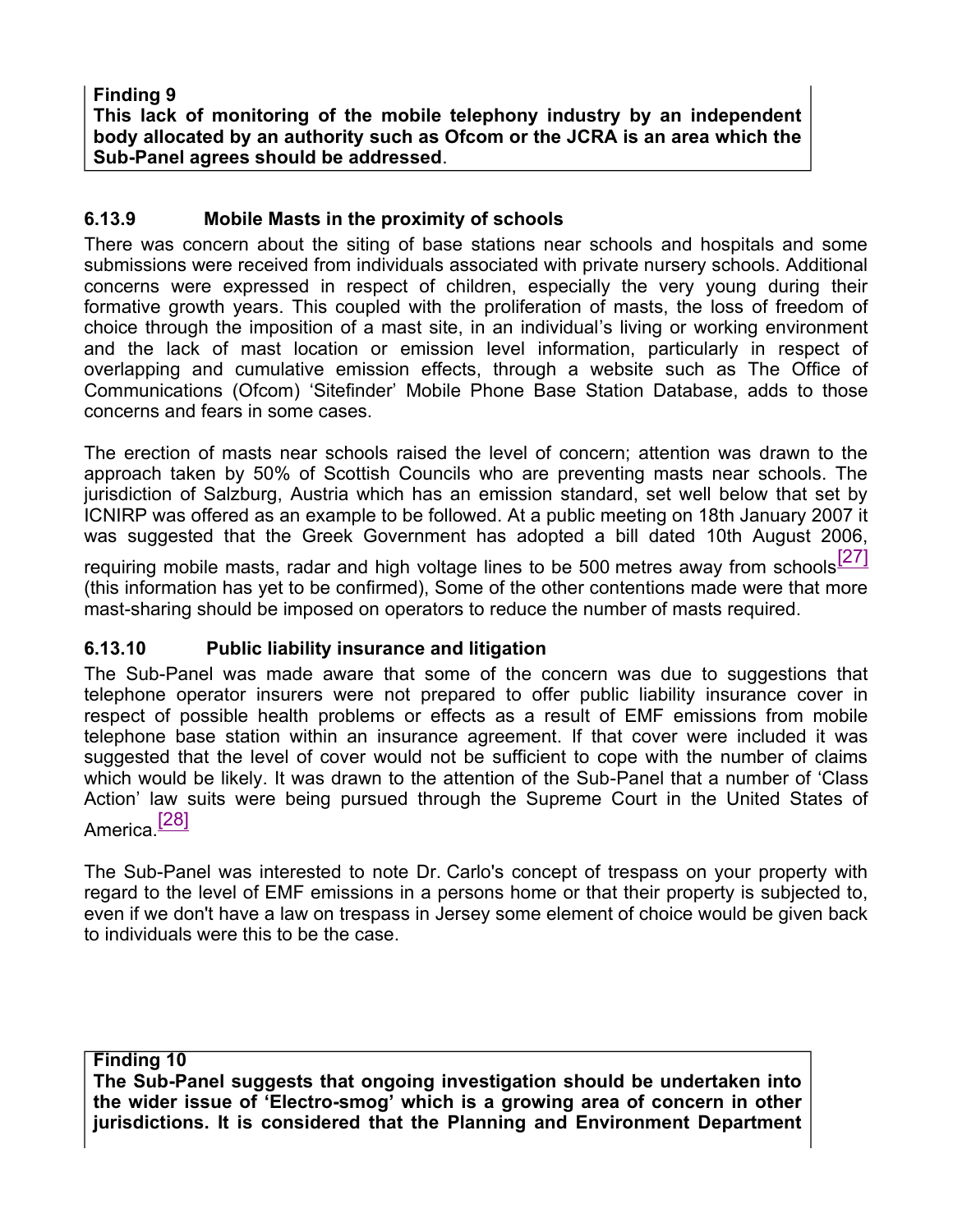**set up and regularly monitor an Island assessment of the situation as part of its overall activity and that a periodic review of the findings should be publicly available and published.**

**The Sub-Panel accepts that there would be financial implications to the States for this assessment. It considers that the funds could be recoverable from the telecommunications operators.**

The issue of adequate public liability insurance was discussed with the JCRA at the Sub-Panel's Public Hearing on 22nd January 2007. The JCRA advised that the licences it issued to operators did not insist on insurance against possible health issue litigation arising from emissions from mobile masts and base stations. It was confirmed at the Hearing that this was not a requirement of the licence. However it was suggested that it may be that the companies would decide that that is a prudent measure for them to take.

During the course of its Public Hearings the Sub-Panel was advised that all of the operators had general liability cover which limits claims against the operator for anything, bodily injury, damage to property, damage or loss to third party and so on. Radio base stations were confirmed as included within that general liability insurance but the policies were not specifically agreed to cover electromagnetic risk, but it was not excluded. The Sub-Panel recognised that the level of overall insurance varied between the operators and that individual claims generally carried a ceiling level.

The Jersey Mast Concern Group drew the attention of the Sub-Panel to work undertaken by Dr. G. J. Hyland**,** Associate Fellow, Department of Physics, University of Warwick.

Dr. Hyland provided a submission to the Sub-Panel and stated that -

*'Since the advent of this technology, an ever-increasing number of people in many different countries have been reporting a similar array of adverse health symptoms of a predominantly neurological kind, such as sleep disturbance, headache, inability to focus and concentrate, impaired memory, confusion, and sensation of pressure in the head. As is quite correctly stated in the Report on Mobile Phones & Health – Mobile Phone Base-stations prepared by the States of Jersey Department for Health & Social Services even non-pathological distress & discomfort can affect physical and mental well-being, and should thus itself 'be considered as a potential health hazard'*.

Dr. Carlo at the Public Hearing dated 26th February 2007, stated that -

*"…the liability issue is huge. You will have illnesses; you will have illnesses based on what you already have; fact. In the asbestos situation, the peak deaths from asbestos will not occur until 2020, the year 2020, so this is the kind of situation that you are dealing with so that as these conditions, these medical conditions, begin to become evident in your population, who is responsible? Is it the industry? Is it you? The Government? Those are important questions that have to be asked now, because there is no doubt that within 3 years you will have clusters of conditions among groups of people in your community, based on what has already occurred. So that liability question is serious and that should be one of the foremost questions that you put to the industry as they come in here. I would highly recommend that you do that and make sure that there is proper insurance…"*

#### **6.13.11 Property values and depreciation**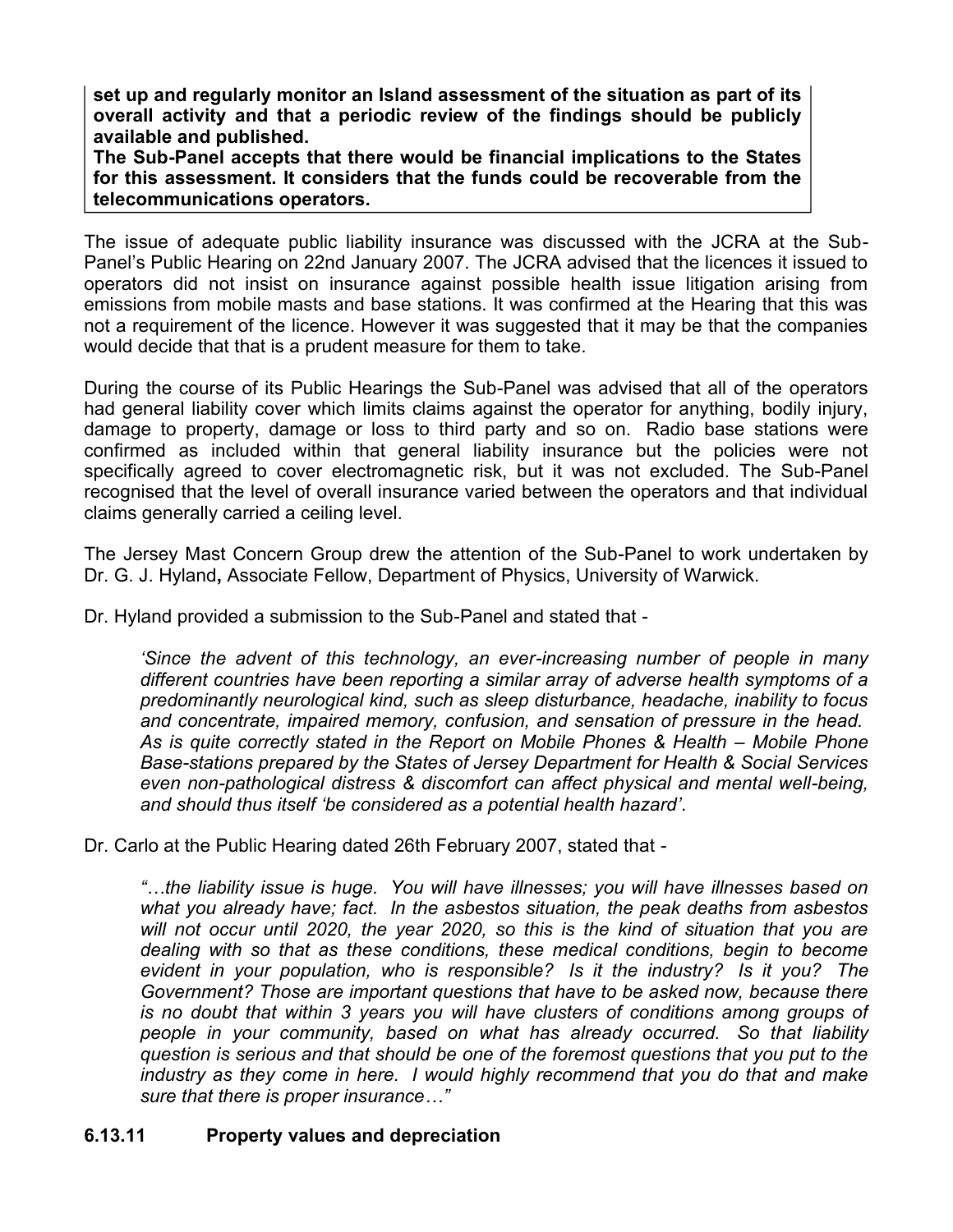Other issues raised were related to the possible devaluation of properties caused by the proximity of base stations, not only due to the visual impact which, it was recognised had to some extent been addressed by the Minister for Planning and Environment, but due to the perceived health risks from the emissions. One piece of evidence was received from a UK Estate Agent relating to this concern and suggests devaluation of a property that would have been worth £190,000 being likely to only achieve a sale of £110,000 to £120,000. It is important to note that this is the only instance of any written suggestion that property value

might be affected $\frac{[29]}{[29]}$ . In addition the correspondence related to UK property and no similar view or confirmation has been received in respect of local property sales.

## **6.13.12 Banks' requirement for Surveyors to include the location of masts**

The Sub-Panel received anecdotal evidence that suggested that some Banks were requiring information relating to the siting of power and or phone masts/base stations in the vicinity of properties prior to accepting any valuations or approving mortgages.

## **Finding 11**

**The terms of reference of this review have not focused on economic issues. However the Sub-Panel would recommend that the impact on the value of property as a result of the siting of mobile telephone masts in the proximity of private residence should be investigated. It is suggested that it may be appropriate for Senator. T. Le Sueur, Minister for Treasury and Resources undertake some investigation into the concerns expressed.**

It is suggested that monitoring on the possible effect on house prices should be based on the House Price Index for 2006 which can be found at **www.gov.je/Statistics/RPI+and+Prices/HousePrices/**

## **6.13.13 Thermal heating of human tissue**

One view is that the current recommendations by Government Health Organisations, both local and international, Telecommunication Operators and Scientists/Researches working on thermal impact on tissues, is one of general consensus, that EMFs do not represent any health risk and that a precautionary level in accordance with ICNIRP emission standards is sufficient to protect the population. However, that view does suggest that further long term research is not necessary, continued research was in fact recommended in the 'Stewart Report' – Report of the Independent Expert Group on Mobile Phones 2000.

The evidence or anecdotal evidence expressed by many members of the public and the Jersey Mast Concern Group in written submissions, at public meetings and Public Hearings, together with experts, Scientists/Researches working in the field of EMFs impact on human cells requested increased precaution until further cell research was completed. Their concern was focused on the ability of the human cell to operate without interruption from EMF emissions. The suggestions included that research currently being undertaken by individuals in the medical profession, focusing on human cellular interconnectivity was finding that peoples well being and health could be significantly affected by the power levels set by ICNIRP. That standard was considered to be outdated as the data was collated from research projects pre 1999 at which point ICNIRP undertook its assessment of emission level project. ICNIRP Guidelines are further explained in section **2.17** of this report and can be found in full at <www.icnirp.de/>

In a submission from Cable and Wireless dated 21st March 2007 it was stated –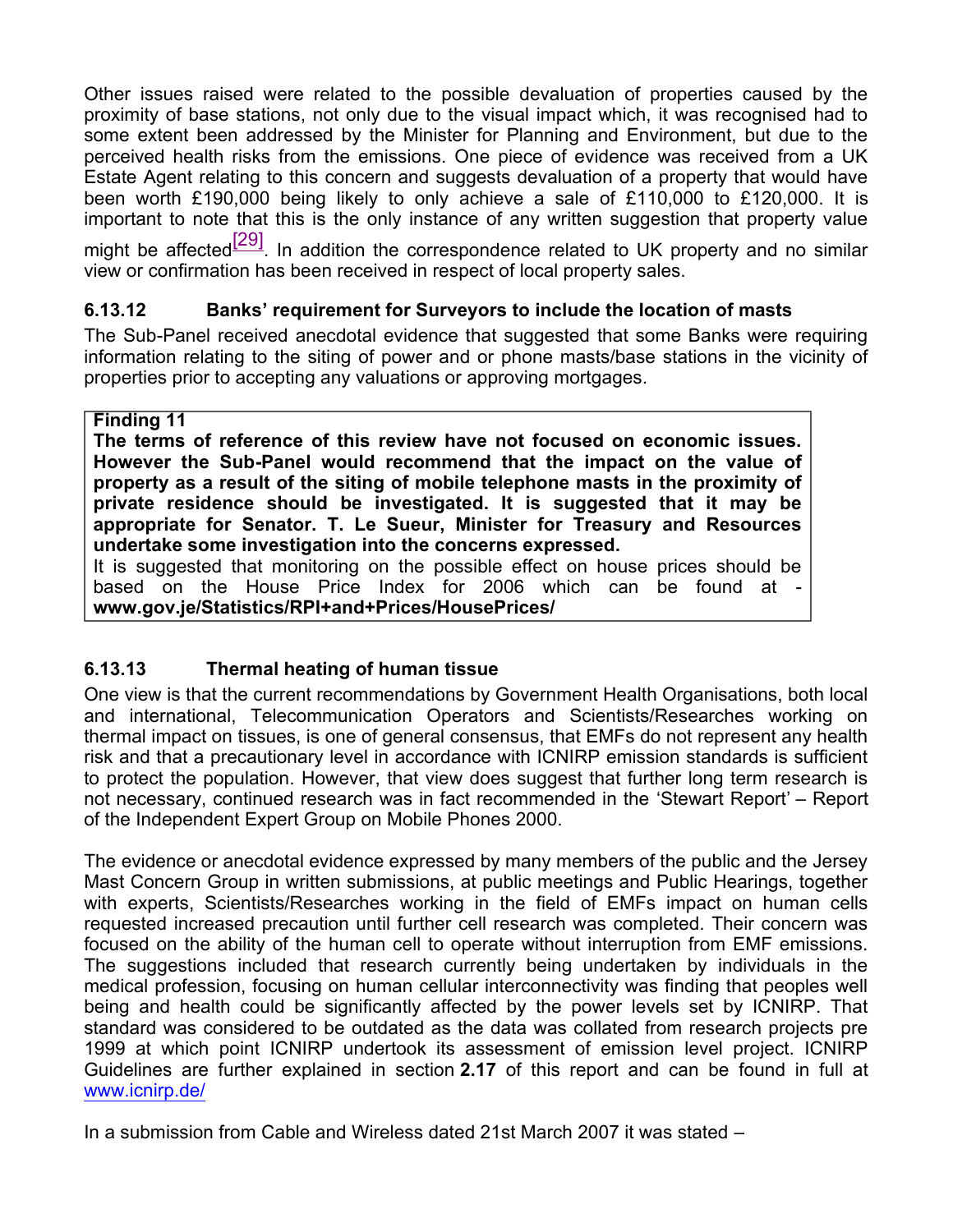'*Cable and Wireless believes that adoption of ICNIRP guidelines remains the best means of measuring the level of emissions from radio base stations, as recommended by the Stewart Report and World Health Organisation. This has been supported by the Jersey Planning Authorities. The ICNIRP Level of 9 Watts/m2 for the equipment used by Cable and Wireless in the maximum level of exposure to the public in any one point. The predicted ICNIRP levels for a typical base station are 0.033839803 Watt/m2 which is 0.375% of the International Standard. This means that the total ICNIRP level at the site would be significantly below the International standards level of acceptance. Preliminary reports of our actual test results are consistently proving to be significantly lower that the predicted amounts'.*

It has been suggested by numerous concerned individuals that of key concern is the involuntary exposure of the population – a situation which it has been asserted by some in not the case when a new drug or foodstuff is introduced and which, by contrast, would be subject to quite rigorous testing before being licensed. In the case of exposure to mobile telecommunication signals, the 'establishment' view is that *if the signals do not heat you, they cannot harm you.* The Sub-Panel considered that the lack of research or consideration by the establishment of other possible effects on the body as a result of being subjected to EMFs has done nothing to allay the fears and concerns expressed.

#### **Finding 12**

**The Sub-Panel is aware of a growing number of research projects focused on the possible interruption of human cell activity as a result of Electro Magnetic Field (EMFs). It will request that the Minister for Health and Social Services [would provide its Health Protection Department wit](www.gov.je/Statistics/RPI+and+Prices/HousePrices/)h the necessary resources to evaluate the findings of some of those projects and to report to the States.**

#### **6.13.14 Press coverage**

The Sub-Panel is aware of a huge amount of press coverage on telephone base/mast stations both locally and in the United Kingdom (UK) and noted that the concerns expressed in the forum to a large extent reflected that which it received as evidence. In addition it noted that UK press coverage tended to link adverse health effects with the use of the mobile phones themselves rather than with the base stations.

With regard to the siting of base stations it should be noted that impact on the local environment could potentially adversely impact on the public's well-being as much as any direct health effects. The Sub-Panel considers that the lines of communication between network operators and the public could be improved regarding the placement of base stations, as the public continues to distrust the operators in relation to issues of public health.

The Sub-Panel was made aware that some efforts had been made by telephone operators to approach the relevant authorities in particular by Cable and Wireless who stated at the public hearing of 22nd January 2007 –

*'There should be improved consultation by the operator with community prior to the selection of the site. We have made a number of attempts, both to reach out to yourselves, to Senators, Deputies and Constables, to explain the location of our sites.' [30]*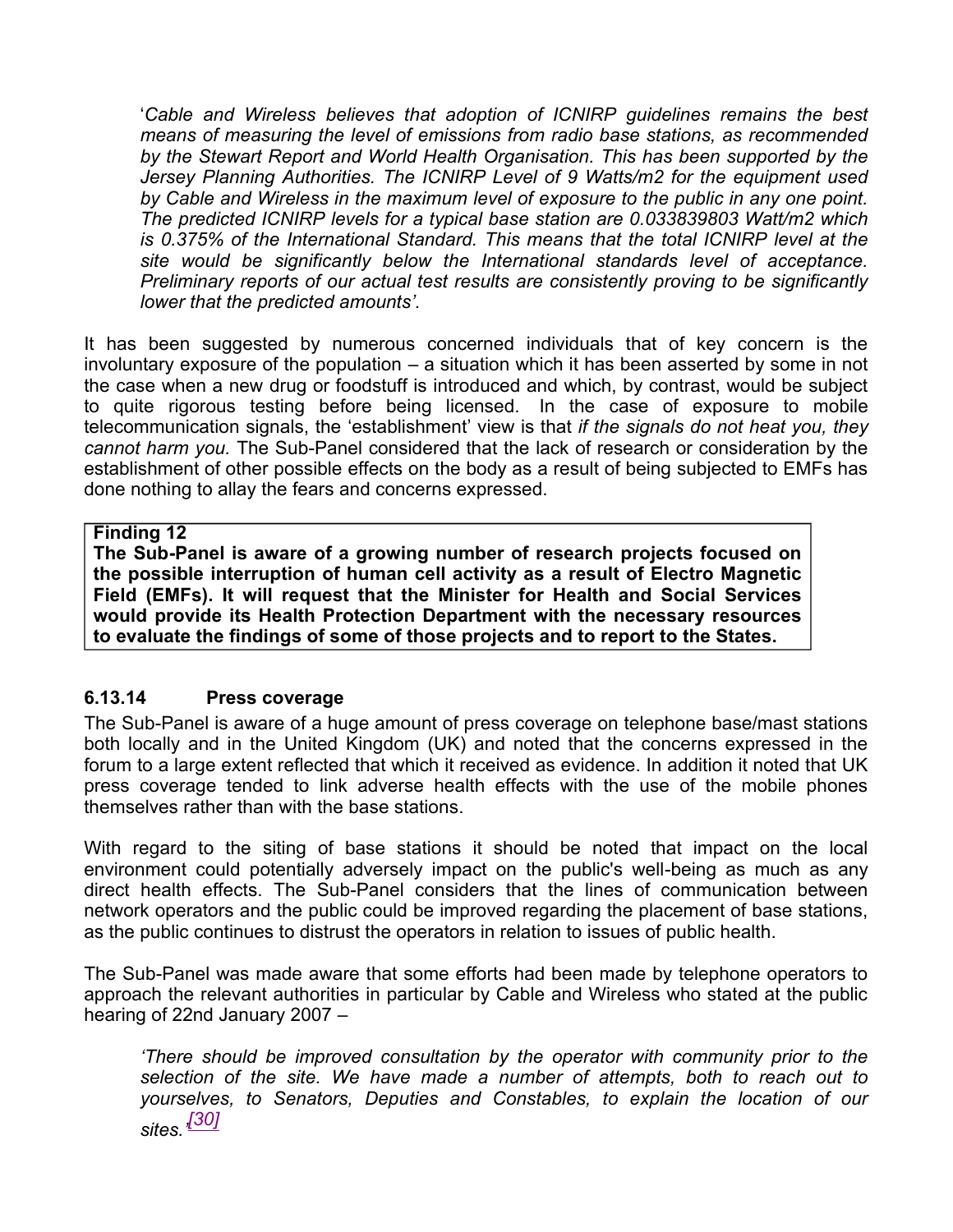#### **Finding 13 The Sub-Panel finds that whilst some efforts have already been made improved communications from the operators and States Departments with the public are essential.**

The Sub-Panel received helpful inputs from the telephone operators and their experts. The operators and their experts emphasised their commitment to safety and reported that there was no weight of scientific peer reviewed evidence which had been published in recognised medical or scientific publications to show any adverse health effects from EMFs.

During the meetings with operators reference was made to the many other small jurisdictions, which have similar levels of competition in their mobile telephony industries and thereby a similar mobile mast coverage requirement.

A map outlining the level of mobile mast station coverage can be found at the following web address – [www.gsmworld.com/cgi-bin/ni\\_map.pl](www.gsmworld.com/cgi-bin/ni_map.pl)?cc=je&net=jt

The operators had knowledge of some of the scientific research being undertaken on the human cell and possible EMF interruption, and of the many projects assessing the relationship between EMFs and specific illnesses. The contention, by the operators and their experts, was that many of these projects were not able or had not been replicated. When asked at the Public Hearing of 24th January 2007, about the origins of the scientific research evaluated, or the organisations approached, by Airtel to assist in its decision making on health issues and concerns expressed by the public about mobile telephone masts safety. Mr. D. Watson, Chief Executive Officer of Jersey Airtel stated –

*'Personally, I look for credibility. I think anything to do with health is extremely sensitive and emotive and important to people, and rightly so. I tend to look for who do I think are credible and why. I have looked at different organisations. The World Health Organisation – and I am not putting myself forward as an expert and I know about all these things – but my understanding and knowledge of the World Health Organisation is that it has a degree of independence that is largely unmatched by anybody else. I think it is a body that has a reputation and credibility that is accepted widely throughout the world, and therefore I believe it is worth listening to. Governments around the world look to it to provide information, and obviously you have got a lot more background on that from Mike Repacholi yesterday. In terms of other documents that have come to my notice, some through the Internet, though I have asked others for input, and I have been told it has not been subjected to appropriate scientific scrutiny and evaluation in many cases.'*

The Sub-Panel was made aware that the industry questioned the robustness of any research prior to giving credence to the findings. It was suggested that the key questions for the validation of research findings were –

*Were the scientists that were involved experts within that field of research?*

*Has the study been published in any major scientific/medical journals? Has it been reviewed by expert peers?*

*Has the work been validated by another group of scientists in a different environment to*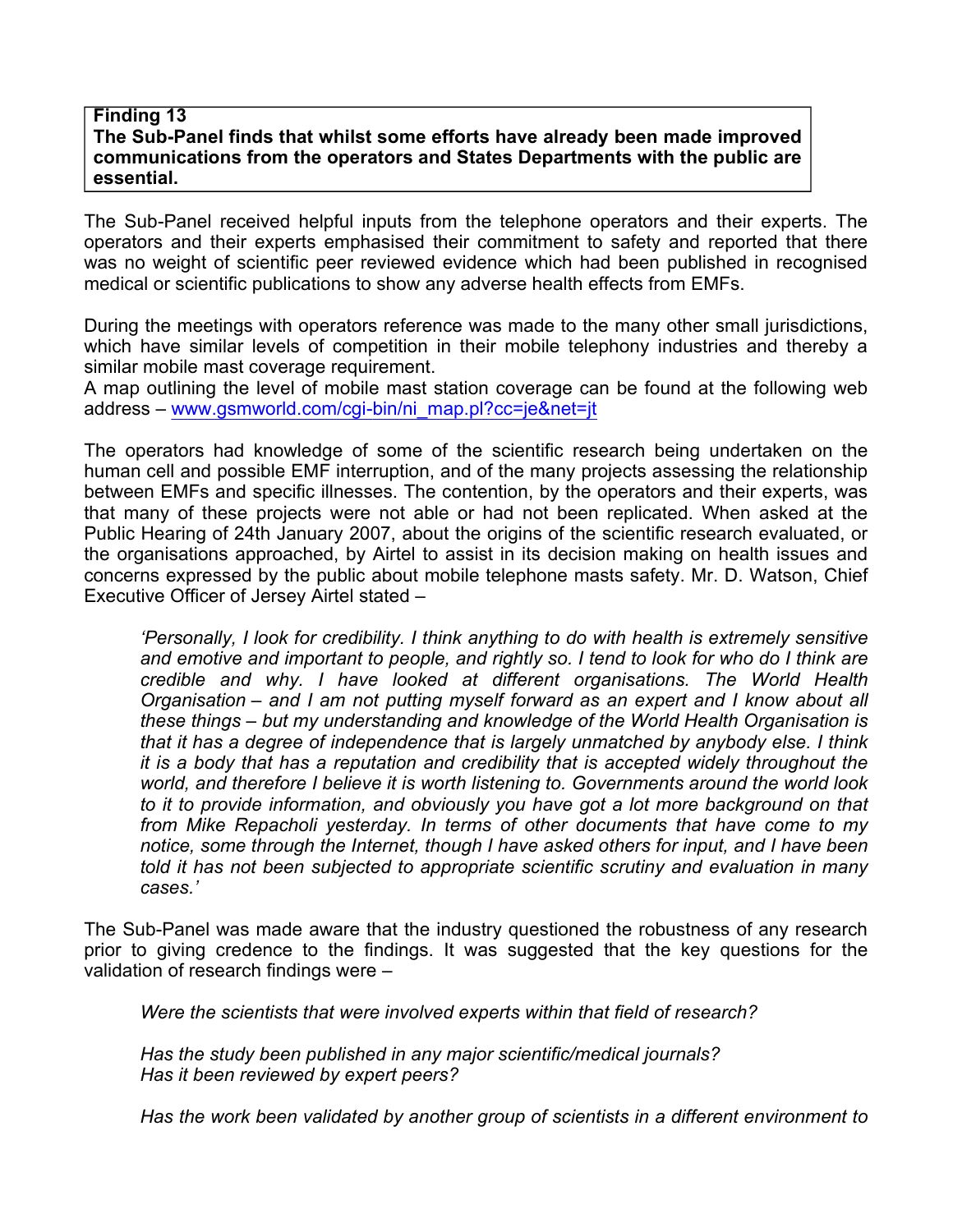*add strength to the conclusions?*

### **6.13.15 Independent emission testing**

Mr. D. McDermott, Associate Director of Corporate Affairs, Jersey Telecoms suggested that many of the concerns expressed by the public could be allayed through the introduction of independent emission monitoring. He advised that Jersey Telecoms complied with the ICNIRP standards and the terms of its licence issued by the JCRA and on that basis the company was acting in response to the best available standards.

Mr. D. Smith, Chief Executive of Cable and Wireless, responded to public concerns over health issues as follows –

*'I appreciate the concerns and as a company you would expect us to take this seriously and we do. As far as we are concerned, all the internationally accepted research indicates that as long as the emissions are well within ICNIRP guidelines there in no threat to health. That is what the research tells us and, therefore, that is what we support.' [31]*

#### **Finding 14**

**The Sub-Panel notes from the evidence received from the mobile telephone operators, that based on the scientific guidance that they have been provided through the WHO, the UK HPA and ICNIRP, that they do not believe that mobile telephone mast station EMF emissions pose a threat to health if those stations operate within ICNIRP guidelines and comply with best practice standards.**

## **6.13.16 Dr. Repacholi formerly of WHO**

Dr. M. Repacholi, formerly with the World Health Organisation attended a Public Hearing on 23rd January 2007 and provided information relating to funding provided for research programmes in electromagnetic fields. He advised that funding is frequently a partnership approach between individual governments and industry and on occasion by the European Commission. He outlined the control measures put in place on jointly-funded projects which prevented funders and researchers communicating directly. Dr. Repacholi also likened base stations emissions to radio and televisions emissions adding that

*'The strength of the signals is so low from a base station that it is incapable of having some effect on the central nervous system, from all the information that we have.' [32]*

When giving evidence Dr. Repacholi advised that whilst individuals did show symptoms as a result of their proximity to masts these would be as a result of the fear of those masts and radiation not as the result of any electro magnetic field emissions. That view was supported by the research undertaken by Dr. J. Rubin mentioned earlier in the report.

## **6.13.17 WHO Factsheet 193**

The World Health Organisation (WHO) fact-sheet No. 193<sup>[33]</sup> outlines the difference between mobile phone handsets and base stations exposure situations. Radio Frequency (RF) exposure to a user of a mobile phone is far higher than to a person living near a cellular base station. However, apart from infrequent signals used to maintain links with nearby base stations, the handset only transmits for the duration of a call, whereas base stations transmit continuously.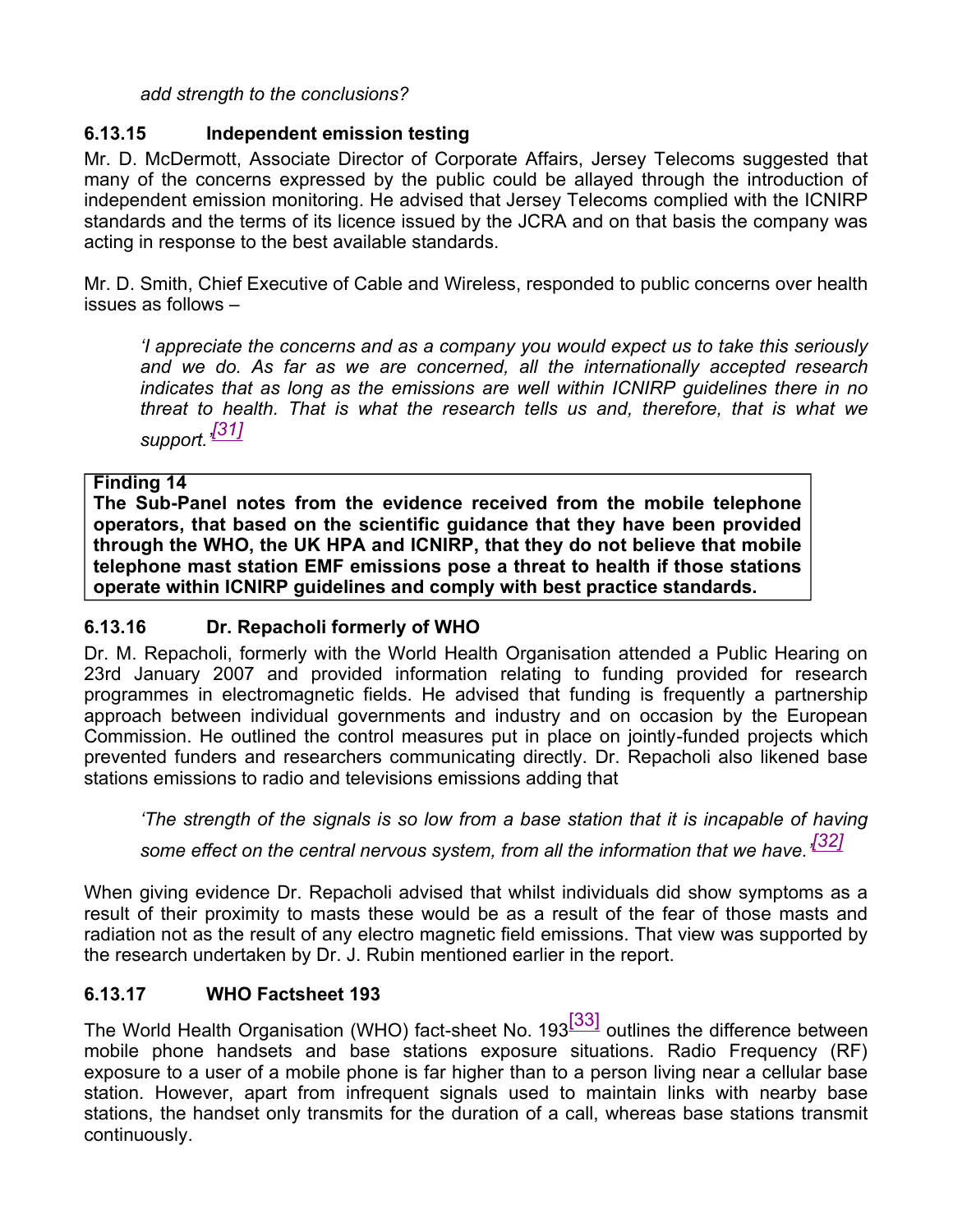The fact-sheet states that base stations transmit power levels from a few watts to 100 watts or more, depending on the size of the region or "cell" that they are designed to service. Since antennae direct their power outward and narrowly in the vertical direction but more broadly in the horizontal direction, and do not radiate significant amounts of energy from their back surfaces or towards the top or bottom of the antenna, the levels of RF energy inside or to the sides of the building are normally very low.

WHO has identified research needs to make better health risk assessment and promoted the research to funding agencies which suggest that –

Current scientific evidence indicates that exposure to RF fields emitted by mobile phones and their base stations, is unlikely to induce or promote cancers.

Other health risks: Scientists have reported other effects of using mobile phones including changes in brain activity, reaction times, and sleep patterns. These effects are small and have no apparent health significance. More studies are in progress to give more substance to the issues.

## **6.13.18 Health Protection Agency**

Dr. J. Stather, Deputy Director of the Radiation Protection Division, UK Health Protection Agency was invited by the Sub-Panel to provide a presentation at a public meeting on 15th February 2007<sup>[34]</sup>

Dr. Stather advised the meeting that the HPA was content with the safety of the technology being used. He advised that the HPA considers that emissions from base stations that were below ICNIRP standards do not present a threat to health. The view of the HPA was that based on the weight of validated scientific evidence there was no evidence to suggest that EMF emissions were dangerous. It considered that the precautionary approach recommended in the 'Stewart' Report was appropriate. In addition he added that research into a variety of areas was likely to be reviewed by the HPA but those reviews would take place on research that had already been subject to scientific peer review.

In respect of some of the more recent research undertaken relating to human cells and the perception of the increased occurrence of cancer, or other illnesses as a result of being subject to EMFs he stated the following –

'*For the future; well there have been quite a number of small epidemiology studies published looking at mobile phone use and effects on health. As an organisation we have not really commented on those because each one on its own is pretty small in terms of the power to detect whether there is an effect or not. But there is ... From the International Agency for Research in Cancer (IARC) they are going to pool about 13 different studies and we expect that result to be published this year. That should have a lot more power to see whether there is or is not an effect and I am sure, when that comes out, we will comment on it. The research by the Mobile Telecoms Health Research Programme, there should be a summary of that research published, you know, early this summer this year and then we might hear there will be an extension*

*with a prioritised list of research projects for the future.[35]*

Dr. Stather advised that it was the intention of the HPA to review these findings during 2007. Many of the concerns expressed in Jersey had reflected those in the UK when the Stewart Report was underway. It was explained that the report had included the review of scientific evidence, epidemiology, human health studies, and experimental studies in animals, cellular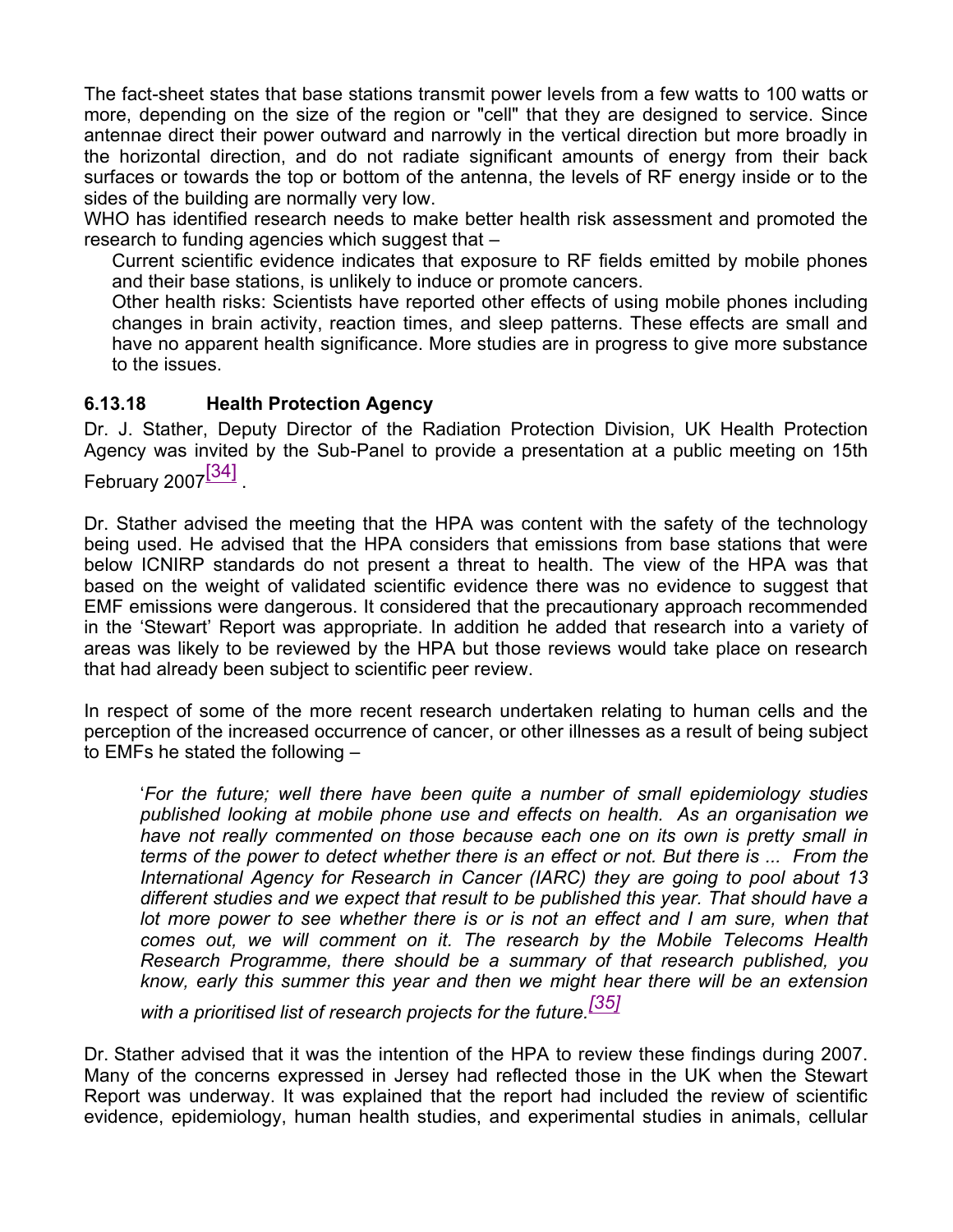studies, dosimeters, and the science as a whole. 30 experts had given evidence across a whole spectrum.

The Sub-Panel was provided with the following point of clarification - At various points through the report reference is made to the National Radiological Protection Board (NRPB) and the Health Protection Agency (HPA) and advice on exposure guidelines for EMFs. NRPB had responsibility for giving advice on exposure guidelines for EMFs up to 1st April 2005 following which its responsibilities were subsumed into the HPA.

### **6.13.19 Professor Lawrie Challis research**

The Times and many other media released information in January 2007 relating to a new item on mobile phone related research project, expected to be announced in the middle of the year. It will be the second Mobile Telecommunications and Health Research Programme MTHR programme. The Chairman will be Professor Lawrie Challis and it will be managed by an independent Programme Management Committee. Following the publication of the report by the Independent Expert Group on Mobile Phones a research programme, called the Link MTHR, has been set up to look into the possible health impact of Mobile Telecommunications. It will involve a long term mass study on the impact of mobile phones. It is anticipated that 200,000 volunteers including long term users will be monitored for a period of at least five years to plot mobile phone use against any serious diseases that they develop.

Funds of around £7 million have been allocated to the programme by industry and Government.

Professor Lawrie Challis had during 2005 released the findings from his previous research for which the headlines were 'Radiation from hands-free mobile phones can be reduced to virtually zero by a simple tiny magnetic bead which costs a few pence, a government adviser says.' Professor Challis's findings stated that clipping a ferrite bead on kits stops the radio waves travelling up the wire and into the head. He called on the mobile phone industry to start using them "as standard". In those findings he stated that the beads, which often measure less than 1cm in diameter, were commonly used to stop data interference in computers.

Professor Challis, who is chairman of the Mobile Telecommunications and Health Research Programme, told BBC News: "There is no evidence yet that mobile phones are harmful to health but people have not been using them long enough for us to be sure

Professor Challis was noted to have taken part in a number of mobile telephone technology research projects and was on the Stewart committee which looked into mobile phone safety in 2000, he advised that whilst studies have shown hands-free kits reduce radiation, emissions still travel up the wires on the outside and are absorbed by the head.

Ferrite beads are commonly used in computers to stop interference work by absorbing these "unintentional" emissions.

The industry responded to the findings and Michael Milligan, General Secretary of the Mobile Manufacturers Forum, rejected Professor Challis's call for them to be used on hands-free kits.

"I agree they can have an impact. But the bigger issue is that mobile phones are tested to be complying with standards and have been passed safe."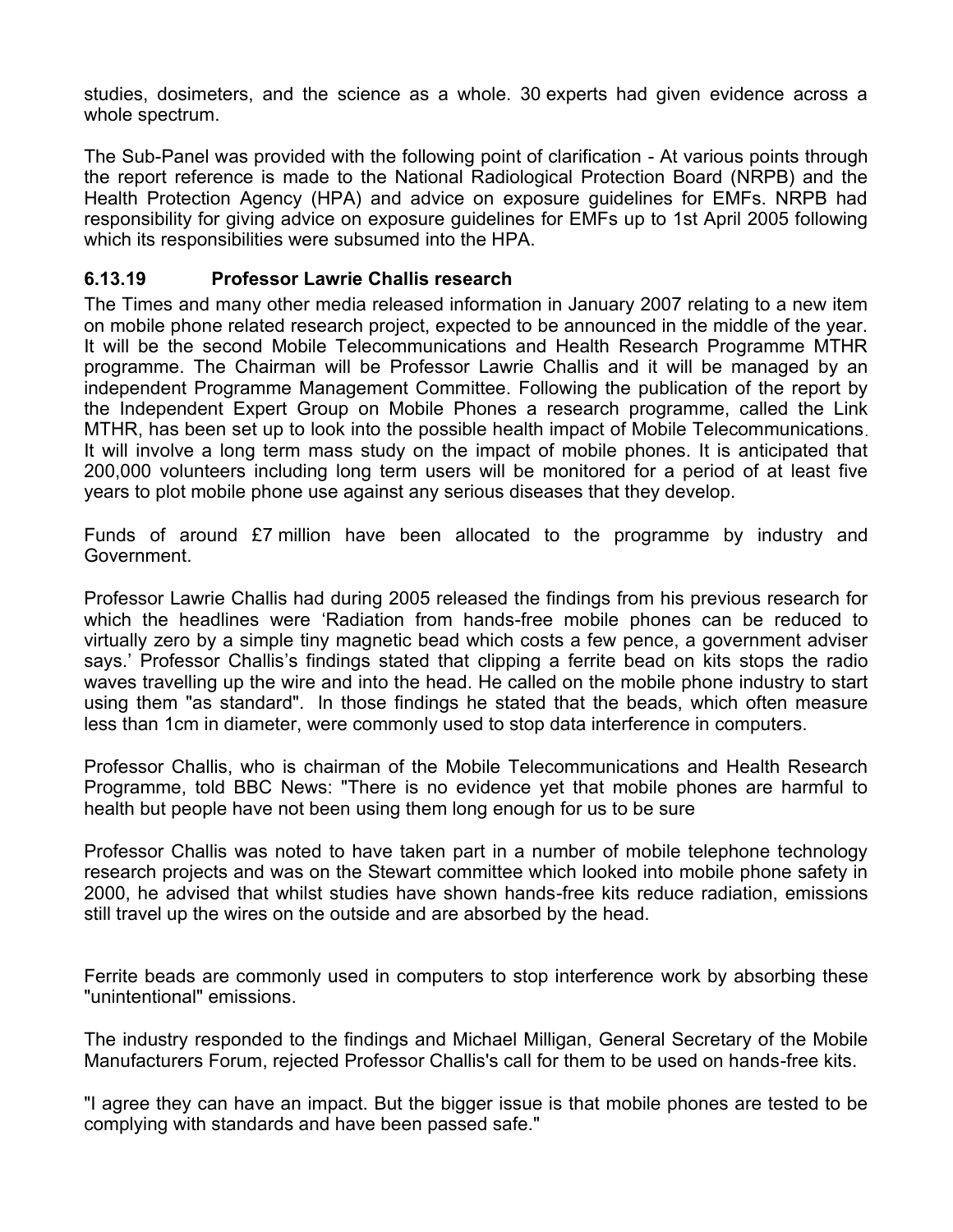## **Finding 15**

**The Sub-Panel finds that if Professor Challis suggests that there is evidence support the introduction of a simple item such as a ferrite bead that is inexpensive to include can render emissions inert then that prevention should be included in the manufacture of the product as a matter of course**.

#### **6.13.20 Essex University research**

The research project funded by the Mobile Telecommunications and Health Research programme is currently looking for volunteers to take part in the research. Details of the study

can be found below and those wishing to take part should contact the researchers directly $^{\text{[36]}}$ .

The programme will investigate whether the electromagnetic fields emitted from mobile phone base-stations have a direct affect on human health and well-being. The principle investigator is Professor Elaine Fox from the Psychology Department.

The first part of the project will investigate whether some people are particularly sensitive to the type of electromagnetic fields generated by mobile phones and their associated basestations and masts. The concept of the "*electromagnetic hypersensitivity syndrome*" (EHS) is controversial and the research team will attempt to understand this syndrome in more detail by means of a large questionnaire-based survey, in addition to talking in detail to people who believe that they are hypersensitive to electromagnetic fields.

The second part of the project will involve an experimental study in which the research team will test people, who report being hypersensitive to electromagnetic fields, as well as those who are not, under double-blind conditions. The electromagnetic field emitted by the basestation is standard and well below recommended guidelines. The study will allow them to establish in a scientifically-valid way whether mobile-phone base-stations really are affecting people's health and feelings of well-being.

The Sub-Panel is aware that the findings of the research are currently out for peer review and will provide valuable additional scientific evidence on the subject that must be reviewed and considered.

#### **Finding 16**

**The findings of the Essex University research projected managed by Professor E. Fox has the potential to answer many of the questions raised by concerned individuals during the course of the review. It is essential that such potentially significant pieces of research be properly publicised and considered by the Minister for Health and Social Services Department**

#### **6.13.21 Global Systems for Mobile Communications – telephone conference hearing**

Dr. J. Rowley, Director of Research and Sustainability, Public Policy Team, Global Systems for Mobile Communications Associated (GSM) provided oral evidence in which he outlined the way in which the industry contributed on a 50/50 basis with Government to research telephony technology. The safe guard to ensure independent robustness of the research is the establishment of an oversight committee and the use of third parties for payment and reporting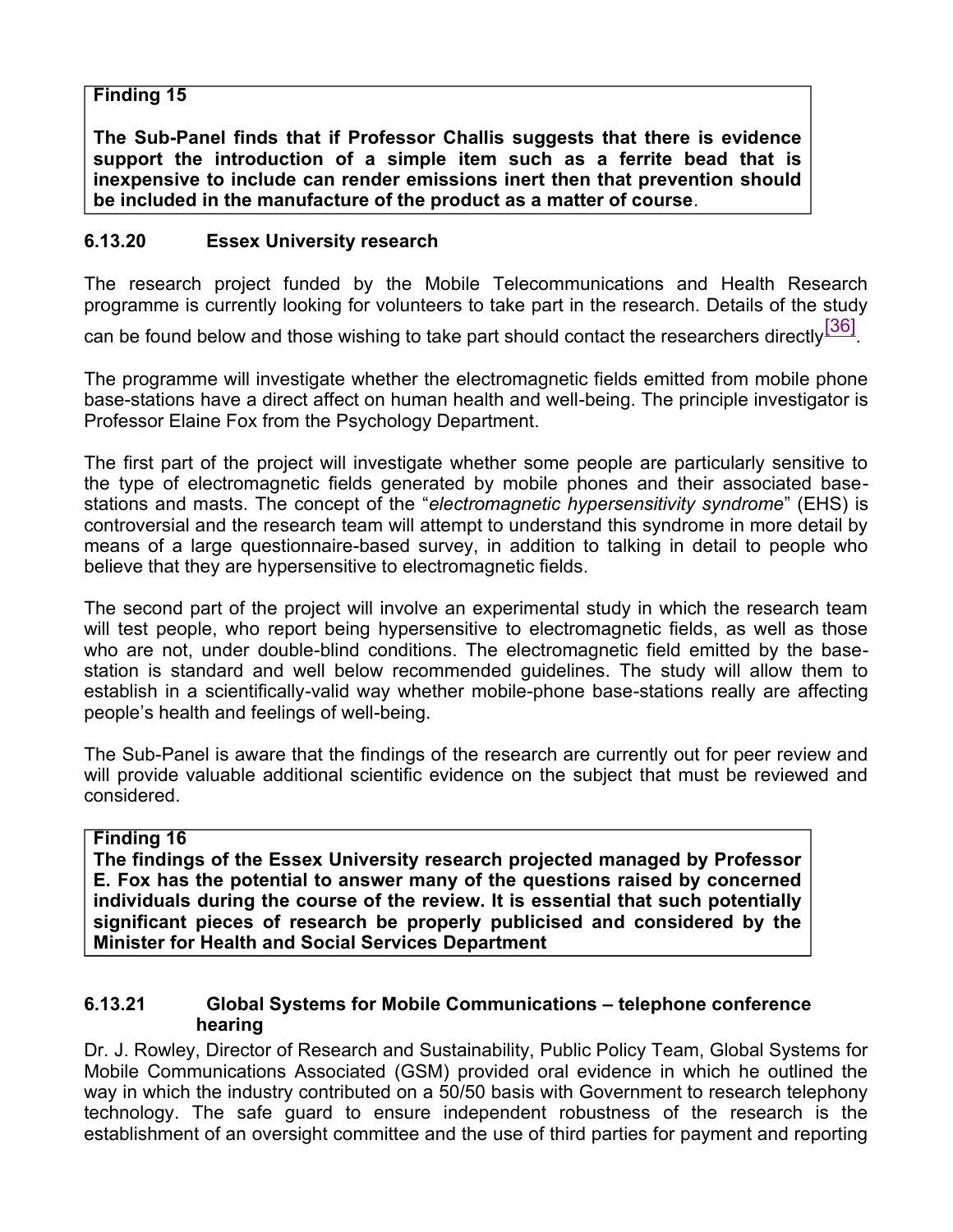[37] When invited to comment upon the perceived view of risk held by some of the general public and the scientific view of risk. Dr. Rowley asserted that –

*'The critical problem is that challenge of bridging the gap between the scientific understanding of risk, and uncertainty and public perception regarding risk and uncertainty'*. [38]

## **6.13.22 Danish Cohort**

The Sub-Panel's attention was drawn to the Danish Cohort Study, a huge study from Denmark which offered the latest reassurance that cell phones do not trigger cancer. Dr. Repacholi, formerly from WHO made reference to the research which outlines that, scientists tracked 420,000 Danish cell phone users, including 52,000 who had used the equipment for 10 years or more, and some who started using those 21 years ago. They matched phone records to the famed Danish Cancer Registry that records every citizen who gets the disease and reported that cell-phone callers are no more likely than anyone else to suffer a range of cancer types.

The study, published in the Journal of the National Cancer Institute, is the largest yet to find no bad news about the safety of cell phones and the radio frequency energy they emit.

But even the lead researcher doubts it will end the debate –

*'There's really no biological basis for you to be concerned about radio waves," said John Boice, a Vanderbilt University professor and scientific director of the International Epidemiology Institute in Rockville, Md. "Nonetheless, people are'.*

So Boice and colleagues at Copenhagen's Danish Cancer Society plan to continue tracking the Danish callers until at least some have used the phones for 30 years. This so-called Danish cohort "is probably the strongest study out there because of the outstanding registries they keep," [39]

# **6.13.23 Dr. George Carlo**

Dr G. Carlo at the Public Hearing of 26th February 2007 stated –

*'There was a study that came out a couple of months ago from Denmark, a Danish epidemiological study, and this was hailed as the last nail in the coffin, there are no problems. Your guys must have read it, the guys who think there is no problem. I will send you a critique of that so you can give it to them. But what ended up happening was that that study was only relevant to phones that were used between 1985 and 1995, those big old brick things. They are not even in use any more. So when you rely on epidemiological studies, you are always going to be a dollar short and a day late. It is just the worst way for you to be trying to protect your people. I keep going back to the fact that there is a safe way forward'.*

#### **Finding 17**

**It was apparent from the written and oral evidence received by the Sub-Panel that it was essential that information relating to the science of mobile telephony should be delivered to the general public in a clear and consistent way to minimise any misconceptions that may occur. In addition the timing and the**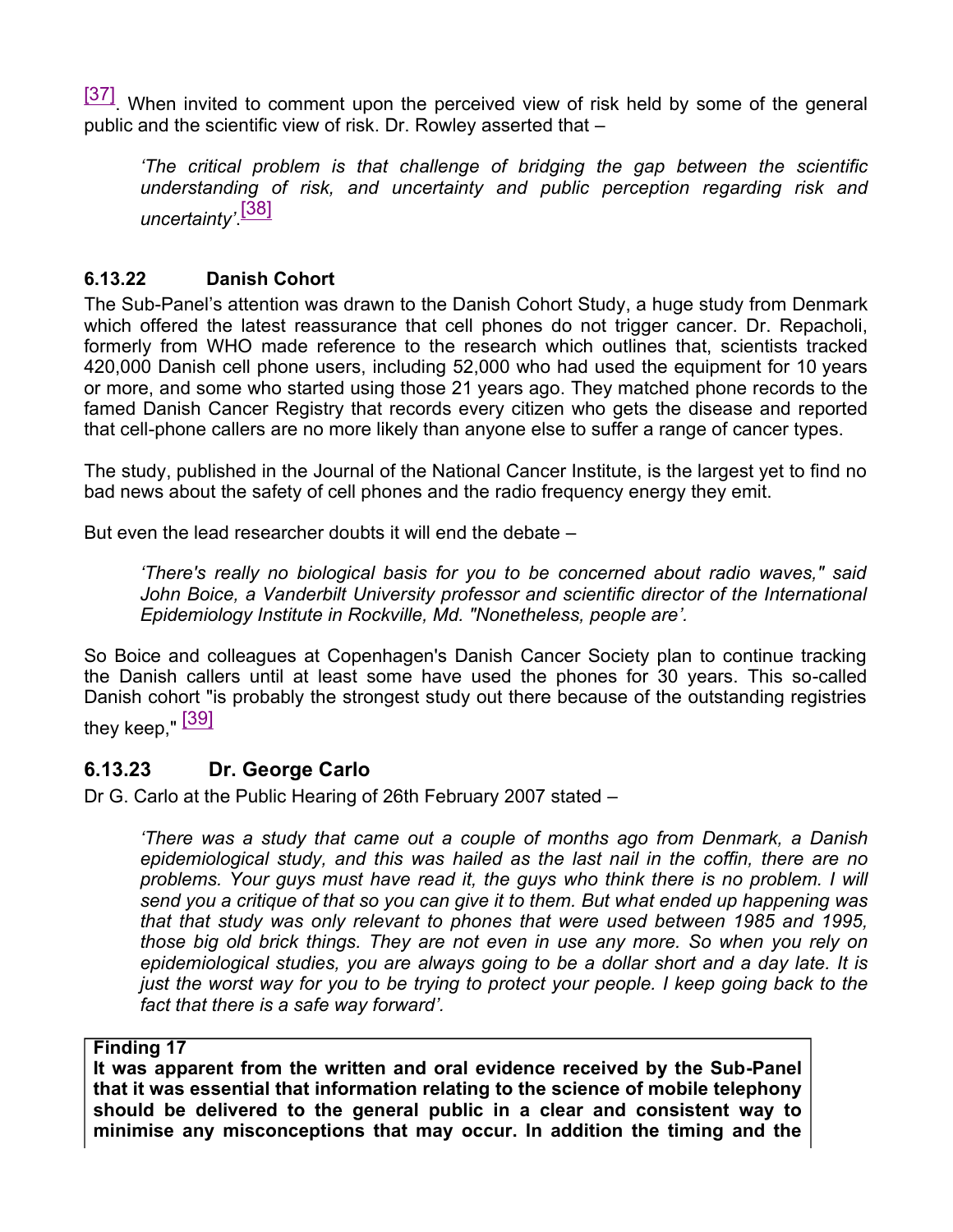## **6.13.24 Weight of science**

The Sub-Panel was reminded by the industry and some experts that evidence considered and evaluated by organisations such as WHO, the HPA, ICNIRP to mention but a few, focused its attention on the weight of scientific evidence which had found that mobile telephone mast emissions did not produce a thermal effect in human tissue and thereby did not represent a danger to health. The consensus view from those expert groups was that exposure below radio frequency levels supported by NRPB and ICNIRP do not cause adverse health effects to the general population. That view was supported by the Council of Ministers, the Minister of Health and Social Services, the Minister for Economic Development and the Minister for Planning and Environment.

#### **6.13.25 Jersey Mast Concern expert**

The Jersey Mast Concern group facilitated visits by Mr. B. Trower, Scientific Adviser to the Radiation Research Trust. The Sub-Panel afforded Mr. Trower the opportunity to present his evidence orally at a Public Hearing, his anecdotal evidence had been collated over a number of years and this was supported by his review of 20 research papers suggesting links between EMFs and illnesses. Some of these papers had been peer reviewed and included, research

into the role that electromagnetic fields play in the increased incidence of cancer.<sup>[40]</sup>

### **6.13.26 Athens ruling**

The Sub-Panel's attention was drawn to the action in Athens where 10 masts were removed as they were considered in the authorities' opinion to pose a threat to human health. He outlined the research papers that he had highlighted and explained a range of illnesses that could be attributed to the EMFs from mobile telephone masts.

The press report on the Athens Appeal Court ruling, 18th July 2006, $\frac{[41]}{]}$  required the removal of 10 mobile telephone antennas, eight of which were in Athens, and must be removed as they pose a threat to public health.

*'The ruling rebuffs an appeal by an unidentified mobile operator for the suspension of a decision by the National Telecommunications and Post Commission (EETT) to remove the poles. In justifying its ruling, the court cited "urgent concerns regarding the protection of public health." All 10 antennas in question had been hidden in chimneys, electric boilers and other appliances to thwart residents and authorities.*

*"(The ruling) is a very positive decision, a blow against the unaccountability of (mobile) firms, but is not enough. We need a more collective approach," Loukas Margaritis, a professor at Athens University, told Kathimerini. "Scientifically, there is no doubt that radioactivity is a health risk, even within the limits imposed by legislation," he said. He added that a solution would be to relocate the antennas to the outskirts of towns, and set them at much higher levels to lessen the impact of emissions'.*

#### **6.13.27 Salzburg**

The Sub-Panel had during the course of its evidence gathering, been made aware that some other jurisdictions such as Salzburg, Austria had an approved reduced EMF level to that supported by ICNIRP. However, further research highlighted that whilst Salzburg sought a reduced level it had not been effectively achieved.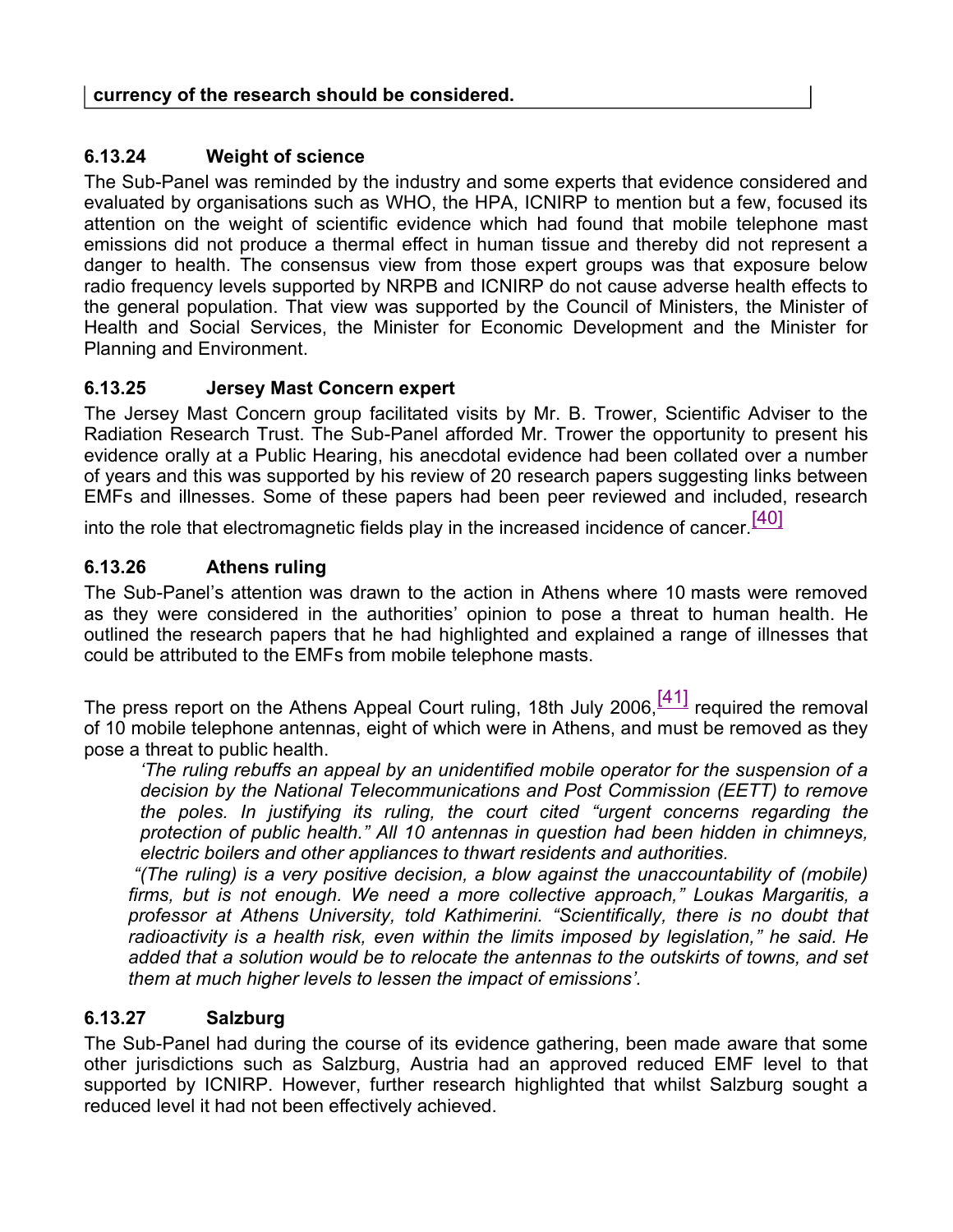# **The "Salzburg milliwatt" is not a limit, but a political demand**

The political demand from the province of Salzburg to introduce a new limit of 0.001 W/m² (the so-called "Salzburg milliwatt") was brought before parliament but was rejected by a large majority on January 31, 2002.<sup>[42]</sup>

In February 2002, this political demand was further differentiated and tightened. The stricter political demand from February 2002 would mean the end of all full mobile communications coverage, because every network operator would only be entitled to a fraction of the permitted exposure level for its radio networks. With the current four mobile communications providers in Austria, this would mean that each operator would only be entitled to one-fourth of the exposure level.

# **6.13.28 Electro sensitivity and other jurisdictions approach**

Mr. Trower also drew the attention of the Sub-Panel to the issue of electro-sensitivity and suggested that research in Switzerland supported the view that approximately 3% of individuals living around mobile base stations are electro-sensitive. Mr. Trower advised that a similar study was replicated by The Irish Doctors' Envrionomental Association (IDEA), the findings suggested 3% of the population were electro-sensitive<sup>[43]</sup>. Dr. Rubin suggested that

the findings of IDEA did not claim to know what the prevalence of electro-sensitivity was in Ireland.

Switzerland requires that lower installation limit values are set when an installation provides radio service in or nearby a "place of sensitive use". These places are deemed to be rooms in buildings that are regularly occupied by persons for prolonged periods, public or private children's playgrounds designated in spatial planning legislation as well as those areas of undeveloped sites on which aforementioned uses are permitted. It has to be emphasized that each installation has to comply with the installation limit value at places of sensitive use but also in these places aggregated emissions are only limited by ICNIRP emission values.

Switzerland is very often presented as role model for applying the precautionary principle regarding electromagnetic fields (EMF) emitted from stationary mobile communications equipment. Regardless of the political and legal efforts made to allay public concerns discussions remain lively and controversial. "The clear lesson is that the implementation of restrictive limits based on precautionary arguments does not reduce public concern. Indeed, these limits often mean that more antenna sites are required, which can lead to an increase in

public resistance."<sup>[44]</sup> This situation (on going since 2004) has not changed as yet. Moreover, it turns out as one of the major problems for 3G network roll out.

# **6.13.29 Dr Gerd Oberfeld**

Submissions received from Dr. Gerd Oberfeld, University of Salzburg, confirmed that Switzerland and Italy have legislation in place which sets tougher standards than those recommended by ICNIRP. The Swiss legislation (dependent upon frequency) sets standards between 4 - 6 volts per m\(say) 60,000 - 100,000 microwatts\m2 (only for 3G and GSM masts), whilst Italian legislation (irrespective of source) has set the standard at 100 milliwatts\m2

(i.e.100,000 microwatts\m2) for all frequencies (100 kHz-300GHz) $^{[45]}$ .

He contends that the practice applied in South Tyrol is an excellent example to review. South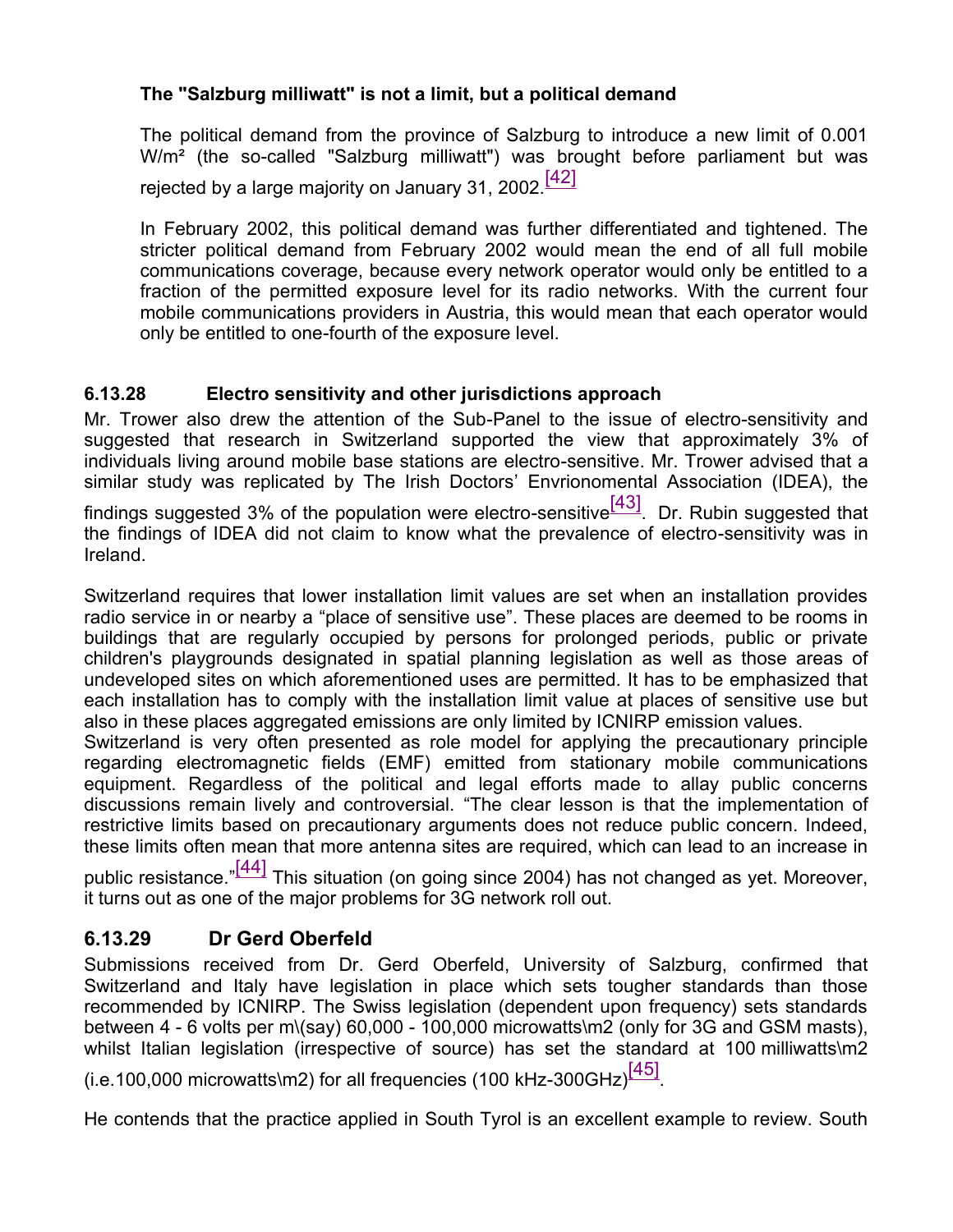Tyrol has a range of maximum exposures between 1 - 3 V/m (3,000 and 20,000 microwatts\m2) for mobile phone masts as the government of South Tyrol (Environmental Agency, Dr. Luigi Minach) has negotiated each mobile phone antenna site in an effort to

reduce exposures which applies retrospectively to the older mobile mast/base station sites $^{\text{[46]}}$ 

#### **Finding 18**

**It is important to clarify and evidence statements to ensure that the public is provided with accurate information. The move by Salzburg should not be discounted due to the parliament decision, but new research evidence should provide the basis for such a move. It is also interesting to note that the introduction of restrictive limits did not allay public concern but evidence appears to suggest that more regions in a number of jurisdictions are considering further more stringent precautions.**

## **6.13.30 Salzburg Conference 2000 information provided by Deputy J. Le Fondre**

J. Le Fondre, Deputy for St. Lawrence on a recent visit to Austria was afforded an opportunity to meet with Dr. Gerd, Oberfeld, who has and continues to research cell towers and public health issues; he forwarded a significant amount of evidence. That evidence was from "The International Conference on Cell-tower Siting – Linking Science & Public Health", held on 7th and 8th June, 2000 in Salzburg, Austria. On an international level the conference brought together leading scientists and experts from technical sciences, bioscience and medicine, and especially from public health, aiming at the discussion of the present knowledge about the exposure to and the health effects of high frequency electromagnetic fields, with particular focus on public health and the precautionary principle. 25 contributions were made at the

conference and summaries of these are available on the Land-sbg web site. $\frac{[47]}{[47]}$  The report and contributions suggest that the rapid development in the mobile telecommunications is leading to an increased exposure due to electromagnetic fields in the immediate environment of a population. The report suggests that in order to guarantee, that these technologies, working in the high-frequency range with variable modulations, have no negative impacts on human health and well-being, it is essential to restrict the exposure.

The main question is from which basis the exposure limits for the protection of human health and well-being are derived. In 1998 ICNIRP (International Commission on Non-Ionizing Radiation Protection) a Non-Government Group (NGG) acknowledged by the World Health Organization (WHO), proposed reference values for the protection of human health from nonionizing radiation. ICNIRP holds the position, that in the high frequency range relevant effects on human health only appear in the case of excessive warming of tissues of more than 1° Celsius which is related to a specific absorption rate (SAR) of 4 watts/kg tissue.

**Finding 19**

**It is suggested that continued monitoring of new research should be undertaken by the Health Protection Department to ensure that its own Minister and the Minister for Planning and Environment are provided with the most update recommendation possible.**

The Conference finding stated that –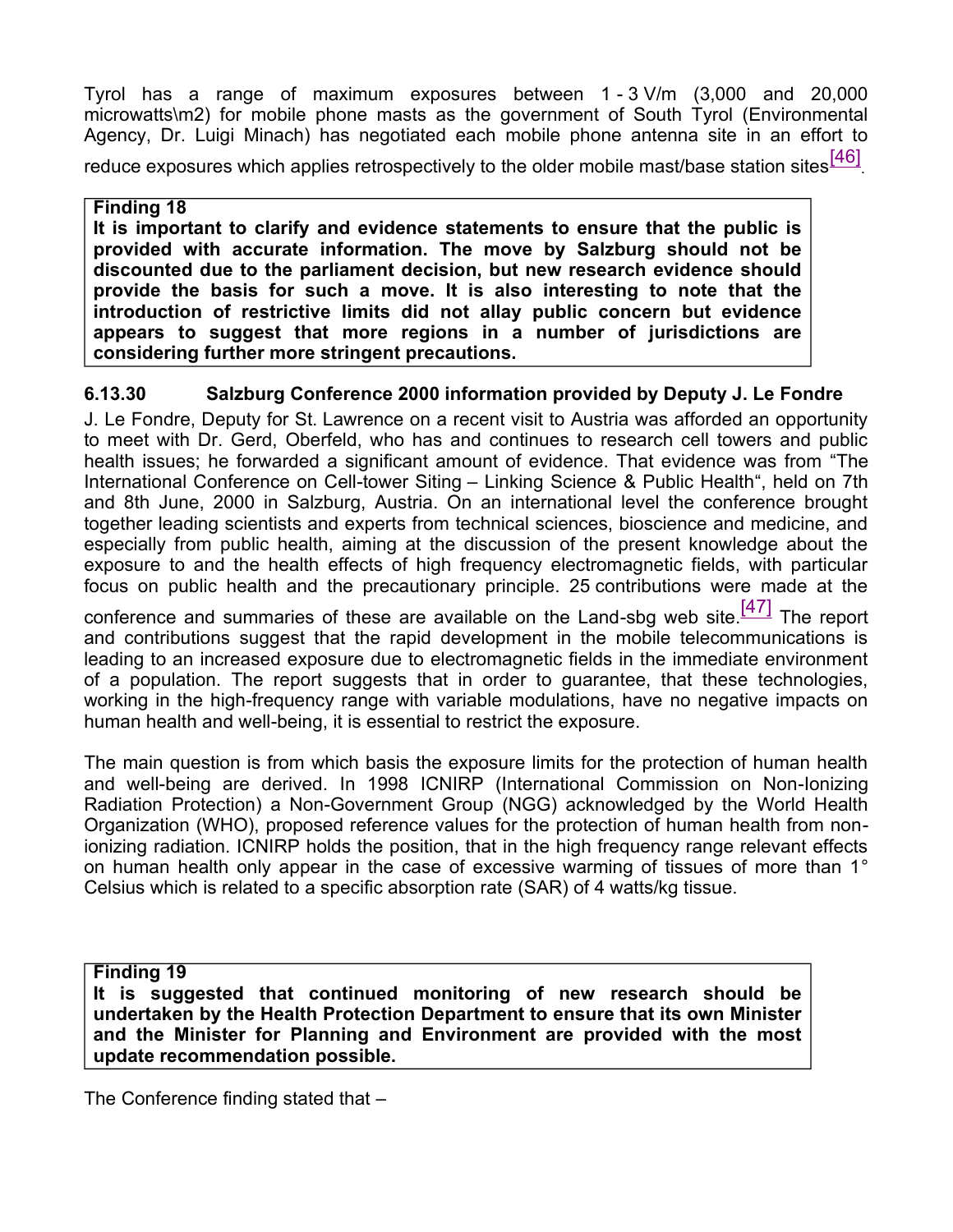*'The International Conference on Cell Tower Siting made it clear, that the proposal of ICNIRP for the protection of human health from high frequency electromagnetic fields, on which the current recommendations of WHO and EU-Council are based, are on the one hand scientifically untenable and on the other hand not able to protect human health.'*

Dr. Oberfeld and others directed the Sub-Panel to the report entitled 'Building a Digital Community from The City of Provo in Utah, United States of America.

The report outlines how they have explored and have undertaken the building of a municipal fibre optic telecommunications system. City officials reviewed and visited other municipalities that had systems in place. A sharp decline in costs during the years from when the city first began to study the technology encouraged the city to develop a Fibre to the home telecommunication system, one which clearly had advantages technologically, and it considered would provide for a more robust long term solution.

A fibre optics approach has many advantages over the traditional copper wire technology that has been used over the last hundred years. Dr. Robert Ridge, Ph.D., the City of Provo's Director of Information Services, has weighed in on the proper role of wireless offerings. Wireless data connections are actually quite tenuous. Climatic conditions such as rain, snow, and wind can cause connection problems. Line of sight between antennas is required for good wireless connections but not always possible. Security of wireless networks is considered to be inadequate by most Network Managers. That environment allows anyone to light up new wireless radios anytime anywhere. Each new radio brings with it noise for any of the existing wireless networks. This noise results in loss of connections, reduced bandwidth speeds and a host of other problems. Wireless network managers have a never-ending challenge to find a way to transmit in an often crowded and ever-changing environment.

The Sub-Panel heard evidence from Dr. G. Carlo at its Public Hearing on 26th February 2007; he supported a fibre optic network approach to mobile telephony systems advising that he was not against technology but recommended a safe approach to its operation.

## **6.14 UK Government approach – Stewart Report and ICNIRP**

International Commission on Non-Ionizing Radiation Protection (ICNIRP) guidelines are based on a careful analysis of all scientific literature (both thermal and non-thermal effects) and offer protection against all identified hazards of Radio Frequency (RF) energy with large safety margins.

Both measurements and calculations show that RF signal levels in areas of public access from base stations are far below international guidelines, typically by a factor of 100 or more. RF exposure levels to a user from mobile handsets are considerably larger but below international guidelines.

In response to public concerns, WHO established the International Electromagnetic Fields (EMF) Project to assess the scientific evidence of possible health effects of EMFs. Specific studies have been identified to address the problem of localised exposure. The project established a formal mechanism for reviewing the research results and conducting risk assessments of RF exposure. It is also developing public information materials, and bringing together standards groups worldwide in an attempt to harmonise international exposure standards.

The Radiation Protection Division (RPD) of the Health Protection Agency (HPA) has established a discussion group on electromagnetic fields (EMFs).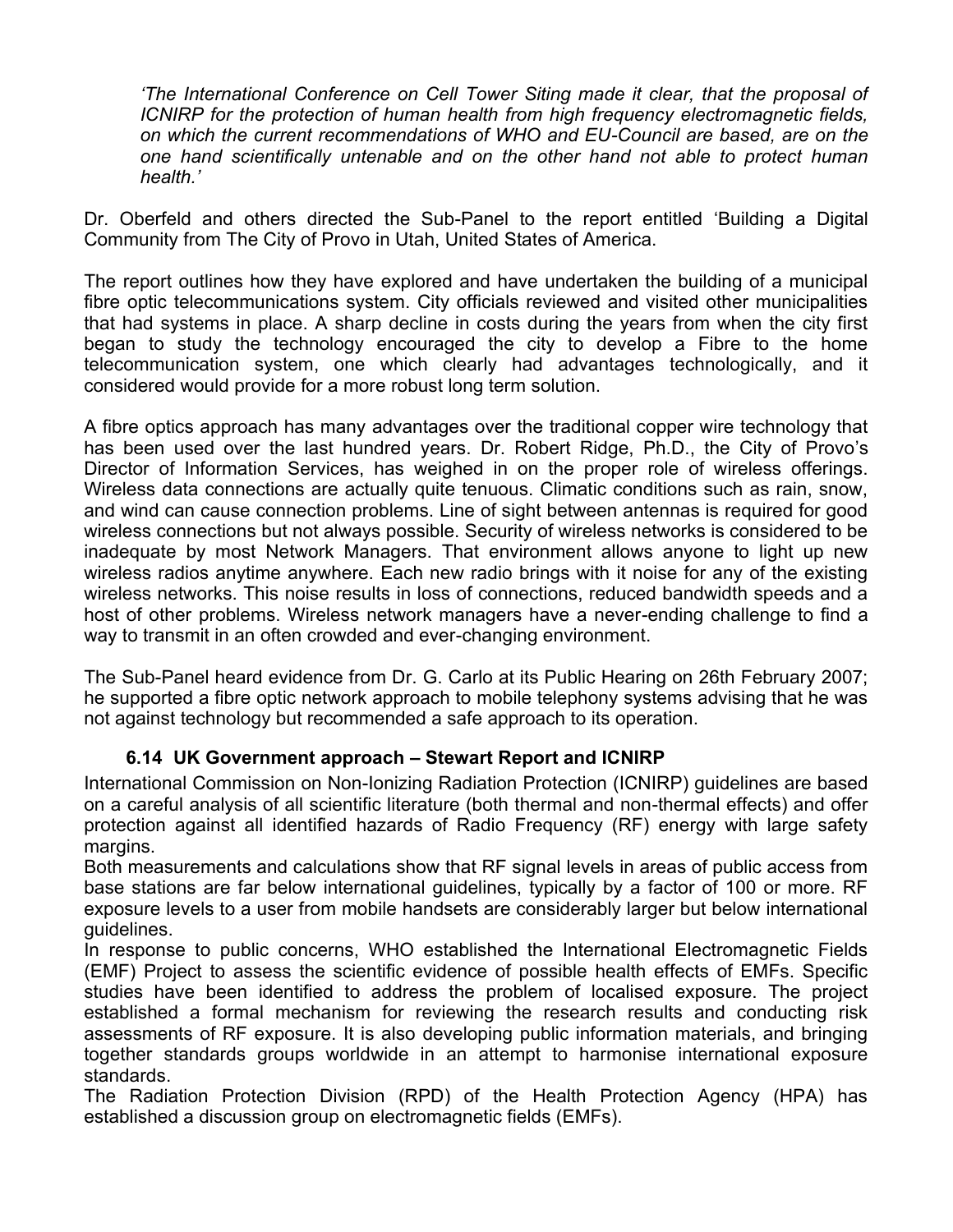The Electromagnetic Fields Discussion Group (EMFDG) chaired by Sir William Stewart, FRS, FRSE, the chairman of the HPA. The RPD has a responsibility to give advice on protection standards for EMFs. It also needs to ensure that when information is presented to the public, it should be informative and address any concerns.

Government has in place national guidelines produced by the National Radiological Protection Board (NRPB) on the maximum levels of exposure to RF radiation emitted from mobile phones, base stations and other sources ('the NRPB guidelines'). These guidelines were established in 1993 when mobile phone technology was in its infancy. The guidelines were based on a comprehensive review of the scientific literature carried out by NRPB, a statutory body, which advises Government on radiological issues related to health.

In 1998 the International Commission on Non-Ionizing Radiation Protection (ICNIRP) published its own guidelines covering exposure to RF radiation. These were based on essentially the same evidence as that used by NRPB. However, under the ICNIRP guidelines, the maximum levels of exposure of the public are about five times less than those recommended for workers. The reason for this approach was the possibility that some members of the general public might be particularly sensitive to RF radiation. However, no detailed scientific evidence to justify this additional safety factor was provided.

The ICNIRP guidelines for the public have been incorporated in a European Council Recommendation (1999), which has been agreed in principle by all countries in the European Union (EU), including the UK. In Germany the ICNIRP guidelines have been incorporated into statute

Both the HPA and ICNIRP guidelines are based on the need to avoid known adverse health effects. At the time these guidelines were drawn up, the only established adverse effects that were considered possible were those that might be caused by the heating of tissues.

#### **Finding 20**

**Both NRPB/HPA and ICNIRP recommendations are based on research data predating 1999. It would be appropriate for ongoing local monitoring of new and current scientific research work into fields other than the heating of tissues. It is noted that since that time ICNIRP has continued to monitor but has not seen the need to review it guidelines.**

#### **6.14.1 Independent Expert Group on Mobile Phones Report - The 'Stewart Report'**

In 1999 the UK Government asked the National Radiological Protection Board (NRPB) to set up the Independent Expert Group on Mobile Phones to consider the health effects from the use of mobile phones, base stations and transmitters. That Group produced what became known as the 'Stewart Report'.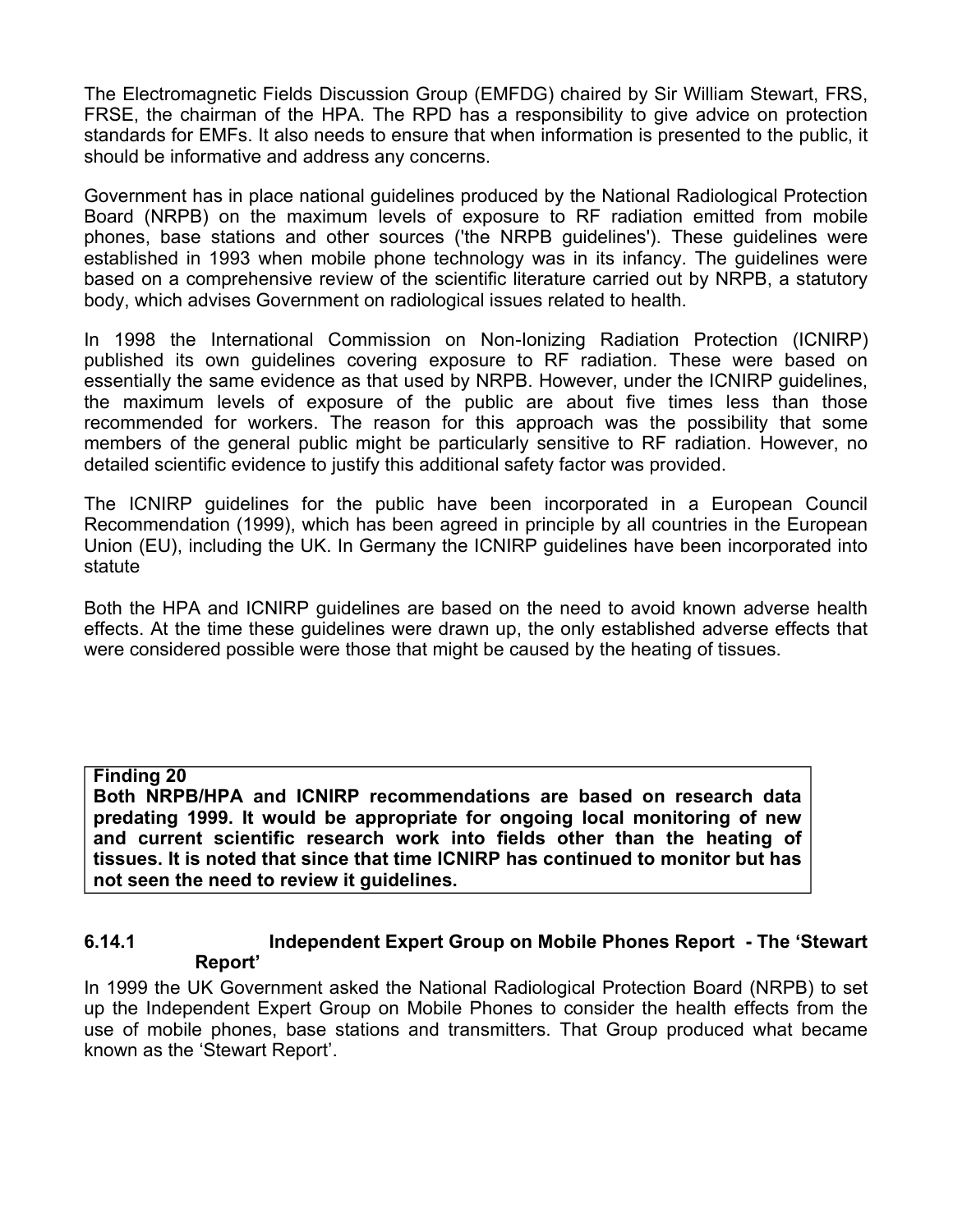The Stewart Report was commissioned and tasked to undertake the following:

- consider present concerns about the possible health effects from the use of mobile phones, base stations and transmitters
- conduct a rigorous assessment of existing research
- give advice based on the present state of knowledge
- make recommendations on further work that should be carried out to improve the basis for sound advice.

The Stewart Report was published on 11th May 2000. That Report concluded that –

*'the balance of evidence to date suggests that exposure to RF radiation below NRPB guidelines do not cause adverse health effects to the general population'*.

In addition it found that –

*'it is not possible at present to say that exposure to RF radiation, even at low levels below national guidelines, is totally without potential adverse health effects'.* The Stewart Report recognised that there was a lack of detailed health research in this area and recommended a 'precautionary approach' in relation to health issues and phone masts.

One of the key conclusions was:

*''The balance of evidence indicates that there is no general risk to the health of people living near to base stations on the basis that exposures are expected to be small fractions of international guidelines. However there can be indirect adverse effects on their well-being in some cases''.*

From the evidence that it has seen the Sub-Panel considers that the finding in part may have increased some of the concerns expressed by the Public and some of the scientists. Particular those researching biological and neurological effects from EMFs other than those related to tissue heating.

The UK Government responded by asking the NRPB to undertake a further review, which it delegated to its own independent Advisory Group on Non-ionising Radiation (AGNIR). This report was published in 2003, and included specific conclusions on cellular, animal, brain activity and cognitive function studies and cancer and non-cancer epidemiology. Essentially its findings supported those of the Stewart Report:

*'In aggregate the research published since the IEGMP report does not give cause for concern. The weight of evidence now available does not suggest that there are adverse effects from exposures to RF fields below guideline levels, but the published research on RF exposures and health has limitations, and mobile phones have only been in widespread use for a relatively short time. The possibility therefore remains open that there could be health effects from exposure to RF fields below guideline levels; hence continued research is needed.'*

#### **6.15 States of Jersey approach to the Stewart Report recommendations**

The approach taken by the States of Jersey through the Ministers has been that of compliance with the recommendations of the Stewart's IEGMP Report 2000 and in most instances it has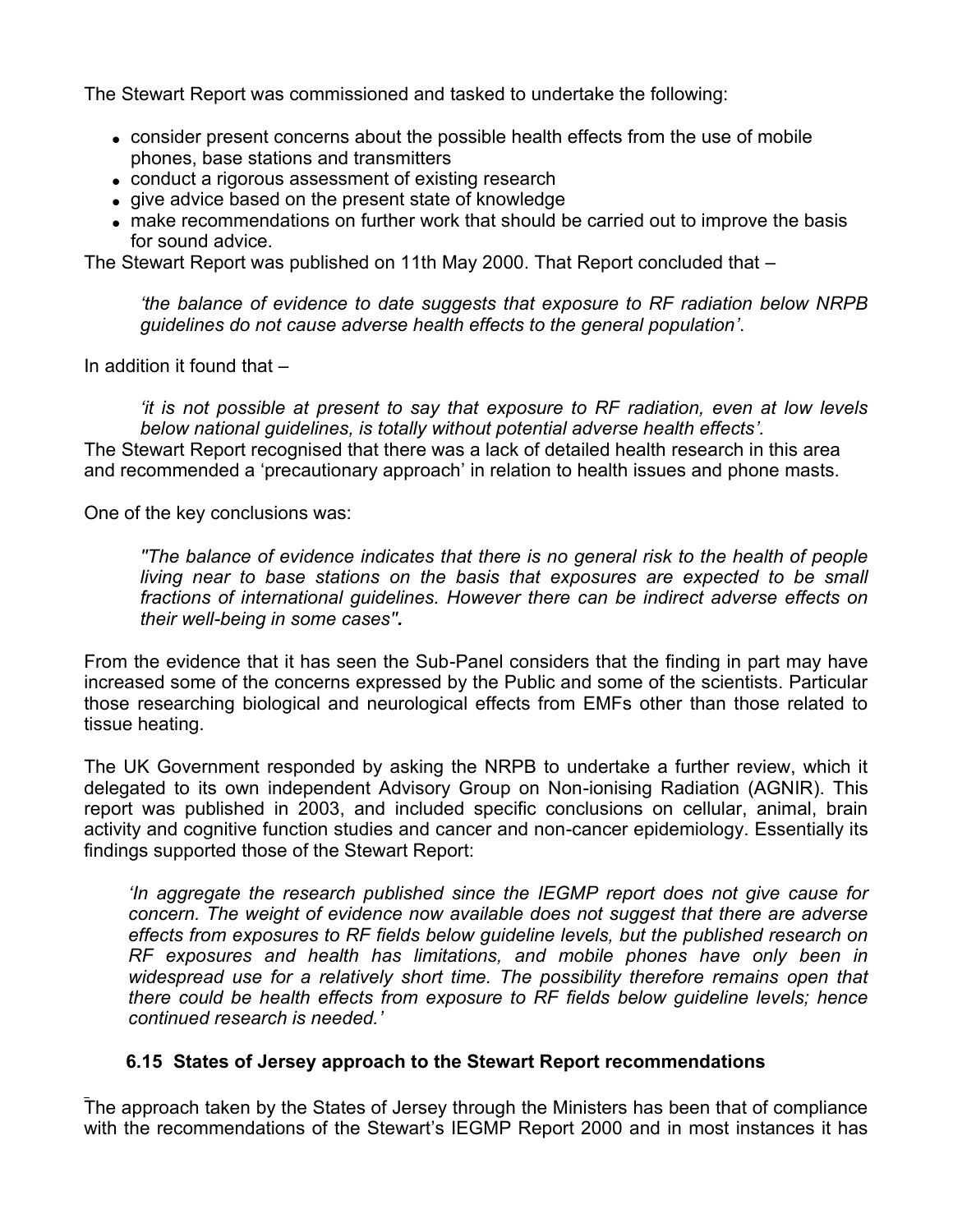gone beyond those recommendations. It is important to note that the UK government has not fully adopted all of the Stewart's recommendations.

Practicality of Exclusion Zones in Jersey: It would be extremely difficult, if not impossible, to find enough land parcels in Jersey to support a mobile network that was 300-500 metres from any home or school. Despite finding appropriate land parcels, there is the reality that the owner of that land may not consent to the installation. There have been several installations to date that have not been located in the optimum place in a certain area because the land owner has refused consent, and they have had to be installed at the next best location. It is a requirement of the Planning Department that each application is submitted with supporting information that details other locations in the area that have had to be discounted and the reasons for those decisions.

Exclusion Zones Internationally: For clarification, the Stewart Report does not recommend any distance requirements from schools. The Planning Department has had direct written confirmation from the French Agency for Environmental and Occupational Health Safety and the French Ministry for Health that France "has not adopted any specific regulations relating to exclusion zones between mobile phone base stations and schools/residences". The only standard is the maximum value for exposure to Electromagnetic Emission levels. The French 'proposed law' is a private bill put forward by one member – Mr. Masses. The private bill has not yet been to a general discussion of parliament and is currently with a commission to test its validity. The process for private bills in France is almost the same as in the UK. The process is lengthy and it is reasonable to presume that the process this private bill has to take is in the order of years. The Planning Department has also had direct written confirmation from the Australian Radiation Protection and Nuclear Safety Agency that Australia "do not have any distance requirements between facility and other land uses such as residences, schools or hospitals". New Zealand has a trans-Tasman agreement that adopts the standards of the ARPANSA<sup>[48]</sup>

## **6.16 The technology and siting of masts**

The Sub-Panel is aware that to a large extent mast siting is subject to the geographical area to which service is to be provided and that that service is subdivided into cells.

In order for an efficient service to be provided the operator must ensure that customers can continuously use a mobile phone whilst on the move, to achieve that cells have to overlap slightly. When a user nears the edge of a cell and enters the overlap area with the next cell, the network can hand over from one base station to the next. The size of the cell depends on current and future customer call usage in this geographical area, and also on the physical terrain of the area. Radio signals are attenuated by man-made and natural obstacles such as buildings, trees, hills and valleys, and this has an impact on the quality of mobile phone coverage. The issue of reducing emissions to a much lower level was raised by Mr. B. Trower although that suggestion was refuted by the operators and technical evidence received, on the basis that full coverage was essential and demanded by both private and business users.

This means that to achieve in-building coverage, antennas need to be close to the building or that the coverage be provided by in-building distributed antenna systems.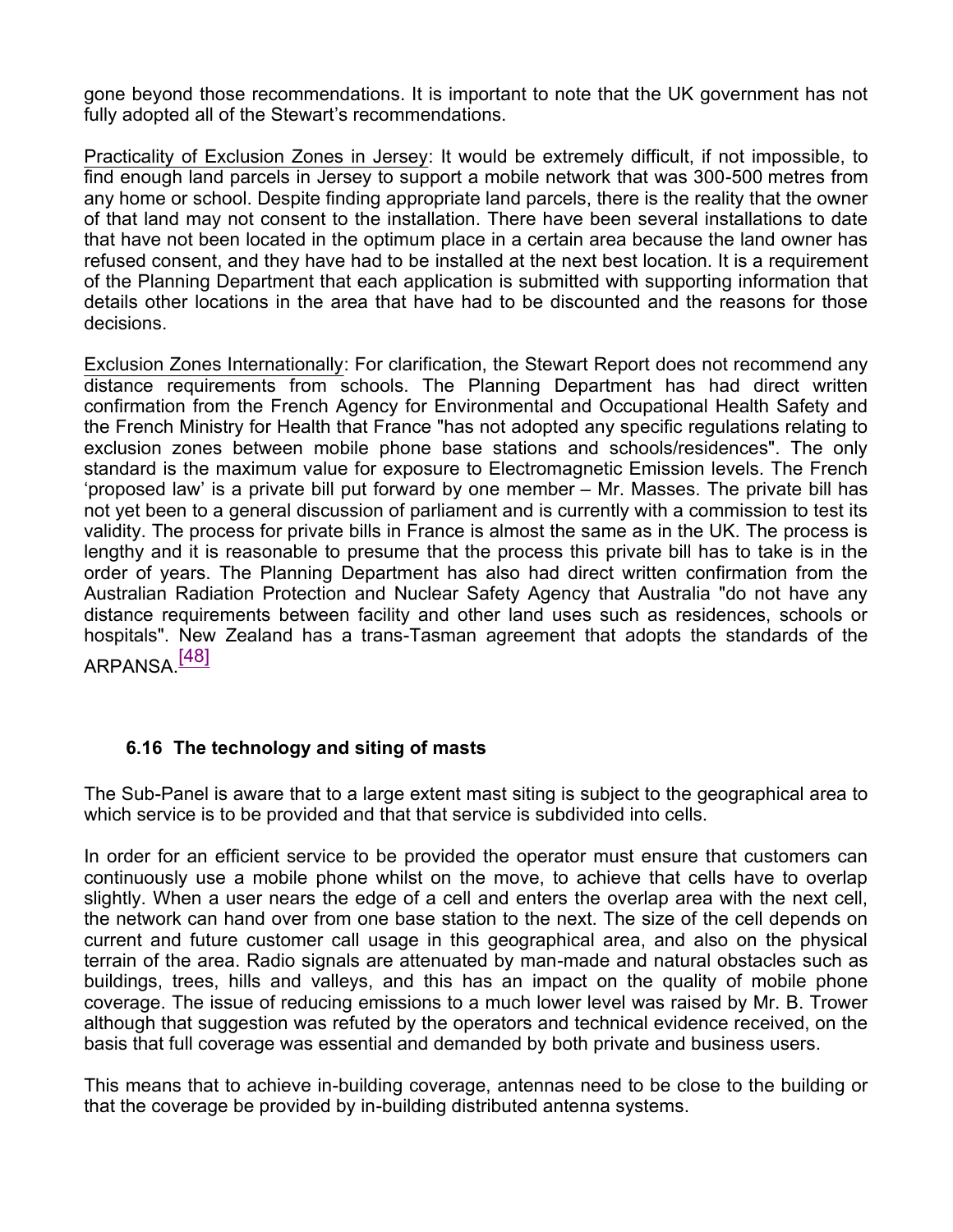Mobile phones and base stations emit RF radiation. In both cases levels of exposure generally reduce with increasing distance from the source.

# **6.16.1 Public Cellular Telephony**

Ofcom describes cellular telephony, Global System for Mobile Communications (GSM) and Universal Mobile Telecommunications Service (UMTS) in summary is as follows - [49]

A mobile phone (Cellphone) is a wireless user station that is connected to the public phone network by a radio link rather than a fixed cable. Because of this flexibility, users of mobile phones can make or take calls almost anywhere within the UK and, through roaming onto other networks, abroad. The term public means that the network is accessible to all and not for the exclusive user closed group of people.

GSM was developed to provide improved quality and flexibility over the first generation analogue mobile phone services and to standardise the technology needed to allow mobile phones to make and receive calls when the user is travelling abroad. GSM has evolved to offer many advanced technical features that are used to support a wide portfolio of services. The key advantages that GSM has over the previous analogue services are better speech quality, confidentiality, international roaming, Short Message Service "texting", web-browsing and picture messaging.

## **6.16.2 Electro-magnetic radio/frequency**

The frequency ranges used by GSM are in the 900 MHz and1800 MHz bands.

UMTS is the Third Generation (3G) of mobile communications. UMTS has provided mobile users with full interactive multimedia capabilities at data rates. The frequency ranges used by 3G are in the 1900 MHz and2100 MHz bands.

## **Frequencies**

The following frequencies are currently licensed for GSM cellular telephony:

## *GSM 900:*

880 - 915 MHz mobile to base 925 - 960 MHz base to mobile

#### *GSM 1800:*

1710 - 1781.5 mobile to base 1805 -1876.5 MHz base to mobile *3G* 2110 - 2170 MHz base to mobile 1920 - 1980 MHz mobile to base Base transmit and Mobile transmit in Time Division: 1900 - 1920 MHz

**TETRA** operates in the 380-400MHz band.

## **6.16.3 What are EMFs?**

Electric and magnetic fields (EMFs) are produced by power lines, electrical wiring, and electrical equipment. There are many other sources of EMFs. EMFs are invisible lines of force that surround any electrical device. Electric fields are produced by voltage and increase in strength as the voltage increases. The electric field strength is measured in units of volts per meter (V/m). Magnetic fields result from the flow of current through wires or electrical devices and increase in strength as the current increases. Magnetic fields are measured in units of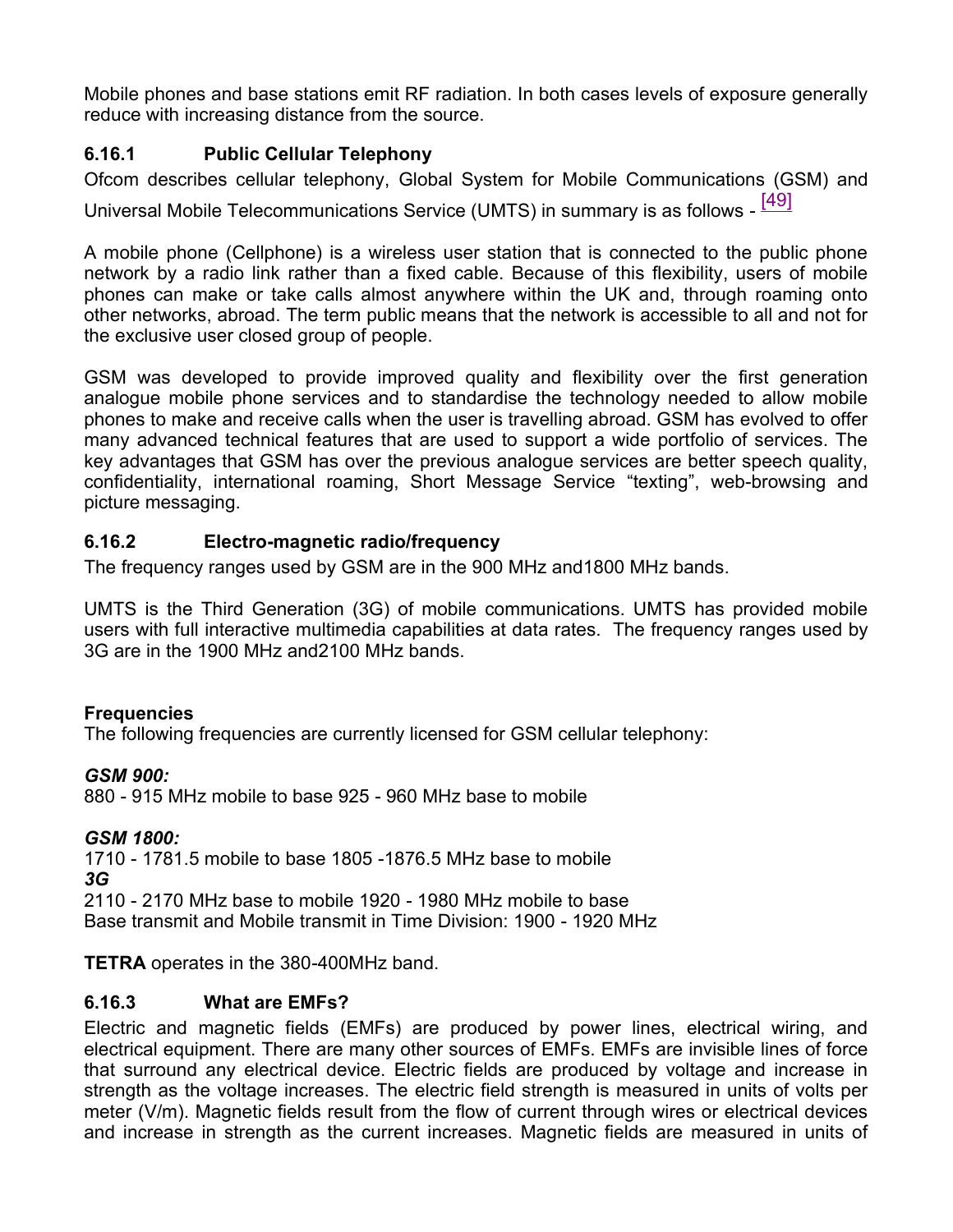gauss (G) or tesla (T). Most electrical equipment has to be turned on, i.e., current must be flowing, for a magnetic field to be produced. Electric fields, on the other hand, are present even when the equipment is switched off, as long as it remains connected to the source of electric power.

Electric fields are shielded or weakened by materials that conduct electricity (including trees, buildings, and human skin). Magnetic fields, on the other hand, pass through most materials and are therefore more difficult to shield. Both electric and magnetic fields decrease as the distance from the source increases.

Even though both electric and magnetic fields are present around electrical equipment and power lines, most recent research has focused on potential health effects of magnetic fields. This is because some epidemiologic studies have reported an increased cancer risk

associated with estimates of magnetic field exposure. [50]

# **6.16.4 Are EMFs all around us?**

The Sub-Panel was provided with some technical explanations relating to that EMR or EMF is. It was explained that all modern electronics emit electromagnetic radiation. Radio waves, microwaves, visible light, and x-rays are all examples. Electromagnetic waves are produced by the motion of electrically charged particles. These waves are also called "electromagnetic radiation" because they radiate from the electrically charged particles. They travel through empty space as well as through air and other substances.

# **6.16.5 How do I know where EMFs are?**

The internal circuits of personal computers generate EM fields. Also, cathode ray tube (CRT) displays generate EM energy over a wide band of frequencies. As do mobile telephones. To prove this simply place a radio receiver of any kind and use it at the same time as you use your personal computer, or mobile phone and you will probably hear RF noise in the receiver that originates in the computer or from the phone.

# **6.16.6 What is EMI (Electromagnetic Interference)?**

EMI (electromagnetic interference) is the result of disruption caused by an electromagnetic field. This is why mobile phones are not allowed to be used in hospitals, aeroplanes or petrol stations. The EM radiation emitted from them can interfere with sensitive equipment and poses a danger to safety.

EMI was traditionally used to describe how one EM field emitted from one electronic device effects the operation of another electronic device; EMI can now also be used to help explain

the ways in which EM radiation affects living things.<sup>[51]</sup>

# **6.16.7 Radiation patterns**

All transmitting antennas have a radiation pattern. For radio communications purposes, it is generally only the electrical or 'E' field that is of interest, as opposed to the magnetic (H) field. Antenna manufacturers describe this radiation pattern in polar diagrams showing what the pattern looks like in a horizontal plane (i.e. a bird's-eye view) and in a vertical plane (azimuth). The shape of the radiation pattern is determined by the design of the antenna.

An isotropic source is used as a reference standard, i.e. a point source that radiates equally in all directions. In practical terms, the basic element of an antenna is a single element called a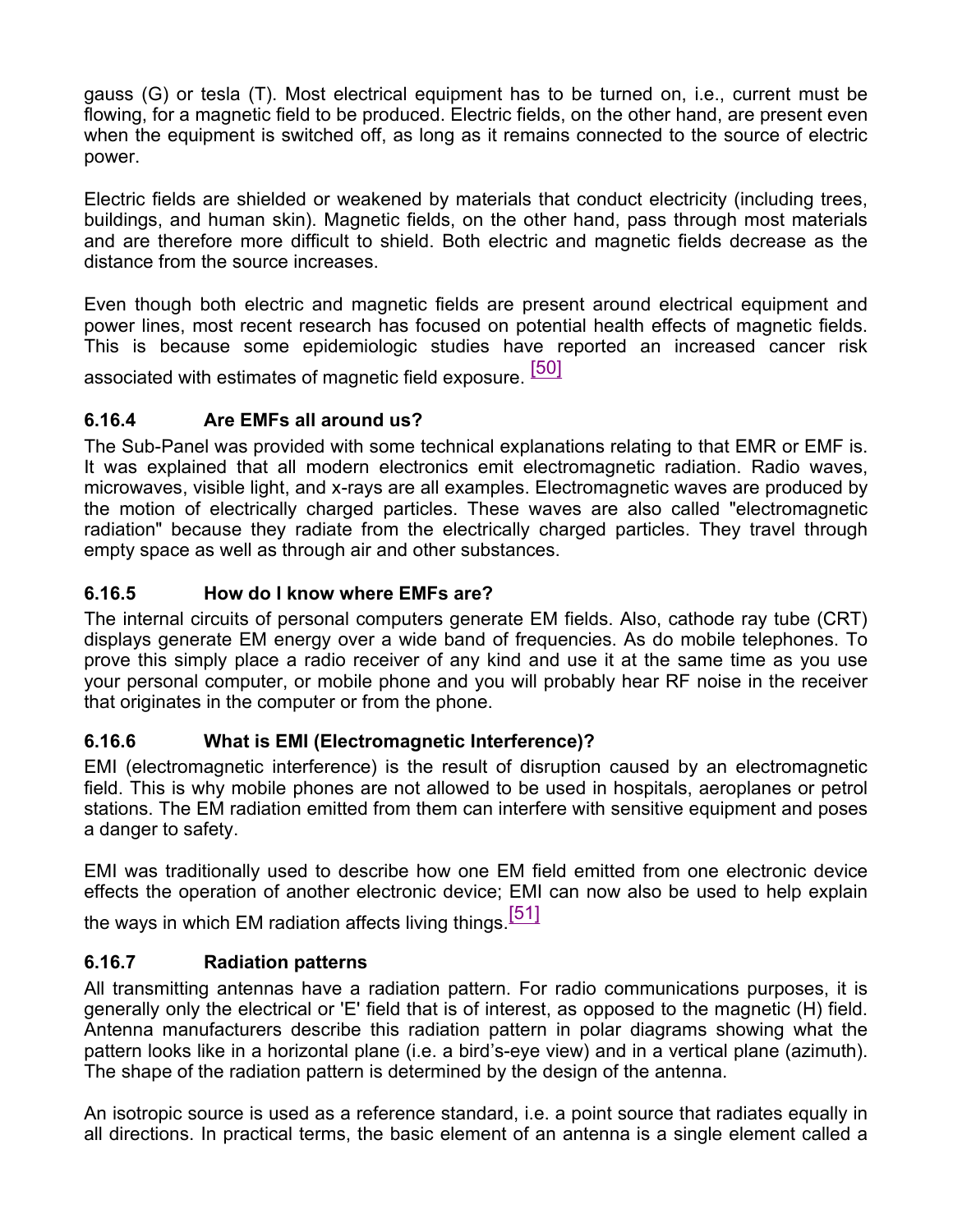dipole, representing some fraction of the wavelength of the signal to be transmitted. GSM transmitters are normally coupled to highly directional antennas that concentrate the transmitter's power into the desired direction. These are called 'panel arrays' and it is common to see a number of these mounted on a mast to cover areas of specific interest.

On a polar diagram, the direction of maximum radiation is shown as 0dB and the diagram has a scale against which the lower powers of the main and side lobes can be calculated. It is common to find telecom operators employing down-tilt techniques to ensure that the main lobe truly points at the area of interest rather than passing over the top of it.

It is worth noting that the power density decreases exponentially as one moves away from an antenna (according to the equation p = P/4 $\pi$ r<sup>2</sup> , where p is the received power per m<sup>2</sup> at some remote point from a transmitting source of power P at a distance r metres).

### **6.16.8 Macro, micro and picocells**

It was noted from numerous sources that base stations communicate with mobile phones within a defined area or 'cell'. These can be of three types: *macrocells*, *microcells* and *picocells* depending upon their size and the power output of the antenna.

*Macrocells* provide the main structure for the base station network. The base stations for macrocells have power outputs of tens of watts and communicate with phones up to about 35 kilometres (22 miles) distant. The ability to communicate is affected by the local topography. It is likely that the number of cells on this Island continue to increase. Measurements that have been made indicate that exposures of the general population from these sites are typically many hundreds, or thousands of times lower than existing exposure guidelines.

#### **Finding 21**

**There remain concerns, nevertheless, about whether the emissions from all base stations are uniformly low, about whether the emissions could cause unknown health effects, and whether, with the increased use of mobile telecommunications, their output will have to rise.**

*Microcells* are used to infill and improve the main network, especially where the volume of calls is high. They are sited in places such as airports, public building, office building or private residences. Their number is increasing in line with the growth in demand for mobile phones. The microcell base stations emit less power than those for macrocells and their range is a few hundred metres.

#### **Finding 22**

**We understand that exposures above guidelines do not occur, provided the case surrounding the antenna is kept in place. However, as with some other items of electrical equipment there could be a possibility of overexposure if the case were to be removed.**

*Picocell* base stations have a lower power output than those of microcells (a few watts) and are generally sited inside buildings. It is likely that the number of picocells within buildings may increase as a result of the increased competition and the requirement for all of the operators to establish their own networks. It was noted that picocells can be and are located in telephone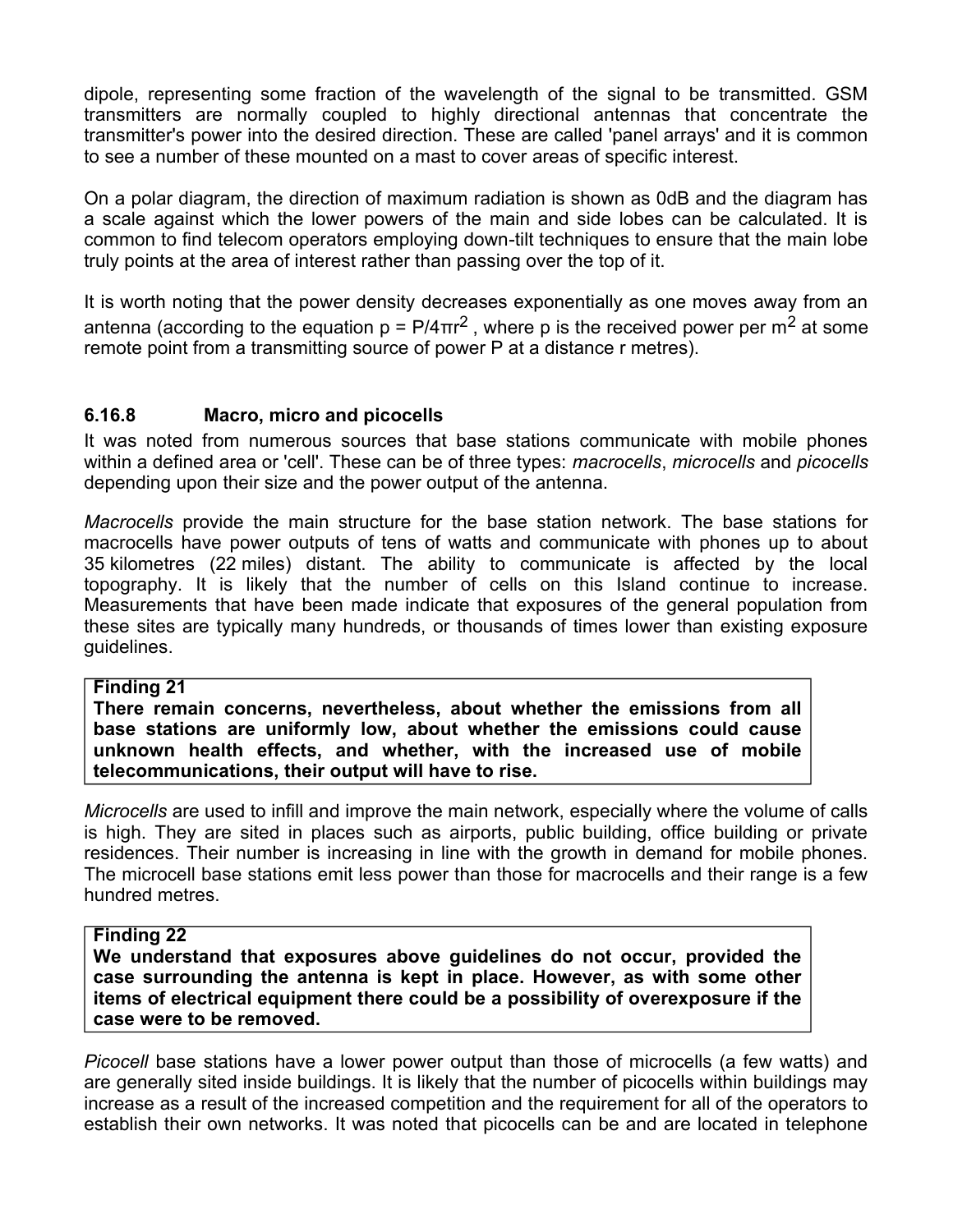#### **Finding 23**

**The Sub-Panel is satisfied that the emissions should not exceed the ICNIRP guidelines; the system of random audits proposed by the Sub-Panel to be undertaken by an independent company appointed under an authority such as OFCOM or the JCRA under advisement will provide an independent check on the output from all base station antennae.**

## **6.16.9 Cumulative Effects and Excursions**

### **Dr. G. Carlo**

The Sub-Panel received evidence from Dr. G. Carlo at a Public Hearing on 26<sup>th</sup> February 2007 where he suggested that excursions or peaks of EMF can occur unchecked –

*'When you are doing all of these information exchanges on the phone, you need more power. The fact is that at 0.6 watts of transmission power it is not enough to allow you to watch a movie, so what is happening is that there are excursions going up into 4 or 5 times the standard and nobody is looking because when they approve the phone they are given a prototype. Okay, this phone has passed, fine.*

*Then what happens is the phone has programming that allows it to excursion. When you get up into 20 to 25 watts per kilogram, you are getting close to heating, so when you get too close to heating you have another mechanism to worry about on top of the biological mechanism. Interestingly, in the United States, there is a group called the IEEE (Institute of Electrical and Electronics Engineers).*

*You have that over here too; it is a bunch of industry guys. They make recommendations like ICNIRP. So, what has happened in the US is they want to raise the 1.6 watts per kilogram to 16 watts per kilogram. But the problem is that there are people like us who are watching them, so they do not want to go through the process where there are public hearings on changing that standard, because we would have the same discussion in front of the cameras in the US and they do not want that. So, what they have done is they have figured out a way to a "technical adjustment" that would avoid the process of going through a public hearing. That technical adjustment is that instead of averaging for the SAR, the standard, over one gram of tissue, they average over 10 grams of tissue. If you average over 10 grams of tissue, effectively you are raising the standard, or the allowable limit, by 10, so now you get up to 16'.*

The assertion by Dr Carlo in respect of excursions or peaks was refuted by the operators.

#### **Jersey Telecom**

In a response dated 21st March 2007 from Jersey Telecom it was stated that *–*

*'Dr Carlo seems to suggest that phone companies turn up the transmission power from base stations when nobody is looking. This is absolute rubbish. The power emitted from any cell site has to be carefully controlled in order to avoid interference with other base stations using the same frequencies. Indeed, because of the concern about interference, the power output is deliberately kept down to only what is required to ensure a reliable connection and no more. Thus to turn up the power when no one is*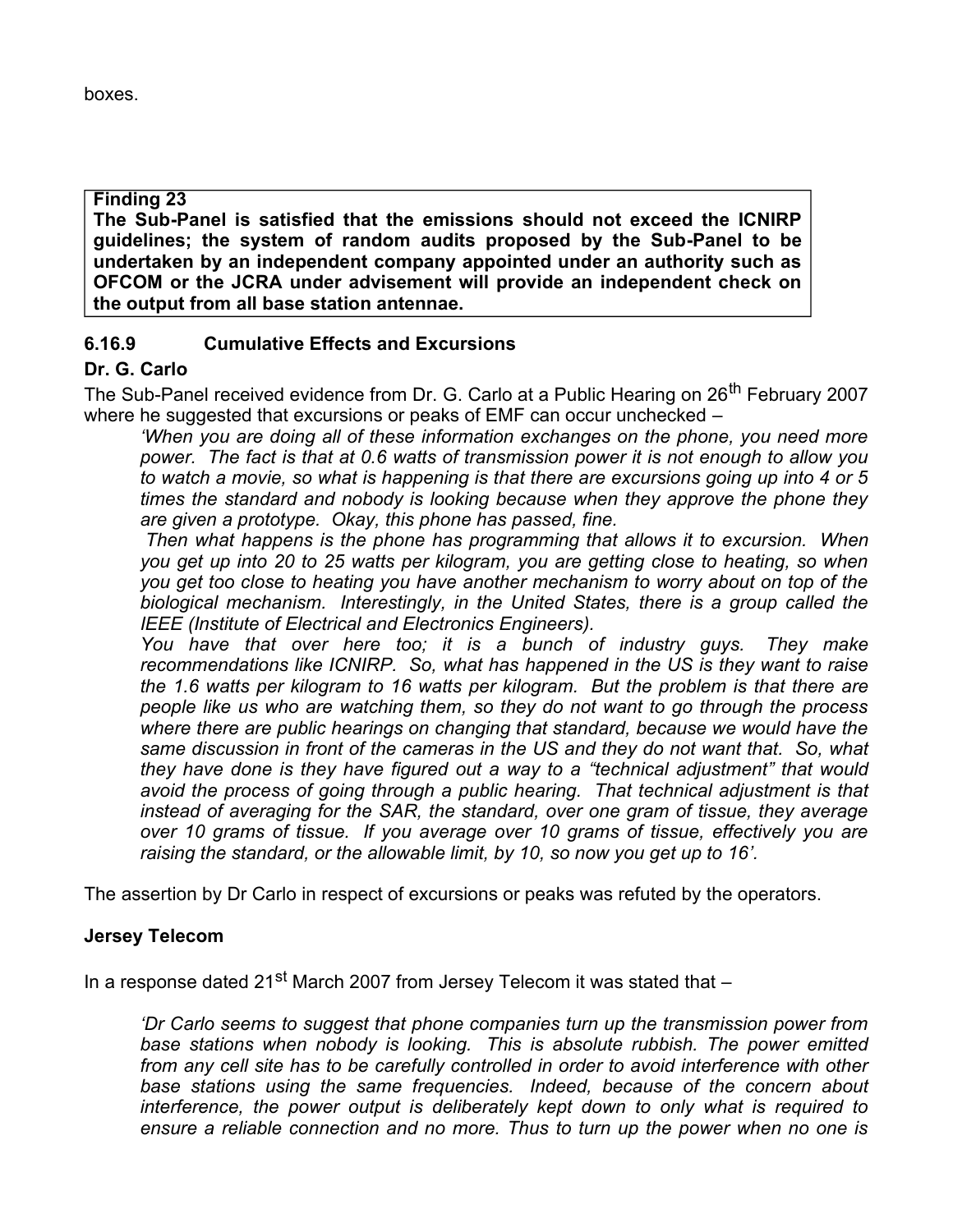*looking, as suggested, would actually be counter productive and not in the best interests of any of the operators or their customers.' [52]*

### **Cable and Wireless**

This view was supported by Cable and Wireless in its letter dated 21<sup>st</sup> March 2007<sup>[53]</sup>, when it confirmed that the company adopts the ICNIRP guidelines which remain the best means of measuring the level of emissions from radio base stations, as recommended by the Stewart Report, WHO and supported by the Jersey Planning Authorities.

#### **Mr. D. Smith, Chief Executive Cable and Wireless**

The Sub-Panel raised the issue of possible cumulative EMF emission effects at its Public Hearing of 22<sup>nd</sup> January. The issue was raised as a result of questions asked by concerned individuals who were of opinion that the overlapping of emission from multiple masts in a small area could cause a cumulative effect which could exceed safety standards**.**

Mr. Smith responded to the concern as follows -

*'I think I would simply draw your attention back the fact that our predicted emissions, as I said, are no more than 1 per cent of the internationally accepted guidelines. So I would expect, and I do not know, but I would expect other operators in Jersey to be along similar lines. So, if, and my engineering colleague can correct me if I am wrong, it is a cumulative factor and 1 per cent becomes 2 per cent, I would not class that a significant increase in risk'. [54]*

#### **Dr. G. Langly-Smith**

In respect of concerns raised in connection with possible EMF emission cumulative effects as a result of mobile mast station overlapping the Sub-Panel was advised by Dr .G. Langly Smith, at its Public Hearing of  $22<sup>nd</sup>$  January 2007 that in his opinion –

*'The emissions from telephone masts are microwaves but have pulsing modulation, so they have this pulsing which is very penetrating to the tissues of the body. It does not matter if they are high or low, they still have a damaging effect.'*

Dr. G. Langly-Smith stated in respect of EMFs-

*'They are constant, unremitting and cumulative. We were talking a little bit about the electro-sensitive people on Thursday night at St. Helier and these people accumulate the effects of electromagnetic frequencies and it takes a long time to get it out of the body and get back to normal. Although the effect is not felt in the early days and they often evade the body's senses, they nonetheless are acting as a constant stress to our bodies; hence, the well-known term "electromagnetic stress". Continual bombardment by these emissions eventually leads to breakdown in biologic systems'.*

#### **6.16.10 What is ICNIRP, what are its aims and who are its members?**

ICNIRP is the International Commission on Non-Ionizing Radiation Protection. It is a body of independent scientific experts consisting of a main Commission of 14 members, 4 Scientific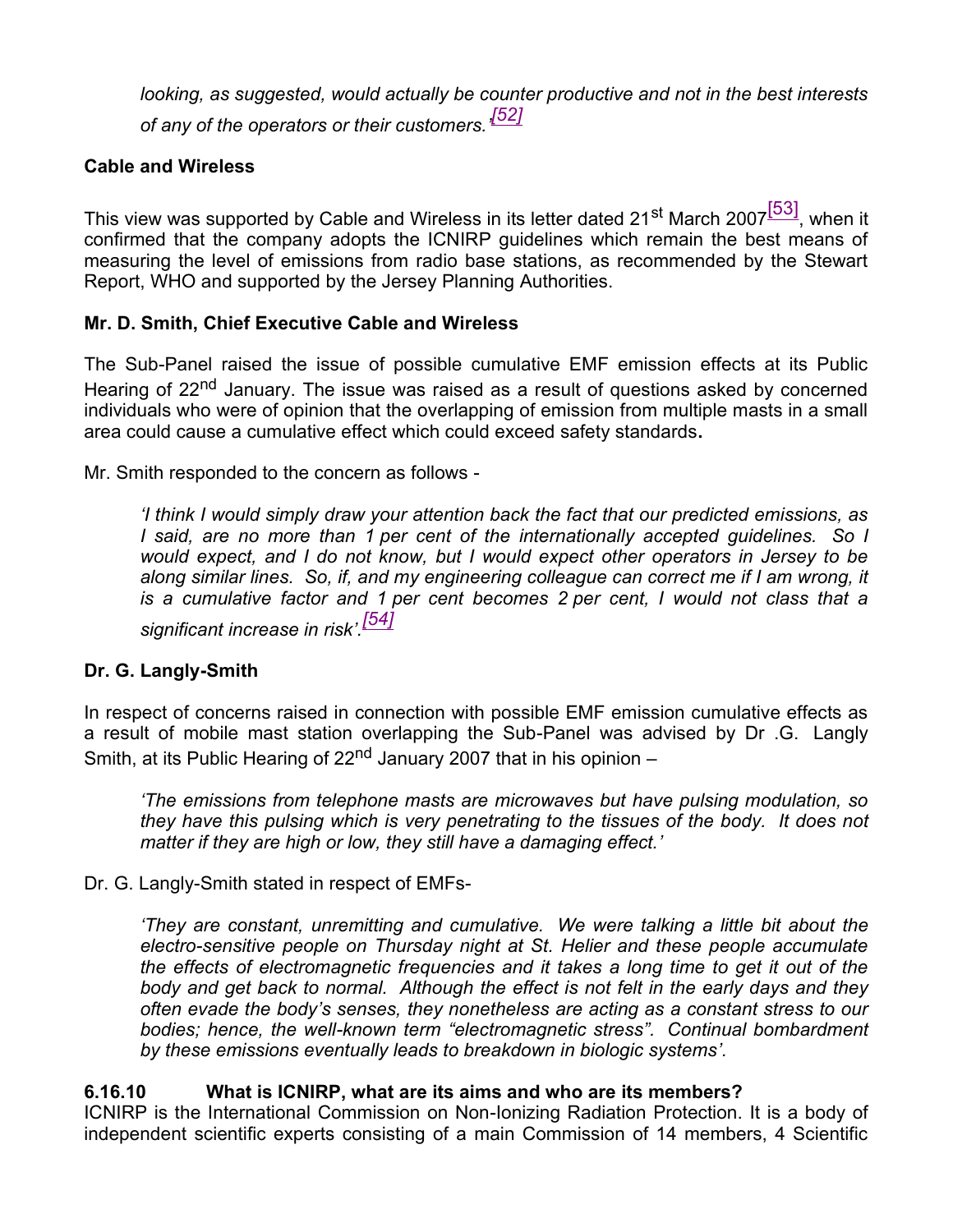Standing Committees covering Epidemiology, Biology, Dosimetry and Optical Radiation and a number of consulting experts. This expertise is brought to bear on addressing the important issues of possible adverse effects on human health of exposure to non-ionising radiation.

## **What are ICNIRP's aims?**

ICNIRP's principal aim is to disseminate information and advice on the potential health hazards of exposure to non-ionizing radiation to everyone with an interest in the subject. ICNIRP's information and advice covers all of the non-ionizing radiations including, the optical radiations (ultraviolet, visible and infrared - and lasers), static and time-varying electric and magnetic fields and radiofrequency (including microwave) radiation, and ultrasound. Much of the information that ICNIRP provides is published in the form of scientific reviews and reports and the proceedings of scientific meetings. The results of these reviews combined with risk assessments carried out in collaboration with the World Health Organization, WHO, result in the publication by ICNIRP of Exposure Guidelines. Examples of these are guidelines limiting exposure to electromagnetic fields, to laser radiation, to ultraviolet radiation, to incoherent optical radiation and to ultrasound.

## **Who are ICNIRP's members?**

ICNIRP's members are independent experts in the scientific disciplines necessary for nonionizing radiation protection. ICNIRP's main Commission members are elected by the Commission under the rules of its Charter. Nominations are invited from all the national radiation protection bodies represented by the International Radiation Protection Association, IRPA, and from ICNIRP's main Commission itself. The Chairman and Vice-chairman of the Commission are elected by the members of the main Commission. Individual membership of the main Commission is limited to 12 years. Members of the Scientific Standing Committees are nominated by the Chairmen of the Standing Committees and the members of the main Commission and agreed by the main Commission. Consulting experts are similarly nominated and agreed. All members of the main Commission, Scientific Standing Committees and Consulting Experts, are listed on the ICNIRP WebPage [www.icnirp.org.](www.icnirp.org) ICNIRP Commission members do not represent either their countries of origin or their institutes nor can they be employed by industry. Members are reminded frequently of the need to declare any interests

detrimental to ICNIRP's status as an independent advisory body. [55]

## **6.16.11 ICNIRP tables and levels to be explained or graphs included**

The Sub-Panel was provided with the ICNIRP recommended level of EMF emissions as follows –

The ICNIRP precautionary level for 900MHz (2g) is 4.5W/m<sup>2</sup>,

The ICNIRP precautionary level for 1800MHz (2g) is  $9W/m^2$ ,

The ICNIRP precautionary level for 2100MHz (3g) is 10W/m<sup>2</sup>.

The lowest suggested level of all the websites, news articles and scientific reports reviewed by the Planning Department for a precautionary approach is 1W/m<sup>2</sup>. The maximum level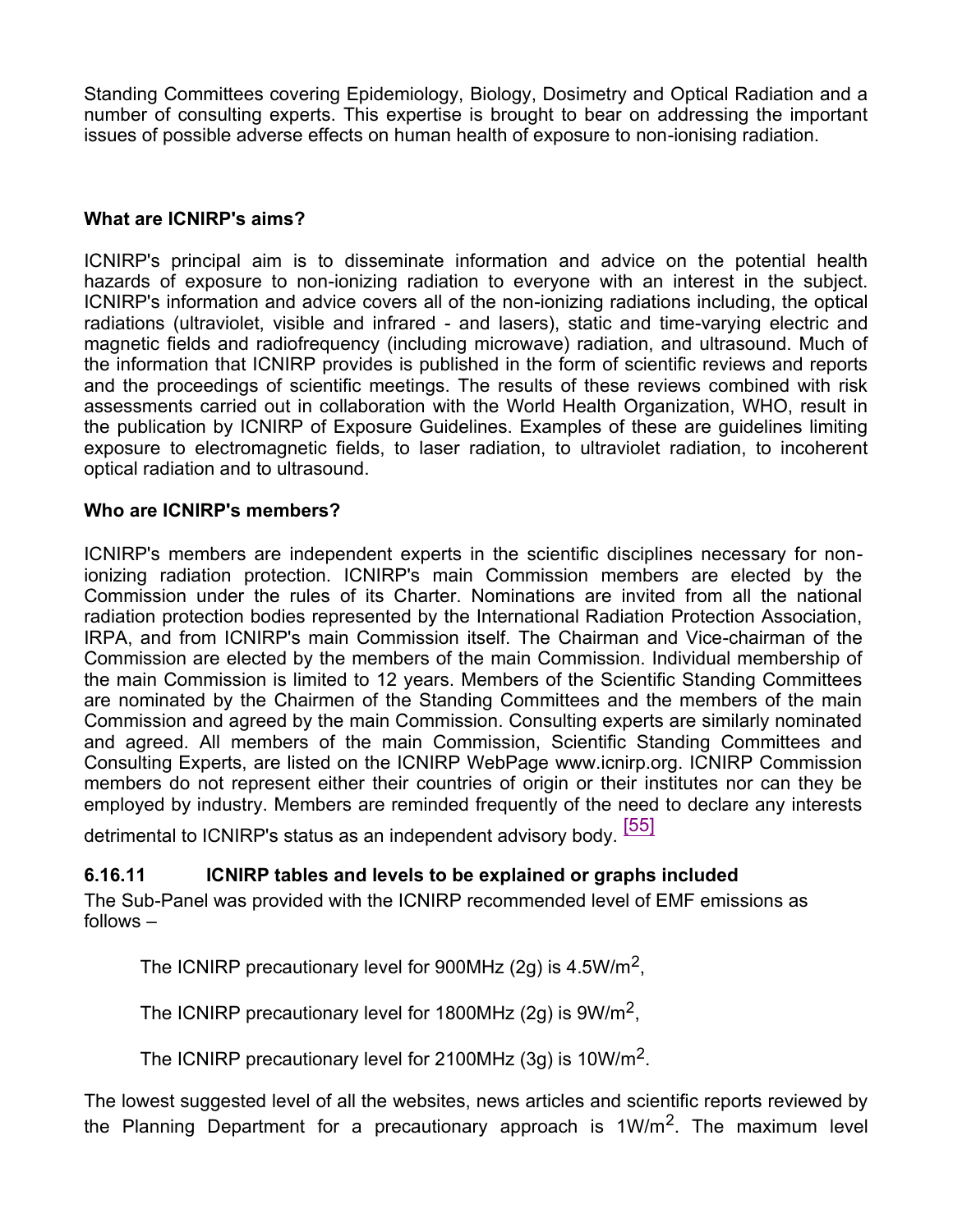proposed in Jersey for all three bands is **0.3W/m<sup>2</sup>** . The levels involved in Jersey are thousands of times less that the level of emissions recommended as safe by the IEGMP 'Stewart Report'. Adoption of these safe levels was an integral part of the precautionary approach recommended in the Stewart Report. However, all three operators could operate at the ICNIRP reference level and this would still be considered to be taking a precautionary approach in accordance with the Report.

## **6.16.12 Fibre Optics**

Fibre optics technology comprises of thin strands of extremely pure optical glass. Some of the key reasons that fibre optics technology is considered superior to older technology are as follows:

It is thinner, less expensive and co-exists with electrical wires.

Fibre optics has higher carrying capacity than copper wires.

It provides less signal degradation than copper wires.

It is ideally suited for digital signals which are important for computer networks.

It does not suffer from crosstalk from other conductors.

The recommendation of operating a mobile telephony network using a fibre optic network was

proposed by a visiting expert Dr. G. Carlo $\frac{[56]}{[56]}$ . It was subsequently confirmed that the Jersey Telecom mobile telephony network uses a fibre optic connection to its base stations thereby reducing the need for some EMF emissions.

A fibre optic connexion from base station to base station would provide the following -

- 1. Replace microwave links that are being used by the operators;
- 2. It would have absolutely no effect on mobile phone emissions from masts (in the 900 and 1800MHz phone bands);
- 3. there would be no microwave emissions in the link bands (2.4GHz upwards) for each link that was supported by fibre;
- 4. It should be noted that site-to-site microwave links are low power, essentially, 'pencil' beams, they are highly focused so that as much power as possible is focussed from the transmitting antenna to the receiving antenna with minimal spillage. Antenna adjustment is, therefore, crucial to ensure that the antennas are properly aligned

Microwave links are designed to have clear line of sight between the transmitting and receiving antennas. The paths between the antennas are designed for an unobstructed line of sight, i.e. no hills, no buildings, no people and generally no foliage. The risk, of course, is that someone will build in that line-of-sight in which case the link will stop working and the operator would have to engineer its way out of the problem. Ergo, there is, generally, no significant risk of exposure from a properly engineered microwave link.

If all the operators were to use fibre instead of microwave links then the reduction at particular points in space *in the link bands* would be reduced by anything up to 100%. There are other services that use microwave links so there would never be a 100% reduction (the Airport radar operates at 1GHz).

## **6.16.13 Jersey Telecom**

As regards the use of a fibre optic network, Jersey Telecom already connect most of its base stations back to the mobile exchange via either fibre optic cable or Asymmetric Digital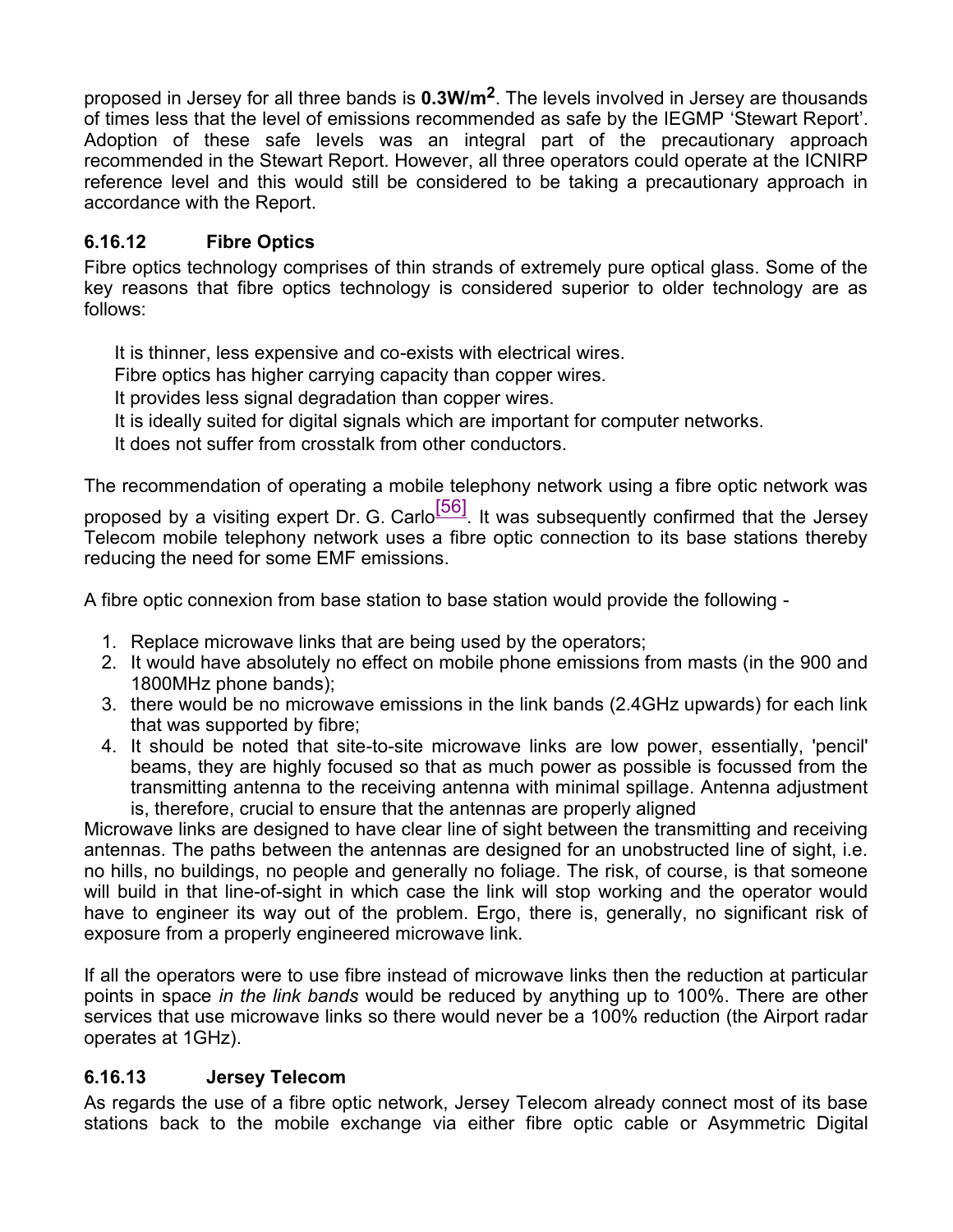Subscriber Line (ADSL) links over copper pairs rather than radio. It has been done this way largely on the grounds of reliability and low susceptibility to electrical interference. If it was felt to be necessary for all operators to do this in Jersey, for whatever reason, then Jersey Telecom would be pleased to offer fibre optic connections to the other operators. Currently, primarily due to cost and accessibility considerations, the other operators tend to use radio to connect their base stations to their mobile exchange.

## **6.16.14 Cable and Wireless**

In a submission from Cable and Wireless dated 21st March 2007 they suggest that 'any alternative technologies as indicated by Dr. Carlo carry significant legal, regulatory, cost, technical and consumer impacts. The suggested technologies are vastly different from worldwide GSM Mobile Telephony technologies and result in significant issues.'

The Sub-Panel, whilst not expert in the technology, did not agree with all of the views expressed by Cable and Wireless on the basis that Jersey Telecom currently operates its mobile system using a fibre optic network.

## **6.16.15 Noise Field Diffusing Technology**

The Sub-Panel has reviewed some of the products on the market with regard to noise field diffusion and would assert that, whilst it mentions some of those products and the science upon which they are based, it is not expressing support or otherwise with regard to their efficacy. In depth research has not been undertaken in this area as the subject is beyond the scope of this review.

## **6.16.16 The Molecular Resonance Effect Technology**

The Molecular Resonance Effect Technology (MRET) built into the Cell Chip avoids the impact of electromagnetic radiation by superimposing a 'noise field' consisting of low frequencies of electromagnetic oscillations that resemble resonance frequencies of living cells in the body. These oscillations compensate and neutralize the harmful effects of EMR generated by cell phones and electronic devices while simultaneously providing support for cellular functions in the body.

Information researched on MRET found that in 1994 Nobel prize winners, Gilman and Rodbell determined that the body's cells communicate with each other by subtle low electromagnetic signals. These signals carry all the vital information that, through the process of transduction, are translated into biochemical and physiological processes of the body. EMR can potentially distort and disrupt these cellular communication signals resulting in abnormal cellular metabolism and consequently illness.

One of the companies providing products based on noise diffusion technology explains its function and capabilities as follows –

*'We all benefit from the convenience of mobile phones, computers, and other electronic technology, but there is an expanding body of evidence that suggests the modern world is full of consequential electromagnetic pollution which can damage our health and especially that of children. Health warnings against the harmful effects of non-ionising electromagnetic radiation, particularly that produced by the mobile phone, are well documented by many leading experts including the General Secretary of the World Health Organisations and numerous government advisors. Neurosurgeon, Leif Salford, referred to the 1.3 billion users of mobile phones as "the largest biological experiment in*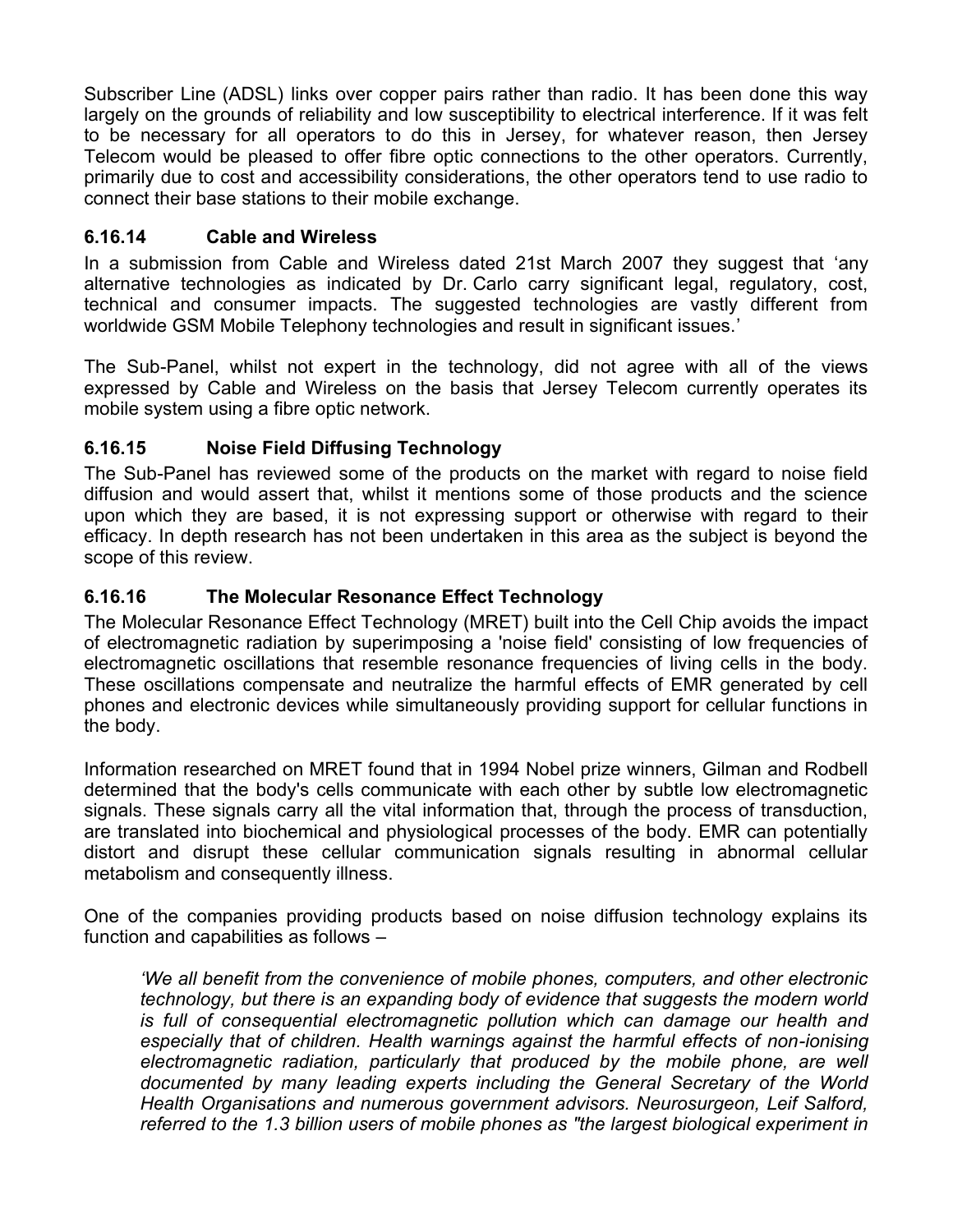#### *the history of the world'.*

## **6.16.17 Bioguard and Biophone**

The Bioguard and Biophone are the result of many years research by Professor Svetlav Danev into the intercellular reaction promoted by electromagnetic resonance. Bioguard and Biophone contain inorganic crystals that are tuned to be receptive to basic life-form frequencies and will "mirror" all incoming bio-resonance within this band. The feedback of the cells' own oscillations then helps to neutralise the impact that the Environmental Law Foundation (ELF) and Very Low Frequency (VLF) waves would otherwise have caused. The electrical charge of every cell in a living body produces its own resonance, which interacts and communicates with the resonance of the neighbouring cells. Alien sources (such as a mobile phone computers and power lines) introduce waves that can distort the body's natural resonance, leading to a breakdown in intercellular communication.

The supporters of products such as biophone suggest that a well-understood effect of microwave radiation is **dielectric heating**. They claim that many people who use a mobile or cordless phone experience the effects of this radiation by a sensation of heat on and around the ear which today is commonly called **'Hot Ear'** in which any dielectric material (such as living tissue) is heated by rotations of polar molecules induced by the electromagnetic field. In the case of a person using a cell phone, most of the heating effect may occur in the head surface, causing its temperature to increase. It is claimed that biophone can provide cell phone radiation protection, mobile phone radiation protection, electromagnetic pollution, electropollution, hot ear syndrome, electronic pollution, protect from mobile phone.

It is claimed that the products can prevent symptoms such as 'hot ear' due to mobile phone radiation, headaches due to mobile phone radiation, electromagnetic smog, protect from

electronic pollution and protection from computers.<sup>[57]</sup>

## **6.16.18 Jersey Telecom response to noise diffusion technology**

The Sub-Panel felt that it was important to seek the views of the telephone operators with regard to suggestions that the technology could afford some protection from the impact of EMFs. Jersey Telecom responded as follows –

*'As regards "noise diffusing technology", we do not believe there is any merit in it. The history of the "technology" is that in the early 1980s Dr. Litovitz and co-workers in the USA claimed that in cell studies they saw biological effects when a constant signal was applied for a period of time (5 - 10 seconds), which they termed the coherence period. When this constant signal was disturbed by the introduction of a noise waveform the signal coherence was lost and the biological effects were no longer observed. To my knowledge no other group has seriously investigated these ideas and important elements of related studies by this group have not been confirmed in more recent studies. These more recent studies have also identified artefacts such as large temperature rises in the exposed cells that were not reported by the original investigators. Given that the timescales for biological processes range from milliseconds to years, there is no scientific rationale to explain the observations by Litovitz et al and they must therefore be regarded with caution. I should also point out that this study by Dr. Litovitz was done at a time when mobile telephony services were analogue rather than digital as we have currently, thus casting further doubt on the validity and applicability of the study in today's environment'. [58]*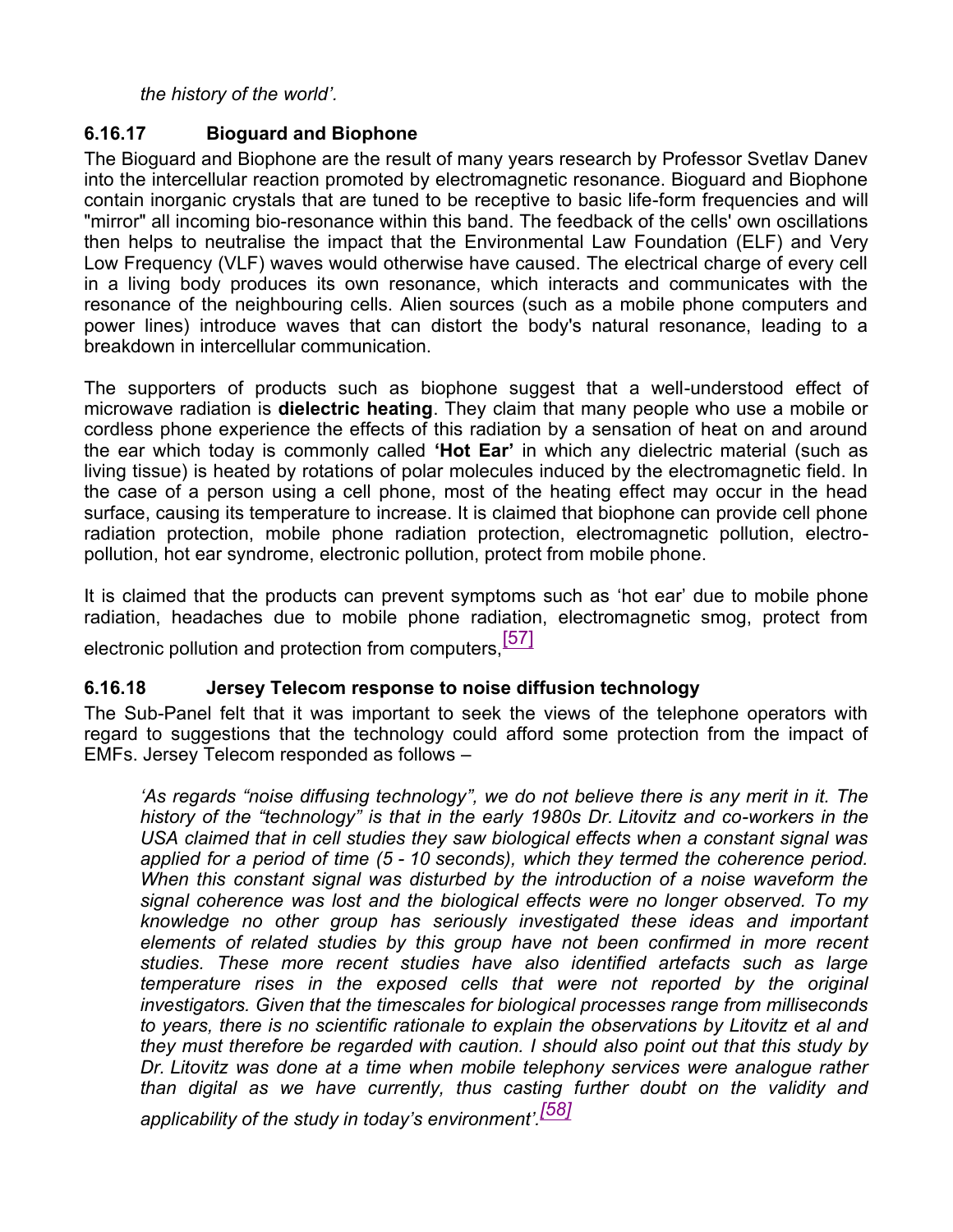## **6.16.19 Cosmetic Solutions**

The Sub-Panel became aware of certain cosmetic solutions produced and acclaimed as being capable of protecting the skin against modern pollution. It claims that the protection includes artificial electromagnetic waves generated by domestic communications equipment.

The research paper written by Lionel de Benetti, the head of Clarins Research and Development will soon be published in the Journal of Investigative Dermatology.

Until the paper is published we have no access to this paper which contains details of Clarins research on electromagnetic waves and their effect on the skin.

The product by Clarins makes the following claim 'Expertise 3P protects skin from the electromagnetic effects of today's modern day conveniences like cell phones and computers. As pure and as clear as water, this delicate, refreshing mist gently, effectively and invisibly shields skin from the aging effects of electromagnetic waves, and neutralizes the harmful effects of pollution and artificial lighting'

The Sub-Panel considers, that by implication, the claims made by the producers as to the abilities of the product, suggest the underlying findings of the research, have identified some form of impact on the skin and should be considered as part of a wider assessment and evaluation of new evidence.

### **6.17 Scientific Evidence Evaluation**

### **6.17.1 Different types of studies are required**

Despite public concern about the safety of mobile phones and base stations, rather little research specifically relevant to these emissions has been published in the peer-reviewed scientific literature. This presumably reflects the fact that it is only recently that mobile phones have been widely used by the public, the demand for mobile telephones in Jersey has exceeded the level of population, and as yet there has been little opportunity for any health effects to become apparent. There is, however, some peer-reviewed literature from human and animal studies, and an extensive non-peer-reviewed information base, relating to potential health effects caused by exposure to EMF/RF radiation from mobile phone technology.

**There is now scientific evidence, however, which suggests that there may be biological effects occurring at exposures below these guidelines** This does not necessarily mean that these effects lead to disease or injury, but it is potentially important information. There are additional factors that need to be taken into account in assessing any possible health effects.

Populations as a whole are not genetically homogeneous and people can vary in their susceptibility to environmental hazards. There are well-established examples in the literature of the genetic predisposition of some groups, which could influence sensitivity to disease. There could also be a dependence on age, general health, diet and many other factors.

### **Finding 24**

**The Sub-Panel is of opinion that it is not possible at present to say that exposure to EMFs, even at levels below national guidelines as set by ICNIRP, is totally without potential adverse health effects. It further suggests that the gaps in knowledge are sufficiently significant to justify an increased precautionary**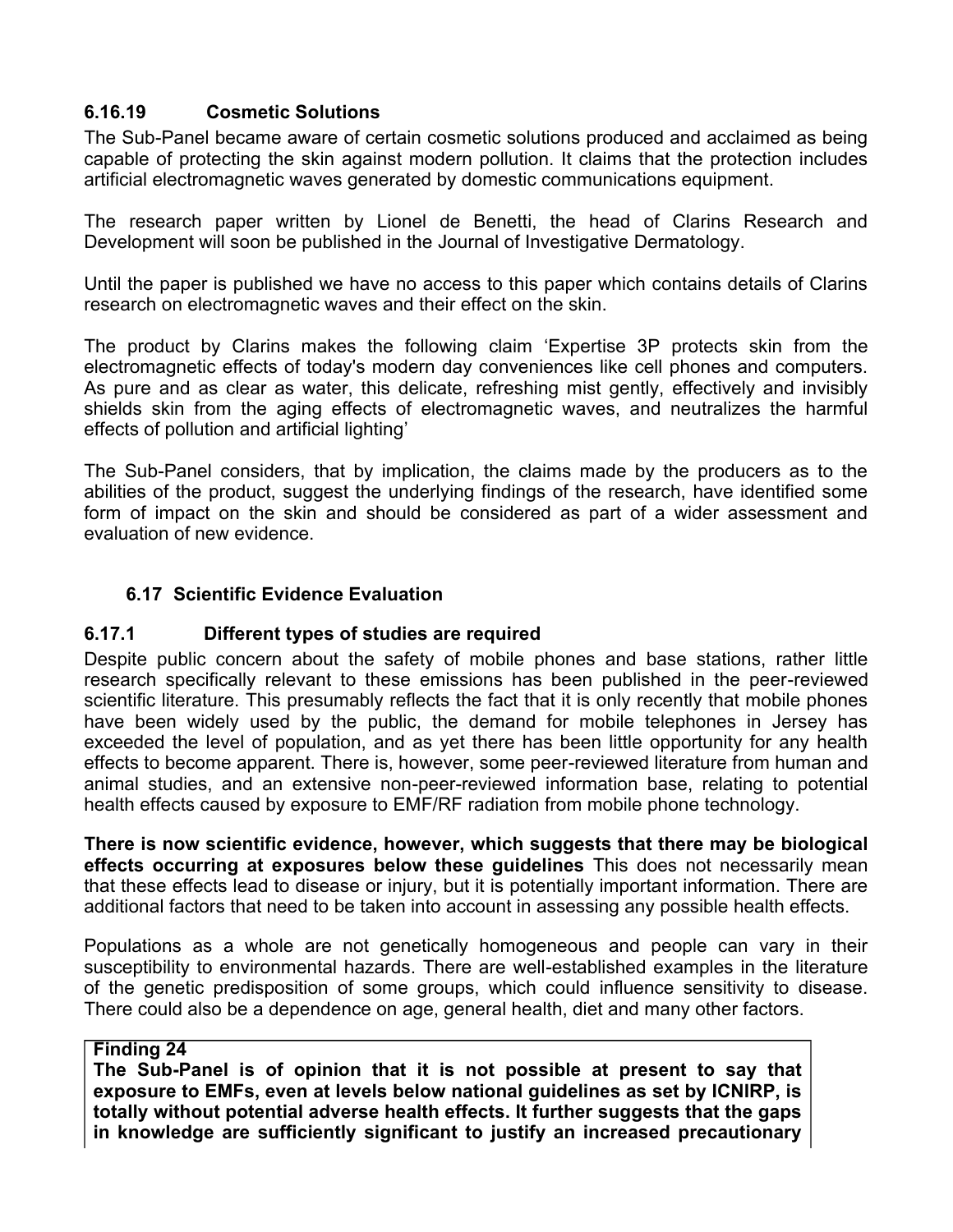**approach to that suggested by the 'Stewart' report. The Sub-Panel accepts that ICNIRP guidelines are based on a large database which formed the basis for its risk assessment. However, it considers that it is essential that careful consideration be given to large scientific research projects currently being undertaken and part funded by the UK government.**

A precautionary approach will result in costs to be borne by the operators, however, it is considered to be an essential approach at this early stage in understanding of mobile phone technology and its potential to impact on biological systems and on human health.

A mix of studies in different research areas are essential for the full evaluation of potential risk to health resulting from the effect of electromagnetic fields.

Laboratory studies currently being undertaken on human cells aim to identify the fundamental mechanisms that link electromagnetic field exposure to biological effects possibly leading to illness. They aim to identify mechanisms based on molecular and/or cellular changes as a result of being subjected to an electromagnetic field.

Epidemiological studies or human health studies are another direct source of information on long term effects of exposure. Researchers in such studies try to establish if there is a statistical association between the incidence of a specific condition or disease and exposure to electromagnetic fields. It is accepted that findings from such research can take many years to produce a comprehensive overview of any change in occurrence or incidence of disease.

Whilst viewing such information the Sub-Panel was aware that any cohort study of the population would display a range of symptoms, illness and disease that would be unconnected to any effect from mobile telephony. The Sub-Panel recognises that Electro Magnetic Fields are present both in a natural form and are emitted from many various forms of modern technology, such as televisions, telephone base stations in the home, computers, wireless systems in the home, microwave ovens, radio, baby monitors and many more.

Something that is associated statistically with increased incidence of a certain disease may not always turn out to be an actual cause of the disease this was highlighted by M. Repacholi, Dr. J. Clarke, HPA, Dr. J. Rubin, Kings College and Dr. J. Rowley, GSM. The summary of the views they expressed suggested that it is necessary in order to judge whether the association reported in a study is causal, epidemiologists consider several criteria, including the following:

**Strength of association-** the stronger the association, the more confident we can be that the disease is due to the exposure being studied. Evaluation has to undertaken of whether or not other factors could be the cause of a disease.

**Consistency** - consistency requires that an association found in one study appear in other studies involving different study populations and methods. Consistently found associations are more likely to be causal. With regard to EMFs, study results disagree in important ways, such as the type of cancer associated with EMF exposure, so scientists cannot be sure whether the increased risks are due to EMFs or other factors. All of the experts suggested that peer review and replication wher key to robust scientific research.

**Biological plausibility -** When associations are weak in an epidemiological study, results of laboratory studies are more heavily relied upon to support the association. Some scientists will remain skeptical about an association between EMFs and cancer until a plausible biological explanation is found. Experiments with laboratory animals and cells are currently under way to provide information about possible biological effects of EMF exposure.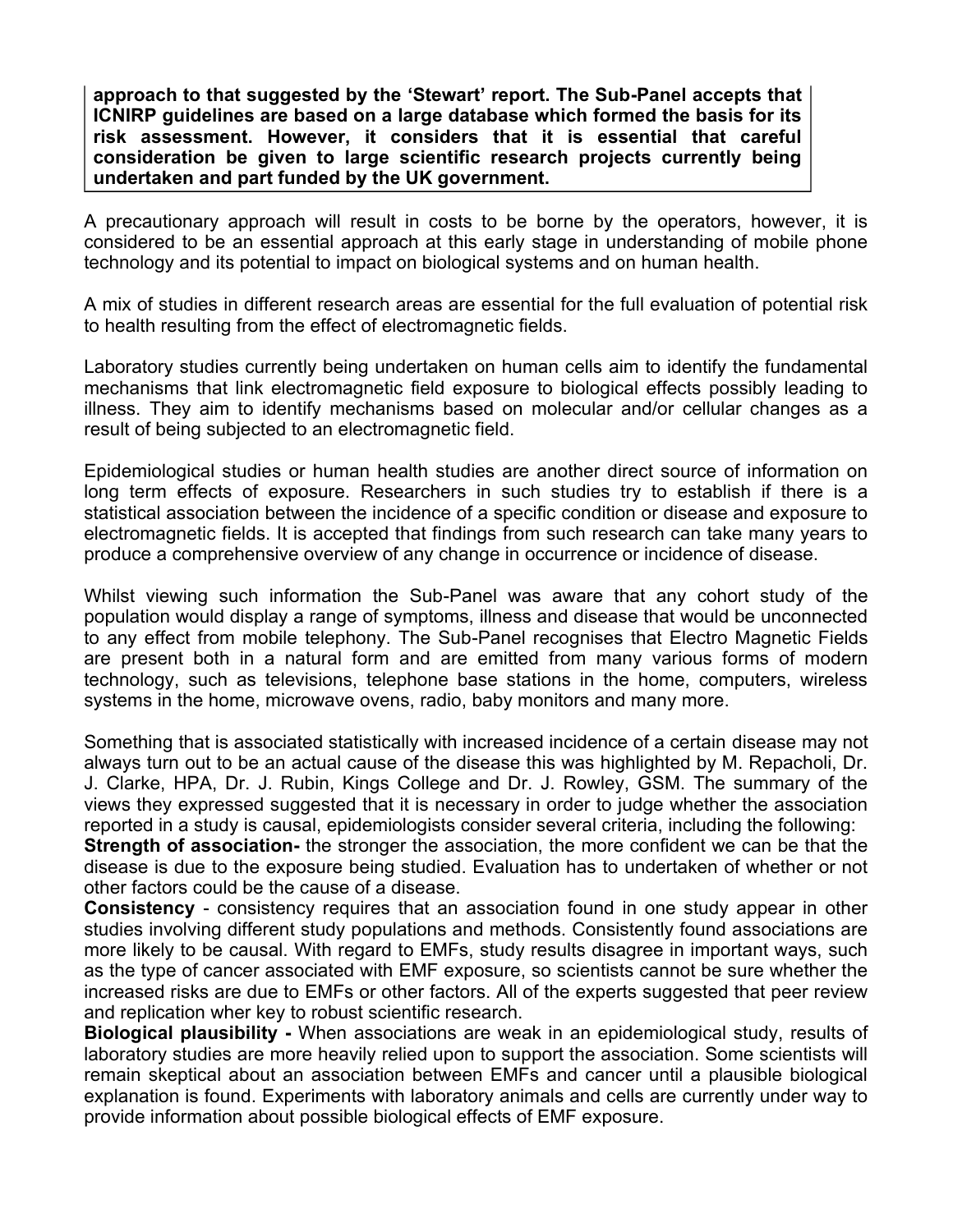## **6.17.2 Telephone Operators and GSM**

The Sub-Panel recognises that the mobile phone industry impacts on people and business and has become an essential part of the Island's infrastructure. It is accepted that there are benefits that the development of mobile telecommunications can bring, provided there is no adverse impact on health. It is also important to remember that the percentage of the population expressing concerns in respect of the technology is subject to the imposing of mobile telephone masts in the vicinity of their residences or places of work. Individuals can chose not to use mobile telephones but the element of choice has been removed from many with regard to mobile telephone masts and as such it is essential that the States as a whole ensures that the very highest level of precaution possible be taken.

The Sub-Panel received confirmation from the telephone operators during its Public Hearings that the finance industry in particular was dependent upon an efficient mobile telephony service.

#### **Finding 25**

**The Sub-Panel notes from the evidence received from the mobile telephone operators, that based on the scientific guidance that they have been provided with, through the WHO, the HPA and ICNIRP, that they do not believe that mobile telephone mast station EMF emissions pose a threat to health if those stations operate within ICNIRP guidelines and comply with best practice standards.**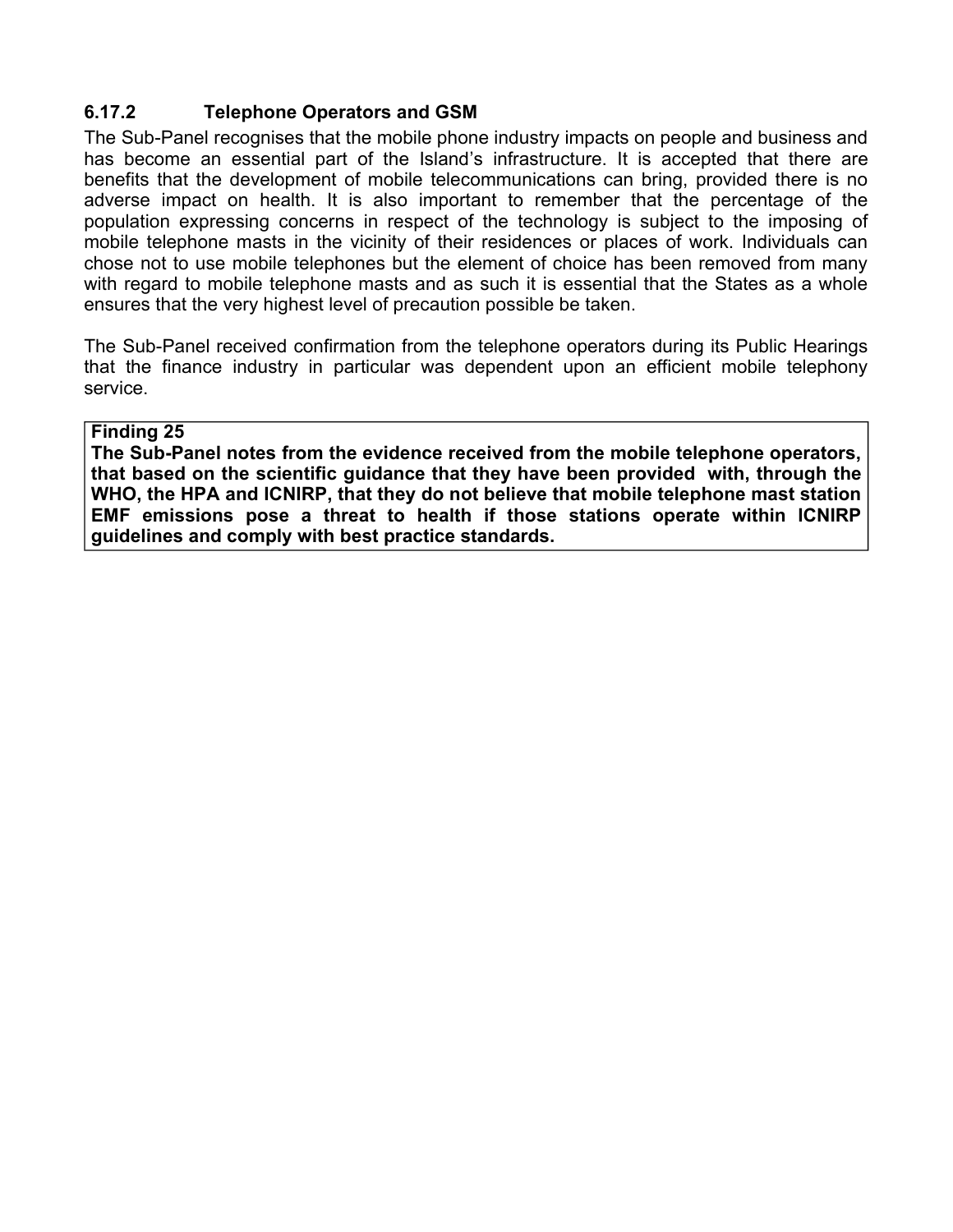**APPENDIX 1**

# **STATES OF JERSEY**



**Committee of Inquiry: mobile telecommunications**

**Lodged au Greffe on 2nd November 2006 by Deputy P.J.D. Ryan of St. Helier**

**STATES GREFFE**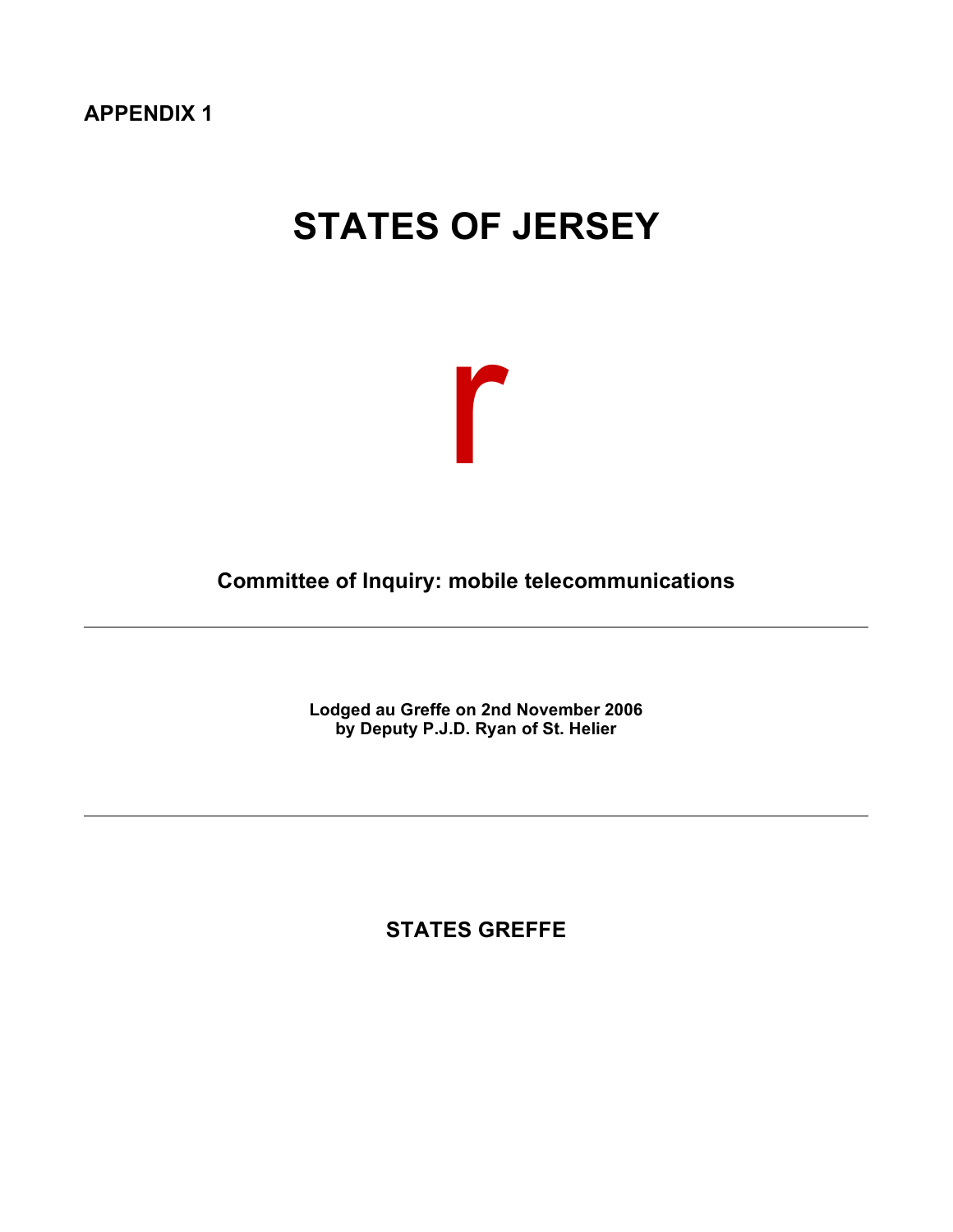## **PROPOSITION**

#### **THE STATES are asked to decide whether they are of opinion**

- (a) to establish a Committee of Inquiry in accordance with Standing Order 146 in order to investigate –
	- (i) the health risks associated with the emissions from mobile network antennae and dishes;
	- (ii) the environmental impact of the proliferation of multiple network infrastructures; and

 to report to the States thereon within a period of 6 months from the establishment of the Committee;

 (b) to request the Minister for Planning and Environment to suspend consideration of all new and existing planning applications involving the mobile telecommunications network infrastructure pending the results of this investigation.

DEPUTY P.J.D. RYAN OF ST. HELIER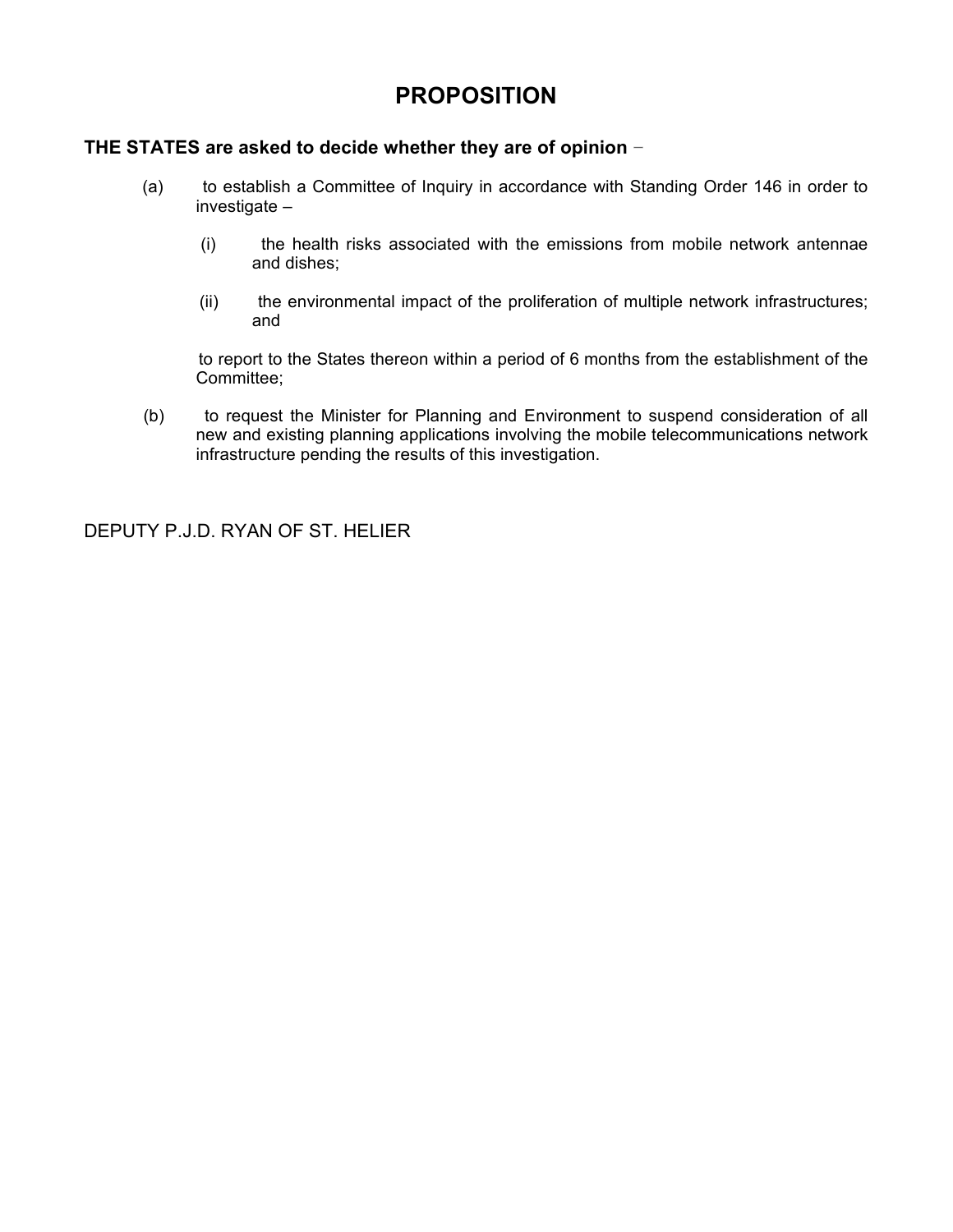#### **REPORT**

In my time on the Economic Development Committee I attended regular meetings with the JCRA when the JCRA's regulation of competition in the telecommunications market was discussed.

During these discussions one of the main concerns of the Committee and the JCRA centred around the need and indeed the utter desirability for Jersey Telecom to allow access on a proper and fair commercial basis to their existing infrastructure built up over decades. Indeed the Committee through both Telecoms and later the Competition Laws was at pains to ensure that the JCRA had sufficient powers to be able to force such arrangements upon any incumbent telecoms operator and to regulate the commercial terms of any agreements.

R.C.43 (at Appendix 1) of 5th November 2002 from the previous Industries Committee details the agreements and directions from the Committee to the JCRA on environmental matters but there were no further written instructions given to the JCRA by EDC on the environmental issues associated with mast sharing because there was a clear understanding that through pressure from the JCRA and the planning process as a whole, the sharing of infrastructure could be managed.

It appears that we are currently in a dilemma in that the JCRA are carrying out their responsibilities according to the law but the Planning Authorities are also carrying out theirs, according to the laws that apply to planning, and finding it difficult to refuse planning permission for new infrastructure and the duplication of masts, antennae and dishes. The JCRA do have the power to force a mast-sharing agreement on Jersey Telecom as it is in their licence agreement issued on 1st July 2003, but the onus on the willingness to share has to come from another licensee wanting to share with JT. Therefore if a new licensee has no particular wish to share masts and applies for planning permission to erect new masts, it is up to the Planning Minister to refuse permission in order to force the 2 parties together into a sharing agreement before the JCRA can then in turn regulate for commercial fairness.

At a Grouville public meeting on 25th October it became apparent that one of the new licensees intended to erect some 40 to 50 new installations in addition to Jersey Telecoms' existing 57 masts and structures. Alarming enough as this news was to the public attending, when it was realised that this situation was likely to be repeated for all new operators the gasps of shock and alarm and the general feeling of anger and frustration at the meeting were palpable.

This was particularly so when officers in attendance from the planning department confirmed that the department's power to refuse planning permission for new infrastructure under existing law was limited.

Clearly this is a case of 'unintended' results from decisions made in good faith, but there appears to be no easy solution to ensure that the public interest is protected.

A public inquiry is one way to bring out the facts, not to re-examine the competition issues but more to focus on the unintended disbenefits in health concerns and unknowns as well as the visual environmental effects of the proliferation of potentially up to 150 extra pieces of infrastructure sited in some of our most highly visible locations and in green zones.

The health issues are very high on the public agenda, particularly as this is a very young industry and several European Countries have considerably tougher regulations in force. A public inquiry would also give the relevant Ministers and the JCRA time to review the situation, carry out further public consultation if they wish and determine whether or not extra statutory powers are required to better regulate infrastructure sharing.

#### **Finance and manpower statement**

There will be costs involved in carrying out a public inquiry, but such is the public concern over this issue, I believe the public will accept that it will be money well spent. By avoiding possible future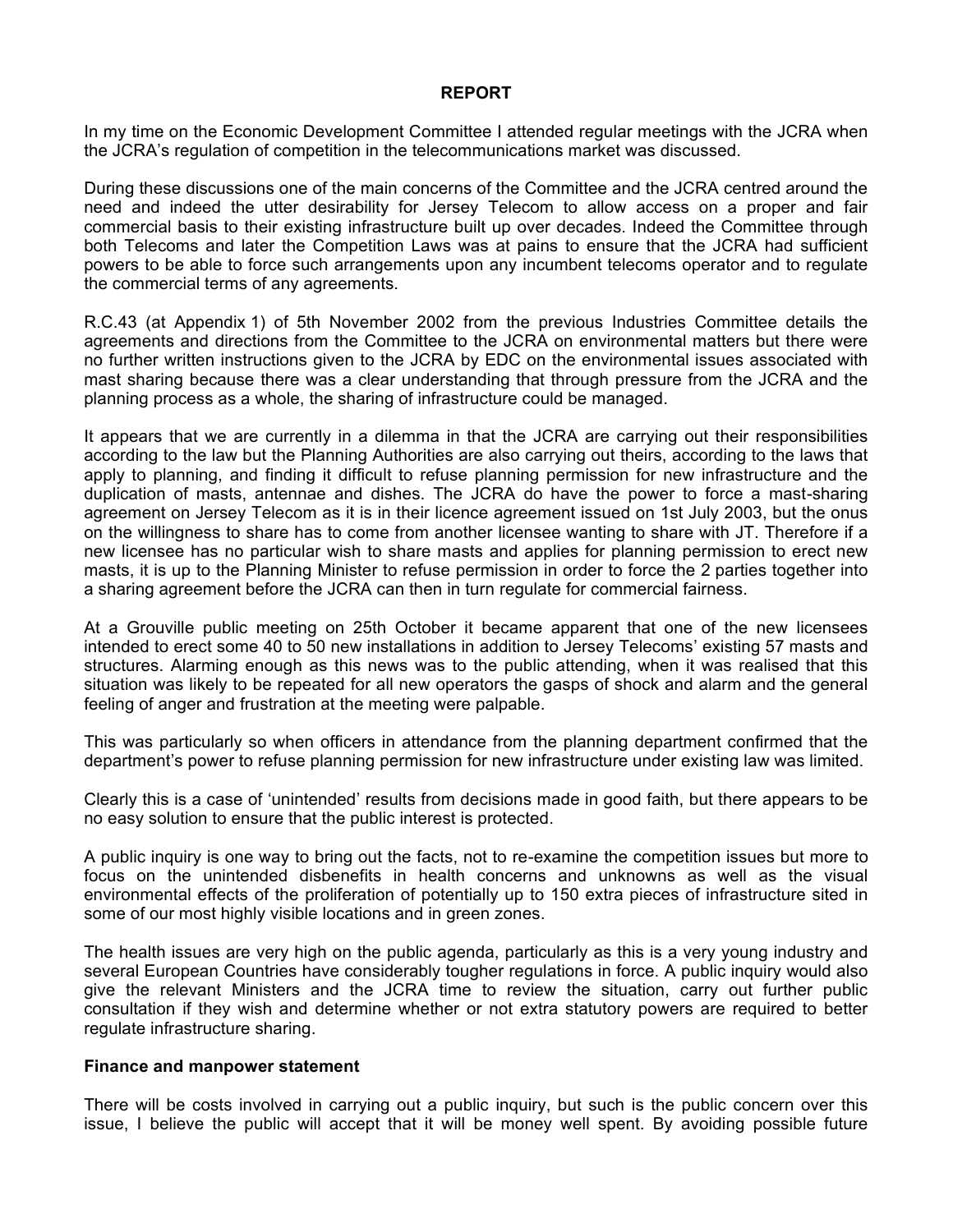protracted disputes and public consultations over planning permissions for new infrastructure, costs are likely to be saved by the planning department and therefore the public in the long term.

The costs are likely to be in the region of £10,000 for a part time seconded officer for 6 months, in the event that one is required, and £3,000 for sundry expenditure.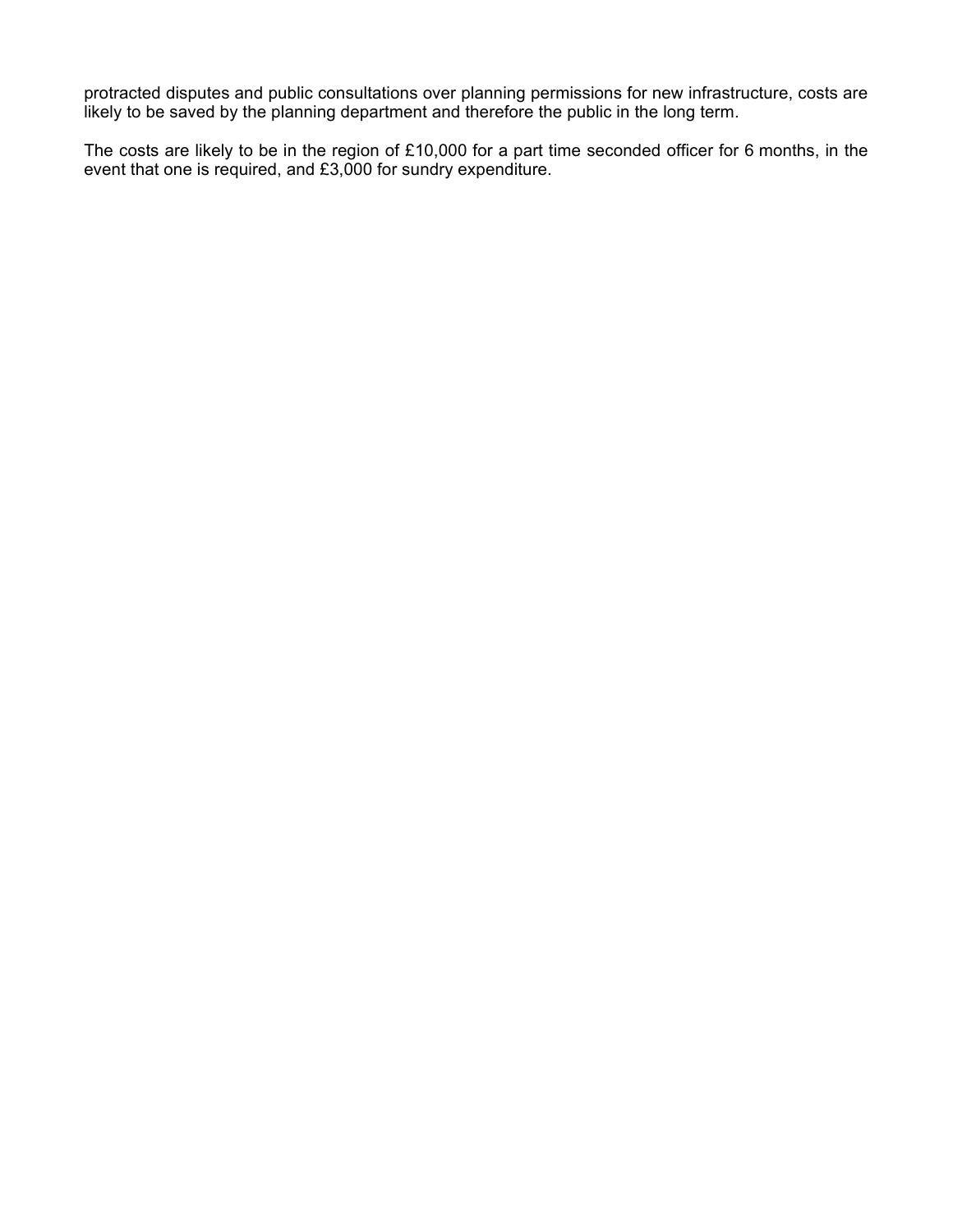#### **TELECOMMUNICATIONS (JERSEY) LAW 2002 – SOCIAL AND ENVIRONMENTAL POLICIES**

**\_\_\_\_\_\_\_\_\_\_\_\_\_\_\_**

#### **Presented to the States on 5th November 2002 by the Industries Committee**

#### **R.C.43/2002**

#### **TELECOMMUNICATIONS (JERSEY) LAW 2002 - SOCIAL AND ENVIRONMENTAL POLICIES**

**\_\_\_\_\_\_\_\_\_\_\_\_**

#### **Foreword**

The Industries Committee is empowered under the Telecommunications (Jersey) Law 2002 to give the Jersey Competition Regulatory Authority (JCRA), after consultation with it, written directions about "social and environmental policies" to be followed by the JCRA. Those policies could be seen as fundamental to the setting of various licence conditions by it. The Industries Committee is required to make public such policies.

The attached Report sets out the social and environmental policies that have been agreed between the Industries Committee and the JCRA.

#### **Report**

Social policies

Relevant social objectives provided in the Island Plan are –

 to minimise social deprivation through ensuring that adequate assistance is given to those in greatest need;

to make better provision for those with disability.

In considering licence applications and in setting conditions for such licences, the JCRA should be required to aim at supporting the above social objectives. Suggested written directions on Social Policies are –

**"In considering licence applications and in setting conditions for such licences, the JCRA should have due regard for –**

> **the States' strategic objectives to** *"minimise social deprivation through ensuring that adequate assistance is given to those in greatest need"* **and** *" to make better provision for those with disability;*

 **the provision of basic telephony for -**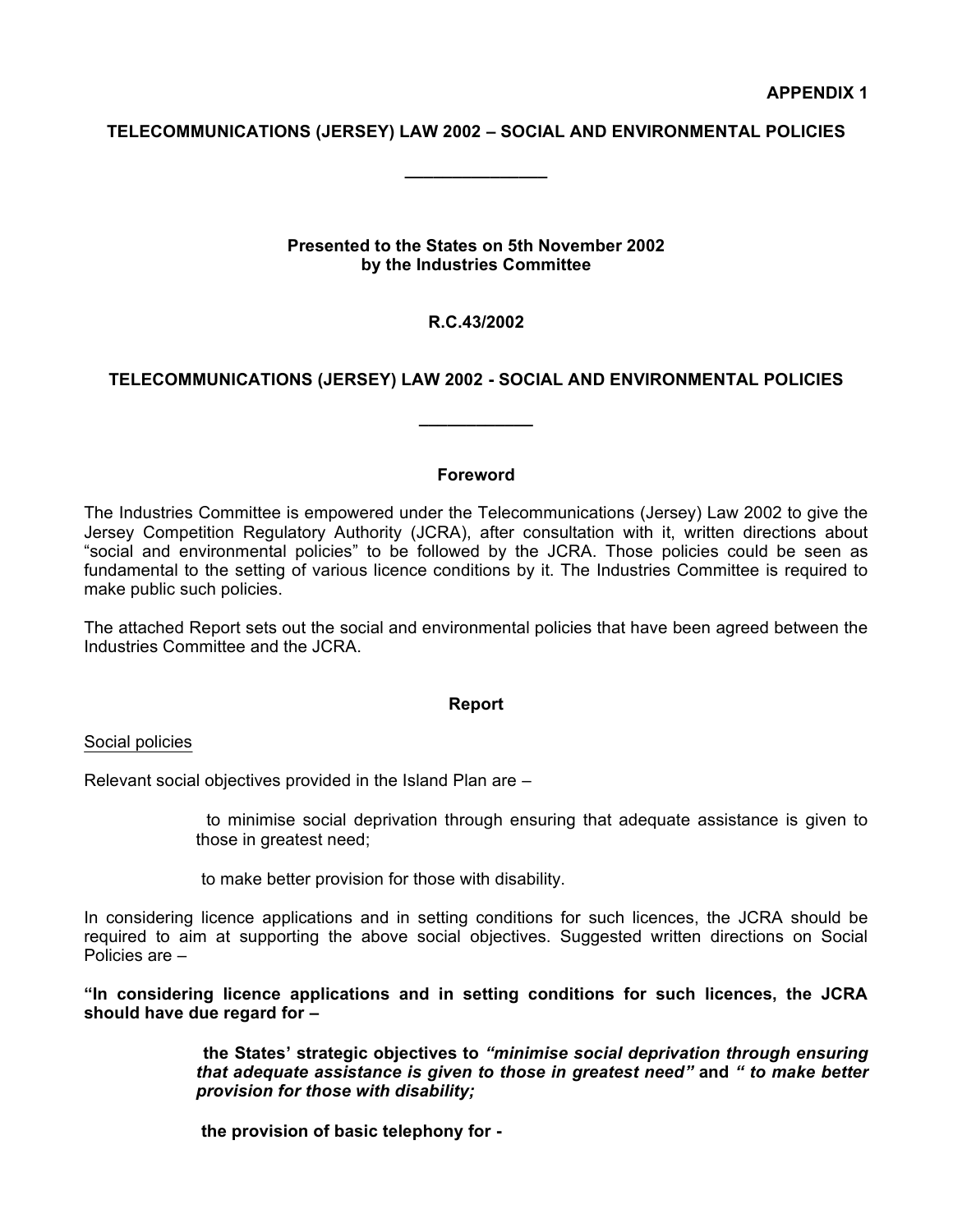- **those who are particularly likely to need to summon assistance in their homes or elsewhere due to disability, age or other factors;**
- **those requiring special facilities because of physical, mental or other challenges in using telecommunications services;**
- **public access for the purpose of summoning emergency services."**

#### Environmental policies

Relevant environmental objectives provided in the Island Plan are –

 to preserve open land while recognising and responding to the need to provide the Island's economic and social policy objectives;

to discourage development in the rural environment;

to protect the best of the Island's architectural heritage;

 to protect the Island's natural ecosystems, and conserve their associated flora and fauna;

to limit the impact of noise and other nuisances;

to ensure compliance with international commitments;

to raise levels of environmental awareness and responsibility.

In considering licence applications and in setting conditions for such licences, the JCRA should be required to aim at supporting the above environmental objectives. Suggested written directions on Environmental Policies are –

**"In considering licence applications and in setting conditions for such licences, the JCRA should have due regard for –**

- **the States' strategic environmental objectives as set out in the Island Plan, including but not limited to the following –**
- **to preserve open land while recognising and responding to the need to provide the Island's economic and social policy objectives;**
- **to discourage development in the rural environment;**
- **to protect the best of the Island's architectural heritage;**
- **to protect the Island's natural ecosystems, and conserve their associated flora and fauna;**
- **to limit the impact of noise and other nuisances;**
- **to ensure compliance with international commitments;**
- **to raise levels of environmental awareness and responsibility;**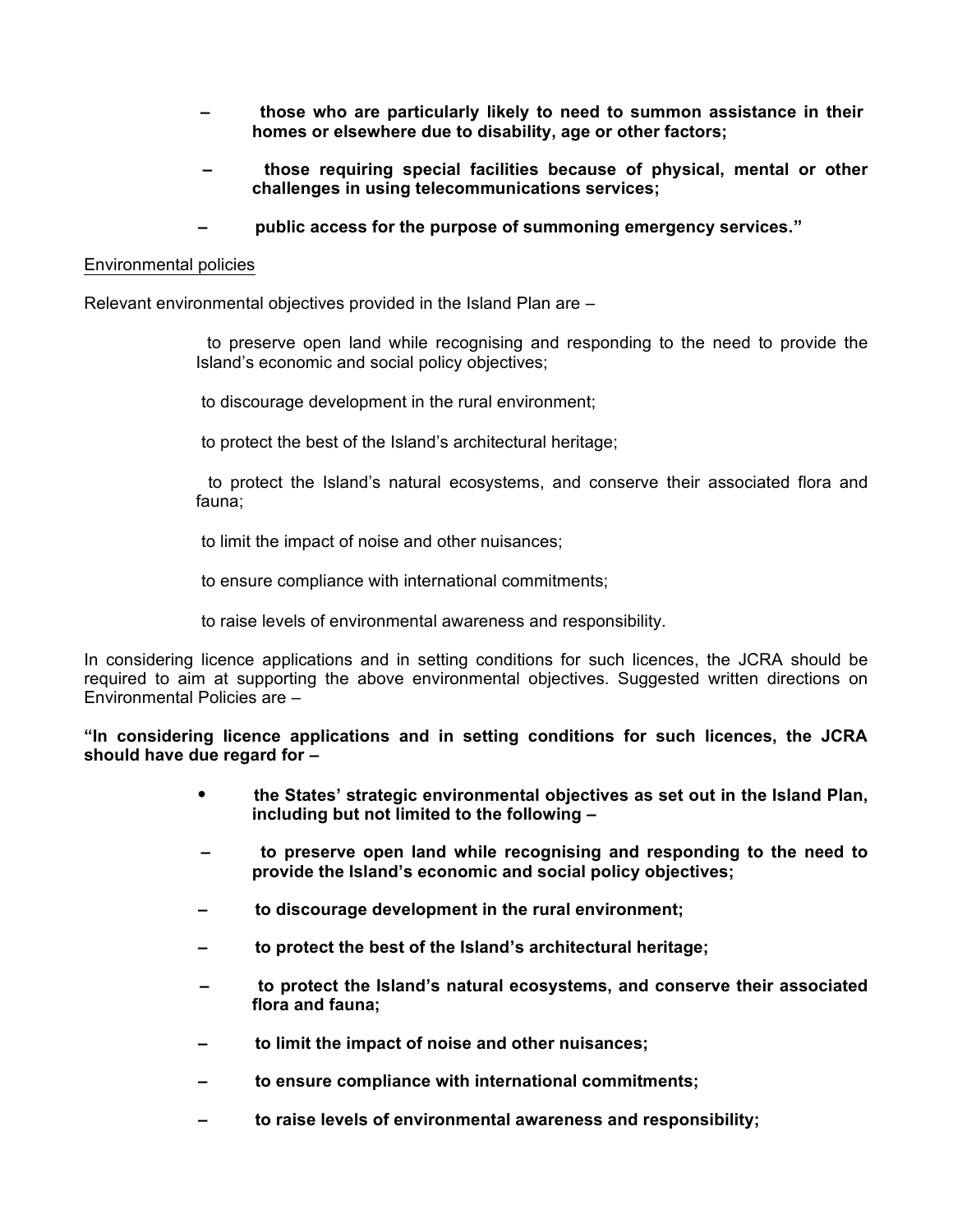**the need to minimise as far as is practicable any present and future detrimental impact on the natural and built environment of Jersey and on the health of its population."**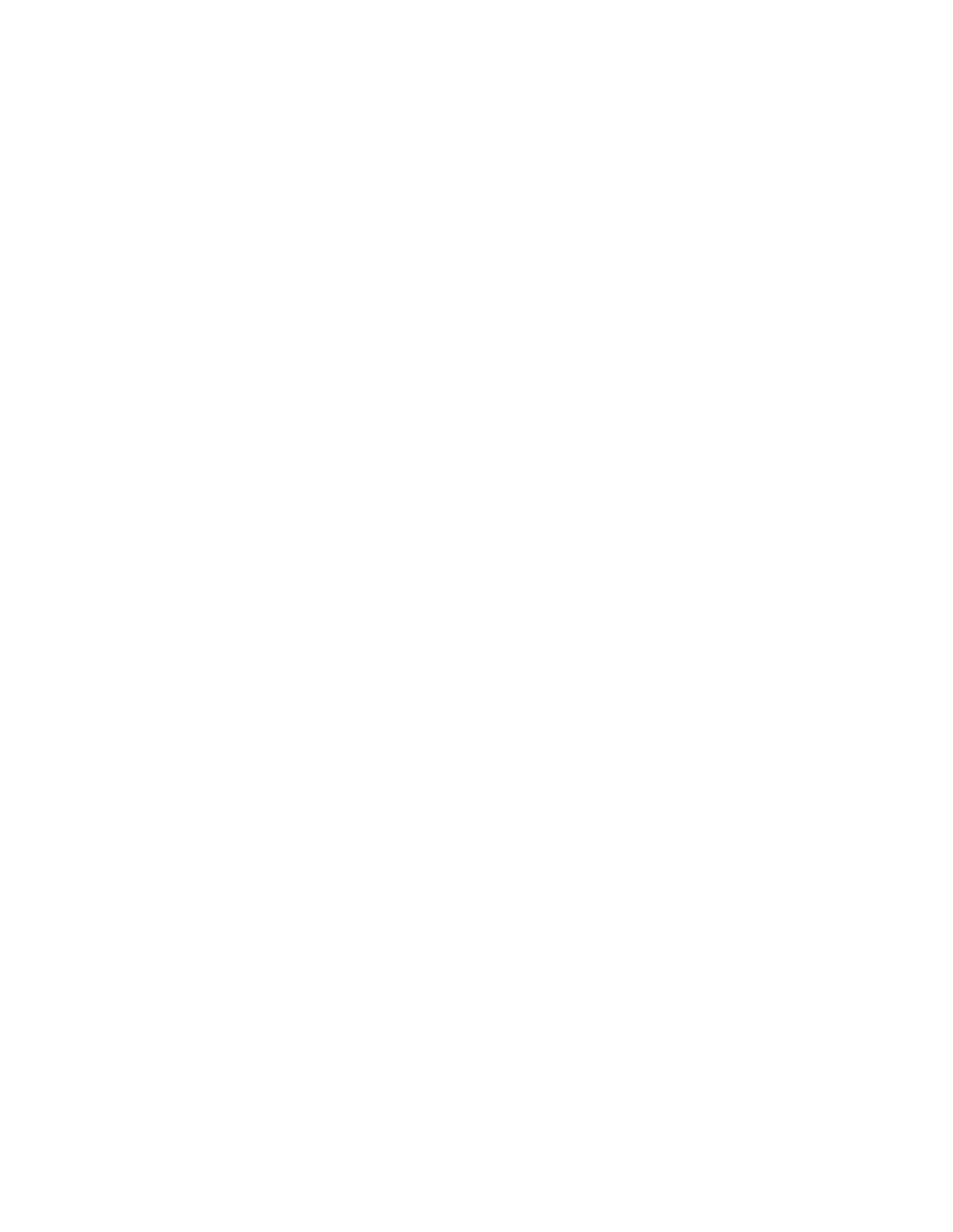**APPENDIX 1** *cont'd.*

# **STATES OF JERSEY**



# **COMMITTEE OF INQUIRY: MOBILE TELECOMMUNICATIONS (P.144/2006) – COMMENTS**

**Presented to the States on 21st November 2006 by the Council of Ministers**

**STATES GREFFE**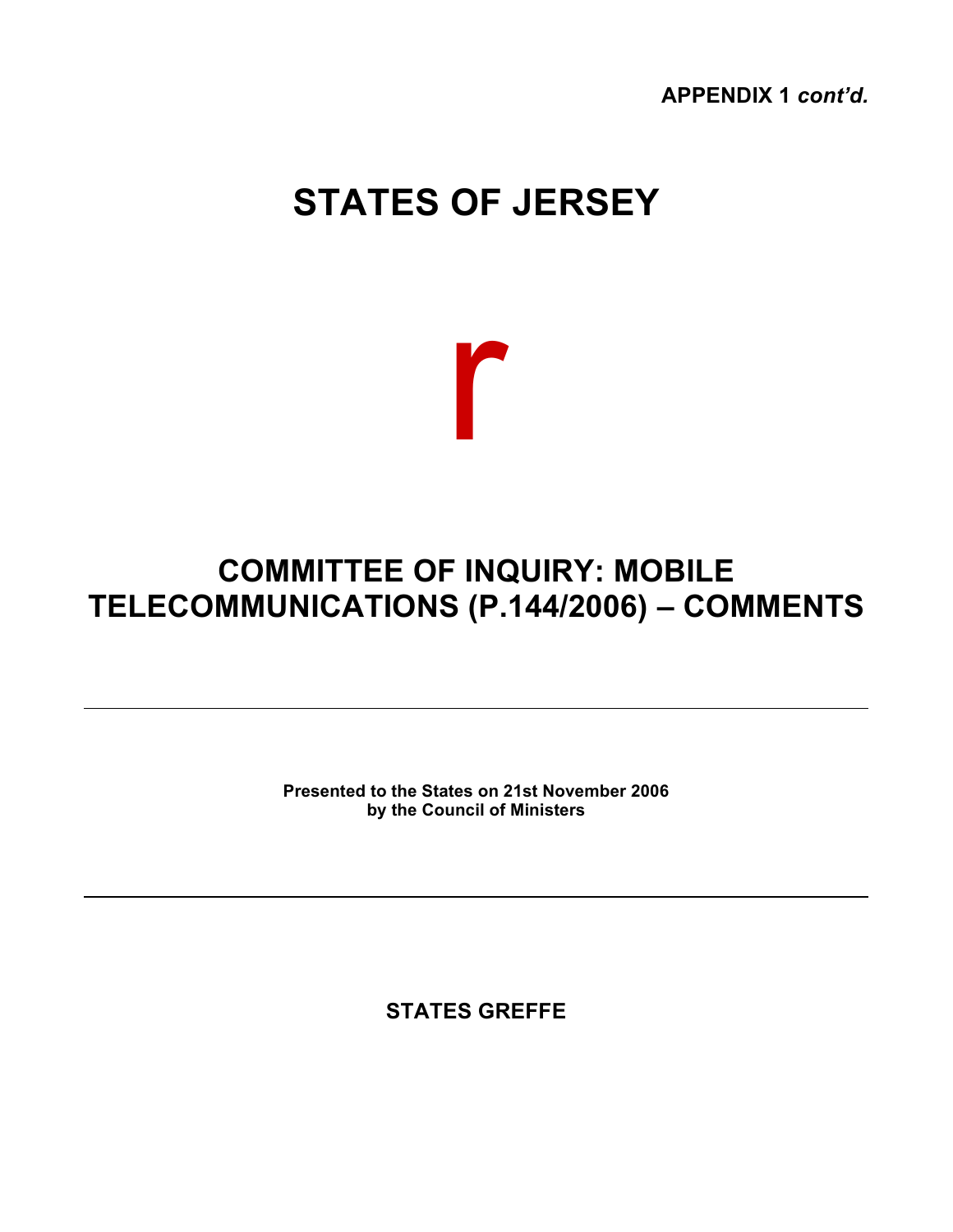#### **COMMENTS**

Deputy Ryan has asked the States to establish a Committee of Inquiry in order to investigate –

- *'(i) the health risks associated with the emissions from mobile network antennae and dishes; and*
- *(ii) the environmental impact of the proliferation of multiple network infrastructures'.*

The Council of Ministers has given detailed consideration to this matter, and it believes that a Committee of Inquiry would be wholly inappropriate. Deputy Ryan has highlighted 2 main areas of potential concern, namely the health implications and the environmental impact of mobile phone masts, and the Council's comments on these 2 areas are given below –

#### **(a) The health implications**

The Council of Ministers is mindful that members of the public and some States members have been concerned at alarmist but spurious reports about the alleged "health risks" of mobile phone masts. The effect of these has been to generate sincerely held, but nonetheless misguided, fears and concerns.

It has been suggested, for example, that mobile phone masts are responsible for a wide range of medical conditions, including the increased incidence of Alzheimer's Disease, Motor Neurone Disease, epilepsy, sleep disorders, throat infections, hyperactivity, and cancer. In support of such claims, reference is made to articles which have been published in magazines and on the internet.

The States needs to be cautioned that there are countless mischievous, reckless and irresponsible opinions and pseudo-scientific articles which abound on this subject. They include articles published on the internet that are so presented as to give the misleading impression that the authors are sponsored by august scientific bodies, or indeed by international or governmental agencies.

The Council believes that the States should continue to abide by and accept the impartial, peerreviewed scientific evidence and advice which is provided by accredited governmental and scientific bodies. These are the bodies which the States of Jersey has been guided by over the years in the field of health-related science and technology. These bodies have self-evidently served Jersey well. It would be ill-advised and dangerous for the States of Jersey to depart from them on the matter of mobile telephony.

They include the World Health Organisation (WHO), the U.K. Independent Expert Group on Mobile Phones (IEGMP), the U.K.'s Health Protection Agency (HPA) and the International Commission on Non-Ionising Radiation Protection (ICNIRP). The work of these bodies is on-going and the Health Protection Team maintain a very active "watching brief" on their work. The Medical Officer of Health has stated that "*the evidence and judgment of these bodies is that public exposure to lower levels of radio waves – below the accepted international standard – from mobile telephones and base stations are not likely to damage human health".*

There is no likelihood of adverse health impacts in the field of cancer, Alzheimer's, sleep disorders, hyperactivity, "non-specific distress", hearing loss, or epilepsy. This is both the consistent, considered and contemporaneous judgement made by the scientific authorities referred to above.

The levels of mobile telephony emissions are far lower than radio and television emissions with these latter emissions contributing a significant proportion of the "background" radio frequencies which the public are exposed to. As to "highly localised" emissions, the proliferation of such commonplace household devices as microwave ovens, TV remote controls, light dimmer switches, wireless toys, baby monitors and other such products is now increasing the proportion of personal exposure to radio frequencies.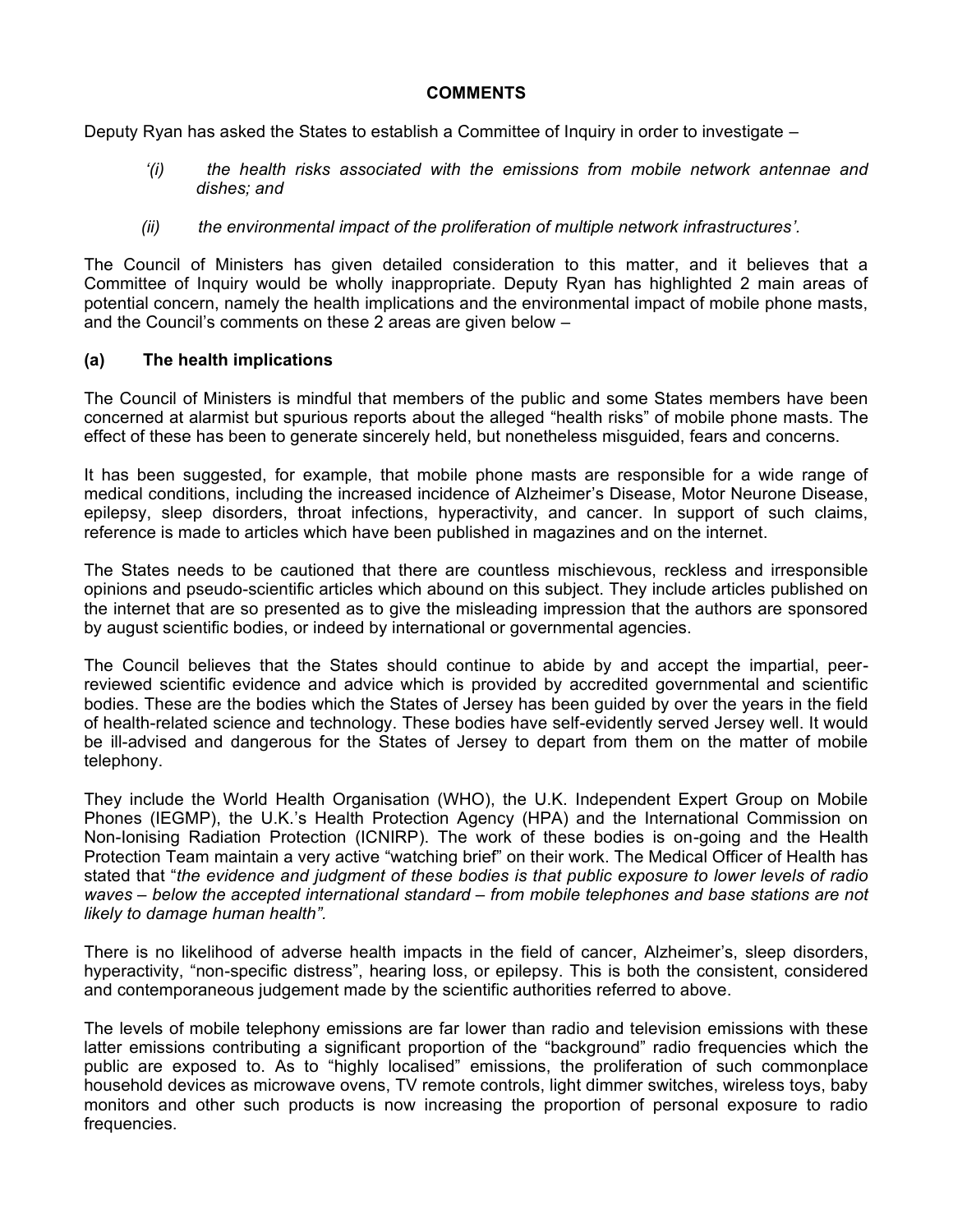The "health risks" associated with mobile telephony are very clear. The first order health risk is for a person to use a mobile phone while driving a vehicle (an illegal act in Jersey but nonetheless prevalent). The second order health risk is for a person to use a mobile phone by placing it next to one's ear. Far, far below these risks comes radio frequency emissions from mobile telephony. Thus, if we acted on the basis of 'risk', we would abandon our use of mobile phones.

Further, we need to understand just how low actual radio emissions from mobile telephony are in Jersey. The International Commission on Non-Ionising Radiation Protection (ICNIRP) has set the universally accepted international standard on such emissions. This is the standard which has been derived from observing the effects of such emissions on human tissue. This cautionary standard has a "precautionary margin of safety" built in. The mobile telephony installations in Jersey, *even when operating at the maximum of their output, are typically 200 times lower than this ICNIRP standard.* Thus prudence, caution and a huge margin of safety are characteristic of mobile telephony on the Island.

#### **(b) Environmental impact**

In the report accompanying his proposition, Deputy Ryan states that attention should be given to the 'visual environmental effects' of mobile phone masts.

In considering this issue, it is important that there should be a clear understanding of the current position. Three companies have been granted consent by the Jersey Competition Regulatory Authority to operate a mobile telephone service in Jersey, namely Jersey Telecom, Cable and Wireless, and Jersey Airtel Limited (Airtel). The networks of the first 2 of these companies are now almost complete (*i.e. mobile phone masts, antennae, and associated equipment)*, whilst Jersey Airtel have approximately 30% of their network already approved.

The anticipated total for the 3 mobile phone companies is approximately 150 installations. Over 100 are already erected and the Planning Department considers that the visual impact of the current installations is minimal. Of the total of 150 installations, 70-80 will be wooden-clad replica telegraph pole designs, approximately 40 of which are already in place. The remainder are installations on existing infrastructure and roof-top sites.

All existing infrastructure that can support additional equipment is currently being shared by 2 or more companies. The only way more mast-sharing is possible would be by building large lattice masts like those at Five Oaks and Les Platons. These structures are considered to be more detrimental to the landscape than the smaller telegraph pole designs.

Every planning application is individually assessed in order to minimise its impact on visual amenity. In some instances, the Planning Department has requested that installations are relocated or they are not permitted. The Minister for Planning and Environment has insisted that the design for individual sites be a wooden-clad replica telegraph pole with as much equipment as possible hidden inside the structure. It is considered that these poles reflect the character of Jersey more appropriately than any other style available on the telecommunication market.

#### **(c) Economic implications of a Committee of Inquiry**

In bringing forward his proposals for a Committee of Inquiry, Deputy Ryan has proposed that the Minister for Planning and Environment should *'suspend consideration of all new and existing planning applications involving the mobile telecommunications network pending the results of this investigation.'* It is indicated in the report that the Committee of Inquiry would need about 6 months to carry out its work.

The Council of Ministers believes that a 6-month moratorium on all new and existing planning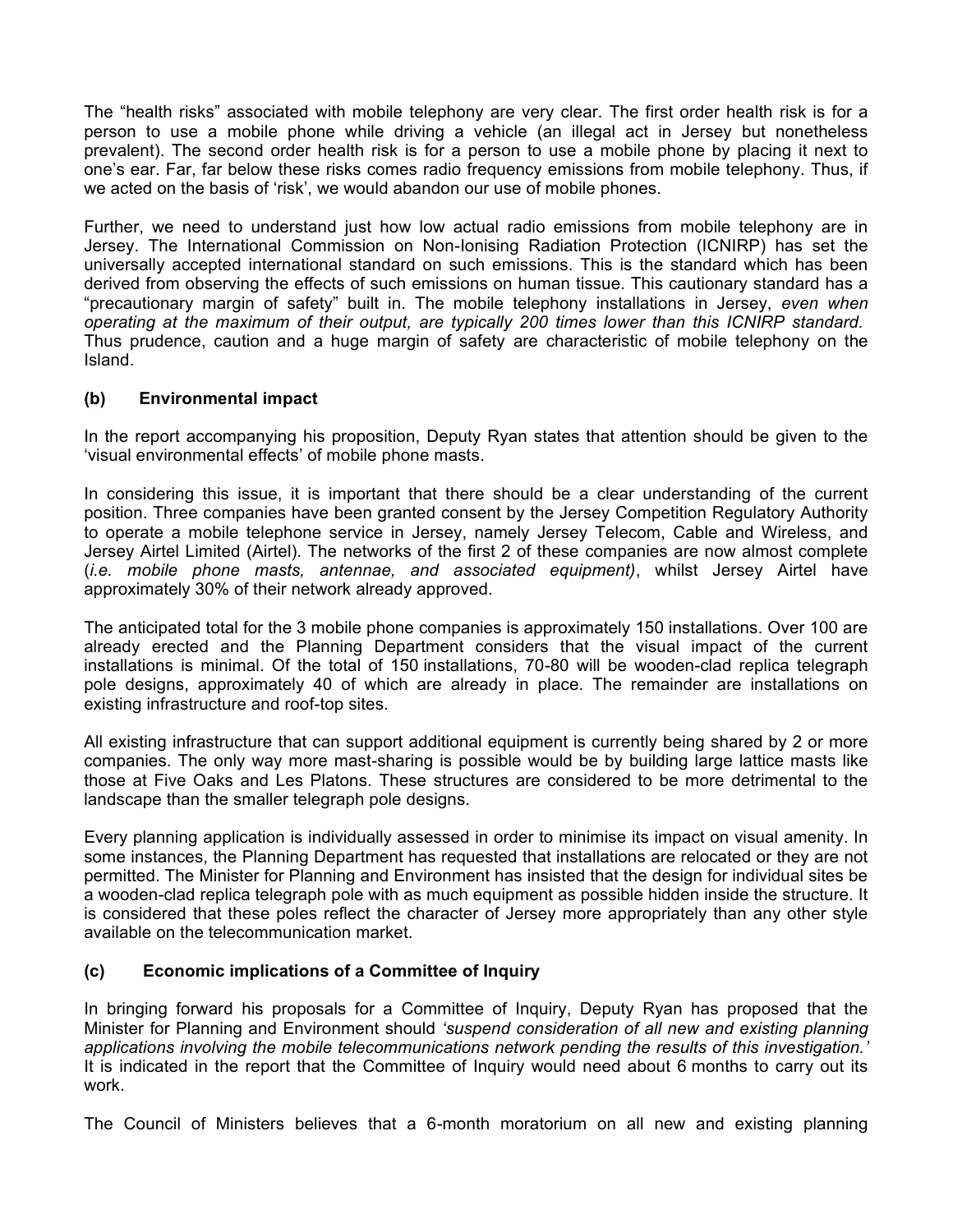applications will have adverse economic implications. In particular, the moratorium would prevent the third telecoms operator (Airtel Limited) from entering the market for 6 months or more, pending the outcome of the work of the Committee of Inquiry. In this connection, the Council considers it is important that there should be a level playing field for all 3 mobile phone operators, thereby enabling all of them to operate in accordance with their licence conditions and offer greater consumer choice to Islanders.

The economic consequences of a decision to appoint a Committee of Inquiry are summarised in the letter dated from the Jersey Competition Regulatory Authority, which is attached as an appendix. The comments of the JCRA are endorsed by the Minister for Economic Development.

#### **(d) Conclusion**

In conclusion, the Council believes that a decision to appoint a Committee of Inquiry would be highly undesirable. Mobile phone masts are not considered by accredited governmental and scientific bodies to pose a health hazard, whilst their impact on the landscape is considered to be minimal. Should the States agree to a 6-month moratorium on all new and existing planning implications, this could have significant economic implications.

The Council of Ministers recommends therefore that the proposition be rejected.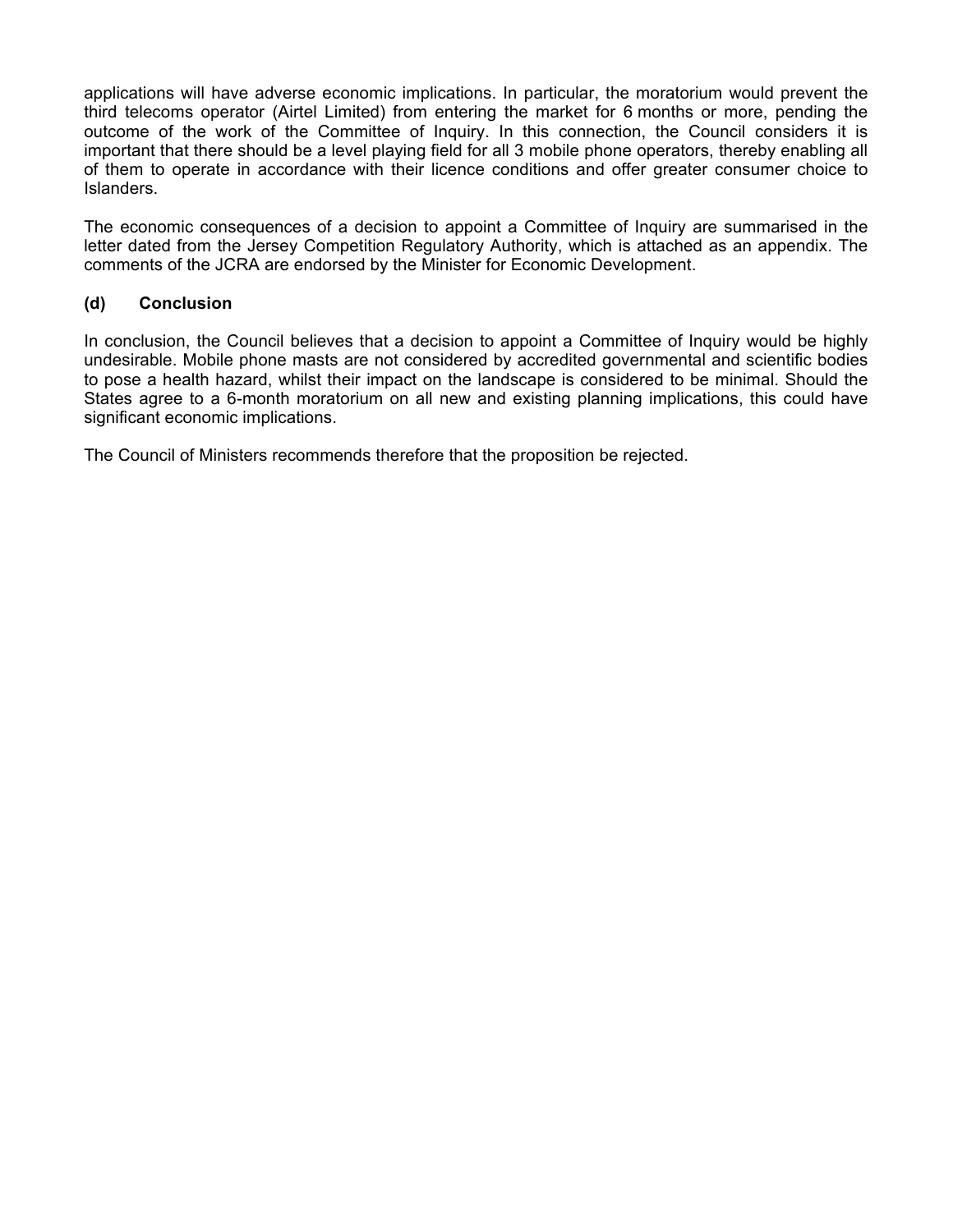## **APPENDIX 2**

#### **Mobile Phone Mast Review - Selected Bibliography with Links to Major Reports**

Guidelines for Limiting Exposure to Time-Varying Electric, Magnetic, and Electromagnetic Fields (up to 300 GHz). Health Physics 74 (4): 494-522; 1998. (ICNIRP) <http://www.icnirp.de/documents/emfgdl.pdf>

'Mobile Phones and Health' - Report of the Independent Expert Group on Mobile Phones (Stewart Report 2000) <http://www.iegmp.org.uk/report/text.htm>

Establishing a Dialogue on Risks from Electromagnetic Fields (WHO 2002) [http://www.who.int/peh-emf/publications/en/EMF\\_Risk\\_ALL.pdf](http://www.who.int/peh-emf/publications/en/EMF_Risk_ALL.pdf)

AGNIR (2003). Health effects from radiofrequency electromagnetic fields. Report of an Advisory Group on Non-ionising Radiation. [http://www.hpa.org.uk/radiation/publications/documents\\_of\\_nrpb/abstracts/absd14-2.htm](http://www.hpa.org.uk/radiation/publications/documents_of_nrpb/abstracts/absd14-2.htm)

Mobile Phones and Health 2004 – Documents of the NRPB [http://www.hpa.org.uk/radiation/publications/documents\\_of\\_nrpb/abstracts/absd15-5.htm](http://www.hpa.org.uk/radiation/publications/documents_of_nrpb/abstracts/absd15-5.htm)

Health and Electromagnetic Fields (European Commission 2005) [http://ec.europa.eu/health/ph\\_determinants/environment/EMF/brochure\\_en.pdf](http://ec.europa.eu/health/ph_determinants/environment/EMF/brochure_en.pdf)

Scientific Committee on Emerging and Newly Identified Health Risks (SCENIHR 2006) Preliminary Opinion on Possible effects of Electromagnetic Fields (EMF) on Human Health [http://ec.europa.eu/health/ph\\_risk/committees/04\\_scenihr/docs/scenihr\\_o\\_006.pdf](http://ec.europa.eu/health/ph_risk/committees/04_scenihr/docs/scenihr_o_006.pdf)

Framework for developing health-based EMF standards (WHO 2006) [http://www.who.int/peh-emf/standards/EMF\\_standards\\_framework%5b1%5d.pdf](http://www.who.int/peh-emf/standards/EMF_standards_framework%5b1%5d.pdf)

Fact sheet N°193 Revised June 2000. Electromagnetic fields and public health: mobile telephones and their base stations: WHO | Electromagnetic fields and public health: mobile telephones ...

Address to Welsh Assembly (Parliament) by B. TROWER On Wireless Telecommunications 3rd October 2006 <http://www.mastsanity.org/index.php>? option=com\_content&task=view&id=109&Itemid=90

Possible Effects of Electromagnetic Fields from Phone Masts on a Population of White Stork (*Ciconia ciconia*) ALFONSO BALMORI : [http://www.powerwatch.org.uk/news/20051006\\_storks.pdf](http://www.powerwatch.org.uk/news/20051006_storks.pdf)

Public exposure to radio waves near GSM microcell and picocell base stations – Institute of Physics: <http://www.iop.org/EJ/abstract/0952-4746/26/2/005>

Mobile Phone Base Stations – Siting and Safety – National Grid Wireless: <http://www.uk.nationalgridwireless.com/downloads/Mobile%20Phone%20Base%20Station%20-%> 20Siting%20and%20Safety.pdf

WHO Workshop on Base Stations and Wireless Networks 15-16 June 2005 Geneva Switzerland: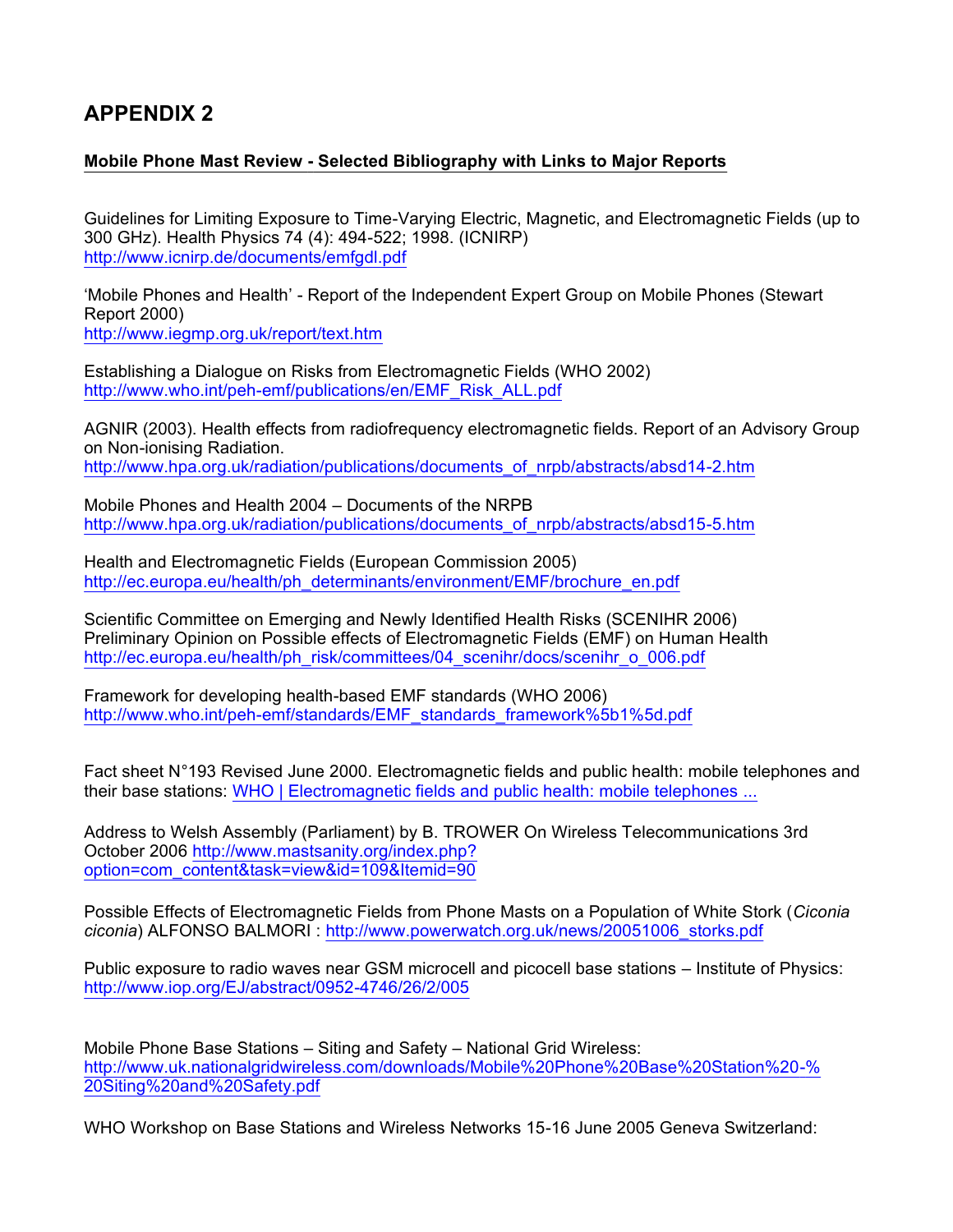[http://www.who.int/peh-emf/meetings/base\\_stations\\_june05/en/index.html](http://www.who.int/peh-emf/meetings/base_stations_june05/en/index.html)

Code of Best Practice on Mobile Phone Network Development – Office of the Deputy Prime Minister: [http://www.communities.gov.uk/index.asp?](http://www.communities.gov.uk/index.asp)id=1144926

Electrosmog in the environment - Swiss Agency SAEFL: <http://www.statesassembly.gov.je/scrutiny/documents/docs/34102-13793-1912007.pdf>

JNCI Journal of the National Cancer Institute 2006 Abstract: Danish Report <http://jnci.oxfordjournals.org/cgi/content/abstract/98/23/1707>

Cellular Telephone Use and Cancer Risk – US National Cancer Institute <http://www.cancer.gov/cancertopics/factsheet/Risk/cellphones>

Ten Commitments to best siting practice – Mobile Operators Association [http://www.mobilemastinfo.com/planning/best\\_practice.htm](http://www.mobilemastinfo.com/planning/best_practice.htm)

Science and Technology Committee – Mobile Phones and Health 1999 Recommendations http://www.hpa.org.uk/hpa/news/nrpb\_archive/response\_statements/1999/response\_statement\_9\_99.ht

The Zapping of America: Microwaves, Their Deadly Risk and Cover-Up Paul Brodeur.

#### **Further useful Links:**

Independent Expert Group on Mobile Phones <www.iegmp.org.uk> LINK collaborative research web site <www.ost.gov.uk/link/> Department of Trade and Industry [www.dti.gov.uk/industries/telecom/mobile\\_phones\\_health\\_environment.html](www.dti.gov.uk/industries/telecom/mobile_phones_health_environment.html) Home Office

<www.homeoffice.gov.uk/docs/TETRA.html>

Advisory Group on Non-ionising Radiation report Health Effects from Radiofrequency Electromagnetic Fields

Mobile Phone Base Stations - How Mobile Phone Networks Work <http://www.radio.gov.uk/topics/mpsafety/school-audit/mobilework.htm>

Mobile Phone Base Stations - Frequently Asked Questions [http://www.Ofcom.org.uk/consumer\\_guides/mob\\_phone\\_base\\_stat/faqs/?](http://www.Ofcom.org.uk/consumer_guides/mob_phone_base_stat/faqs/)a=87 101

Sitefinder (Mobile Base Station Database) <http://www.sitefinder.radio.gov.uk/>

*Legislation and regulation* Department of Trade and Industry - Communications and Information Industries (CII) Directorate <www.dti.gov.uk/cii/>

The text of UK legislation is available from the HMSO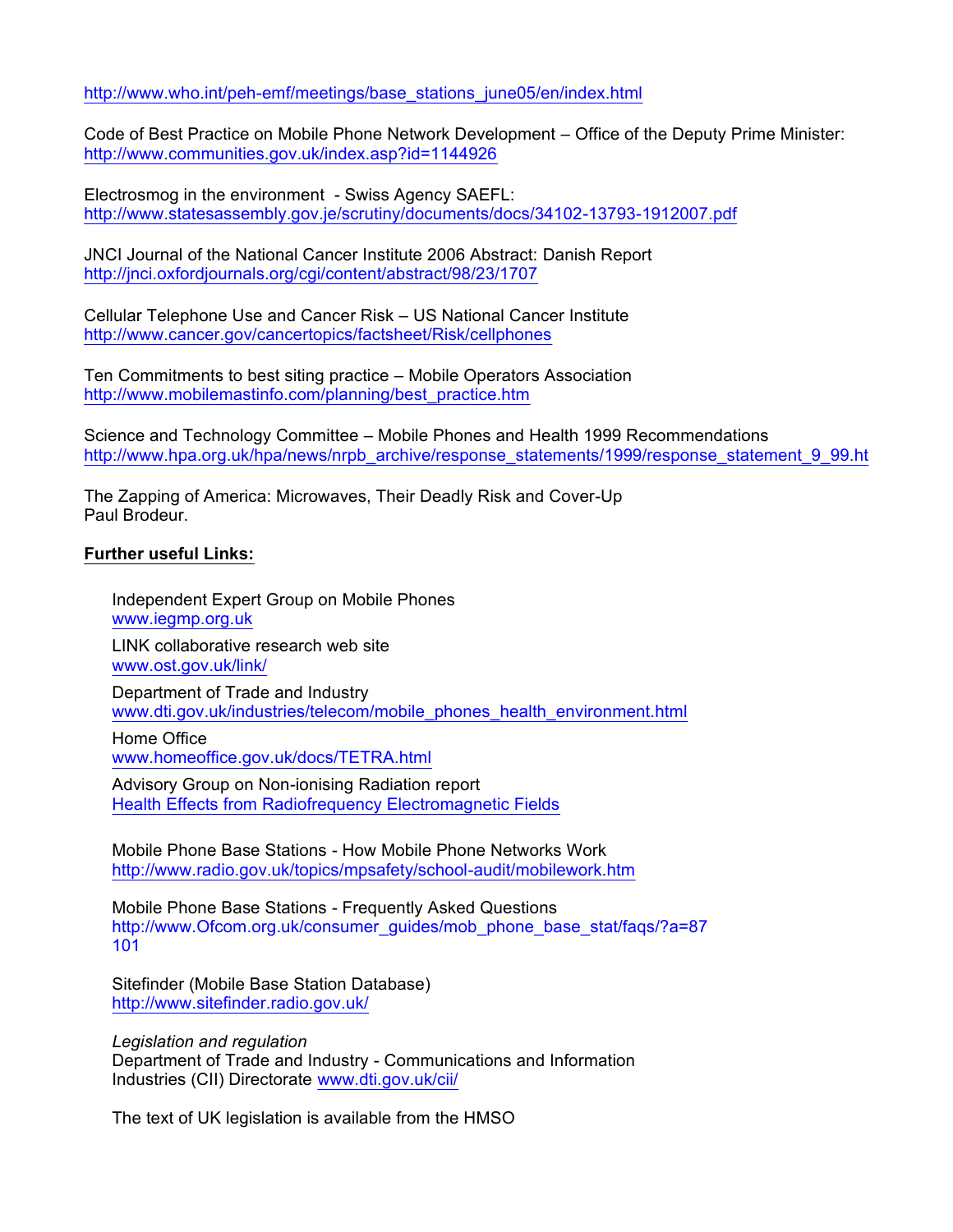#### <http://www.hmso.gov.uk/index-content.htm>

A summary listing of some radio spectrum legislation can be found at <http://www.radio.gov.uk/topics/legislation/leg-index.htm>

European Radio Office <www.ero.dk>

*The Channel Islands* Guernsey Office of Utility Regulation (OUR) <http://www.regutil.gg/>

Jersey Competition Regulatory Authority (JCRA) <http://www.jcra.je/>

*Frequency plans* United Kingdom Table of Radio Frequency Allocations 9 kHz - 105 GHz [http://www.radio.gov.uk/publication/ra\\_info/ra365.htm](http://www.radio.gov.uk/publication/ra_info/ra365.htm)

The GSM frequency plans used by operator's world wide including the UK may be found at <http://www.ero.dk/gsm>

*Health and related matters*

National Radiological Protection Board (NRPB) <www.nrpb.org.uk>

International Commission on Non-Ionizing Radiation Protection (ICNIRP) <www.icnirp.de>

World Health Organisation (WHO) <www.who.int/emf>

Department of Health - Mobile Phones and Health <www.doh.gov.uk/mobile.htm>

Stewart Report ("Mobile Phones and Health") <www.iegmp.org.uk>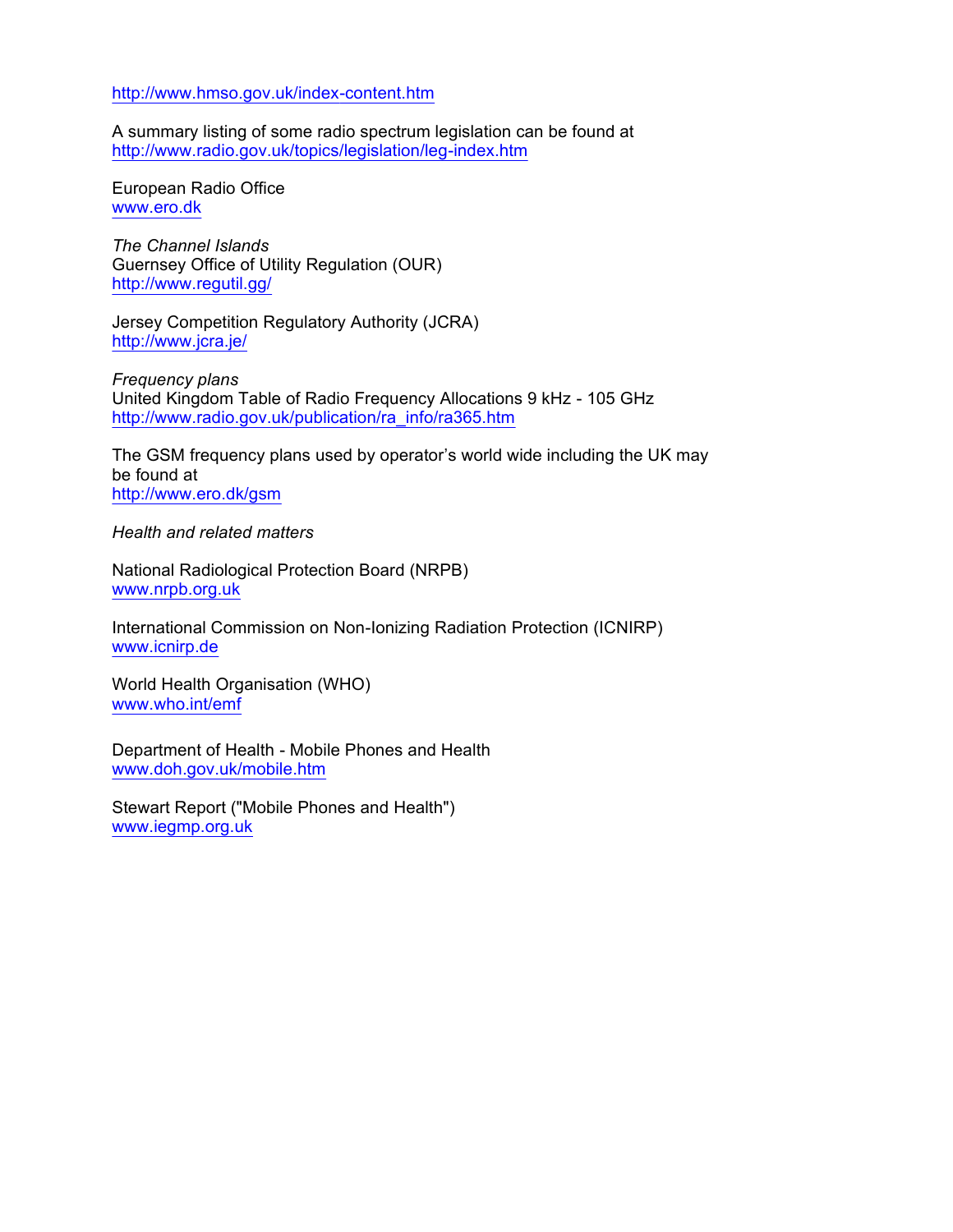**Health Protection Public Health Services**

## **Excerpt from Report on Mobile Phones and Health Mobile Phone Base Stations**

## **Mobile Phones and Health**

## **Mobile Phone Base Stations**

## **Introduction**

The States of Jersey have recently opened up the mobile telephony market to competition and as a consequence a number of network suppliers have been provided with licenses to set up their networks across the island. As part of that process the suppliers have been required to make application to the Planning and Environment Department for the positioning of base stations critical for the effective operation of their systems.

A number of concerns have been voiced from residents because of the uncertainty surrounding the safety of the equipment involved, and the potential siting of this equipment close to sensitive receptors. Complaints have focussed on the 'health impacts' of such a system and that on the basis of this uncertainty the further expansion of the mobile telephony system should be curtailed. However, this would appear to be at odds with the general principle of risk management and is certainly at variance with the view of the international community with regards to the use of mobile networks. This view would also throw into doubt the continued use of the existing mobile phone network on the island.

If one considers the risks to human health posed by this technology in comparison to other personal behaviours such as smoking, diet and sexual health that have been shown to result in premature death, such a stance does not compare. In other activities, society puts in place controls and does not deny activity by ensuring adequate safeguards. A case in point is that of the use of motor vehicles, there are significant similarities between mobile phones and the motor vehicle, both provide a discrete level of individual ownership, operation and control; they provide a rapid means of communication or travel respectively far in excess of alternatives; they require a network of facilities in order to operate; those network facilities have the potential to impact both on the user and on the premises they neighbour. Both provide a measure of perceived security to their owner.

## **Conclusions**

There is consensus amongst all of the expert groups who have looked at the potential for adverse health effects that the balance of evidence to date suggests that 'exposure to Radio frequency radiation below NRPB and ICNIRP guidelines do not cause adverse health effects to the general population'. To that end it is incumbent upon the States to ensure that any operator fully complies with those international standards, and openly shows compliance. The most appropriate way of ensuring this would be through the planning application process, which is subject to public scrutiny.

Currently there is little information available to the public, and the government about the siting of base stations and their potential to affect the health of residents; this leads to suspicion and mistrust. There needs to be a central database of information available covering the siting, number of transmitters and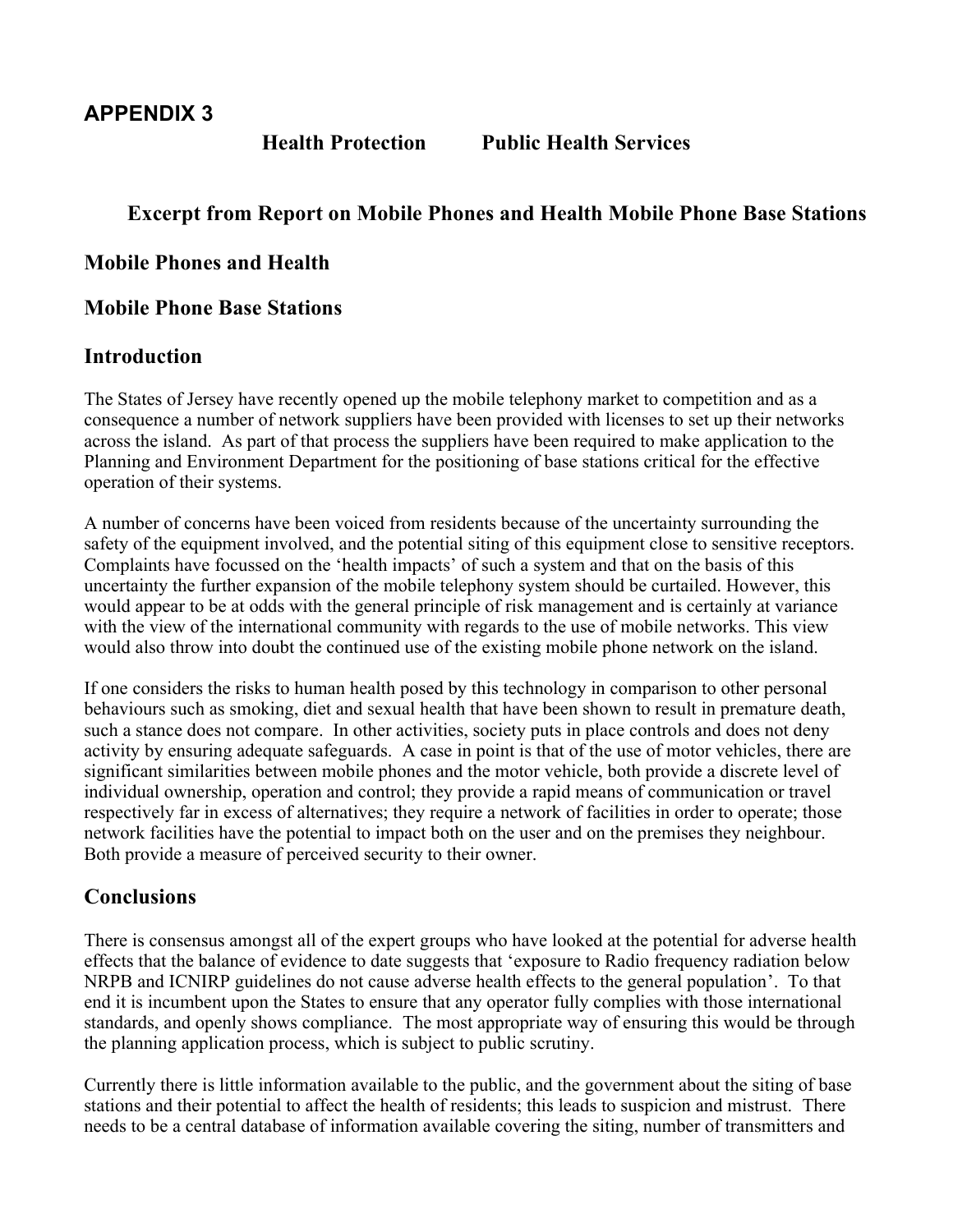power outputs of the equipment.

In the case of the Cable and Wireless network, the information put forward in support of the planning applications indicates that in line with the agreement held with the expert groups, the level of emission from the hardware should be an order of magnitude of 1000 times less than the guidelines. There will however, need to be measurement of the actual levels following commissioning to show compliance.

There is also a need to ensure that the current operator JT, who has not had any scrutiny of past installations, is also required to show compliance with the guidelines even though it may be recognised that part of that compliance the equipment in use is likely to be of an equal standard internationally to proposed installations.

## **Recommendations**

The States of Jersey should ensure that:

- All base stations are to be subject to the scrutiny of the planning applications process to ensure compliance with internationally agreed standards,
- There should be improved consultation by the network operator with the community prior to the selection of a site for a base station,
- Emissions from base stations must as a minimum meet the ICNIRP guidelines for public exposure, as expressed in the EU Council Recommendation. However, the States should seek to ensure that Network operators voluntarily agree to comply with levels lower than international guidelines,
- Measurement of the actual levels of radiation from base stations must be undertaken following commissioning to show compliance and be a condition of the planning permit,
- Mobile Phone network operators deliver with the States of Jersey a **database** of information available to the public on radio base stations,
- There is cross industry agreement on the sharing of sites and masts for radio base stations wherever possible.

#### **Stephen D Smith Assistant Director, Health Protection**

**12 April 2006**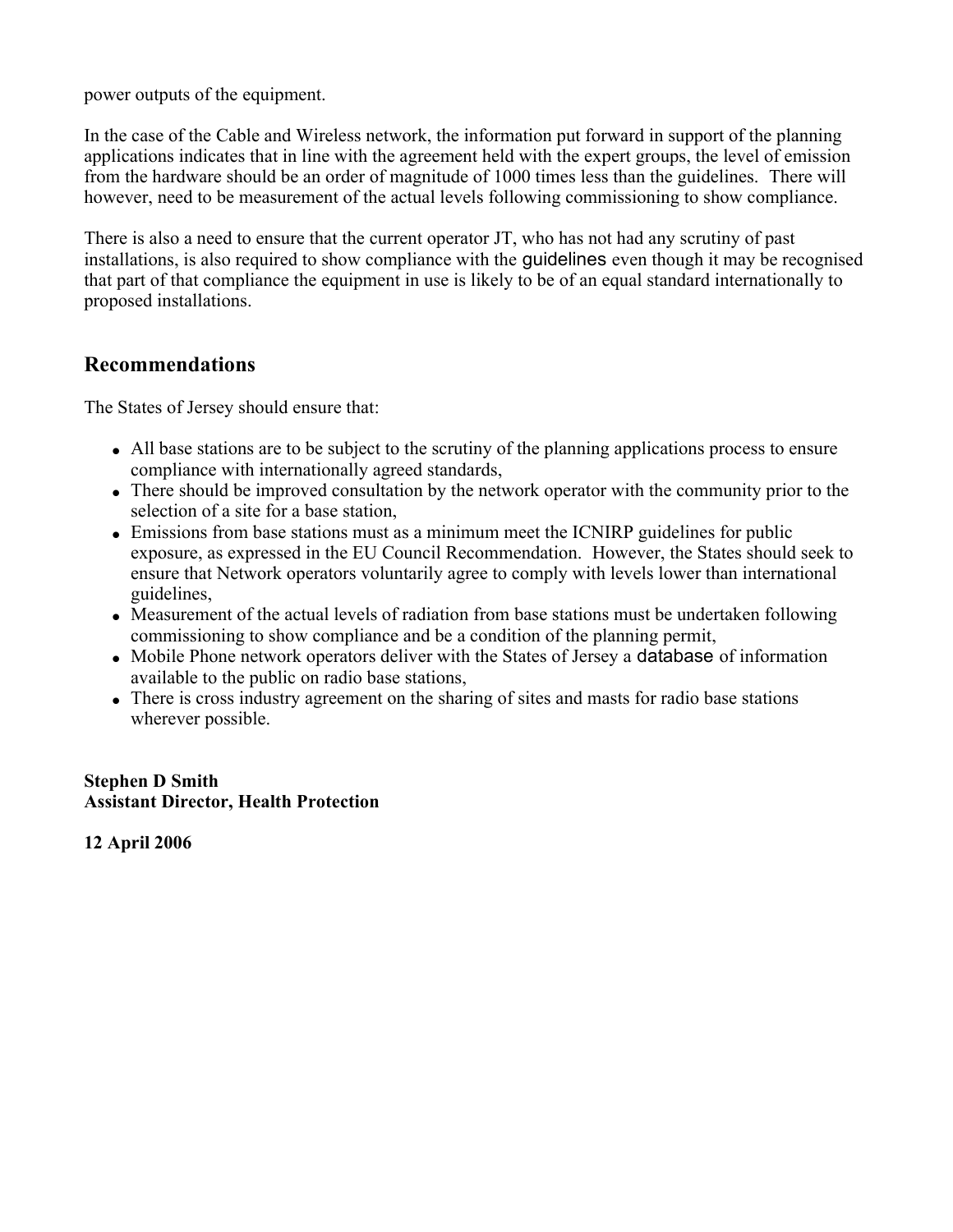## **GLOSSARY**

This report has been written as far as possible in plain English with the minimum of 'jargon'. All acronyms are spelt out in full when they first appear, but for the sake of clarity their meanings are repeated here**.**

#### *Full definitions are at the appropriate points in the text.*

**3G** – The third generation of mobile networks in which the ability to make standard voice calls is supplemented by the ability to make video calls or to download data at speeds approaching those of early broadband internet connections.

- **ADSL** Asymmetric Digital Subscriber Line
- **AGNIR**  Advisory Group on Non-Ionising Radiation
- **CELL** the unit of coverage allocated to an area adjacent to a mobile base station
- **EDD** the Economic Development Department
- **EMF** Electro-Magnetic Field
- **EMR** Electro-Magnetic Radiation
- **EMS** Electro-Magnetic Sensitivity
- **GSM**  Global System for Mobile (Communications)
- **HPA**  Health Protection Agency
- **H&SS –** Health and Social Services
- **ICNIRP** International Commission on Non-Ionizing Radiation Protection
- **IEGMP**  Independent Expert Group on Mobile Phones
- **JCRA –** Jersey Competition Regulatory Authority
- **MHz** Mega Hertz
- **NRPB**  National Radiological Protection Board
- **P&E**  Planning and Environment

**SAR** - stands for Specific Absorption Rate, which is the unit of measurement for the amount of RF energy absorbed by the body when using a mobile phone

- **SMS** Short Message Service
- **TETRA** Terrestrial Trunked Radio
- **UMTS** Universal Mobile Telecommunications Service
- **WHO**  World Health Organisation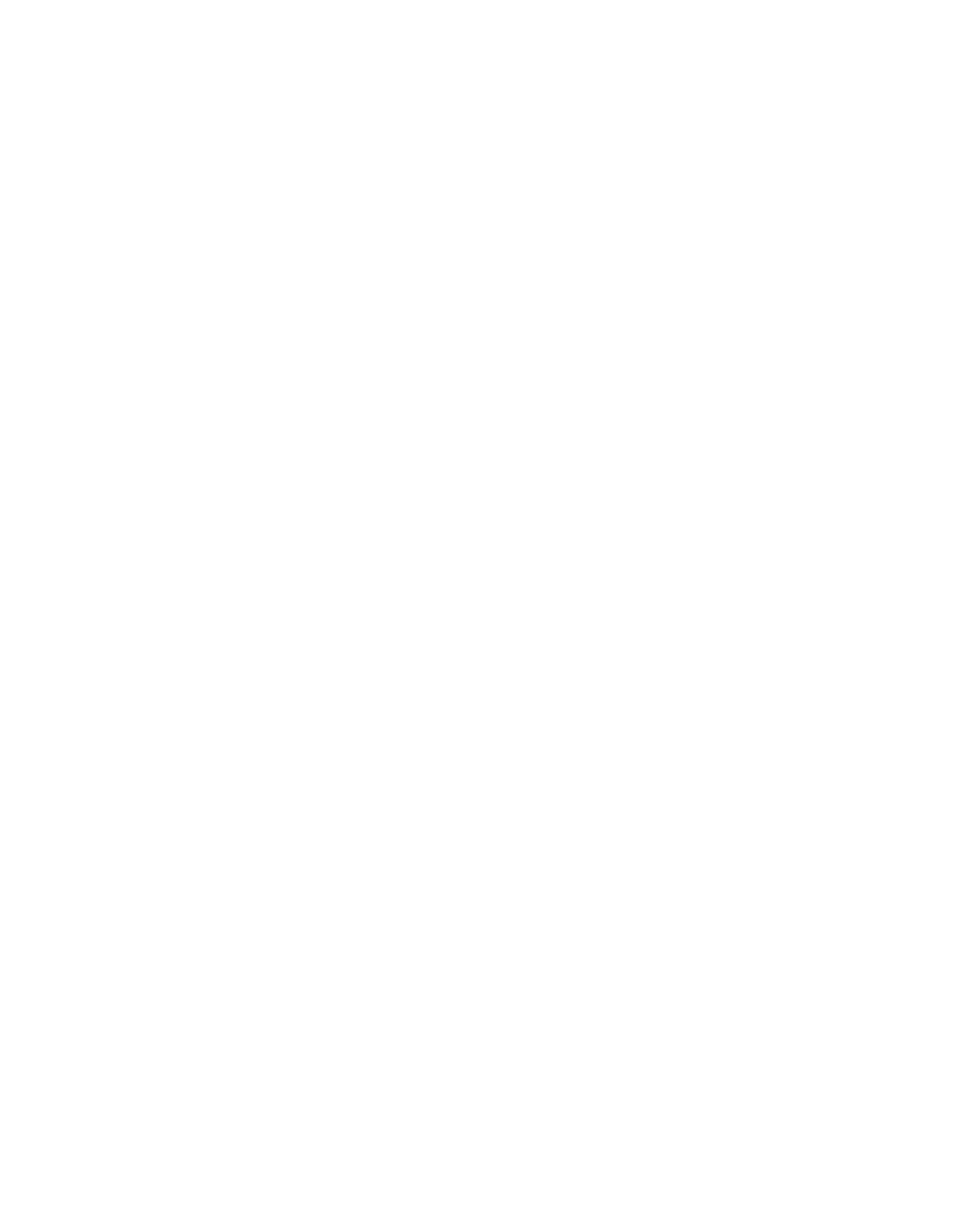## **Index of Submissions**

| submission individual - no peer review evidence just<br>11.01.07<br>1<br>dissemination of fear<br>10.01.07<br>$\overline{2}$<br>Masts on her property @ Mont Mallet<br>Consultations between Steve Smith an K Johnson<br>3<br>28.11.06<br>on moratorium<br>4.1.07<br>Letter from Minister P&E to Mrs Joanna Banks<br>Planning<br>4<br><b>JMMCG</b><br>$\overline{5}$<br>Questions to P&E re masts<br>www.jerseymastconcern.co.uk Dr Blackwell<br>5.1<br><b>JMMCG</b><br>information<br>1.2.07<br>5.2<br><b>JMMCG</b><br>Interview with Radiologist Prof Dr Eckel<br>Next up news - Proposed law - French National<br>5.3<br>1.2.07<br><b>JMMCG</b><br>Assembly<br>13.7.05<br>$\overline{5.4}$<br>National Assembly - Proposed law 2491<br><b>JMMCG</b><br><b>JMMCG</b><br>6<br>Petition against masts<br>Masts and health issue concerns e mail to Deputy<br>$\overline{7}$<br>Ryan<br><b>Telephone Masts and Base Stations Jersey</b><br>8<br><b>Environment Forum</b><br>29.11.07<br>$\overline{9}$<br>Concern over the proliferation of masts<br>discussing moratorium and Mr Smith Report email<br>10<br>and letter to Mrs Carlyon dated 19.12.06 from P&E<br>21.12.07<br>Minister<br>concern about health issues interested in 103 phone<br>10.1<br>13.01.07<br>pole on the topic<br>ICNIRP critics base evidence on media reports and<br>11<br>28.11.07<br>Planning<br>articles<br>Statement from Minister in the States re health and<br>11.1<br>21/22.11.06<br>Minister<br>planning<br>explanatory email from Kelly outlining research to<br>11.2<br>28.11.06<br>Planning<br>explain the physics of mobile base stations<br>$\overline{12}$<br>28.11.06<br>Letter to Planning re Health concerns<br>$\overline{13}$<br>11.01.07<br>no scientific evidence to prove any danger<br>$\overline{14}$<br>10.01.07<br>concerns over immune system implications<br>$\overline{15}$<br>14.01.07<br>disappointed mast in field 99 at Maufant approved<br>Letter from Senator Cohen to Miss Simpson re<br>16<br>29.12.06<br>concerns health issues<br>16.1<br>02.01.07<br>Questions to P&E re masts<br>$\overline{17}$<br>02.11.06<br>Committee of Inquiry: Mobile Telecommunications<br>21.11.06<br>P144/2006 Committee of Inquiry<br>17.1<br>Written questions Minister Planning and Env by<br>21.11.06<br>17.2<br><b>States</b><br>Deputy Le Hérissier on planning permission<br>17.3<br>22.11.06<br>P144/2006 Committee of Inquiry - transcript<br><b>States</b><br>17.4<br>21.11.06<br>Oral question to Housing Minister re Masts<br><b>States</b><br>18<br>Apr-06<br>Report on Mobile Phones and Health - Mobile Phone<br><b>Base Stations</b><br>18.1<br>27.11.06<br>Mobile Phones and Health pollution and monitoring<br>$\overline{19}$<br>03.11.06<br>$\overline{??}$<br>Jersey Mobile Phone Base Stations (Masts) | <b>Item No</b> | <b>Date Recd</b> | <b>Title of Doc</b> | <b>From</b>                                                         |
|----------------------------------------------------------------------------------------------------------------------------------------------------------------------------------------------------------------------------------------------------------------------------------------------------------------------------------------------------------------------------------------------------------------------------------------------------------------------------------------------------------------------------------------------------------------------------------------------------------------------------------------------------------------------------------------------------------------------------------------------------------------------------------------------------------------------------------------------------------------------------------------------------------------------------------------------------------------------------------------------------------------------------------------------------------------------------------------------------------------------------------------------------------------------------------------------------------------------------------------------------------------------------------------------------------------------------------------------------------------------------------------------------------------------------------------------------------------------------------------------------------------------------------------------------------------------------------------------------------------------------------------------------------------------------------------------------------------------------------------------------------------------------------------------------------------------------------------------------------------------------------------------------------------------------------------------------------------------------------------------------------------------------------------------------------------------------------------------------------------------------------------------------------------------------------------------------------------------------------------------------------------------------------------------------------------------------------------------------------------------------------------------------------------------------------------------------------------------------------------------------------------------------------------------------------------------------------------------------------------------------------------------------------------------------------------------------------------------------------------------------------------------------------------------------------------------------|----------------|------------------|---------------------|---------------------------------------------------------------------|
|                                                                                                                                                                                                                                                                                                                                                                                                                                                                                                                                                                                                                                                                                                                                                                                                                                                                                                                                                                                                                                                                                                                                                                                                                                                                                                                                                                                                                                                                                                                                                                                                                                                                                                                                                                                                                                                                                                                                                                                                                                                                                                                                                                                                                                                                                                                                                                                                                                                                                                                                                                                                                                                                                                                                                                                                                            |                |                  |                     | Derek Bernard                                                       |
|                                                                                                                                                                                                                                                                                                                                                                                                                                                                                                                                                                                                                                                                                                                                                                                                                                                                                                                                                                                                                                                                                                                                                                                                                                                                                                                                                                                                                                                                                                                                                                                                                                                                                                                                                                                                                                                                                                                                                                                                                                                                                                                                                                                                                                                                                                                                                                                                                                                                                                                                                                                                                                                                                                                                                                                                                            |                |                  |                     | <b>Kathy Rondel</b>                                                 |
|                                                                                                                                                                                                                                                                                                                                                                                                                                                                                                                                                                                                                                                                                                                                                                                                                                                                                                                                                                                                                                                                                                                                                                                                                                                                                                                                                                                                                                                                                                                                                                                                                                                                                                                                                                                                                                                                                                                                                                                                                                                                                                                                                                                                                                                                                                                                                                                                                                                                                                                                                                                                                                                                                                                                                                                                                            |                |                  |                     | <b>Steve Smith</b>                                                  |
|                                                                                                                                                                                                                                                                                                                                                                                                                                                                                                                                                                                                                                                                                                                                                                                                                                                                                                                                                                                                                                                                                                                                                                                                                                                                                                                                                                                                                                                                                                                                                                                                                                                                                                                                                                                                                                                                                                                                                                                                                                                                                                                                                                                                                                                                                                                                                                                                                                                                                                                                                                                                                                                                                                                                                                                                                            |                |                  |                     |                                                                     |
|                                                                                                                                                                                                                                                                                                                                                                                                                                                                                                                                                                                                                                                                                                                                                                                                                                                                                                                                                                                                                                                                                                                                                                                                                                                                                                                                                                                                                                                                                                                                                                                                                                                                                                                                                                                                                                                                                                                                                                                                                                                                                                                                                                                                                                                                                                                                                                                                                                                                                                                                                                                                                                                                                                                                                                                                                            |                |                  |                     |                                                                     |
|                                                                                                                                                                                                                                                                                                                                                                                                                                                                                                                                                                                                                                                                                                                                                                                                                                                                                                                                                                                                                                                                                                                                                                                                                                                                                                                                                                                                                                                                                                                                                                                                                                                                                                                                                                                                                                                                                                                                                                                                                                                                                                                                                                                                                                                                                                                                                                                                                                                                                                                                                                                                                                                                                                                                                                                                                            |                |                  |                     |                                                                     |
|                                                                                                                                                                                                                                                                                                                                                                                                                                                                                                                                                                                                                                                                                                                                                                                                                                                                                                                                                                                                                                                                                                                                                                                                                                                                                                                                                                                                                                                                                                                                                                                                                                                                                                                                                                                                                                                                                                                                                                                                                                                                                                                                                                                                                                                                                                                                                                                                                                                                                                                                                                                                                                                                                                                                                                                                                            |                |                  |                     |                                                                     |
|                                                                                                                                                                                                                                                                                                                                                                                                                                                                                                                                                                                                                                                                                                                                                                                                                                                                                                                                                                                                                                                                                                                                                                                                                                                                                                                                                                                                                                                                                                                                                                                                                                                                                                                                                                                                                                                                                                                                                                                                                                                                                                                                                                                                                                                                                                                                                                                                                                                                                                                                                                                                                                                                                                                                                                                                                            |                |                  |                     |                                                                     |
|                                                                                                                                                                                                                                                                                                                                                                                                                                                                                                                                                                                                                                                                                                                                                                                                                                                                                                                                                                                                                                                                                                                                                                                                                                                                                                                                                                                                                                                                                                                                                                                                                                                                                                                                                                                                                                                                                                                                                                                                                                                                                                                                                                                                                                                                                                                                                                                                                                                                                                                                                                                                                                                                                                                                                                                                                            |                |                  |                     |                                                                     |
|                                                                                                                                                                                                                                                                                                                                                                                                                                                                                                                                                                                                                                                                                                                                                                                                                                                                                                                                                                                                                                                                                                                                                                                                                                                                                                                                                                                                                                                                                                                                                                                                                                                                                                                                                                                                                                                                                                                                                                                                                                                                                                                                                                                                                                                                                                                                                                                                                                                                                                                                                                                                                                                                                                                                                                                                                            |                |                  |                     |                                                                     |
|                                                                                                                                                                                                                                                                                                                                                                                                                                                                                                                                                                                                                                                                                                                                                                                                                                                                                                                                                                                                                                                                                                                                                                                                                                                                                                                                                                                                                                                                                                                                                                                                                                                                                                                                                                                                                                                                                                                                                                                                                                                                                                                                                                                                                                                                                                                                                                                                                                                                                                                                                                                                                                                                                                                                                                                                                            |                |                  |                     | Patricia Hamilton                                                   |
|                                                                                                                                                                                                                                                                                                                                                                                                                                                                                                                                                                                                                                                                                                                                                                                                                                                                                                                                                                                                                                                                                                                                                                                                                                                                                                                                                                                                                                                                                                                                                                                                                                                                                                                                                                                                                                                                                                                                                                                                                                                                                                                                                                                                                                                                                                                                                                                                                                                                                                                                                                                                                                                                                                                                                                                                                            |                |                  |                     | Hugh Forshaw                                                        |
|                                                                                                                                                                                                                                                                                                                                                                                                                                                                                                                                                                                                                                                                                                                                                                                                                                                                                                                                                                                                                                                                                                                                                                                                                                                                                                                                                                                                                                                                                                                                                                                                                                                                                                                                                                                                                                                                                                                                                                                                                                                                                                                                                                                                                                                                                                                                                                                                                                                                                                                                                                                                                                                                                                                                                                                                                            |                |                  |                     | <b>Jim Drew</b>                                                     |
|                                                                                                                                                                                                                                                                                                                                                                                                                                                                                                                                                                                                                                                                                                                                                                                                                                                                                                                                                                                                                                                                                                                                                                                                                                                                                                                                                                                                                                                                                                                                                                                                                                                                                                                                                                                                                                                                                                                                                                                                                                                                                                                                                                                                                                                                                                                                                                                                                                                                                                                                                                                                                                                                                                                                                                                                                            |                |                  |                     | Jersey Community<br><b>Relations Trust</b>                          |
|                                                                                                                                                                                                                                                                                                                                                                                                                                                                                                                                                                                                                                                                                                                                                                                                                                                                                                                                                                                                                                                                                                                                                                                                                                                                                                                                                                                                                                                                                                                                                                                                                                                                                                                                                                                                                                                                                                                                                                                                                                                                                                                                                                                                                                                                                                                                                                                                                                                                                                                                                                                                                                                                                                                                                                                                                            |                |                  |                     | Mrs Carlyon                                                         |
|                                                                                                                                                                                                                                                                                                                                                                                                                                                                                                                                                                                                                                                                                                                                                                                                                                                                                                                                                                                                                                                                                                                                                                                                                                                                                                                                                                                                                                                                                                                                                                                                                                                                                                                                                                                                                                                                                                                                                                                                                                                                                                                                                                                                                                                                                                                                                                                                                                                                                                                                                                                                                                                                                                                                                                                                                            |                |                  |                     | Kelly Johnson                                                       |
|                                                                                                                                                                                                                                                                                                                                                                                                                                                                                                                                                                                                                                                                                                                                                                                                                                                                                                                                                                                                                                                                                                                                                                                                                                                                                                                                                                                                                                                                                                                                                                                                                                                                                                                                                                                                                                                                                                                                                                                                                                                                                                                                                                                                                                                                                                                                                                                                                                                                                                                                                                                                                                                                                                                                                                                                                            |                |                  |                     |                                                                     |
|                                                                                                                                                                                                                                                                                                                                                                                                                                                                                                                                                                                                                                                                                                                                                                                                                                                                                                                                                                                                                                                                                                                                                                                                                                                                                                                                                                                                                                                                                                                                                                                                                                                                                                                                                                                                                                                                                                                                                                                                                                                                                                                                                                                                                                                                                                                                                                                                                                                                                                                                                                                                                                                                                                                                                                                                                            |                |                  |                     | Kelly Johnson                                                       |
|                                                                                                                                                                                                                                                                                                                                                                                                                                                                                                                                                                                                                                                                                                                                                                                                                                                                                                                                                                                                                                                                                                                                                                                                                                                                                                                                                                                                                                                                                                                                                                                                                                                                                                                                                                                                                                                                                                                                                                                                                                                                                                                                                                                                                                                                                                                                                                                                                                                                                                                                                                                                                                                                                                                                                                                                                            |                |                  |                     | <b>Steve Smith</b>                                                  |
|                                                                                                                                                                                                                                                                                                                                                                                                                                                                                                                                                                                                                                                                                                                                                                                                                                                                                                                                                                                                                                                                                                                                                                                                                                                                                                                                                                                                                                                                                                                                                                                                                                                                                                                                                                                                                                                                                                                                                                                                                                                                                                                                                                                                                                                                                                                                                                                                                                                                                                                                                                                                                                                                                                                                                                                                                            |                |                  |                     | <b>Alexis Marett</b>                                                |
|                                                                                                                                                                                                                                                                                                                                                                                                                                                                                                                                                                                                                                                                                                                                                                                                                                                                                                                                                                                                                                                                                                                                                                                                                                                                                                                                                                                                                                                                                                                                                                                                                                                                                                                                                                                                                                                                                                                                                                                                                                                                                                                                                                                                                                                                                                                                                                                                                                                                                                                                                                                                                                                                                                                                                                                                                            |                |                  |                     | <b>Mrs A Pafitis</b>                                                |
|                                                                                                                                                                                                                                                                                                                                                                                                                                                                                                                                                                                                                                                                                                                                                                                                                                                                                                                                                                                                                                                                                                                                                                                                                                                                                                                                                                                                                                                                                                                                                                                                                                                                                                                                                                                                                                                                                                                                                                                                                                                                                                                                                                                                                                                                                                                                                                                                                                                                                                                                                                                                                                                                                                                                                                                                                            |                |                  |                     | <b>Mr A Boleat</b>                                                  |
|                                                                                                                                                                                                                                                                                                                                                                                                                                                                                                                                                                                                                                                                                                                                                                                                                                                                                                                                                                                                                                                                                                                                                                                                                                                                                                                                                                                                                                                                                                                                                                                                                                                                                                                                                                                                                                                                                                                                                                                                                                                                                                                                                                                                                                                                                                                                                                                                                                                                                                                                                                                                                                                                                                                                                                                                                            |                |                  |                     | Sen Cohen                                                           |
|                                                                                                                                                                                                                                                                                                                                                                                                                                                                                                                                                                                                                                                                                                                                                                                                                                                                                                                                                                                                                                                                                                                                                                                                                                                                                                                                                                                                                                                                                                                                                                                                                                                                                                                                                                                                                                                                                                                                                                                                                                                                                                                                                                                                                                                                                                                                                                                                                                                                                                                                                                                                                                                                                                                                                                                                                            |                |                  |                     | Miss J Simpson                                                      |
|                                                                                                                                                                                                                                                                                                                                                                                                                                                                                                                                                                                                                                                                                                                                                                                                                                                                                                                                                                                                                                                                                                                                                                                                                                                                                                                                                                                                                                                                                                                                                                                                                                                                                                                                                                                                                                                                                                                                                                                                                                                                                                                                                                                                                                                                                                                                                                                                                                                                                                                                                                                                                                                                                                                                                                                                                            |                |                  |                     | Deputy P. Ryan                                                      |
|                                                                                                                                                                                                                                                                                                                                                                                                                                                                                                                                                                                                                                                                                                                                                                                                                                                                                                                                                                                                                                                                                                                                                                                                                                                                                                                                                                                                                                                                                                                                                                                                                                                                                                                                                                                                                                                                                                                                                                                                                                                                                                                                                                                                                                                                                                                                                                                                                                                                                                                                                                                                                                                                                                                                                                                                                            |                |                  |                     | <b>Council of Ministers</b>                                         |
|                                                                                                                                                                                                                                                                                                                                                                                                                                                                                                                                                                                                                                                                                                                                                                                                                                                                                                                                                                                                                                                                                                                                                                                                                                                                                                                                                                                                                                                                                                                                                                                                                                                                                                                                                                                                                                                                                                                                                                                                                                                                                                                                                                                                                                                                                                                                                                                                                                                                                                                                                                                                                                                                                                                                                                                                                            |                |                  |                     |                                                                     |
|                                                                                                                                                                                                                                                                                                                                                                                                                                                                                                                                                                                                                                                                                                                                                                                                                                                                                                                                                                                                                                                                                                                                                                                                                                                                                                                                                                                                                                                                                                                                                                                                                                                                                                                                                                                                                                                                                                                                                                                                                                                                                                                                                                                                                                                                                                                                                                                                                                                                                                                                                                                                                                                                                                                                                                                                                            |                |                  |                     |                                                                     |
|                                                                                                                                                                                                                                                                                                                                                                                                                                                                                                                                                                                                                                                                                                                                                                                                                                                                                                                                                                                                                                                                                                                                                                                                                                                                                                                                                                                                                                                                                                                                                                                                                                                                                                                                                                                                                                                                                                                                                                                                                                                                                                                                                                                                                                                                                                                                                                                                                                                                                                                                                                                                                                                                                                                                                                                                                            |                |                  |                     |                                                                     |
|                                                                                                                                                                                                                                                                                                                                                                                                                                                                                                                                                                                                                                                                                                                                                                                                                                                                                                                                                                                                                                                                                                                                                                                                                                                                                                                                                                                                                                                                                                                                                                                                                                                                                                                                                                                                                                                                                                                                                                                                                                                                                                                                                                                                                                                                                                                                                                                                                                                                                                                                                                                                                                                                                                                                                                                                                            |                |                  |                     | <b>Health Protection</b><br><b>Public Health</b><br><b>Services</b> |
|                                                                                                                                                                                                                                                                                                                                                                                                                                                                                                                                                                                                                                                                                                                                                                                                                                                                                                                                                                                                                                                                                                                                                                                                                                                                                                                                                                                                                                                                                                                                                                                                                                                                                                                                                                                                                                                                                                                                                                                                                                                                                                                                                                                                                                                                                                                                                                                                                                                                                                                                                                                                                                                                                                                                                                                                                            |                |                  |                     | Le Bas Centre                                                       |
|                                                                                                                                                                                                                                                                                                                                                                                                                                                                                                                                                                                                                                                                                                                                                                                                                                                                                                                                                                                                                                                                                                                                                                                                                                                                                                                                                                                                                                                                                                                                                                                                                                                                                                                                                                                                                                                                                                                                                                                                                                                                                                                                                                                                                                                                                                                                                                                                                                                                                                                                                                                                                                                                                                                                                                                                                            |                |                  |                     |                                                                     |
| Phone mast locations from JEP and Web site and<br>20<br>Telecommunications Masts and Safety Zones as<br>outlined in Island Plan                                                                                                                                                                                                                                                                                                                                                                                                                                                                                                                                                                                                                                                                                                                                                                                                                                                                                                                                                                                                                                                                                                                                                                                                                                                                                                                                                                                                                                                                                                                                                                                                                                                                                                                                                                                                                                                                                                                                                                                                                                                                                                                                                                                                                                                                                                                                                                                                                                                                                                                                                                                                                                                                                            |                |                  |                     |                                                                     |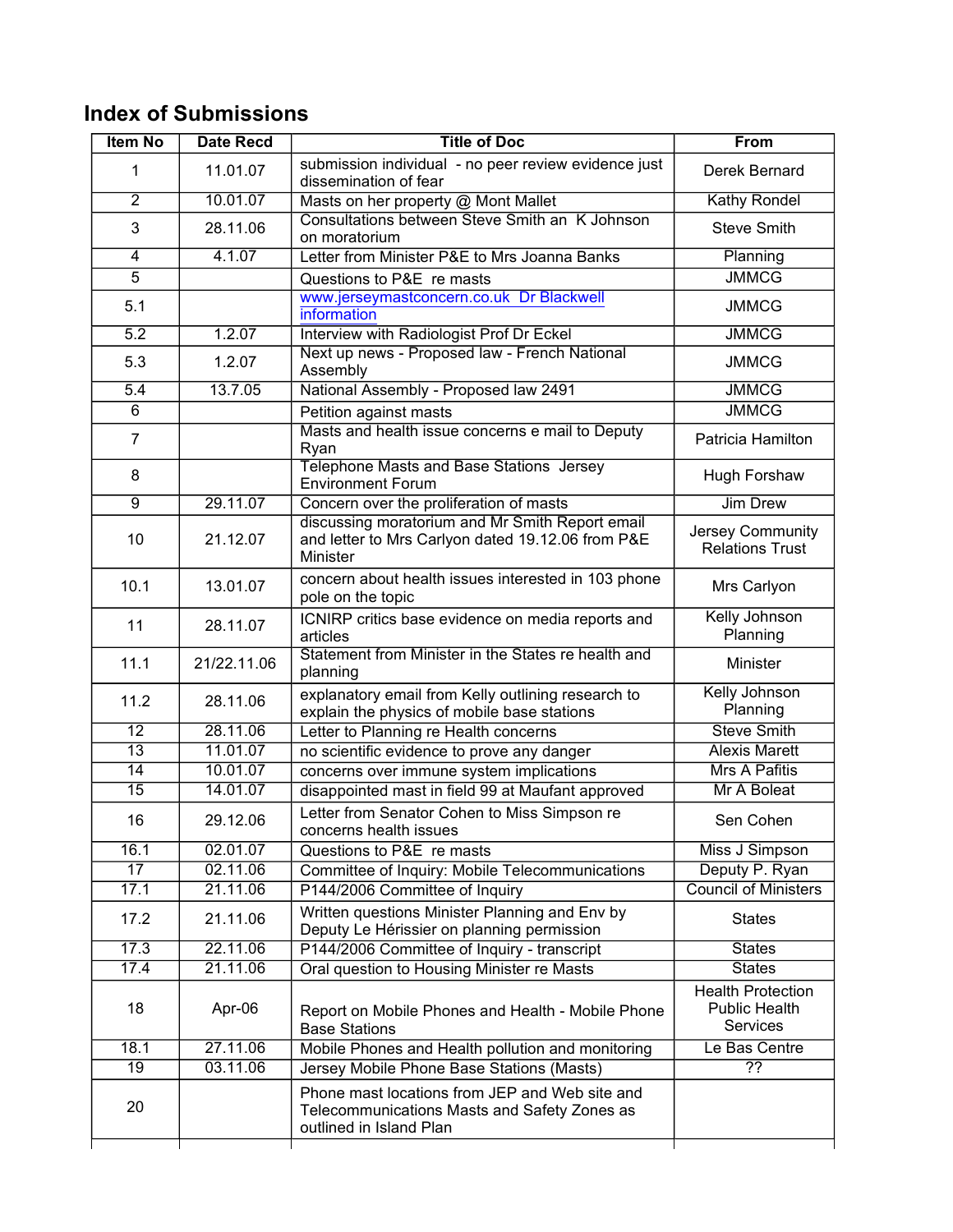| 21                    | 16.11.06           | <b>COM</b><br>Council of Ministers report                                                                                                                                                                                                               |                                                  |
|-----------------------|--------------------|---------------------------------------------------------------------------------------------------------------------------------------------------------------------------------------------------------------------------------------------------------|--------------------------------------------------|
| 22                    |                    | Mobile Phone Masts and International Approaches -<br>there is no verified gov approach worldwide                                                                                                                                                        |                                                  |
| 23                    | 20.11.06           | Health Risks and commercial responsibilities Letter<br>to Senator Shenton                                                                                                                                                                               | <b>Chief Minister</b>                            |
| $\overline{24}$       | 31.03.06           | Deputy Troy - Western Fire Station Questions                                                                                                                                                                                                            | <b>Richard Glover</b>                            |
| 25                    | 19.11.06           | Granville Langly-Smith - Telephone Masts - Grave<br>Dangers to our Health and letter to Deputy Breckon<br>dated 28.11.06                                                                                                                                | Langly-Smith                                     |
| 26                    | 19.11.06           | Mobile Masts - Field 99 protest - also email to<br>Deputy Breckon outlining concerns dated 06.12.06                                                                                                                                                     | Lisa Langstone                                   |
| 26.1                  | 26.10.06           | Grouville Parish Hall Meeting and Masts                                                                                                                                                                                                                 | Lisa Langstone                                   |
| $\overline{26.2}$     | 28.1.07            | JEP reports and sponsored witnesses                                                                                                                                                                                                                     | Lisa Langstone                                   |
| 27                    |                    | The effects of microwave radiation from<br>Telecommunication base stations - with supporting<br>documentation                                                                                                                                           | Douglas Ford                                     |
| 28                    | 26.10.06           | La Rochelle St L - concern over amount of<br>applications due to competition letter and response<br>from Senator Shenton                                                                                                                                | Jo Banks                                         |
| 28 <sub>b</sub>       |                    | Info on Dr George Carlo                                                                                                                                                                                                                                 | Jo Banks                                         |
| 29                    | 03.10.06           | Transcript evidence from JCRA at JT public Hearing                                                                                                                                                                                                      | Economic Sub<br>Panel Hearing                    |
| $\overline{30}$       | 11.01.07           | Field 103 concerns                                                                                                                                                                                                                                      | <b>W</b> Marsh                                   |
| $\overline{31}$       | 10.01.07           | Concern application by Airtel in St Mary                                                                                                                                                                                                                | N J Pagnam                                       |
| 32                    | 29.12.06           | 2 Letters concern as a result of attached report on<br>cancer risks cluster cases                                                                                                                                                                       | Marilyn Melvin                                   |
| $\overline{33}$       | 09.01.07           | Dr Oberfield research article with letter                                                                                                                                                                                                               | Mr C Thoma                                       |
| 34                    | 26.11.06           | concern over masts in Grouville (Airtel) letter to<br>Senator Shenton - Also Fax from Viberts Lawyers<br>just copy for members nothing else                                                                                                             | D. Kirkham                                       |
| 35                    | 15.11.06           | JEP Articles - Dial M for Mistrust - Education ban<br>mobile masts at schools -Milbrook Park mast - No<br>More Phone Masts- Danger from masts is real -<br>balance of health and modern life - whats the hurry-<br>mobile phone mast petition presented | JEP Articles in date<br>order                    |
| 36                    | 15.1.07            | E mail regarding More Masts                                                                                                                                                                                                                             | <b>Christopher Davey</b>                         |
| 36 <sub>b</sub>       | 23.1.07            | More masts - a crazy waste of resources                                                                                                                                                                                                                 | <b>Christopher Davey</b>                         |
| 37                    | 16.1.07            | E mail regarding More Masts                                                                                                                                                                                                                             | Judy Dickson                                     |
| $\overline{38}$       | 15.1.07            | Letter about mast siting                                                                                                                                                                                                                                | <b>Collette Garnier</b>                          |
| $\overline{39}$<br>40 | 17.1.07<br>16.1.07 | E Mail re: ME and masts                                                                                                                                                                                                                                 | <b>Carole Bourke</b><br><b>Christine Garnier</b> |
|                       |                    | E mail re local mobile mast group                                                                                                                                                                                                                       |                                                  |
| 41                    | 16.1.07            | E mail with Planning summary                                                                                                                                                                                                                            | Kelly Johnson<br>Planning                        |
| 42                    | 14.1.07            | Letter re: field 467, St Lawrence                                                                                                                                                                                                                       | <b>T</b> Evans                                   |
| 42b                   | 21.1.07            | Further letter about concerns of mast near St<br>Lawrence primary school                                                                                                                                                                                | T Evans                                          |
| 43                    | 14.1.07            | Letter with synopsis of danger of EMFs & mobile<br>phone masts                                                                                                                                                                                          | M Mignot                                         |
| $\overline{43b}$      | 6.2.07             | Agreement to upload letter to website                                                                                                                                                                                                                   | M Mignot                                         |
| 44                    | 15.1.07            | Letter objecting to proposed mast in field 426, St<br>Mary                                                                                                                                                                                              | N de la Haye                                     |
| 45                    | 16.1.07            | JEP articles dated 15.04.06 + 13.04.06                                                                                                                                                                                                                  |                                                  |
| 46                    | 18.1.07            | E Mail - Cable & Wireless want to install mast on<br>land at Gorey                                                                                                                                                                                      | David Rondel                                     |
| 47                    | 19.1.07            | E Mail with several docs about radiation                                                                                                                                                                                                                | <b>M</b> Weatherall                              |
|                       |                    |                                                                                                                                                                                                                                                         |                                                  |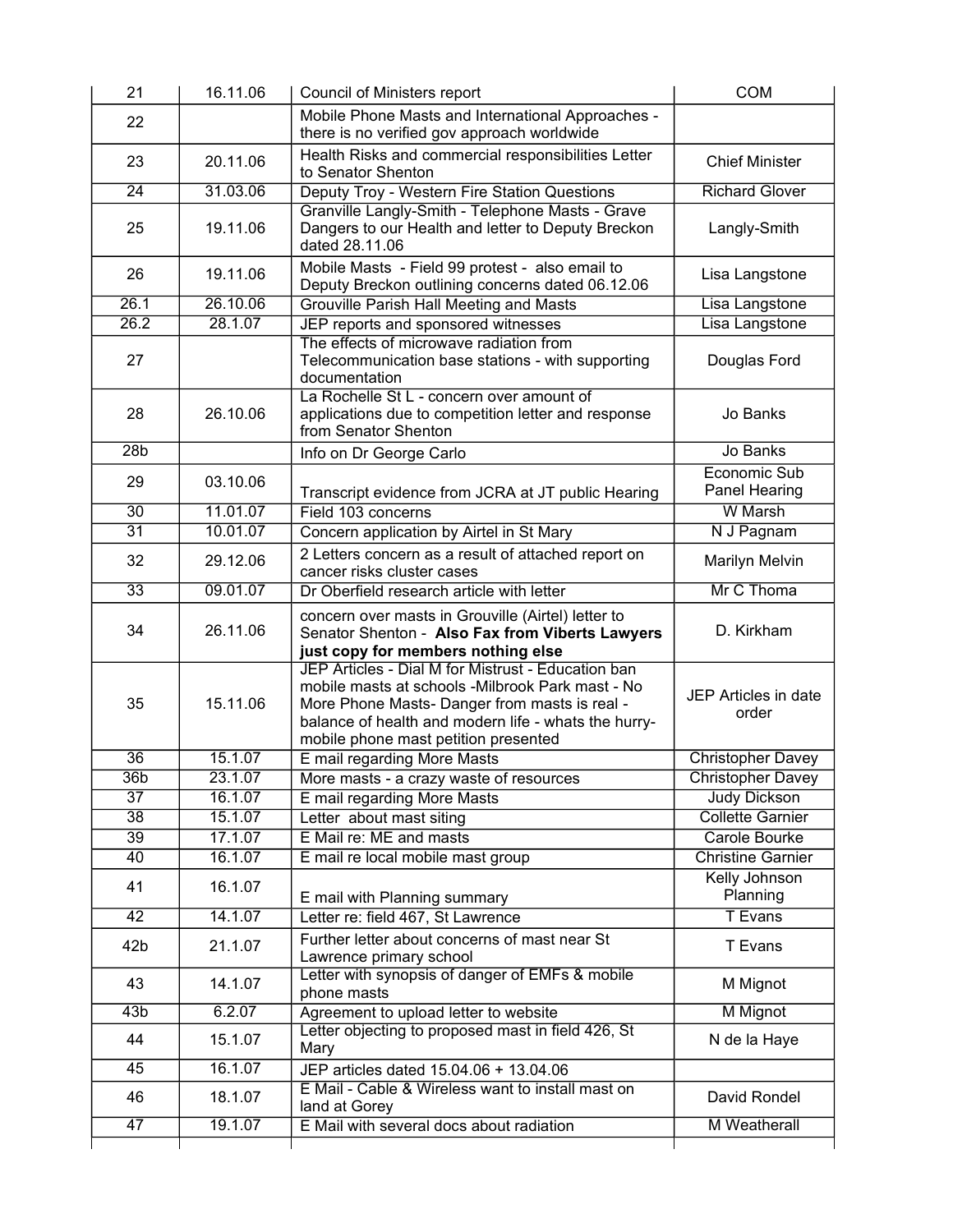| 48               | 19.1.07          | E Mail with doc about reduction in milk yield                             | M Weatherall             |
|------------------|------------------|---------------------------------------------------------------------------|--------------------------|
| 49               | 19.1.07          | E mail with details of Electrosensitivity                                 | <b>MastSickness UK</b>   |
| $\overline{50}$  | 16.1.07          | Letter re mast erection                                                   | <b>J</b> Heys            |
| $\overline{51}$  | 18.1.07          | E Mail with Submission about radiation                                    | L Woolf                  |
| $\overline{52}$  | 18.1.07          | E Mail re: Masts and Health Risks                                         | N Langly-Smith           |
| $\overline{53}$  | 18.1.07          | Health & Safety Inspectorate submission                                   | <b>Colin Myers</b>       |
| $\overline{54}$  | 19.1.07          | E Mail re: Hautlieu Meeting                                               | L Langstone              |
| $\overline{55}$  | 18.1.07          | Submission                                                                | Dr Langly-Smith          |
| 55b              | 23.1.07          | Report by Dr Carlo on Danish Study                                        | Dr Langly-Smith          |
| 56               | 18.1.07          | Submission                                                                | Dr R Rowley              |
| 57               | 19.1.07          | Opposed to increasing masts                                               | <b>Jacky Austin</b>      |
|                  |                  | <b>Effects of Electromagnetic radio frequency</b>                         |                          |
| 58               | 19.1.07          | emissions                                                                 | Mrs G Lyden              |
| 58 <sub>b</sub>  | 23.1.07          | Details of book "The Zapping of America"                                  | Mrs G Lyden              |
| 59               | 19.1.07          | Personal Account of effects of electromagnetic fields                     | <b>Margaret White</b>    |
| 60               | 20.01.07         | Personal Account of effects of electromagnetic fields                     | Angie Pafitis            |
|                  |                  | testing and concerns                                                      |                          |
| 60 <sub>b</sub>  | 26.1.07          | <b>Quotes from Stewart Report</b>                                         | <b>Angie Pafitis</b>     |
| 61               | 20.01.07         | Submission and questions for departments and                              | <b>Christine Garnier</b> |
|                  |                  | operators                                                                 |                          |
| 61b              | 26.1.07          | Letter about Michael Repacholi                                            | <b>Christine Garnier</b> |
| 62               | 21.01.07         | Submission and questions for departments and                              | Dave Rotherham           |
|                  |                  | operators                                                                 |                          |
| 63               | 19.01.07         | Submission re Masts in St Lawrence                                        | <b>Ruth Wilson</b>       |
| 63b              | 22.1.07          | Copy of letter sent to Senator Cohen                                      | <b>Ruth Wilson</b>       |
| 64               | 22.01.07         | Submission re Young children (Jersey Childcare<br>Trust)                  | Fiona Vatcher            |
| 65               | 22.01.07         | Submission - childrens health                                             | <b>Eluned Price</b>      |
| 66               | 22.01.07         | Submission & CV                                                           | M Repacholi              |
| 66b              | <b>June 2000</b> | WHO fact sheet 193                                                        | M Repacholi              |
| 67               | 22.01.07         | Letter about children and microwaves                                      | A worried parent         |
| 68a              | 22.01.07         | A critical overview of death of Officer Dring                             | <b>B</b> Trower          |
| 68 <sub>b</sub>  | 22.01.07         | Microwave levels                                                          | <b>B</b> Trower          |
| 68c              | 22.01.07         | Presentation for Consultant Oncologists - July 2003                       | <b>B</b> Trower          |
| 68d              | 22.01.07         | Report on microwave radiation - January 2005                              | <b>B</b> Trower          |
| 68e              | 22.01.07         | Address to Welsh Assembly - October 2006                                  | <b>B</b> Trower          |
| 68f              | 22.01.07         | ICNICP Statement - Protection against non-ionizing<br>radiation           | <b>B</b> Trower          |
| 68g              | 24.1.07          | Comparison standards for public exposure levers -<br>Powerwatch June 2000 | <b>B</b> Trower          |
| 68h              | 24.1.07          | Copy of front page of The Times of 20/01/07                               | <b>B</b> Trower          |
| 68i              | 24.1.07          | Report by A Balmori - White Stork                                         | <b>B</b> Trower          |
| 68j              | 24.1.07          | <b>EM Radiation Research Trust</b>                                        | <b>B</b> Trower          |
| 68k              | 24.1.07          | Report by G J Hyland - May 2003                                           | <b>B</b> Trower          |
| 681              | 24.1.07          | Letter from H Lai to Vermont House of                                     | <b>B</b> Trower          |
|                  |                  | Representatives                                                           |                          |
| 68m              | 24.1.07          | Report from Russia by V Binhi - Feb 2003                                  | <b>B</b> Trower          |
| 68n              | 24.1.07          | Review by ECOLOG Institut - April 2000                                    | <b>B</b> Trower          |
| 69               | 11.01.07         | Ariel on Hotel La Tour                                                    | Lady Gooch               |
| 69 <sub>b</sub>  | 9.2.07           | Concern about masts                                                       | Lady Gooch               |
| 70               | 19.01.07         | Permission for daughter, Ruth Wilson to present<br>information            | Jane Clarke              |
| $\overline{71}$  | 22.1.07          | e mail re: Guernsey OUR Mast Audit                                        | J Telecom                |
| $\overline{71b}$ | Feb 2005         | OUR Audit of Emissions from Radio Masts in Gsy                            | J Telecom                |
| $\overline{71c}$ | 25.01.06         | Media release ref: Mast Audit by OUR                                      | J Telecom                |
|                  |                  |                                                                           |                          |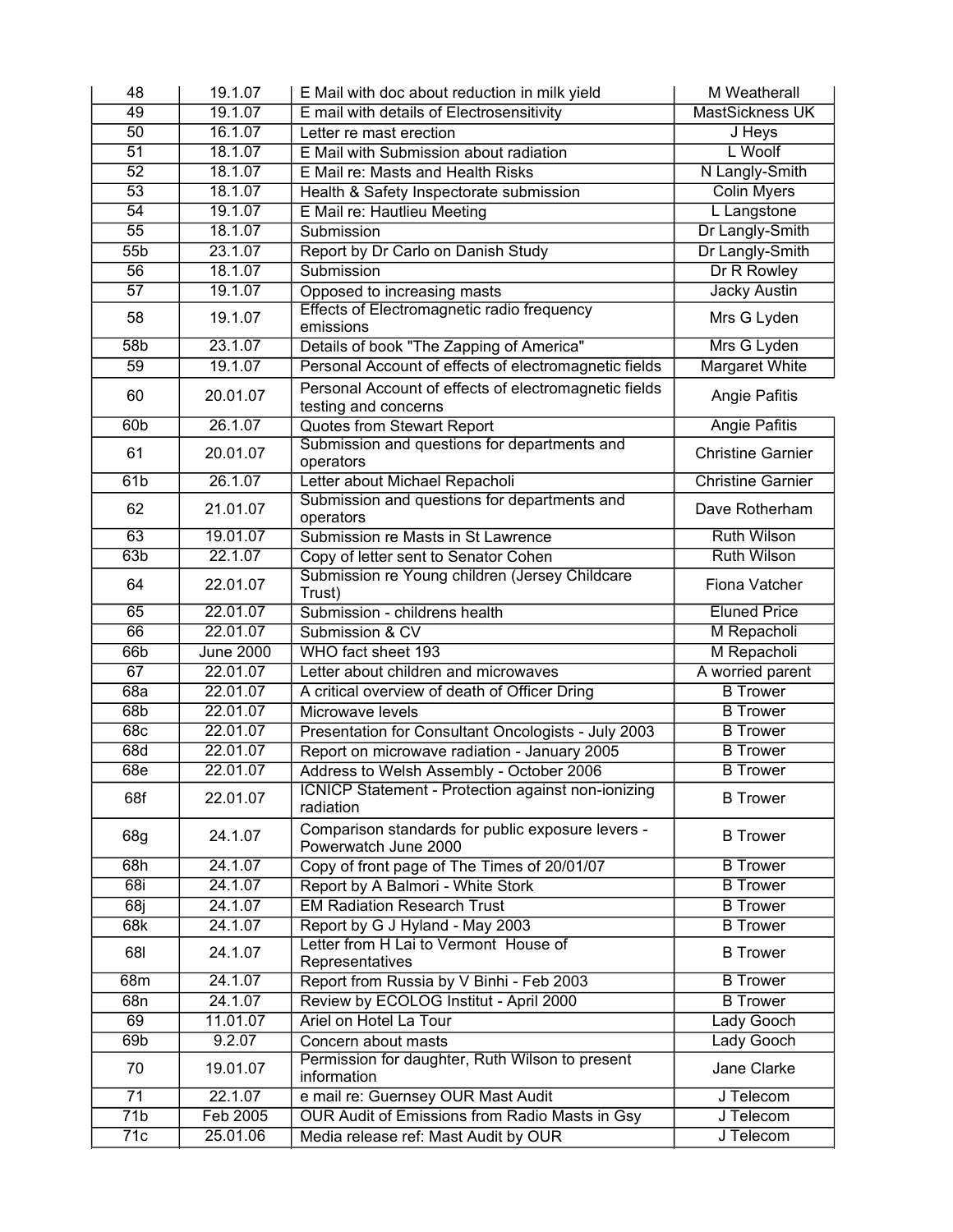| 72               | 22.01.07 | Concern about masts near school and youth club in<br><b>St Lawrence</b>                | <b>Judy Cornwall</b>       |
|------------------|----------|----------------------------------------------------------------------------------------|----------------------------|
| 73a              | 23.1.07  | Reply to panel re income from masts and insurance<br>liability                         | Mike Liston                |
| $\overline{73b}$ | 23.1.07  | Answers to mobile phone mast questions                                                 | <b>Mike Liston</b>         |
| $\overline{74}$  | 23.1.07  | Part B COM minute from 06/04/06                                                        | <b>Janet Marshall</b>      |
| 75               | 23.1.07  | Concern about masts near school and youth club in<br>St Lawrence                       | Mary Evans                 |
| $\overline{76}$  | 24.1.07  | Installation of cordless phones                                                        | Carole Bourke              |
| $\overline{77}$  | 23.1.07  | Concern about extra masts                                                              | <b>Mavis Baudains</b>      |
| 78a              | 23.1.07  | Mobile Manufacturers Forum details                                                     | <b>Thomas Barmuller</b>    |
| 78b              | 24.1.07  | Fax with URLS for MMF brochures & EMF policy in<br>Austria & Switzerland               | <b>Thomas Barmuller</b>    |
| 78c              | 30.1.07  | Download of MMF information                                                            | <b>Thomas Barmuller</b>    |
| 79a              | 25.1.07  | E mail asking panel to consider his concern                                            | Lakshman<br>Karajgikar     |
| 79b              | 25.1.07  | Concerns regarding radiation                                                           | Lakshman<br>Karajgikar     |
| 80               | 24.1.07  | Concerns about mast due to be placed in Victoria<br>Village                            |                            |
| 80 <sub>b</sub>  | 09.02.07 | Request for submission to be kept off website                                          |                            |
| 81a              | 24.1.07  | Submission                                                                             | <b>Will Harris</b>         |
| 81b              | 24.1.07  | <b>NRPB</b> documents                                                                  | <b>Will Harris</b>         |
| 82               | 22.1.07  | Letter re Planning Application Field 687, Grouville                                    | Mr & Mrs Leck              |
| 83               | 26.01.07 | Submission relating to detrimental affect on local<br>landscape etc                    | Men of the Trees           |
| $\overline{84}$  | 26.01.07 | <b>Competition &amp; Spin</b>                                                          | Duncan Baxter              |
| $\overline{85}$  | 26.1.07  | Objection to planning permission for mast in Trinity                                   | <b>Robin Smith</b>         |
| 85b 1 to<br>16   | 30.01.07 | File with background info relating to submission                                       | Robin Smith                |
| 85c              | 31.01.07 | E Mail with info of link to JT coverage map                                            | Robin Smith                |
| $\overline{86}$  | 24.1.07  | Concern about health issues relating to masts                                          | <b>Miss A Phillips</b>     |
| 87               | 22.1.07  | Objection to permission for mast in Grouville                                          | Mr & Mrs A Le Gal          |
| 88               | 24.1.07  | Education Ministers stance on mast sites & Les<br><b>Creux Country Park</b>            | Mick Heald                 |
| $\overline{89}$  | 30.01.07 | Letter from Comite des Connétables                                                     | <b>K</b> Vibert            |
| 90               | 16.10.06 | <b>EMF Discussion Group Minutes</b>                                                    |                            |
| 91               | 2.2.07   | Report on Phone Masts on States Property + blank<br>agreement + Site Licence Agreement | P Tucker, Ppty<br>Holdings |
| $\overline{92}$  | 9.2.07   | Letter from Airtel re Insurance                                                        | D Watson                   |
| 93               | 13.2.07  | Submission                                                                             | Dr J Rubin                 |
| 94               | 9.2.07   | Letter from Jersey Telecom re Insurance                                                | Jersey Telecom             |
| 95               |          | Stewart Report - 1 Summary & Recommendations                                           |                            |
| 95 <sub>b</sub>  |          | Stewart Report - 4 Radiofrequency Fields fr Mobile<br>Phone Tech                       |                            |
| 95c              |          | Stewart Report - 6 A Precautionary Approach                                            |                            |
| 95d              |          | UK Gov response to committee report                                                    |                            |
| 95e              |          | <b>UK Planning Policy Guidance: 8</b><br>Telecommunications                            |                            |
| 95f              |          | UK Code of Best Practice on mobile phone Network<br>development                        |                            |
|                  |          | Submission - Presentation                                                              | Dr James Rubin             |
|                  |          |                                                                                        |                            |
| 96<br>97         |          | Submission - Presentation                                                              | Dr John Stather            |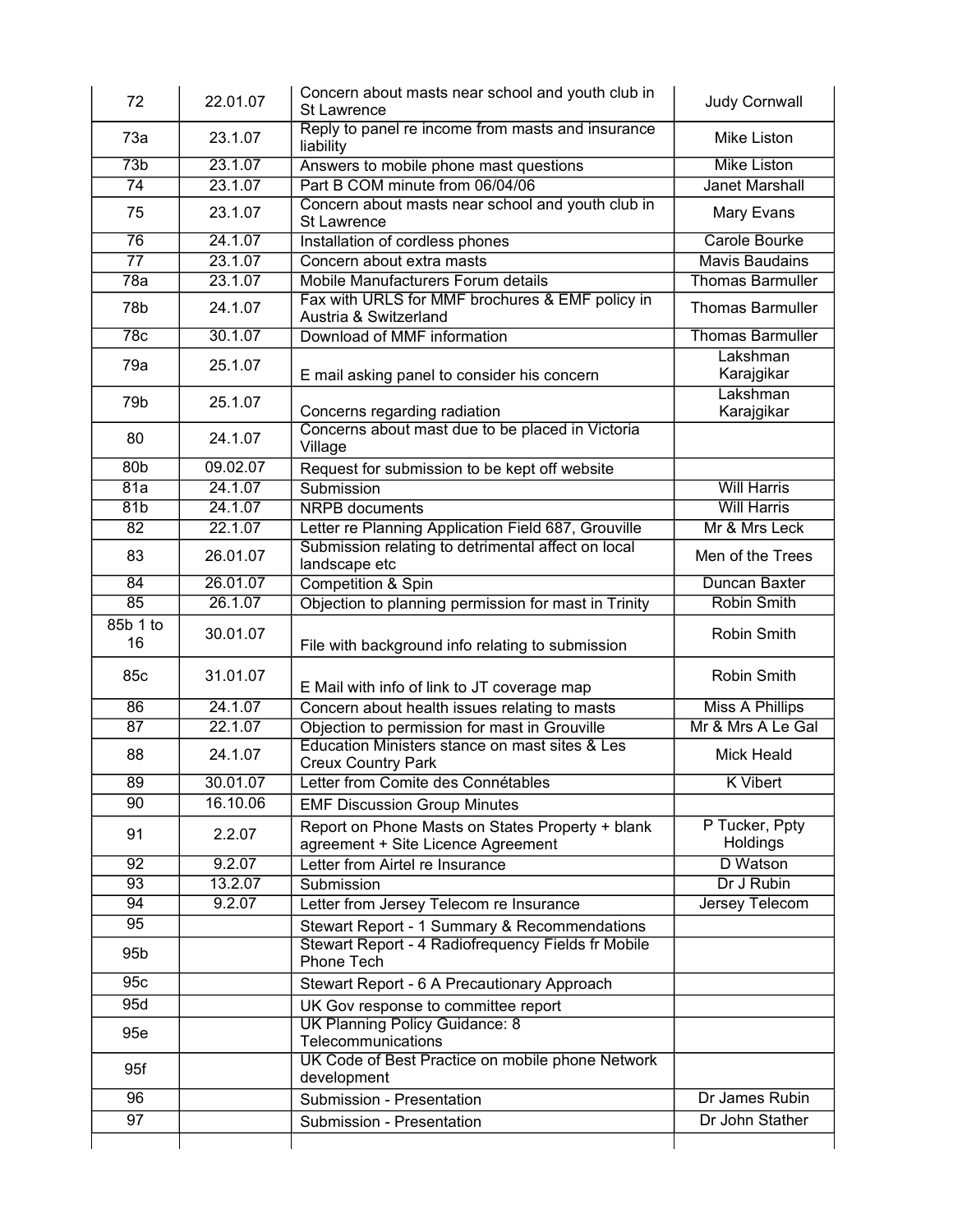| 98  | 19.2.07 | Letter from C & W re Insurance                                                        | David Smith           |
|-----|---------|---------------------------------------------------------------------------------------|-----------------------|
| 98B | 19.2.07 | C & W Agreement of Lease - Confidential                                               |                       |
| 99  | 21.2.07 | Notes on meeting with Dr Gerd Oberfeld, Salzburg<br>Confidential                      | Deputy Le Fondre      |
| 100 | 21.2.07 | Report on the Inadequacy of current Safety<br>Guidelines                              | Dr G Hyland           |
| 101 | 25.2.07 | Letter to Senator Cohen                                                               | <b>Dr Blackwell</b>   |
| 102 |         | Letter re Dr Carlo's visit & attachments                                              | Eileen O'Connor       |
| 103 |         | E Mail re Dr Carlo's address to MP's                                                  | Eileen O'Connor       |
| 104 |         | Re Dr Carlo and Sefton Report                                                         | Eileen O'Connor       |
| 105 |         | Info on Dr Repacholi                                                                  |                       |
| 106 |         | Comment on transcript from St Brelade Public<br>Meeting & E mails with Senator Syvret | Caroline Coote        |
| 107 | 8.3.07  | Letter to Deputy Breckon                                                              | Dr James Rubin        |
| 108 |         | House valuation info                                                                  | Jo Banks              |
| 109 | 9.3.07  | E Mail re Public Liability Insurance                                                  | D McDermott           |
| 110 |         | Letter about DVD's                                                                    | Jo Banks              |
| 111 |         | <b>MRET</b> information                                                               | <b>Bill Harris</b>    |
| 112 | 14.3.07 | Letter from Jersey Medical Society                                                    |                       |
| 113 | 19.3.07 | E mail re Washington Hotel, Clarendon Road                                            | <b>Martyn Gallery</b> |
| 114 | 21.3.07 | Reply E mail re Washington Hotel, Clarendon Road                                      | <b>Kelly Johnson</b>  |
| 115 |         | Letter from Jersey Telecom re Dr Carlo                                                | <b>R</b> Dodkins      |
| 116 |         | Letter from C & W re Dr Carlo                                                         | D Smith               |
| 117 |         | E mails from JCRA re Oftel                                                            | <b>G</b> Marett       |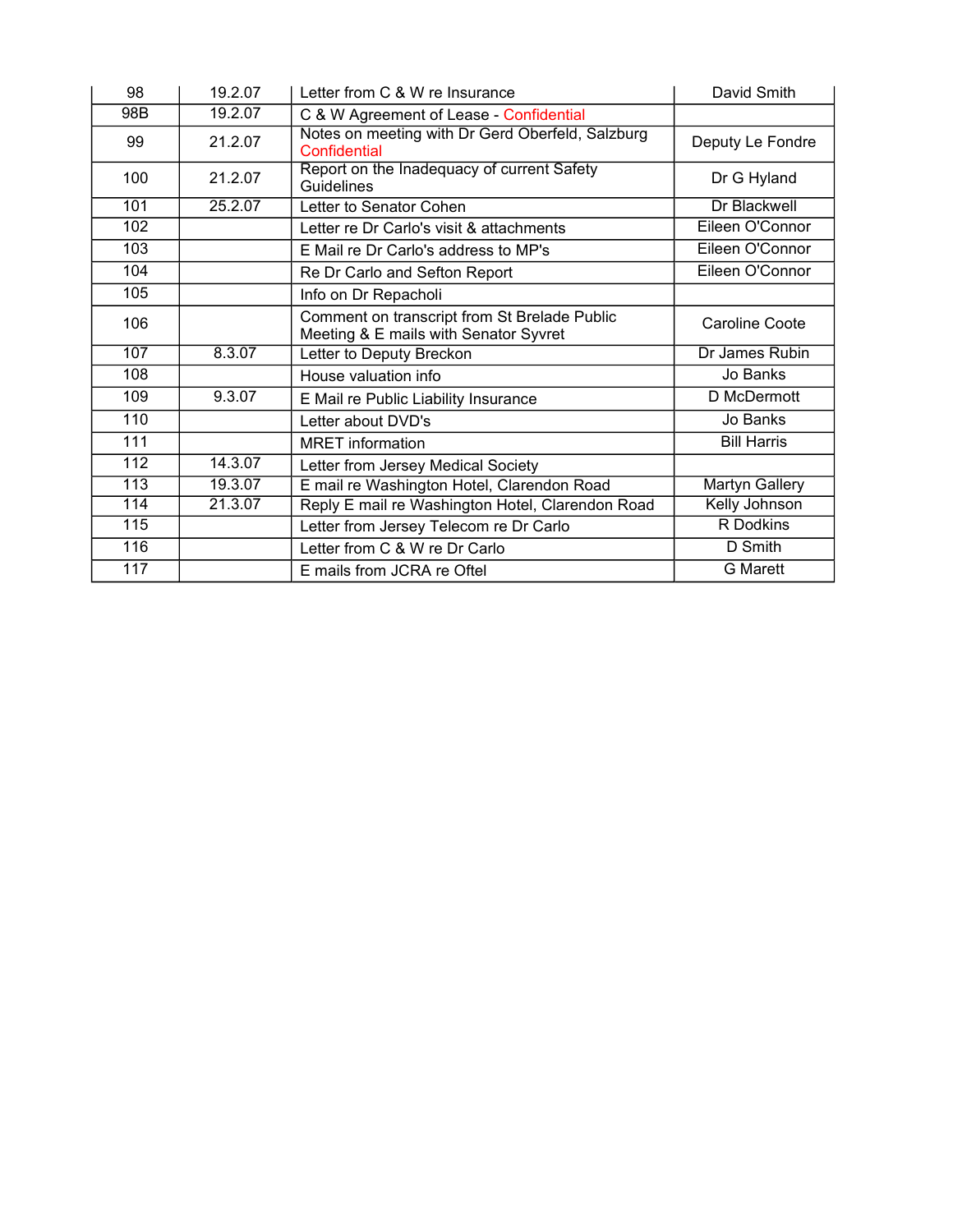# **Index of Background Information**

| <b>Background Information Index</b> |                            |                                                                                                                                        |                                                    |  |
|-------------------------------------|----------------------------|----------------------------------------------------------------------------------------------------------------------------------------|----------------------------------------------------|--|
| Item No                             | <b>Date</b><br><b>Recd</b> | <b>Title of Doc</b>                                                                                                                    | From                                               |  |
| 1                                   |                            | Scientific Committee on Emerging and Newly<br><b>Identified Health Risks SCENHIR</b>                                                   | EU Com                                             |  |
| $\overline{2}$                      |                            | Australian Government - About Mobile phone<br>networks Fact Sheet EME Series No. 6                                                     | Aus Gov                                            |  |
| 3                                   |                            | Public exposure to radio waves near GSM<br>microcell and picocell base stations                                                        | Inst of Physics                                    |  |
| 4                                   |                            | Health and electromagnetic fields                                                                                                      | EU Com                                             |  |
| 5                                   |                            | Exposure to Radio Waves near Mobile Phone<br>Base Stations (do not upload as it's an ISBN just<br>weblink to this one)                 | <b>NRPB Report</b>                                 |  |
| 5.1                                 |                            | Mobile phone masts and health concerns - EM<br><b>Radiation Research Trust</b>                                                         | <b>EM Radiation</b>                                |  |
| 5.2                                 |                            | Mobile Phone Base Stations - Siting and Safety                                                                                         | <b>Nat Grid Wireless</b>                           |  |
| 6                                   |                            | Establishing a dialogue on risks from<br>electromagnetic fields                                                                        | <b>WHO</b>                                         |  |
| 6.1                                 |                            | Email referring to Dr M. Repacholi from WHO                                                                                            | Patricia Hamilton                                  |  |
| 6.2                                 |                            | Life Energies - corruption at the World Health<br>Organisation                                                                         | Shivani Arjuna                                     |  |
| 6.3                                 |                            | Electromagnetic fields and public health, base<br>stations and wireless technologies                                                   | <b>WHO</b>                                         |  |
| 6.4                                 |                            | A brief review of continuing activity                                                                                                  | <b>WHO</b>                                         |  |
| 6.5                                 |                            | Workshop on Base Stations and Wireless<br>Networks 15-16 June 2005 Geneva Switzerland                                                  | <b>WHO</b>                                         |  |
| 6.6                                 |                            | Framework for Developing Health Based EMF<br><b>Standards</b>                                                                          | <b>WHO</b>                                         |  |
| 6.7                                 |                            | 11th International Advisory Committee 7/9 June<br>2006 Geneva Report of activites from UK HPA                                          | <b>WHO</b>                                         |  |
| 6.8                                 |                            | International EMF Project 2003/2004 Report of<br>UK Activity and 2005 UK Report with planning<br>guide                                 | <b>WHO</b>                                         |  |
| 6.9                                 |                            | Contact details                                                                                                                        | <b>WHO</b>                                         |  |
| $\overline{7}$                      |                            | Research Briefing - UK Judge Rejects Alleged<br>Health Effects from Base Stations - Judge<br>Kirkham (Dr Hyland provided evidence)     | <b>MMF Mobile</b><br><b>Manufacturers</b><br>Forum |  |
| 7.1                                 |                            | Technology and Construction Court - 2 members<br>of the Public against 3G UK Limited Case No. 4<br>BM 50028                            | Birmingham High<br>Court                           |  |
| 8                                   |                            | Working Party on Telecommunications and<br>Information Services Policies - The implications of<br>WiMAX for competition and regulation | OLIS JT03204793'                                   |  |
| 8.1                                 |                            | Email referring to WiMAX                                                                                                               | lan Clarkson                                       |  |
| 9                                   |                            | Goldsworth Residents Against the Masts - the<br>Awful Truth                                                                            | www.nomasts.org.uk                                 |  |
|                                     |                            | Stewart Report - Report on Mobile Phones and                                                                                           |                                                    |  |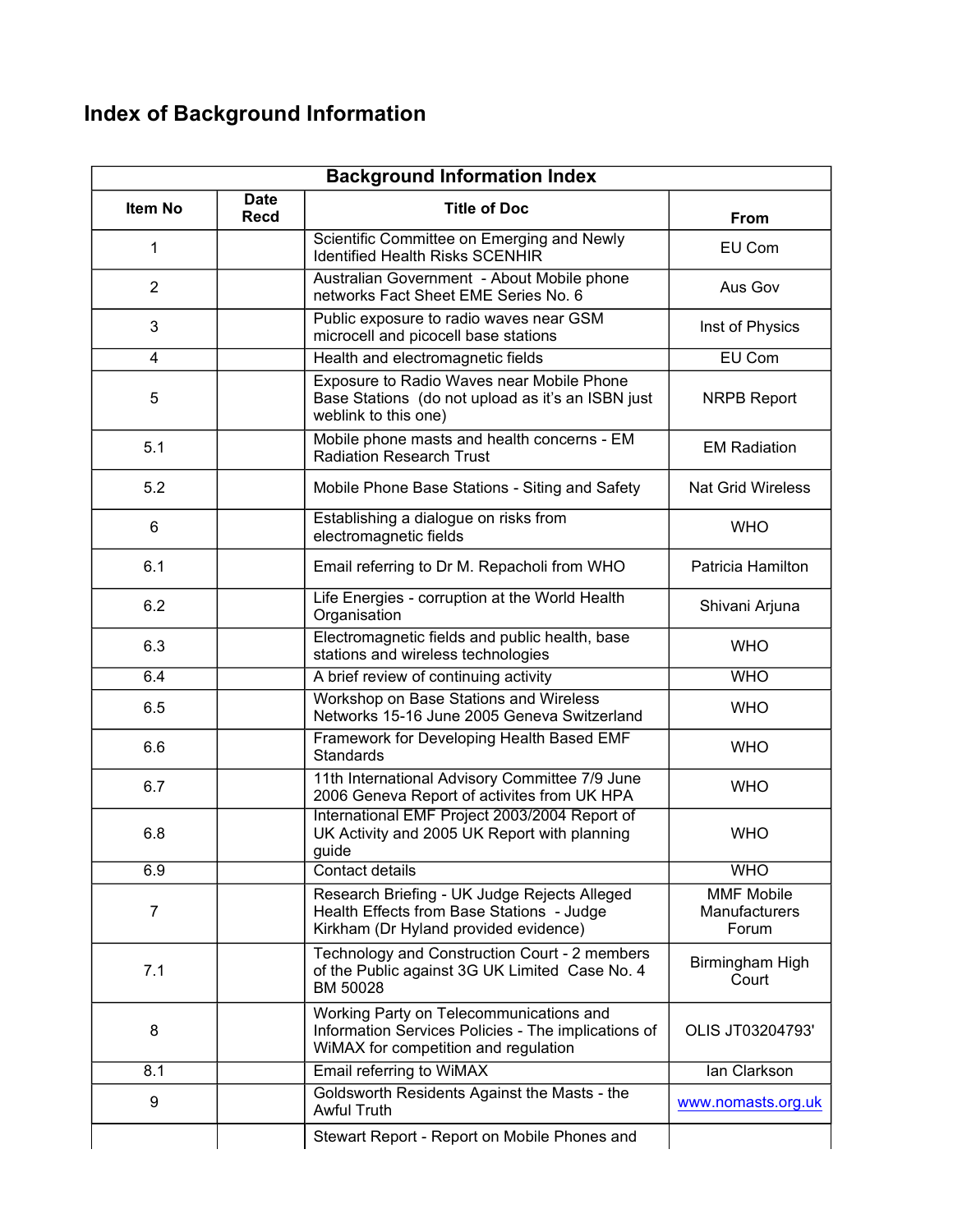| 10   | Health                                                                                        | iegmp                                   |
|------|-----------------------------------------------------------------------------------------------|-----------------------------------------|
| 10.1 | Mobile Phones and Health (ISBN do not upload)                                                 | <b>HPA</b>                              |
| 10.2 | Planning and Policy Guidance 8 -<br>Telecommunications www.communities.gov.uk                 | Communities and<br>Local Gov            |
| 10.3 | Code of Best Practice on Mobile Phone Network<br>Development - Office of Dep PM               | Code - OPD00530                         |
| 10.4 | Review of the code of Best Practice on Mobile<br>Phone Network Development - Office of Dep PM |                                         |
| 10.5 | Mobile phone base stations and health - Dep't of<br>Health                                    | DH                                      |
| 11   | Electrosmog in the Environment - p1-13                                                        | Swiss Agency<br><b>SAEFL</b>            |
| 11.1 | Electrosmog in the Environment - p16-30                                                       | <b>SAEFL</b>                            |
| 11.2 | Electrosmog in the Environment - p31-45                                                       | <b>SAEFL</b>                            |
| 11.3 | Electrosmog in the Environment - p46-58                                                       | <b>SAEFL</b>                            |
| 12   | Report of EPC Committee - planning aspects of<br>telecommunications apparatus                 | <b>Welsh Assembly</b>                   |
| 12.1 | Response of the Minister to EPC Committee<br>Report                                           | <b>Welsh Assembly</b>                   |
| 12.2 | M Haden to Panel with links to Welsh report -<br>01.12.06                                     | Mike Haden                              |
| 13   | Wyre Forest District Council Mobile Phone Masts<br>Review                                     | <b>Wyre Forest District</b><br>Council  |
| 14   | WHO Electromag Fields. Mobile phones stations<br>health risks fact sheets - 28.11.06          | <b>WHO</b>                              |
| 15   | Mobile Phone Base Stations and Human Health                                                   | Prof. John Moulder                      |
| 16   | Center for Electromagnetic Safety - Russian<br>standards                                      | Center for<br>Electromagnetic<br>Safety |
| 17   | Myths about TETRA and The Reality                                                             | <b>Mast Sanity TETRA</b><br>website     |
| 17.1 | Does TETRA pulse and does it matter                                                           | <b>TETRAWatch</b>                       |
| 18   | BBC News report 'Mobiles cleared of cancer risk' -<br>13.12.06                                | <b>BBC News</b>                         |
| 18.1 | BBC News Report - Manchester plans free city<br>Wifi- 1.12.06                                 | <b>BBC News</b>                         |
| 18.2 | BBC News Report 'Wifi worry' - 13.12.06                                                       | <b>BBC News</b>                         |
| 18.3 | The Times - Mobiles don't cause cancer -<br>06.12.06                                          | Times 6.12.06                           |
| 18.4 | Conservatives - Tackling Anxiety over Mobile<br><b>Phone Masts</b>                            | Article 2.4.06                          |
| 18.5 | York Evening Post - Mobile Phone Masts -<br>21.12.04                                          | thisisyork.co.uk                        |
| 18.6 | Mast Sanity - Government Must Act Immediately -<br>11.01.05                                   | www.mastsanity.org                      |
| 18.7 | BBC Articles 'Phone Masts-A Health Risk' and<br>'Child Warning over Mobile Phones'            | <b>BBC News</b>                         |
| 19   | JNCI Danish Report - 13.12.06                                                                 | Oxford Journals                         |
| 19.1 | Cellular Telephone Use and Cancer Risk - Update<br>of a Nationwide Danish Cohort              | <b>National Cancer</b><br>Institute     |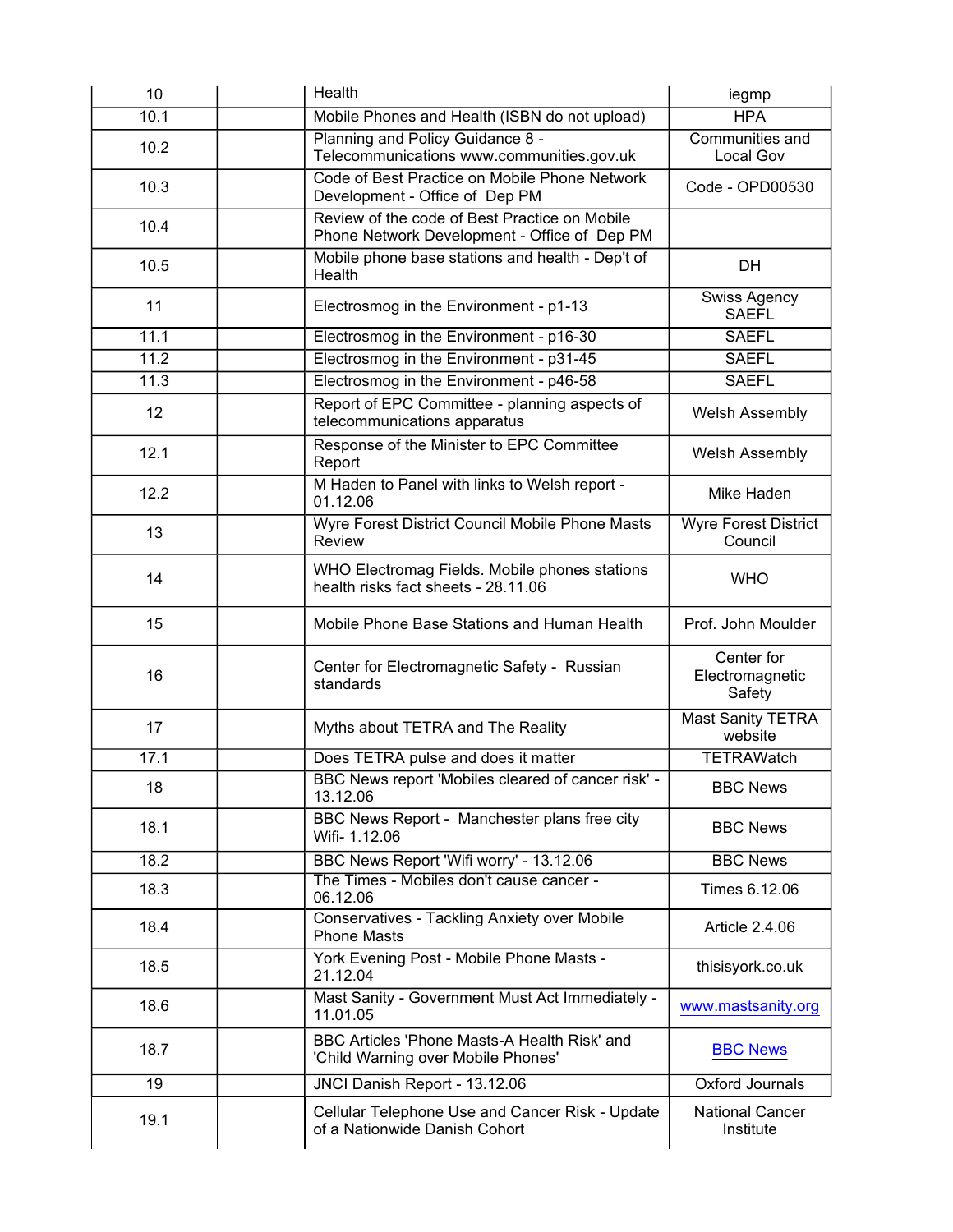| $\overline{20}$ | Council of Ministers briefing- 16.11.06                                               | Minister                                                    |
|-----------------|---------------------------------------------------------------------------------------|-------------------------------------------------------------|
| 20.1            | Mobile Phone Masts and International<br>Approaches - Planning Dep't                   | Minister                                                    |
| 20.2            | Email from Kelly Johnson 'Research into masts' -<br>28.11.06                          | Planning                                                    |
| 20.3            | RE Mast types and locations                                                           | Planning                                                    |
| 21              | H&SS Department - Report on Mobile Phones<br>and Health - April 2006                  | <b>Steve Smith HSS</b>                                      |
| 22              | petition raised by jerseymastconcerncouk top<br>page                                  | jmmcg                                                       |
| 22.1            | <b>Questions from JMMCG</b>                                                           | <b>JMMCG</b>                                                |
| 23              | Table of epidemiological studies near base<br>stations                                | <b>WEB</b>                                                  |
| 24              | BMA - Mobile phones and Health, an Update -<br>January 2005                           | <b>BMA</b>                                                  |
| 25              | AP Mobile Press Release - Mobile Phone Masts;<br>Planning for the Future - 20.07.04   | All Party Parl Mobile<br>Group                              |
| 25.1            | AP Mobile - Report; Mobile Phone Masts - July<br>2004                                 | All Party Parl Mobile<br>Group                              |
| 26              | Mobile Operators Association - Ten<br>Commitments to best siting practice             | Mobile Ops                                                  |
| 26.1            | <b>MOA - Frequently Asked Questions</b>                                               | Mobile Ops                                                  |
| 26.2            | <b>MOA - Health Reports</b>                                                           | <b>Mobile Ops</b>                                           |
| 26.3            | <b>MOA - Base Stations and Masts</b>                                                  | Mobile Ops                                                  |
| 27              | UK media articles-includes The Register, The<br>Times, Norwich Evening News           | The Register                                                |
| 28              | Science and Technology Committee - Mobile<br>Phones and Health - Sept 1999            | Commons                                                     |
| 29              | NRPB - Health Effects from Radiofrequency<br><b>Electromagnetic Fields</b>            | <b>NRPB Report</b>                                          |
| 30              | Science and Technology Committee, Third<br>Report; Mobile Phones & Health             | <b>STC</b>                                                  |
| 31              | EM Facts Consultancy - Dairy Cow behaviour<br>near transmitting antenna               | Institute of<br>Pharmacology,<br>toxicology and<br>Pharmacy |
| 32              | French Law Proposition - mobile telephone<br>equipment and public health - 06.07.2006 | <b>French National</b><br>Assembly                          |
| 33              | <b>Barrie Trower CV confidential</b>                                                  | <b>Barrie Trower</b>                                        |
| 34              | 2005 Scrutiny Report to Birmingham City Council<br>re Phone Masts                     | Birmingham City<br>Council                                  |
| 35              | <b>List of Authorities</b>                                                            | Prof O Johansson                                            |
| 35.1            | Omega News                                                                            |                                                             |
| 35.2            | Article from The Courier re Prof Johansson                                            |                                                             |
| 36              | Lloyds Insurance Enquiry                                                              | Lloyds Help desk                                            |
| 37              | List of Telephone Kiosks used by JT                                                   | T Knights - JT                                              |
| 38              | Letter from C & W to residents                                                        | C & W                                                       |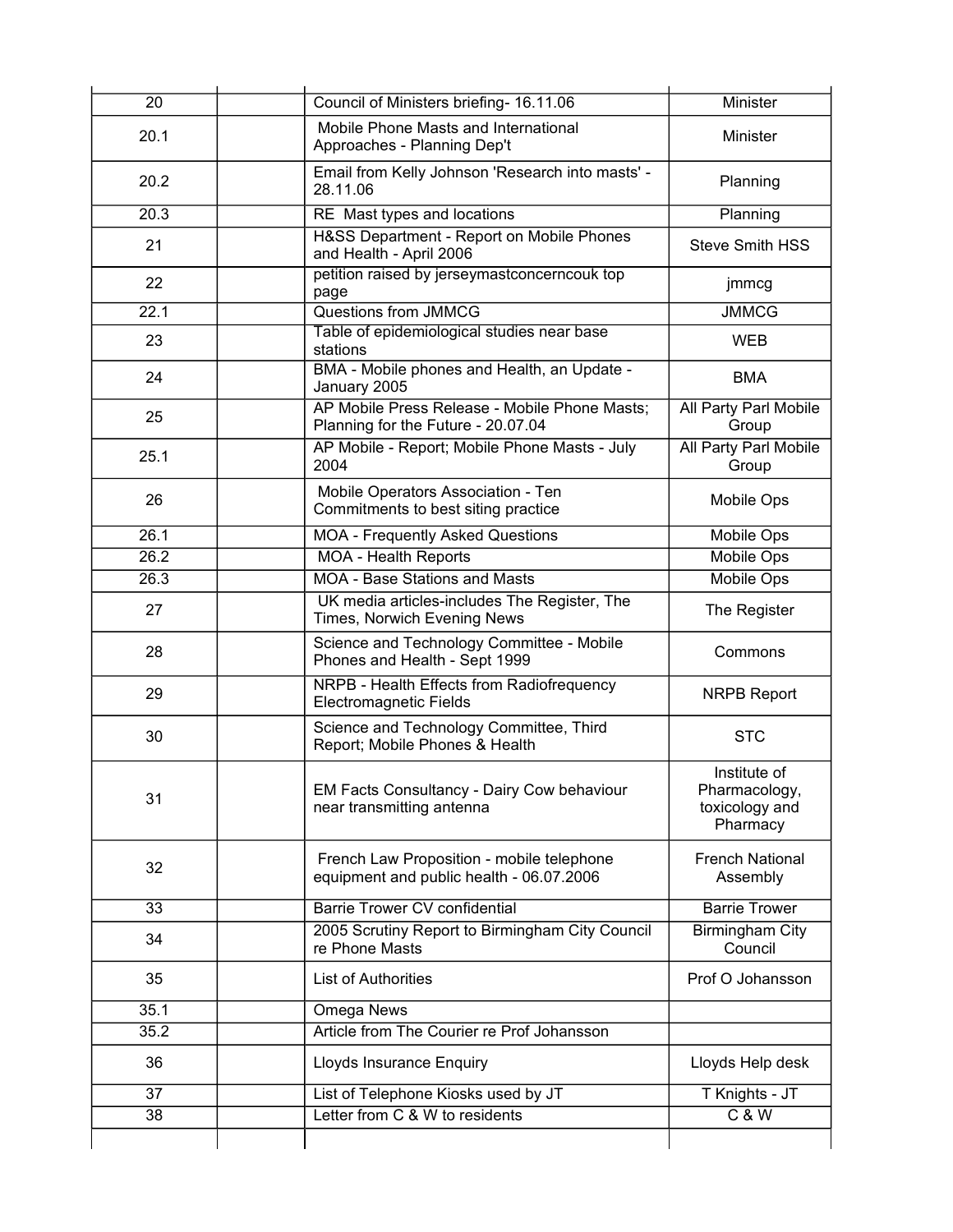| 39              |          | Web article - Vodafone & Orange to share UK<br>radio access network                     | The Register                         |
|-----------------|----------|-----------------------------------------------------------------------------------------|--------------------------------------|
| 40a             | 09/02/07 | Fax from Jo Banks with info re Prof O Johansson                                         | Jo Banks                             |
| 40b             | 09/02/07 | Interview with Olle Johansson - Mystery in the<br>Skin                                  | O Johansson                          |
| 40c             | 09/02/07 | Spotlight on O Johansson                                                                | <b>Het bitje</b>                     |
| 40d             |          | How shall we cope with the increasing amounts of<br>airborne radiation?                 | O Johansson                          |
| 40e             |          | Research Studies done on Microwave Radiation                                            | Irish Drs<br>Environmental<br>Assoc  |
| 41              |          | TETRA radio repeater, St Peter's Valley                                                 | Cent M L'Amy                         |
| $\overline{42}$ | 13/02/07 | Results of Website vote on 103                                                          | C Ghidoni                            |
| 43              | 14/02/07 | Westminster Meeting by George Carlo                                                     |                                      |
| 43 <sub>b</sub> | 20/02/07 | E Mail from E O'Connor re Westminster Meeting                                           |                                      |
| 43c             | 14/10/06 | Letter from Dr G Carlo to EM Radiation Research<br>Trust                                | Dr G Carlo                           |
| 44              | 15/02/07 | Limerick mast of school refused on health<br>grounds                                    | Jo Banks                             |
| 45              | 19/02/07 | <b>Brussels severe on GSM Masts</b>                                                     |                                      |
| 45b             |          | Better translation of article re Brussels                                               |                                      |
| 46              |          | Subjective Symptoms, sleeping problems etc                                              | Hutter & others                      |
| 47              |          | Sleep disturbances in the vicinity of short-wave<br>broadcast transmitter Schwarzenburg | Abelin & others                      |
| 48              |          | Electrohypersensitivity                                                                 | O Johansson                          |
| 49              |          | Electromagnetic Hypersensitivity                                                        | M Havas                              |
| 50              |          | The ICNIRP Guidelines: RF Risk assessment built<br>on a house of cards                  | D Maisch                             |
| 51              |          | 3nd International Workshop of Biological Effects<br>of Electromagnetic Fields           | O Gerd & Others                      |
| 52              |          | 10 Medical Rules for cell phone use                                                     | Vienna Medical<br>Assoc              |
| 53              |          | Neurobehavioral effects among inhabitants<br>around mobile phone base stations          | G Abdel-Rassoul &<br><b>Others</b>   |
| 54              |          | Pooled analysis of 2 case control studies                                               | Hardnell & Others                    |
| 55              |          | Establishment of exposure limits                                                        | Italian Regulation                   |
| 56              |          | Does regulation protect the population                                                  | <b>Extract from Swiss</b><br>Website |
| 57              |          | <b>EMF Information Platform links to websites</b>                                       |                                      |
| 58              |          | Regulation for the protection of the general<br>population in Switzerland               | Baumann & Others                     |
| 59              |          | Ordinance relating to protection from Non-ionising<br>radiation                         | Swiss Federal<br>Council             |
| 60              |          | Swiss follow up study of TNO study                                                      | <b>Swiss Federal</b><br>Council      |
| 61              |          | E mail re Salzburg                                                                      | J Le Fondre                          |
| 62              |          | Does Acute Exposure to mobile phones affect<br>human attention?                         | Russo & Others                       |
| 63              |          | Sefton Scrutiny Report                                                                  |                                      |
|                 |          |                                                                                         |                                      |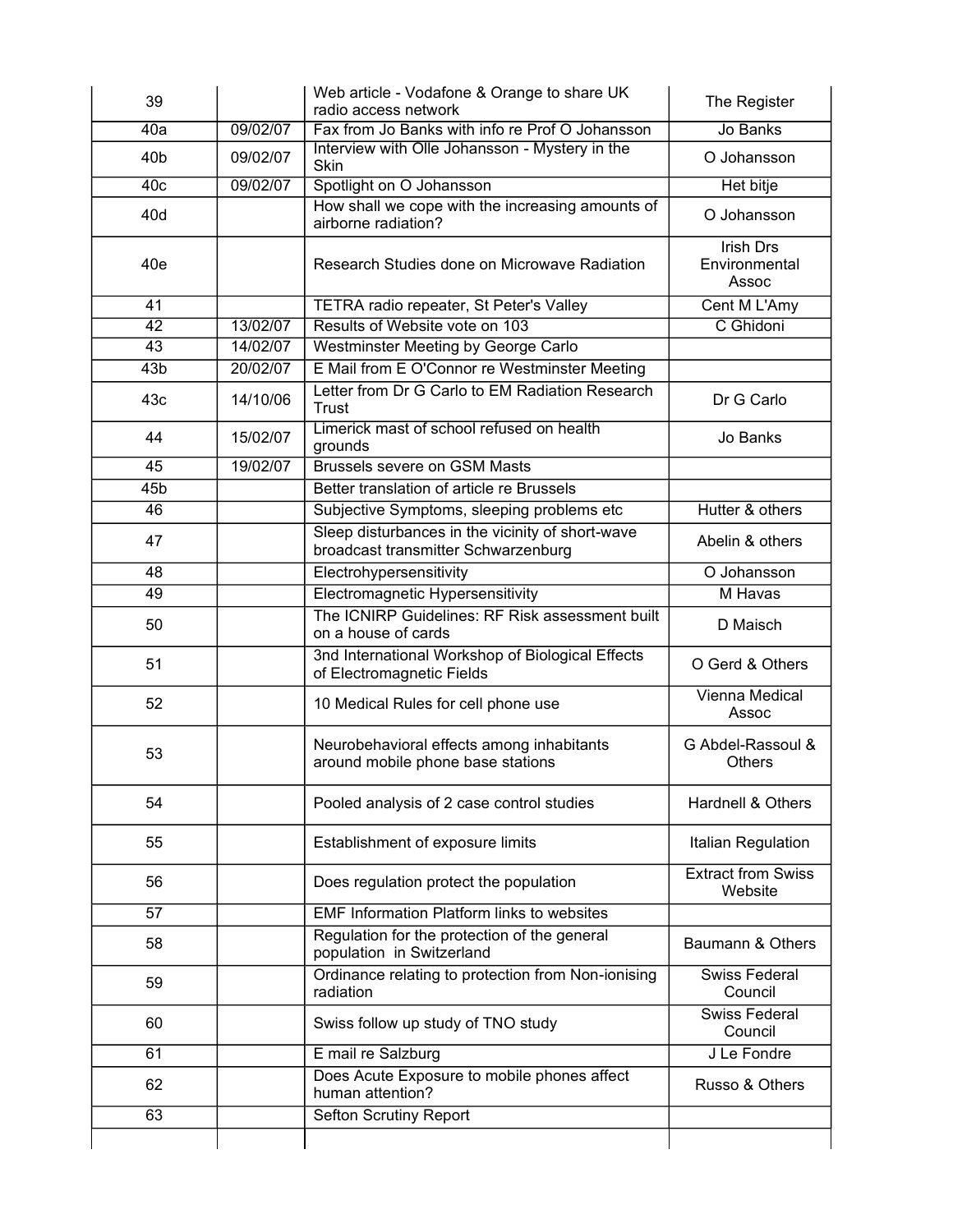| 64 | 26/02/03 | Scrutiny of Mobile Phone Masts | <b>Bradford Council</b> |
|----|----------|--------------------------------|-------------------------|
| 65 |          | On Second Hand Radiation       | R C Kane                |
| 66 |          | Building a digital community   |                         |
| 67 | 13/04/07 | Info re Fibre Optic Networks   | W Harris                |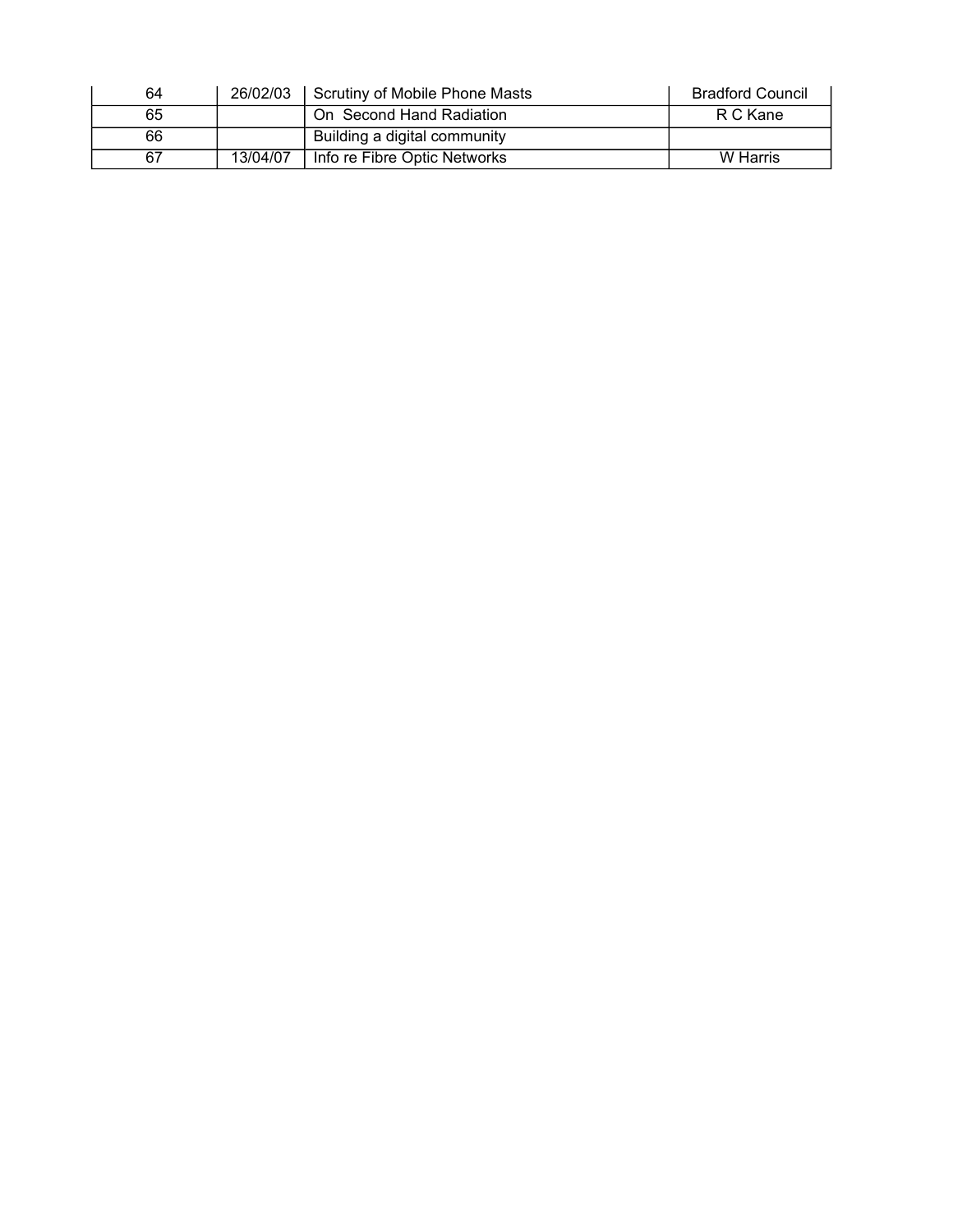## **Telephone Masts Questionnaire Results**

| <b>About You</b>                                                                                              |                         |           |                             |                |                     |  |  |  |
|---------------------------------------------------------------------------------------------------------------|-------------------------|-----------|-----------------------------|----------------|---------------------|--|--|--|
| Which Parish do you live in?                                                                                  |                         |           |                             |                |                     |  |  |  |
| 10<br>Grouv                                                                                                   | 7<br>Trinity            | St B      | $\sf ST$ $\sf C$<br>11<br>4 | St H           | 31<br>St J<br>3     |  |  |  |
| 12<br>St L                                                                                                    | 10<br>St Mart           | St Mary   | 5<br>3<br>St O              | St P           | 17<br>St S<br>20    |  |  |  |
| Age:<br>15<br>$16 - 24$                                                                                       | 24<br>$25 - 34$         | $35 - 44$ | 21<br>26<br>$45 - 54$       | $55 - 64$      | 27<br>19<br>over 65 |  |  |  |
| What is your residential status?                                                                              |                         |           |                             |                |                     |  |  |  |
| 83<br>owner occupier                                                                                          | <b>States</b><br>Rental | 6         | 27<br>Private Rent          | Lodgings       | 14                  |  |  |  |
| 12<br>yes<br>121<br>Do You own a mobile?<br>no                                                                |                         |           |                             |                |                     |  |  |  |
| Are you aware of the health<br>risks?                                                                         |                         | yes       | 36<br>93<br>no              |                |                     |  |  |  |
|                                                                                                               |                         |           |                             |                |                     |  |  |  |
| <b>Need for new services</b>                                                                                  |                         |           |                             |                |                     |  |  |  |
|                                                                                                               | Strongly<br>disagree    | Disagree  | Don't<br>Know               | Agree          | Strongly<br>Agree   |  |  |  |
| I believe mobile<br>phone network<br>coverage is<br>adequate                                                  | $\mathbf 2$             | 21        | 15                          | 80             | 14                  |  |  |  |
| I welcome more<br>competition in<br>the mobile<br>phone market                                                | 4                       | 21        | 11                          | 70             | 26                  |  |  |  |
| I welcome<br>improved<br>services in the<br>mobile phone<br>market                                            | $\overline{a}$          | 20        | 16                          | 62             | 29                  |  |  |  |
| <b>Mobile Phone</b><br><b>Masts</b><br>Do you believe<br>that mobile<br>phone masts<br>pose a health<br>risk? | Yes<br>55               | No<br>32  | Don't<br>Know<br>46         |                |                     |  |  |  |
| Where did you<br>gain this                                                                                    | Local<br>Media          | Uk Media  | Internet                    | Friends/Family | Other               |  |  |  |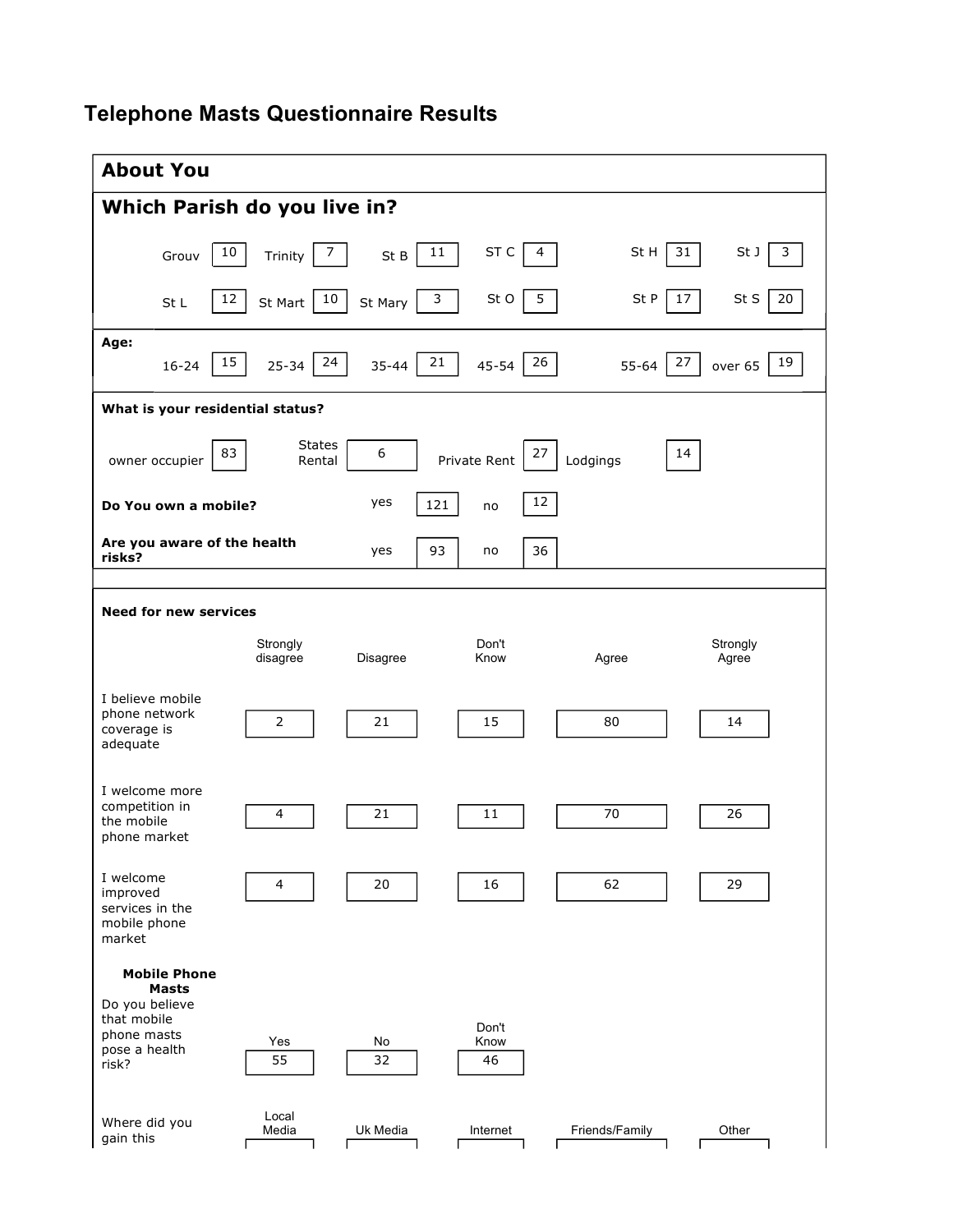| opinion from?<br>53<br>56                                                                                         | 22                                                 | 12                                           | 36                              |  |  |  |  |
|-------------------------------------------------------------------------------------------------------------------|----------------------------------------------------|----------------------------------------------|---------------------------------|--|--|--|--|
| Would you accept more phone masts in your<br>Parish?                                                              | Yes<br>53                                          | No<br>66                                     |                                 |  |  |  |  |
| Do you believe that there would be any health<br>risks associated with having a phone mast close<br>to your home? | don't<br>know<br>10                                | yes<br>65                                    | no<br>$\overline{55}$           |  |  |  |  |
| Increasing competition in the market will require<br>changes to phone masts. Would you prefer to<br>see:          | Bigger<br>masts<br>(more<br>mast<br>sharing)<br>57 | Smaller masts<br>(but more of<br>them)<br>31 | Neither<br>(no<br>change)<br>43 |  |  |  |  |
| Are you aware of any safety guidelines applying<br>to mobile phone masts?                                         |                                                    | Yes<br>24                                    | No<br>107                       |  |  |  |  |
| In terms of safety standards should Jersey:                                                                       |                                                    |                                              |                                 |  |  |  |  |
| Apply best Uk and International guidelines                                                                        | Yes<br>90<br><b>OR</b>                             | No<br>6                                      | Don't<br>Know<br>19             |  |  |  |  |
| Develop its own independent quidelines                                                                            | 49                                                 | 20                                           | 13                              |  |  |  |  |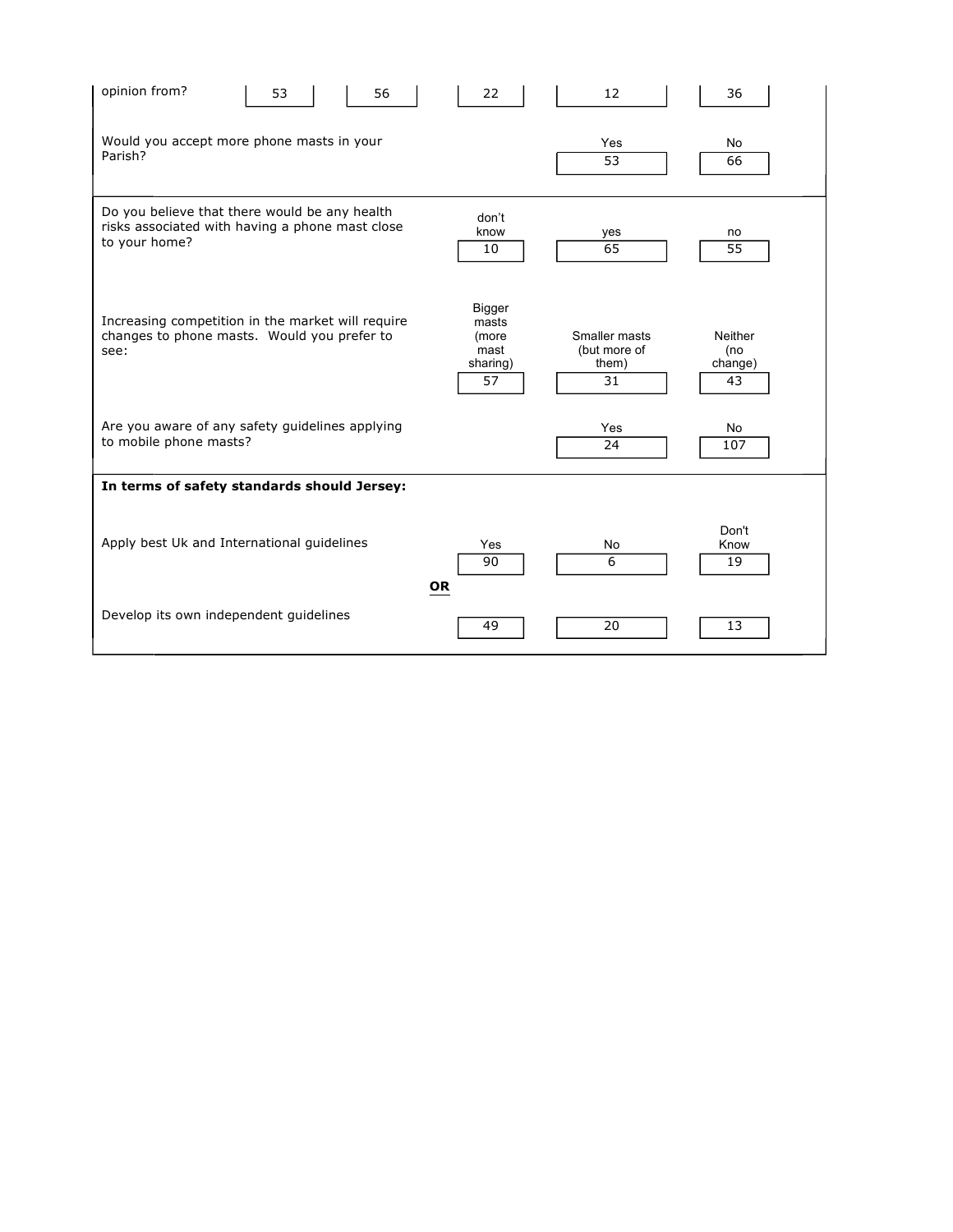## **List of Recipients of Draft Report**

## **Draft Report sent for comment**

## **Sent to Replied** Senator F Cohen Minister for Planning Theorem 76 Yes Senator S Syvret Minister for Health Yes Senator P Ozouf Minister for Economic Development Apologies Mike Liston JEC Yes Daragh McDermott JT Yes David Watson Airtel Yes David Smith Cable & Wireless Yes W Brown & C Webb JCRA Yes S Smith **Health Protection Health** Protection W Harris **Engineering Dept W** Harris Yes C Myers **Health** and Safety B Trower Yes G Carlo J Stather Yes J Rubin Yes M Repacholi Yes **Christine Garnier Yes** The Christian Christian Christian West The Vest The Christian Christian Christian West The Vest The Christian Christian Christian Christian Christian Christian Christian Christian Christian Christia J Banks G Langly-Smith

[1] Committee of Inquiry: mobile telephones P.144/2006 (withdrawn)

<sup>[2]</sup> Stewart Report - Report of the Expert Independent Group on Mobile Phones 2000

- [3] RFPEG of INCIRP, EU Council Recommendation 12th July 1999 on the limitation of exposure of the general public to electromagnetic fields (0 Hz to 300 GHz) - 1999/519/EC
- [4] Public Hearing evidence JCRA Mr W Brown, 22nd January 2007, page 3
- [5] Public Hearing evidence JCRA Mr W Brown, 22nd January 2007, page 7
- [6] [www.Ofcom.org.uk/consult/policy\\_making/guidelines.pdf](www.Ofcom.org.uk/consult/policy_making/guidelines.pdf)
- [7] <www.jcra.je/pdf/050729%20Expressions%20of%20Interest%20mobile%20spectrum.pdf>
- $[8]$  Class II licence issued by JCRA under the Telecommunications (Jersey) Law 2002 page 19
- <sup>[9]</sup> Office of Utility Regulation Telecommunications Licence Terms and Conditions for New Entrants Condition 4 Provision of Information page 5
- [10] Public Hearing, 16th February 2007 Health and Social Services Minister evidence page 3.
- [11] Public Hearing, 16th February 2007 Health and Social Services Minister evidence page 15.
- [12] Briefing for the States of Jersey Sub-Panel on Mobile Phone Masts, Dr. M. Repacholi, Former Coordinator, Radiation and Environmental Health, WHO evidence submission No. 66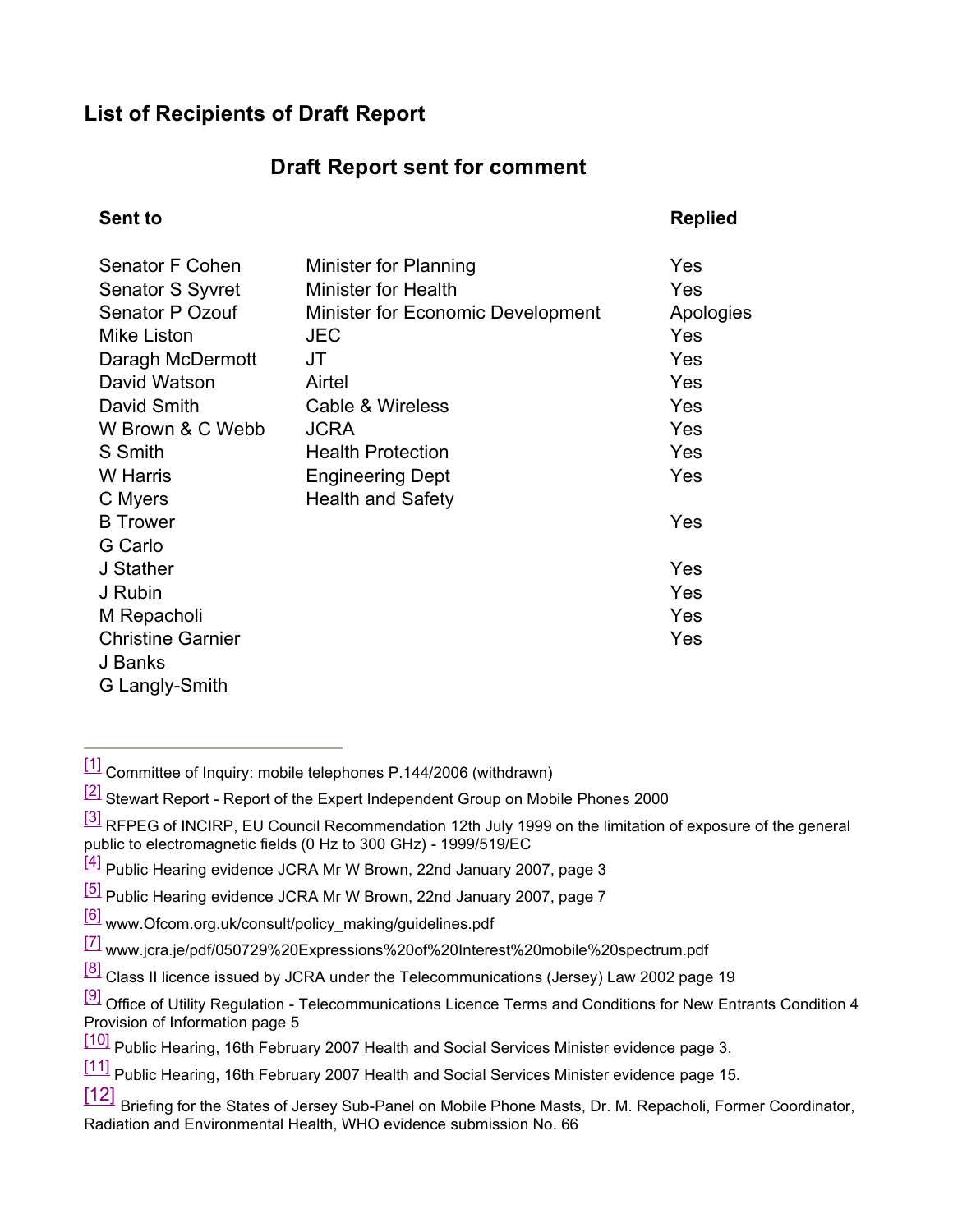[13] Public Hearing evidence from Senator P. F. C. Ozouf, 15th February 2007, page 12

[14] Public Hearing evidence from Senator P. F.C .Ozouf , 15th February 2007, page 21

[15] Audit of Emissions from Radio Masts in Guernsey; report and information notice <www.reutil.gg>

[16] Public Hearing transcript dated 24th January 2007, Mr. W. Harris, General Manager, Communications Service.

[17] Sample licence contained within evidence submission 91 from Department of Property Holdings.

[18] Scrutiny Web Site <http://www.scrutiny.gov.je>

[19] Transcripts of all the public meetings are available at<www.scrutiny.gov.je>

[20] Dr Repacholi in his comments back to the Sub-Panel stated that the question was misleading. He did not mention children in his written submission. . I did not mention children in my written submission. Further in my testimony I mentioned the results of a WHO workshop on Children and EMF. Further I did not make any categorical statement, I said that we still need more information and WHO had set a research agenda to find it.

[21] Evidence submission Item 100, Dr. G.J. Hyland 20.02.2007 - available on the Scrutiny Web Site

[22] Transcript from Public Hearing dated 24<sup>th</sup> January 2007, Mr. S. Smith, Head of Health Protection Service

- [23] Public Hearing transcript 24<sup>th</sup> January 2007, Mr. M. Liston, CEO, JEC available of the Scrutiny website.
- [24] Public meeting transcript of 15th February 2007 is available on the Scrutiny website.

[25] Dr James Rubin, Electro sensitivity paper, Mobile Phones Research Unit, Kings College London.

[26][www.smstextnews.com/2007/03/12m\\_satellite\\_reduces\\_need\\_for\\_mobile\\_phone\\_masts.html](www.smstextnews.com/2007/03/12m_satellite_reduces_need_for_mobile_phone_masts.html)

[27] Public meeting transcript dated 18th January 2007, page 37

[28] Public Hearing and meeting transcript 26th February 2007 page 16

[29] Evidence Submission No. 108 - Estate Agents Letter dated 2001.

[30] Transcript Public Hearing 22nd January 2007, Cable and Wireless page 109.

[31] Transcript from Public Hearing dated 22nd January 2007, page 113, Mr. D. Smith, Chief Executive Cable and Wireless.

[32] Public Hearing evidence transcript M. Repacholi (WHO) 23rd January 2007 page 26

[33] World Health Organisation Fact Sheet No 193, June 2000

<http://www.who.int.mediacentre/factsheets/fs193/en/print.html>

<sup>[34]</sup> Public Meeting Transcript dated 15th February 2007 is available on the Scrutiny website

[35] Transcript from Public meeting dated 15th February 2007, Dr J. Stather, HPA page

[36] E-mail: [ehstudy@essex.ac](mailto:ehstudy@essex.ac).uk URL: http:/<www.essex.ac.uk/psychology/EHS/>

[37] Research funding and safeguards - further information available on page 5, transcript Public Hearing conducted by telephone, 23rd January 2007, Dr. J. Rowley, GSM.

[38] Transcript from Public Hearing conducted by telephone, 23rd January 2007, Dr. J. Rowley, GSM, page 7.

[39]<http://jnci.oxfordjournals.org/cgi/content/abstract/98/23/1707>

 $[40]$  A full list of the research mentioned by Mr. Trower can be found in the submissions index in the appendices Submission item no 68

 $\frac{[41]}{[41]}$  Web address for the press article Athens Appeal Court ww.ekathimerini.com/4dcgi/ w articles politics

[42] For information on the origin of the "Salzburger milliwatt," see "fmk dokumente 2" at http://www.fmk.at/medieninfo/medieninfo.cfm?cat=backmat